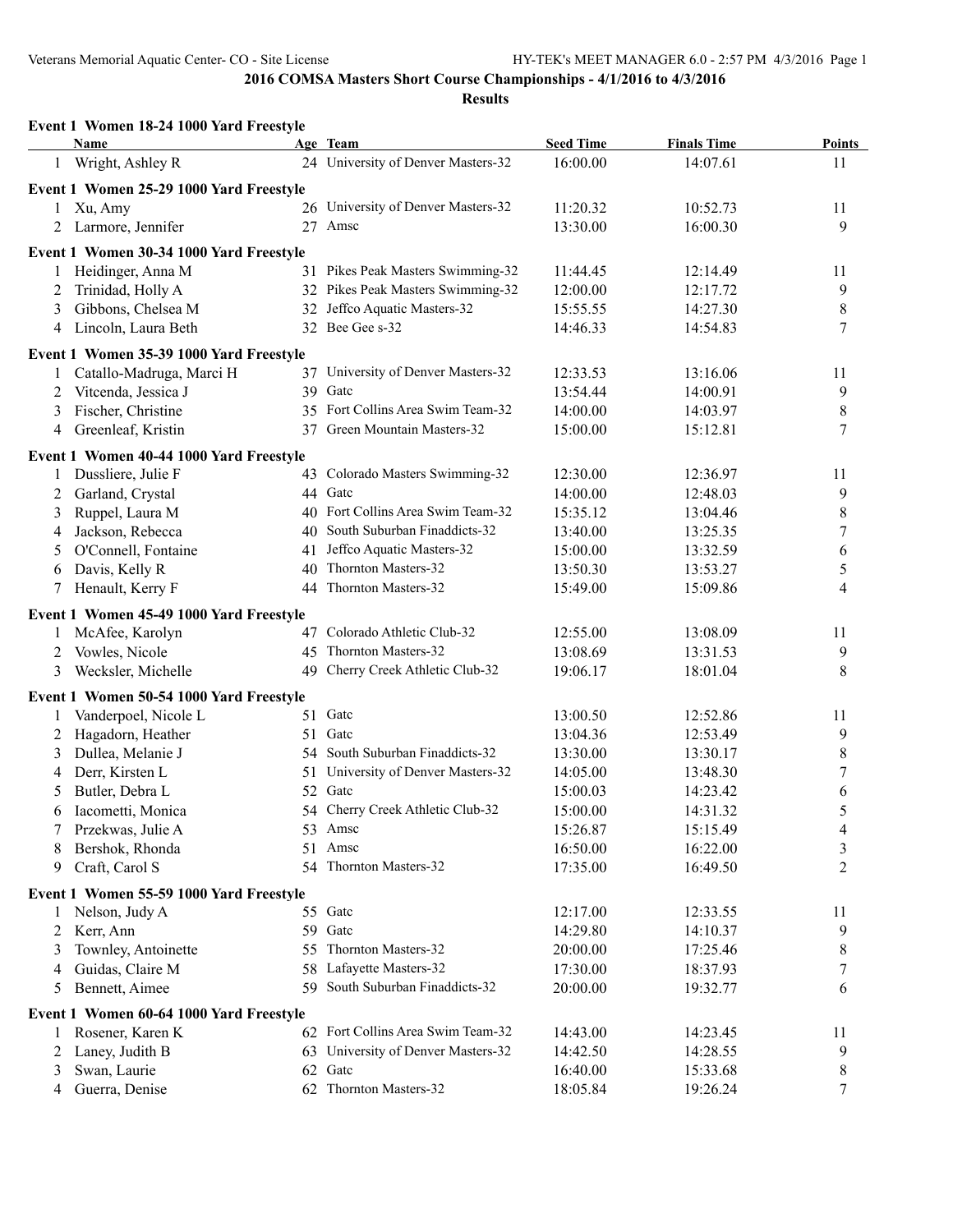| Event 1 Women 65-69 1000 Yard Freestyle |    |                                    |          |          |                  |
|-----------------------------------------|----|------------------------------------|----------|----------|------------------|
| Young, Lydia L<br>1                     |    | 67 Brkm                            | 17:45.00 | 17:16.65 | 11               |
| Noble, Ann<br>2                         |    | 68 Cherry Creek Athletic Club-32   | 22:00.00 | 20:00.51 | 9                |
| Wilson, Taunya K<br>3                   |    | 69 Thornton Masters-32             | 25:37.00 | 25:02.38 | 8                |
| Event 1 Men 25-29 1000 Yard Freestyle   |    |                                    |          |          |                  |
| Libin, Alex<br>1                        |    | 25 Pikes Peak Masters Swimming-32  | 10:20.00 | 10:29.72 | 11               |
| Smith, David J<br>2                     |    | 28 University of Denver Masters-32 | 11:19.54 | 11:22.19 | 9                |
| 3<br>Ganiyev, Doston                    |    | 28 University of Denver Masters-32 | 14:53.13 | 13:38.56 | 8                |
| Event 1 Men 30-34 1000 Yard Freestyle   |    |                                    |          |          |                  |
| Gullett, Jeff D<br>1                    |    | 32 Amsc                            | 12:00.00 | 13:23.33 | 11               |
| Event 1 Men 35-39 1000 Yard Freestyle   |    |                                    |          |          |                  |
| Batchelder, John R                      |    | 35 Foothills Masters Swim Team-32  | 10:58.05 | 10:51.25 | 11               |
| Trinidad, RD D<br>2                     |    | 36 Pikes Peak Masters Swimming-32  | 12:00.00 | 11:27.58 | $\overline{9}$   |
| Caswell, Ian<br>3                       |    | 37 Bee Gee s-32                    | 12:26.75 | 11:59.53 | $\,$ $\,$        |
| Miller, James<br>4                      |    | 38 Gate                            | 11:40.00 | 12:03.64 | $\tau$           |
| Event 1 Men 40-44 1000 Yard Freestyle   |    |                                    |          |          |                  |
| Farley, Michael J<br>1                  |    | 42 University of Denver Masters-32 | 13:45.00 | 13:36.67 | 11               |
| Cowan, Neil N<br>2                      |    | 44 Colorado Athletic Club-32       | 14:00.00 | 14:16.84 | 9                |
| Event 1 Men 45-49 1000 Yard Freestyle   |    |                                    |          |          |                  |
| Garland, Robert<br>$\mathbf{1}$         |    | 46 Gatc                            | 10:57.34 | 10:51.65 | 11               |
| Murphy, Seth J<br>2                     |    | 46 Colorado Masters Swimming-32    | 12:40.00 | 12:27.27 | $\overline{9}$   |
| Rosinski, Thomas J<br>3                 |    | 46 University of Denver Masters-32 | 14:00.00 | 12:45.26 | $\,8\,$          |
| Hoftiezer, Scott<br>4                   |    | 45 Denver Athletic Club-32         | 12:58.00 | 13:12.43 | $\boldsymbol{7}$ |
| Cruz, Eduardo<br>5                      |    | 46 Thornton Masters-32             | 14:00.00 | 13:25.08 | $\sqrt{6}$       |
| Brower, William P<br>6                  |    | 49 Lafayette Masters-32            | 12:14.81 | 13:38.38 | $\sqrt{5}$       |
| Hoyt, Brian K<br>7                      |    | 49 Thornton Masters-32             | 14:15.00 | 13:56.33 | $\overline{4}$   |
| 8<br>Bennett, Dean W                    |    | 49 South Suburban Finaddicts-32    | 18:15.48 | 17:21.62 | $\overline{3}$   |
| Event 1 Men 50-54 1000 Yard Freestyle   |    |                                    |          |          |                  |
| Barringer, Rob<br>1                     |    | 50 University of Denver Masters-32 | 11:45.00 | 11:22.21 | 11               |
| Magouirk, Jeffrey K<br>2                |    | 54 Bee Gee s-32                    | 12:30.00 | 12:40.57 | 9                |
| Kelly, John F<br>3                      |    | 54 Bee Gee s-32                    | 14:15.00 | 14:27.82 | 8                |
| Event 1 Men 55-59 1000 Yard Freestyle   |    |                                    |          |          |                  |
| 1 Newcomb, Scott C                      |    | 55 Green Mountain Masters-32       | 13:20.00 | 13:23.72 | 11               |
| Event 1 Men 60-64 1000 Yard Freestyle   |    |                                    |          |          |                  |
| Heggy, Terry A<br>$\mathbf{I}$          |    | 61 Foothills Masters Swim Team-32  | 12:59.99 | 12:42.78 | 11               |
| Hughes, John S<br>2                     |    | 62 Swm                             | 13:30.00 | 12:48.74 | 9                |
| Culp, Michael E<br>3                    | 60 | South Suburban Finaddicts-32       | 14:00.00 | 13:43.69 | 8                |
| McDonough, Jim<br>4                     |    | 60 Colorado Masters Swimming-32    | 20:00.00 | 16:01.68 | 7                |
| Event 1 Men 65-69 1000 Yard Freestyle   |    |                                    |          |          |                  |
| Carney, Kent<br>1                       |    | 68 Ever                            | 14:00.00 | 13:52.56 | 11               |
| Creese, Dennis C<br>2                   |    | 67 Colorado Masters Swimming-32    | 21:00.00 | 22:10.85 | 9                |
| Linn, Michael J<br>3                    |    | 66 Bee Gee s-32                    | 35:00.00 | 28:22.05 | 8                |
| Event 1 Men 70-74 1000 Yard Freestyle   |    |                                    |          |          |                  |
| Kalstrom, Reynold G<br>$\mathbf{1}$     |    | 71 Foothills Masters Swim Team-32  | 16:00.00 | 15:37.95 | 11               |
| Zaparanick, Robert R                    |    | 70 Cherry Creek Athletic Club-32   | 20:00.00 | 20:35.73 | 9                |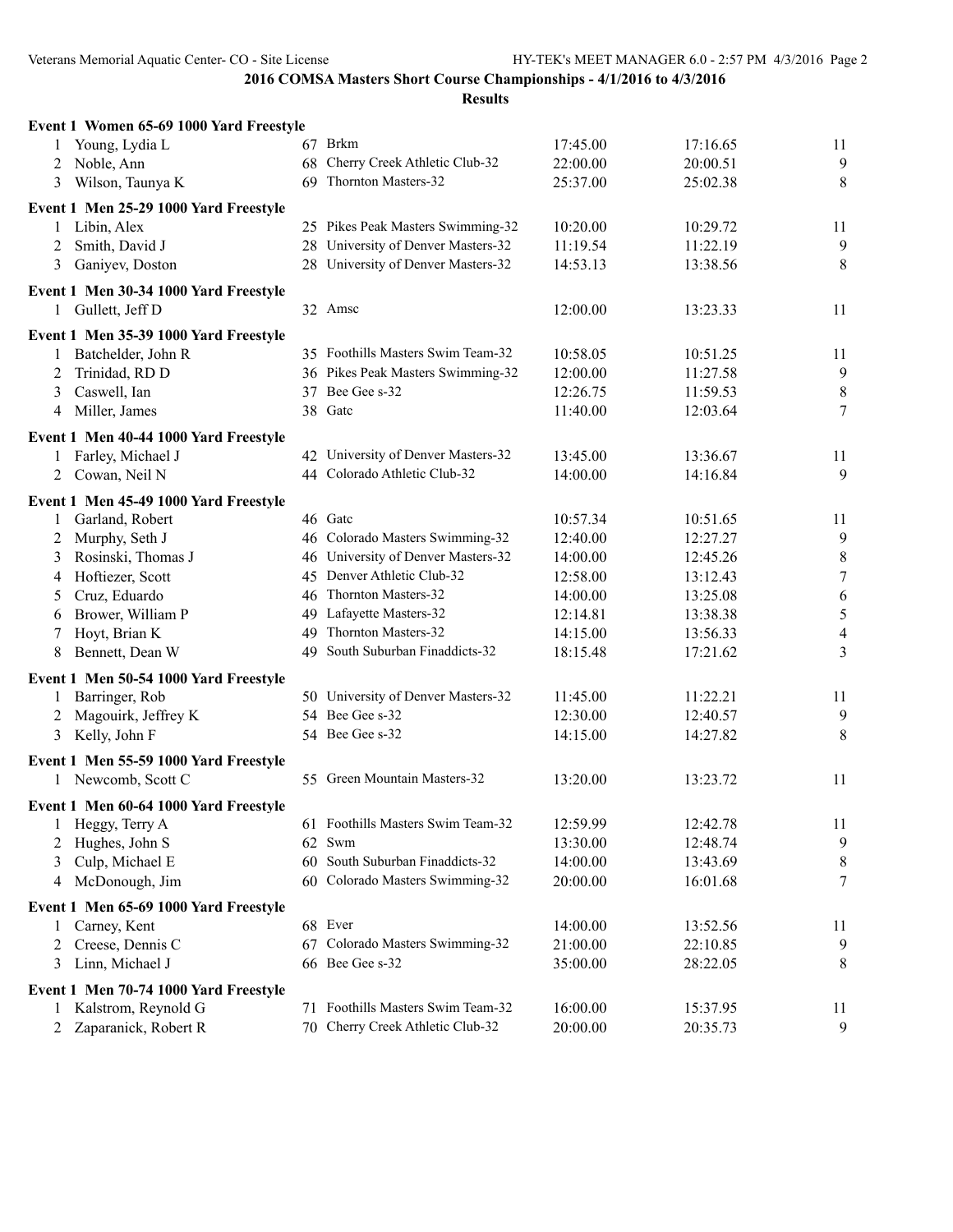|              | Event 2 Women 25-29 1650 Yard Freestyle |                                                 |          |          |                  |
|--------------|-----------------------------------------|-------------------------------------------------|----------|----------|------------------|
|              | 1 Xu, Amy                               | 26 University of Denver Masters-32              | 19:00.32 | 18:33.32 | 11               |
|              | Event 2 Women 30-34 1650 Yard Freestyle |                                                 |          |          |                  |
| 1            | Heidinger, Anna M                       | 31 Pikes Peak Masters Swimming-32               | 20:00.00 | 20:22.61 | 11               |
| $\mathbf{2}$ | Abell, Amanda K                         | 34 Gatc                                         | 21:14.54 | 21:03.30 | 9                |
| 3            | Trinidad, Holly A                       | 32 Pikes Peak Masters Swimming-32               | 21:00.00 | 22:19.27 | $\,8\,$          |
| 4            | Zeigler, Charity                        | 33 University of Denver Masters-32              | 25:00.00 | 23:12.07 | $\tau$           |
| 5            | Occhuizzo, Julia A                      | 33 Jeffco Aquatic Masters-32                    | 25:00.00 | 23:16.01 | $\sqrt{6}$       |
| 6            | Sfeir, Emily                            | 30 Pikes Peak Masters Swimming-32               | 23:30.00 | 23:44.49 | $\sqrt{5}$       |
| 7            | Gibbons, Chelsea M                      | 32 Jeffco Aquatic Masters-32                    | 27:55.55 | 24:02.92 | $\overline{4}$   |
| 8            | Lincoln, Laura Beth                     | 32 Bee Gee s-32                                 | 24:34.05 | 24:54.53 | 3                |
|              | Event 2 Women 35-39 1650 Yard Freestyle |                                                 |          |          |                  |
| $\mathbf{1}$ | Catallo-Madruga, Marci H                | 37 University of Denver Masters-32              | 21:22.82 | 22:15.36 | 11               |
| 2            | Castellano, Sara E                      | 39 Lafayette Masters-32                         | 23:25.00 | 22:53.09 | 9                |
| 3            | Vitcenda, Jessica J                     | 39 Gate                                         | 28:00.00 | 23:29.75 | $\,8\,$          |
| 4            | Greenleaf, Kristin                      | 37 Green Mountain Masters-32                    | 25:00.00 | 25:58.02 | $\boldsymbol{7}$ |
| 5            | Gabrielson, Signe L                     | 37 Pikes Peak Masters Swimming-32               | 24:30.00 | 26:45.46 | $\sqrt{6}$       |
| 6            | Ross, Karen Z                           | 35 Bee Gee s-32                                 | 26:30.00 | 27:48.09 | 5                |
|              |                                         |                                                 |          |          |                  |
|              | Event 2 Women 40-44 1650 Yard Freestyle | 41 Colorado Masters Swimming-32                 |          |          |                  |
| 1            | Paul, Heather                           | 42 Colorado Masters Swimming-32                 | 21:00.00 | 21:56.92 | 11               |
|              | 2 Huffman, Jeni                         |                                                 | 24:50.00 | 22:36.68 | 9                |
| 3            | O'Connell, Fontaine                     | 41 Jeffco Aquatic Masters-32<br>40 Bee Gee s-32 | 25:00.00 | 22:46.56 | $\,8\,$          |
| 4            | Haskett, Stephanie                      |                                                 | 25:00.00 | 24:18.04 | $\tau$           |
| 5            | Martin, Barbara                         | 40 Fort Collins Area Swim Team-32               | 28:00.00 | 25:13.66 | $\sqrt{6}$       |
| 6            | Mitchell, Melanie                       | 44 Cherry Creek Athletic Club-32                | 25:00.00 | 25:22.05 | $\sqrt{5}$       |
| 7            | Henault, Kerry F                        | 44 Thornton Masters-32                          | 25:59.00 | 25:38.22 | $\overline{4}$   |
| 8            | Soto, Sandra M                          | 41 Thornton Masters-32                          | 30:00.00 | 27:10.90 | $\mathfrak{Z}$   |
| 9            | White, Crystal                          | 42 Bee Gee s-32                                 | 30:46.83 | 31:05.17 | $\overline{2}$   |
|              | Event 2 Women 45-49 1650 Yard Freestyle |                                                 |          |          |                  |
| 1            | Richardson, Kim G                       | 47 Fort Collins Area Swim Team-32               | 21:05.44 | 21:28.19 | 11               |
| 2            | McAfee, Karolyn                         | 47 Colorado Athletic Club-32                    | 21:44.50 | 21:54.97 | 9                |
| 3            | Kroeger-Weeks, Kim L                    | 46 Bee Gee s-32                                 | 27:00.00 | 27:02.46 | $8\,$            |
|              | Event 2 Women 50-54 1650 Yard Freestyle |                                                 |          |          |                  |
| 1            | Vanderpoel, Nicole L                    | 51 Gate                                         | 22:00.05 | 21:34.97 | 11               |
| 2            | Hagadorn, Heather                       | 51 Gate                                         | 21:37.56 | 22:15.43 | 9                |
| 3            | Derr, Kirsten L                         | 51 University of Denver Masters-32              | 23:05.00 | 23:35.02 | 8                |
| 4            | Iacometti, Monica                       | 54 Cherry Creek Athletic Club-32                | 25:00.00 | 24:30.02 | $\tau$           |
| 5            | Przekwas, Julie A                       | 53 Amsc                                         | 25:27.78 | 25:55.73 | 6                |
| 6            | Gillespie, Melissa                      | 54 University of Denver Masters-32              | 30:00.00 | 28:41.72 | 5                |
| 7            | Craft, Carol S                          | 54 Thornton Masters-32                          | 33:00.00 | 29:18.42 | 4                |
|              | Event 2 Women 55-59 1650 Yard Freestyle |                                                 |          |          |                  |
| 1            | Townley, Antoinette                     | 55 Thornton Masters-32                          | 30:00.00 | 29:54.15 | 11               |
|              |                                         |                                                 |          |          |                  |
|              | Event 2 Women 60-64 1650 Yard Freestyle |                                                 |          |          |                  |
| 1            | Laney, Judith B                         | 63 University of Denver Masters-32              | 23:58.00 | 24:24.30 | 11               |
| 2            | Swan, Laurie                            | 62 Gatc                                         | 27:45.00 | 26:50.27 | 9                |
| 3            | Guerra, Denise                          | 62 Thornton Masters-32                          | 31:31.72 | 34:11.93 | 8                |
|              | Event 2 Men 25-29 1650 Yard Freestyle   |                                                 |          |          |                  |
| $\mathbf{1}$ | Mandel, Alon                            | 27 Denver Athletic Club-32                      | 17:30.00 | 16:56.85 | 11               |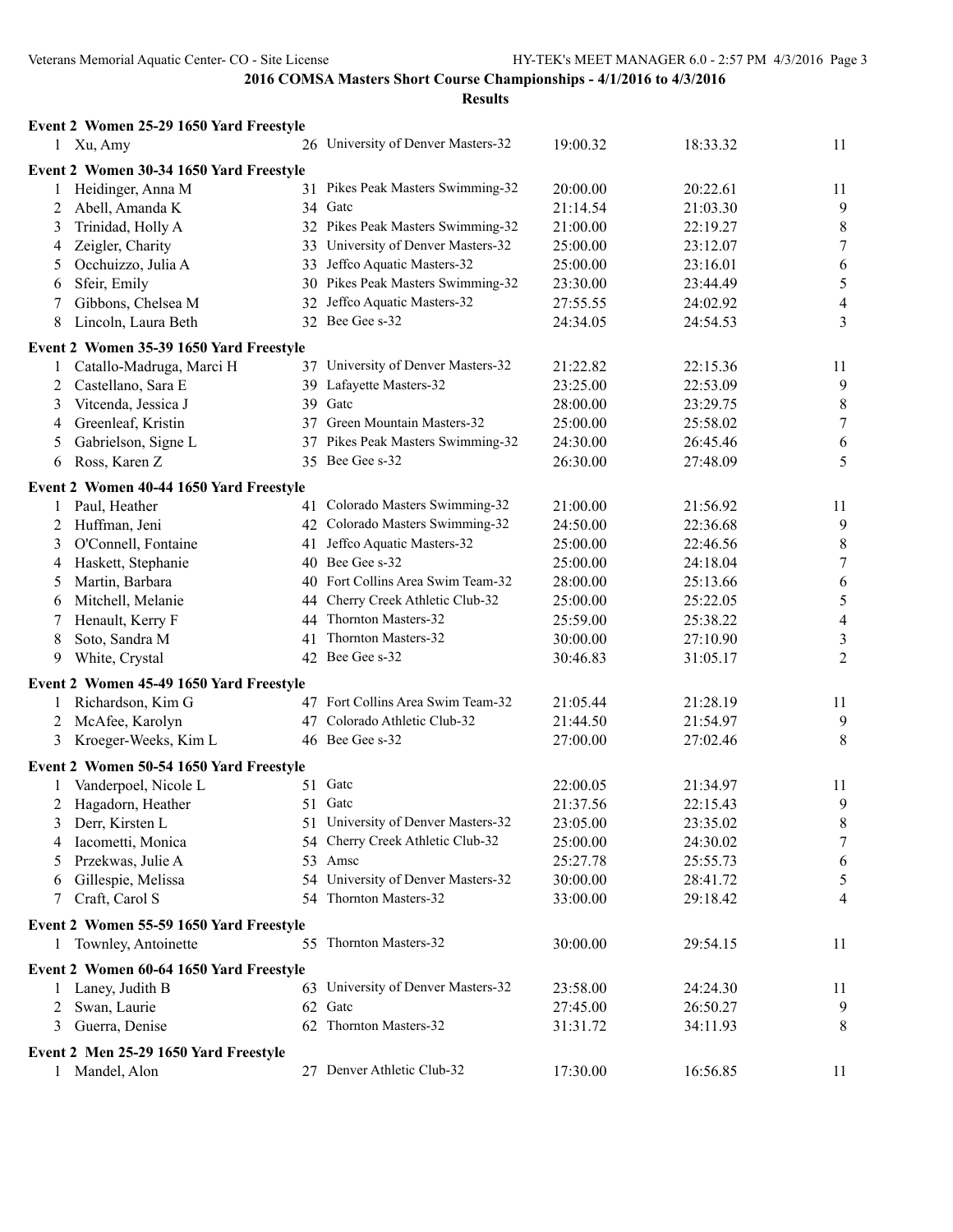| (Event 2 Men 25-29 1650 Yard Freestyle)                  |                                    |          |          |                  |
|----------------------------------------------------------|------------------------------------|----------|----------|------------------|
| 2 Libin, Alex                                            | 25 Pikes Peak Masters Swimming-32  | 17:20.00 | 17:40.53 | 9                |
| Smith, David J<br>3                                      | 28 University of Denver Masters-32 | 18:45.60 | 19:17.40 | $\,8\,$          |
| Ganiyev, Doston<br>4                                     | 28 University of Denver Masters-32 | 27:00.00 | 22:38.42 | $\tau$           |
| Event 2 Men 30-34 1650 Yard Freestyle                    |                                    |          |          |                  |
| 1 Clark, Steven J                                        | 32 Thornton Masters-32             | 22:19.27 | 21:36.78 | 11               |
| Event 2 Men 35-39 1650 Yard Freestyle                    |                                    |          |          |                  |
| Batchelder, John R<br>1                                  | 35 Foothills Masters Swim Team-32  | 18:55.00 | 18:31.46 | 11               |
| Forrester, Scott G<br>2                                  | 38 Thornton Masters-32             | 27:22.21 | 26:43.49 | 9                |
| Kazgan, Mehmet<br>3                                      | 39 Cherry Creek Athletic Club-32   | 43:57.23 | 38:06.53 | 8                |
|                                                          |                                    |          |          |                  |
| Event 2 Men 40-44 1650 Yard Freestyle<br>1 Cowan, Neil N | 44 Colorado Athletic Club-32       | 24:00.00 | 24:29.72 | 11               |
|                                                          |                                    |          |          |                  |
| Event 2 Men 45-49 1650 Yard Freestyle                    |                                    |          |          |                  |
| Murphy, Seth J<br>1                                      | 46 Colorado Masters Swimming-32    | 20:30.00 | 21:06.58 | 11               |
| Rosinski, Thomas J<br>2                                  | 46 University of Denver Masters-32 | 24:00.00 | 21:21.22 | 9                |
| Cruz, Eduardo<br>3                                       | 46 Thornton Masters-32             | 23:40.00 | 21:49.53 | $\,8\,$          |
| Hoftiezer, Scott<br>4                                    | 45 Denver Athletic Club-32         | 21:58.00 | 21:58.66 | $\boldsymbol{7}$ |
| Brower, William P<br>5                                   | 49 Lafayette Masters-32            | 20:44.38 | 23:06.59 | 6                |
| White, Brad<br>6                                         | 46 Bee Gee s-32                    | 24:16.81 | 24:22.11 | 5                |
| Event 2 Men 50-54 1650 Yard Freestyle                    |                                    |          |          |                  |
| Barringer, Rob<br>1                                      | 50 University of Denver Masters-32 | 19:45.00 | 19:34.60 | 11               |
| Jones, Rich<br>2                                         | 50 Jeffco Aquatic Masters-32       | 22:00.00 | 20:11.24 | $\overline{9}$   |
| Magouirk, Jeffrey K<br>3                                 | 54 Bee Gee s-32                    | 21:48.93 | 21:34.40 | $\,8\,$          |
| Lawrence, Dietrich W<br>4                                | 50 Jeffco Aquatic Masters-32       | 21:00.00 | 22:19.17 | $\tau$           |
| Kelly, John F<br>5                                       | 54 Bee Gee s-32                    | 24:45.00 | 24:30.42 | 6                |
| Event 2 Men 55-59 1650 Yard Freestyle                    |                                    |          |          |                  |
| Nelson, Kurt D<br>1                                      | 56 Gatc                            | 20:05.92 | 19:30.44 | 11               |
| Newcomb, Scott C<br>2                                    | 55 Green Mountain Masters-32       | 22:00.00 | 22:30.90 | $\overline{9}$   |
| Reetz, Eric F<br>3                                       | 56 Bee Gee s-32                    | 28:30.00 | 27:49.80 | $\,8\,$          |
| Leo, Mark<br>4                                           | 56 Bee Gee s-32                    | 32:00.00 | 27:56.73 | $\tau$           |
|                                                          |                                    |          |          |                  |
| Event 2 Men 60-64 1650 Yard Freestyle                    | 61 Foothills Masters Swim Team-32  | 21:59.99 |          |                  |
| Heggy, Terry A<br>1                                      | 62 Bee Gee s-32                    |          | 21:31.32 | 11               |
| Lehman, Melvin J<br>2                                    | 61 Bee Gee s-32                    | 26:30.00 | 25:09.24 | 9<br>$\,8\,$     |
| 3<br>Heins, Don                                          |                                    | 28:41.42 | 29:22.09 |                  |
| Event 2 Men 65-69 1650 Yard Freestyle                    |                                    |          |          |                  |
| 1 Creese, Dennis C                                       | 67 Colorado Masters Swimming-32    | 35:00.00 | 39:03.21 | 11               |
| Event 2 Men 70-74 1650 Yard Freestyle                    |                                    |          |          |                  |
| 1 Kalstrom, Reynold G                                    | 71 Foothills Masters Swim Team-32  | 26:50.00 | 26:45.20 | 11               |
| Event 3 Women 25-29 400 Yard IM                          |                                    |          |          |                  |
| 1 Xu, Amy                                                | 26 University of Denver Masters-32 | 5:30.32  | 4:58.45  | 11               |
|                                                          |                                    |          |          |                  |
| Event 3 Women 30-34 400 Yard IM                          |                                    |          |          |                  |
| Heidinger, Anna M<br>1                                   | 31 Pikes Peak Masters Swimming-32  | 5:01.67  | 4:47.02  | 11               |
| Quinnell, Jodi A<br>2                                    | 33 Jeffco Aquatic Masters-32       | 5:08.13  | 5:10.29  | 9                |
| Kendig, Alicia M<br>3                                    | 33 Pikes Peak Masters Swimming-32  | 5:12.00  | 5:15.83  | 8                |
| Zeigler, Charity<br>4                                    | 33 University of Denver Masters-32 | 6:25.32  | 5:51.50  | 7                |
| Lincoln, Laura Beth<br>5                                 | 32 Bee Gee s-32                    | 6:13.42  | 6:26.52  | 6                |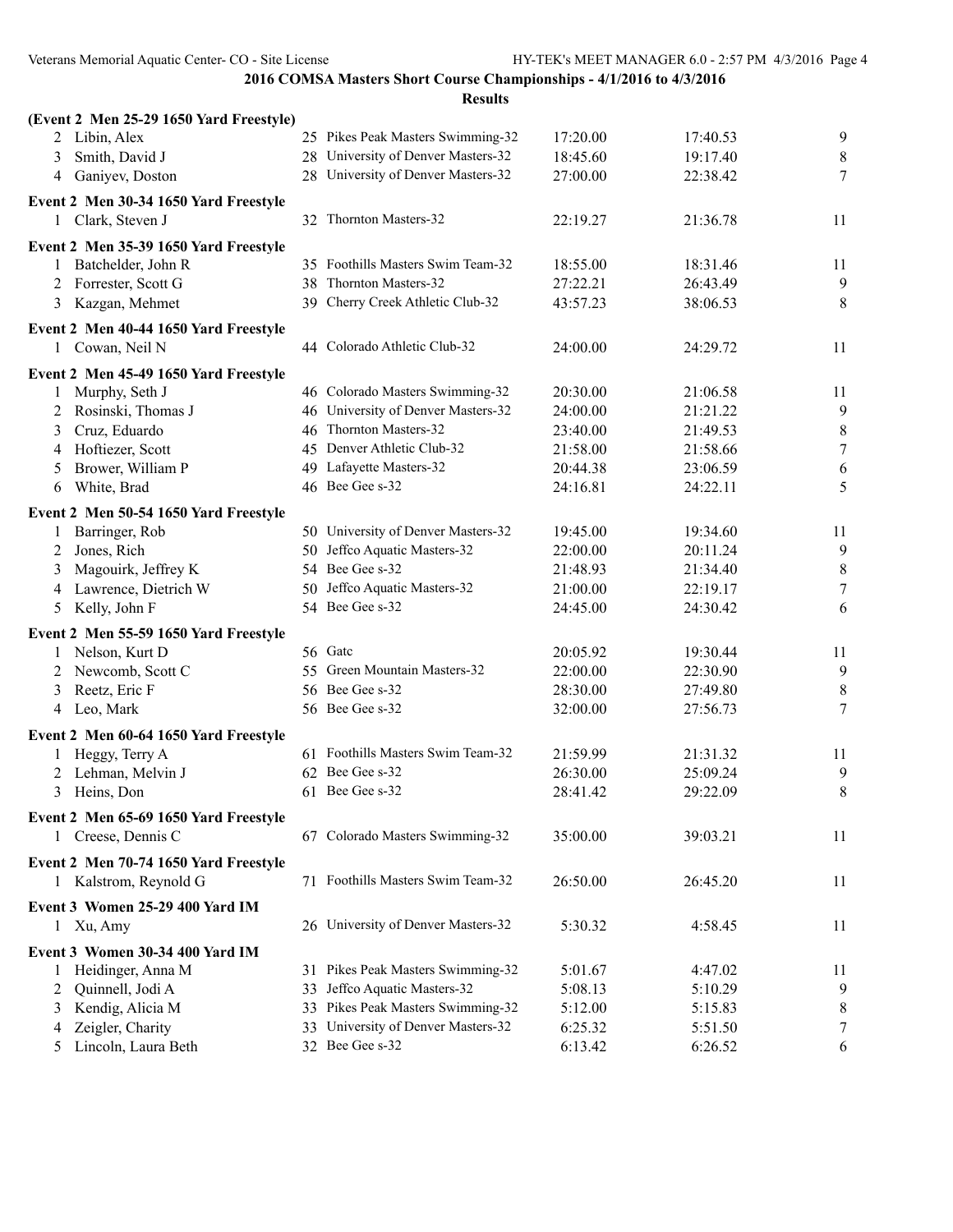| (Event 3 Women 30-34 400 Yard IM)<br>--- Gibbons, Chelsea M | 32 Jeffco Aquatic Masters-32                                         | 6:45.00            | DQ                 |                  |
|-------------------------------------------------------------|----------------------------------------------------------------------|--------------------|--------------------|------------------|
|                                                             |                                                                      |                    |                    |                  |
| Event 3 Women 35-39 400 Yard IM<br>Greenleaf, Kristin<br>1  | 37 Green Mountain Masters-32                                         | 6:00.00            | 6:35.76            | 11               |
| Gabrielson, Signe L<br>2                                    | 37 Pikes Peak Masters Swimming-32                                    | 7:30.00            | 7:09.21            | 9                |
|                                                             |                                                                      |                    |                    |                  |
| Event 3 Women 40-44 400 Yard IM                             |                                                                      |                    |                    |                  |
| Moss, Bonnie M<br>1                                         | 44 Pikes Peak Masters Swimming-32<br>43 Colorado Masters Swimming-32 | 6:00.00<br>5:45.00 | 5:11.31            | 11               |
| Dussliere, Julie F<br>2<br>Davis, Kelly R<br>3              | 40 Thornton Masters-32                                               | 6:05.86            | 5:47.46<br>6:05.53 | 9<br>$\,$ 8 $\,$ |
| O'Connell, Fontaine<br>4                                    | 41 Jeffco Aquatic Masters-32                                         | 6:30.00            | 6:21.63            | $\boldsymbol{7}$ |
| Henault, Kerry F<br>5                                       | 44 Thornton Masters-32                                               | 6:39.00            | 6:28.89            | 6                |
| Soto, Sandra M<br>6                                         | 41 Thornton Masters-32                                               | 8:31.00            | 7:46.28            | 5                |
|                                                             |                                                                      |                    |                    |                  |
| Event 3 Women 50-54 400 Yard IM                             | 51 Gatc                                                              | 5:50.55            | 5:48.25            |                  |
| Vanderpoel, Nicole L<br>1<br>Hecksel, Toni S<br>2           | 50 Team Sopris Masters-32                                            | 6:15.01            | 5:56.76            | 11<br>9          |
| Walker, Laurie<br>3                                         | 51 Amsc                                                              | 8:15.00            | 7:24.86            | $\,$ 8 $\,$      |
| Gillespie, Melissa<br>4                                     | 54 University of Denver Masters-32                                   | 8:00.00            | 7:50.94            | 7                |
| Clendenen, Karen A<br>5                                     | 53 Cherry Creek Athletic Club-32                                     | 10:01.66           | 10:13.85           | 6                |
|                                                             |                                                                      |                    |                    |                  |
| Event 3 Women 65-69 400 Yard IM                             | 67 Brkm                                                              |                    |                    |                  |
| Young, Lydia L<br>1                                         |                                                                      | 7:32.26            | 7:56.46            | 11               |
| 2 Noble, Ann                                                | 68 Cherry Creek Athletic Club-32                                     | 8:59.00            | 9:54.63            | 9                |
| <b>Event 4 Men 25-29 400 Yard IM</b>                        |                                                                      |                    |                    |                  |
| Smith, David J<br>$\mathbf{1}$                              | 28 University of Denver Masters-32                                   | 4:48.33            | 4:45.21            | 11               |
| <b>Event 4 Men 30-34 400 Yard IM</b>                        |                                                                      |                    |                    |                  |
| 1 Gullett, Jeff D                                           | 32 Amsc                                                              | 4:30.00            | 4:26.54            | 11               |
| 2 Clark, Steven J                                           | 32 Thornton Masters-32                                               | 5:39.55            | 5:31.64            | 9                |
| <b>Event 4 Men 35-39 400 Yard IM</b>                        |                                                                      |                    |                    |                  |
| Batchelder, John R<br>1                                     | 35 Foothills Masters Swim Team-32                                    | 4:50.38            | 4:45.07            | 11               |
| 2 Forrester, Scott G                                        | 38 Thornton Masters-32                                               | 6:44.90            | 6:36.89            | 9                |
| Event 4 Men 40-44 400 Yard IM                               |                                                                      |                    |                    |                  |
| Jensen, Brian R                                             | 40 Bee Gee s-32                                                      | 5:50.00            | 5:56.70            | 11               |
|                                                             |                                                                      |                    |                    |                  |
| <b>Event 4 Men 45-49 400 Yard IM</b><br>1 Cruz, Eduardo     | 46 Thornton Masters-32                                               | 6:00.00            | 5:27.67            | 11               |
| 2 Holmes, Todd                                              | 46 Amsc                                                              | 5:30.00            | 5:28.42            | 9                |
| White, Brad<br>3                                            | 46 Bee Gee s-32                                                      | 5:59.34            | 6:09.82            | 8                |
| Brower, William P<br>4                                      | 49 Lafayette Masters-32                                              | 6:03.42            | 6:37.71            | 7                |
| Murphy, Seth J<br>$\qquad \qquad - \qquad -$                | 46 Colorado Masters Swimming-32                                      | 5:45.00            | DQ                 |                  |
|                                                             |                                                                      |                    |                    |                  |
| Event 4 Men 50-54 400 Yard IM                               | 50 University of Denver Masters-32                                   | 4:38.32            | 4:34.07            |                  |
| Jimenez, Ignacio<br>1<br>Jones, Rich<br>2                   | 50 Jeffco Aquatic Masters-32                                         | 5:20.00            | 5:10.50            | 11<br>9          |
| Lawrence, Dietrich W<br>3                                   | 50 Jeffco Aquatic Masters-32                                         | 5:20.99            | 5:30.47            | 8                |
| Magouirk, Jeffrey K<br>4                                    | 54 Bee Gee s-32                                                      | 6:01.65            | 6:08.44            | 7                |
| Kelly, John F<br>5                                          | 54 Bee Gee s-32                                                      | 7:00.00            | 7:00.78            | 6                |
| Sexauer, Tim D<br>6                                         | 50 Bee Gee s-32                                                      | 7:15.00            | 7:09.20            | 5                |
|                                                             |                                                                      |                    |                    |                  |
| Event 4 Men 55-59 400 Yard IM                               |                                                                      |                    |                    |                  |
| Mann, Jonathan E<br>1                                       | 55 Gate                                                              | 4:49.37            | 4:54.45            | 11               |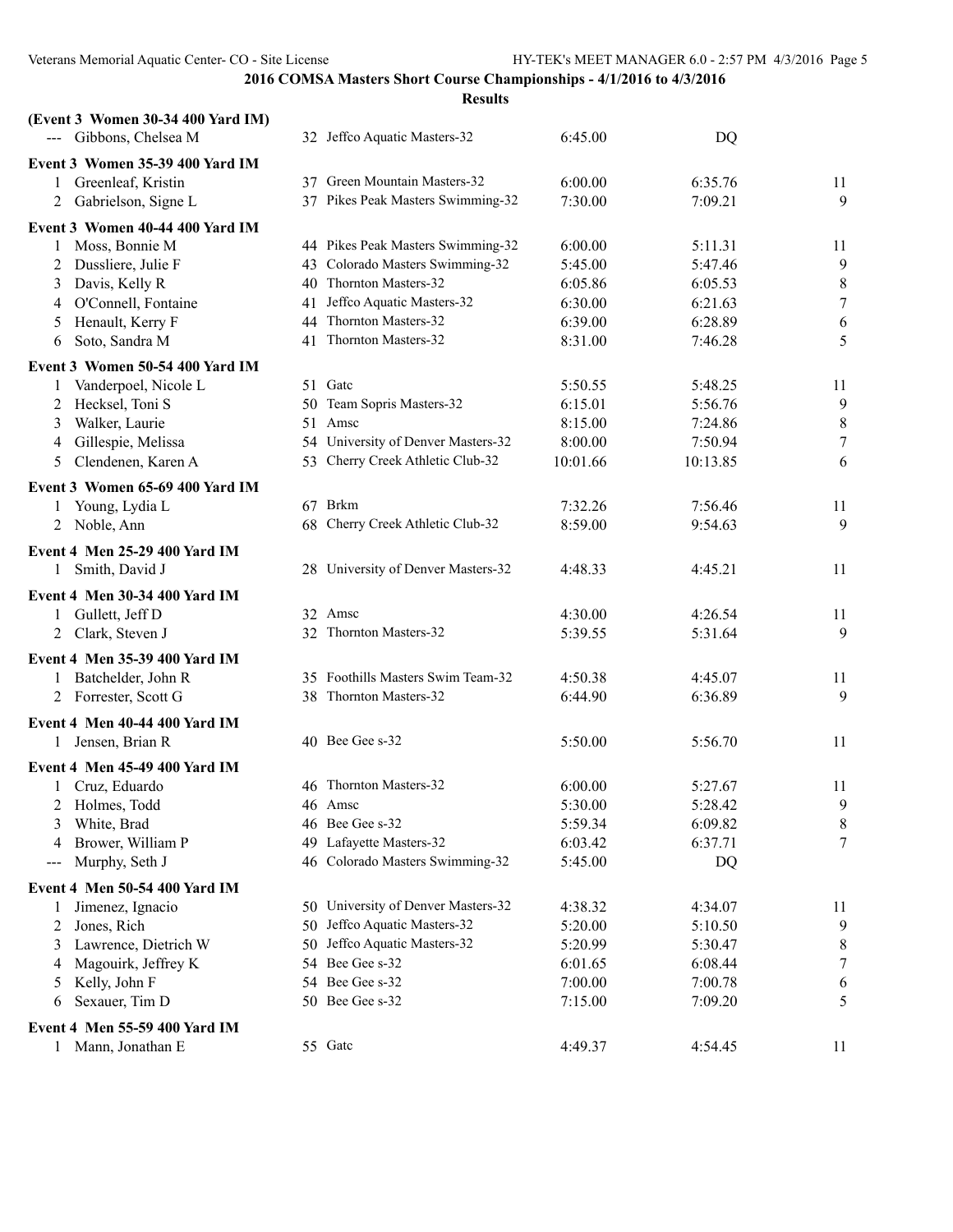|   | (Event 4 Men 55-59 400 Yard IM)           |                                   |                           |                             |                                                           |                  |
|---|-------------------------------------------|-----------------------------------|---------------------------|-----------------------------|-----------------------------------------------------------|------------------|
|   | 2 Louie, Jamie                            | 59 Csst Masters-32                |                           | 5:20.00                     | 5:21.83                                                   | 9                |
| 3 | Leo, Mark                                 | 56 Bee Gee s-32                   |                           | 6:31.00                     | 6:16.67                                                   | $\,$ $\,$        |
| 4 | Newcomb, Scott C                          | 55 Green Mountain Masters-32      |                           | 6:30.00                     | 6:28.82                                                   | $\boldsymbol{7}$ |
| 5 | Reetz, Eric F                             | 56 Bee Gee s-32                   |                           | 8:30.00                     | 7:32.18                                                   | 6                |
|   | Event 4 Men 60-64 400 Yard IM             |                                   |                           |                             |                                                           |                  |
| 1 | Stanback, John H                          | 62 Fort Collins Area Swim Team-32 |                           | 5:15.00                     | 5:12.44                                                   | 11               |
| 2 | Heggy, Terry A                            | 61 Foothills Masters Swim Team-32 |                           | 6:35.00                     | 5:53.33                                                   | 9                |
| 3 | Lehman, Melvin J                          | 62 Bee Gee s-32                   |                           | 7:18.00                     | 6:53.59                                                   | $\,$ $\,$        |
| 4 | Clemens, Marvin K                         | 61 Foothills Masters Swim Team-32 |                           | 8:10.00                     | 7:14.10                                                   | 7                |
|   | Event 4 Men 65-69 400 Yard IM             |                                   |                           |                             |                                                           |                  |
| 1 | Carney, Kent                              | 68 Ever                           |                           | 5:55.00                     | 5:52.91                                                   | 11               |
|   | Event 5 Women 18+200 Yard Freestyle Relay |                                   |                           |                             |                                                           |                  |
|   | 1 Pikes Peak Masters Swimming-32          | A                                 |                           | 1:51.90                     | 1:52.97                                                   | 22               |
|   | 1) MacLaren, Kathleen A W53               | 2) Auxer, Joselyn W24             | 3) Sfeir, Emily W30       |                             | 4) Weirich, Elizabeth R W24                               |                  |
|   | 2 Thornton Masters-32                     | A                                 |                           | 2:01.00                     | 1:54.72                                                   | 18               |
|   | 1) Dodson, Malaney M W18                  | 2) Booth, Kate W23                | 3) Pederson, Kati E W34   |                             | 4) Broncucia, Stacy L W47                                 |                  |
|   | 3 University of Denver Masters-32         | A                                 |                           | 2:00.00                     | 2:00.28                                                   | 16               |
|   | 1) Wright, Ashley R W24                   | 2) Zheng, Christine X W38         |                           |                             | 3) Catallo-Madruga, Marci H W374) Petersen, Charlotte W55 |                  |
|   | 4 Bee Gee s-32                            | $\mathcal{C}$                     |                           | 2:00.00                     | 2:13.23                                                   | 14               |
|   | 1) Sands, Autumn W18                      | 2) Stevens, Elizabeth A W22       | 3) Kern, Jeran R W19      |                             | 4) Willey, Briana D W32                                   |                  |
| 5 | Jeffco Aquatic Masters-32                 | A                                 |                           | 2:36.00                     | 2:32.77                                                   | 12               |
|   | 1) Quinnell, Jodi A W33                   | 2) Kurtz, Shayna W21              |                           | 3) Gibbons, Chelsea M W32   | 4) Weigand, Jacqueline J W81                              |                  |
|   | Event 5 Women 25+200 Yard Freestyle Relay |                                   |                           |                             |                                                           |                  |
|   | 1 Pikes Peak Masters Swimming-32          | A                                 |                           | 1:47.19                     | 1:44.93                                                   | 22               |
|   | 1) Heidinger, Anna M W31                  | 2) Kendig, Alicia M W33           |                           | 3) Schram, Bridgette M W30  | 4) Trinidad, Holly A W32                                  |                  |
|   | 2 University of Denver Masters-32         | A                                 |                           | 1:50.00                     | 1:46.13                                                   | 18               |
|   | 1) Ryan, Julianna W30                     | 2) Perizzolo, Annie L W26         | 3) Zeigler, Charity W33   |                             | 4) Xu, Amy W26                                            |                  |
| 3 | Gatc                                      | A                                 |                           | 1:56.00                     | 1:48.33                                                   | 16               |
|   | 1) Fischer, Kristen L W29                 | 2) Anderson, Jill W26             | 3) Batson, Maureen W46    |                             | 4) Abell, Amanda K W34                                    |                  |
|   | 4 Lafayette Masters-32                    | A                                 |                           | 2:09.00                     | 1:55.62                                                   | 14               |
|   | 1) Walkenhorst, Katie J W42               | 2) Castellano, Sara E W39         | 3) Woltman, Jillian K W31 |                             | 4) Blair, Katie W35                                       |                  |
|   | 5 Amsc                                    | A                                 |                           | 1:59.00                     | 1:57.67                                                   | 12               |
|   | 1) Fostvedt, Alishia L W39                | 2) Van Noordt, Lindsey W32        | 3) Larmore, Jennifer W27  |                             | 4) Jones, Elizabeth W32                                   |                  |
|   | 6 Bee Gee s-32                            | B                                 |                           | 2:05.00                     | 2:03.79                                                   | 10               |
|   | 1) Lincoln, Laura Beth W32                | 2) Ross, Karen Z W35              | 3) Gryboski, Katy W41     |                             | 4) Engle, Beth W38                                        |                  |
| 7 | Gatc                                      | $\, {\bf B}$                      |                           | 2:05.00                     | 2:07.99                                                   | 8                |
|   | 1) Vitcenda, Jessica J W39                | 2) Hovey, Brianne W36             | 3) Westfall, Sarah E W28  |                             | 4) Kinnersley, Darcy A W44                                |                  |
| 8 | Cherry Creek Athletic Club-32             | A                                 |                           | 4:58.22                     | 2:19.79                                                   | 6                |
|   | 1) Wecksler, Michelle W49                 | 2) Bryant, Teddi W49              | 3) Borgias, Keegan W27    |                             | 4) Glauch, Missy A W53                                    |                  |
| 9 | Colorado Athletic Club-32                 | A                                 |                           | 2:13.00                     | 2:21.69                                                   | 4                |
|   | 1) Hashimoto, Christine L W68             | 2) Nolte, Susan D W55             | 3) Olczak, Suzanne F W47  |                             | 4) Sundberg, Melissa A W25                                |                  |
|   | Event 5 Women 35+200 Yard Freestyle Relay |                                   |                           |                             |                                                           |                  |
|   | 1 Pikes Peak Masters Swimming-32          | B                                 |                           | 1:49.59                     | 1:47.40                                                   | 22               |
|   | 1) Keiber, Casey M W38                    | 2) Adams, Danielle W44            | 3) Moss, Bonnie M W44     |                             | 4) Wagner, Heather L W43                                  |                  |
|   | 2 Pikes Peak Masters Swimming-32          | $\boldsymbol{A}$                  |                           | 2:35.00                     | 2:25.81                                                   | 18               |
|   | 1) Birnbaum, Lisa W54                     | 2) Maxfield, Teresa A W63         |                           | 3) Gabrielson, Signe L W37  | 4) Mullane, Rebecca M W69                                 |                  |
|   |                                           |                                   |                           |                             |                                                           |                  |
|   | Event 5 Women 45+200 Yard Freestyle Relay |                                   |                           |                             |                                                           |                  |
| 1 | Colorado Athletic Club-32                 | A                                 |                           | 1:54.70                     | 1:52.86                                                   | 22               |
|   | 1) McAfee, Karolyn W47                    | 2) Campbell, Ellen A W53          |                           | 3) Dravenstott, Laura A W45 | 4) Garnier, Kathy L W55                                   |                  |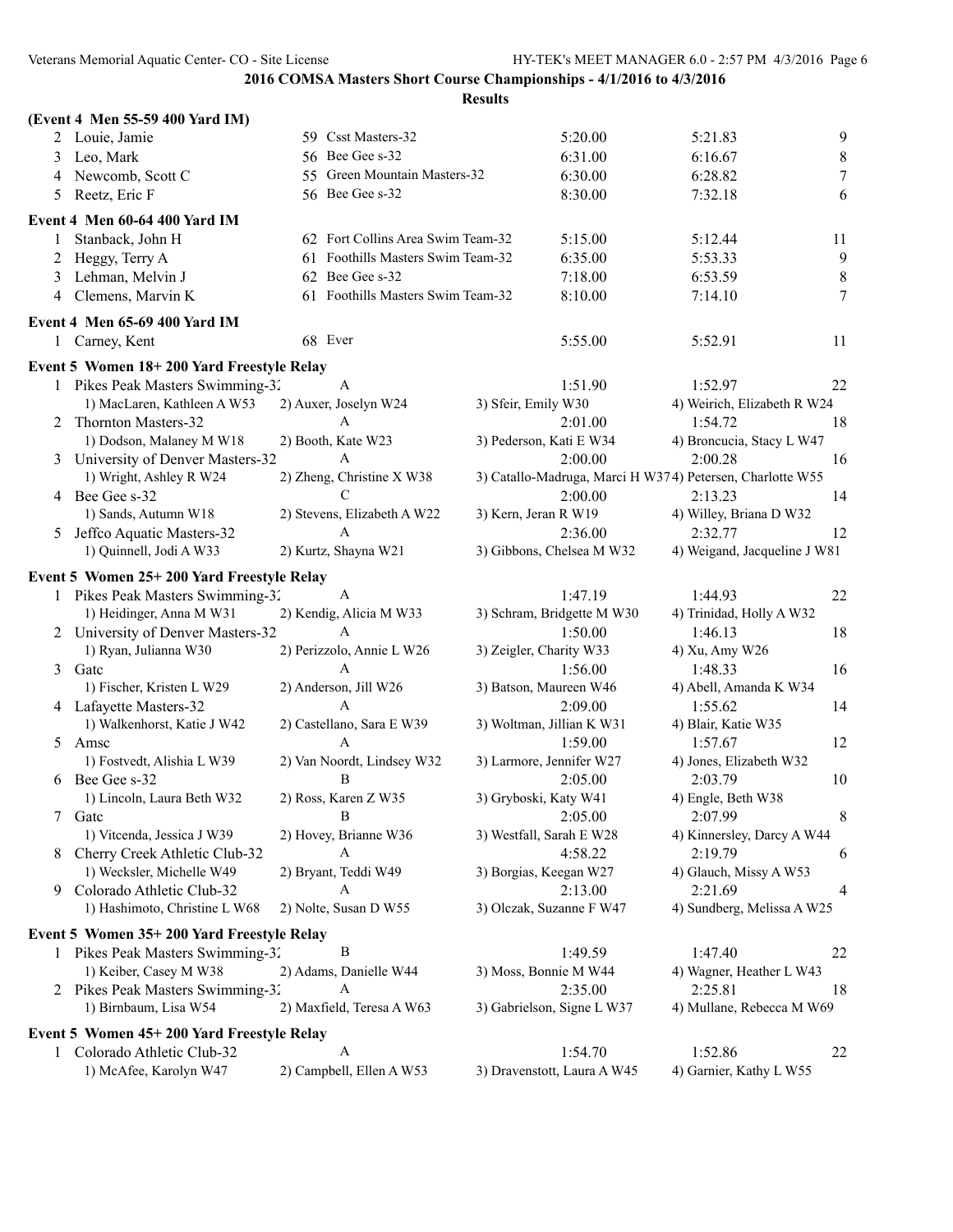|              | (Event 5 Women 45+200 Yard Freestyle Relay) |                           |                             |                            |    |
|--------------|---------------------------------------------|---------------------------|-----------------------------|----------------------------|----|
|              | 2 Gate                                      |                           | 1:56.00                     | 1:55.62                    | 18 |
|              | 1) Seavall, Kelly J W47                     | 2) Hagadorn, Heather W51  | 3) Vanderpoel, Nicole L W51 | 4) Nowak, Elizabeth A W52  |    |
| 3            | Gatc                                        | B                         | 2:10.00                     | 2:02.57                    | 16 |
|              | 1) Nelson, Judy A W55                       | 2) Butler, Debra L W52    | 3) Anderson, Jeanette B W57 | 4) Kerr, Ann W59           |    |
|              | 4 Bee Gee s-32                              | A                         | 2:05.00                     | 2:09.58                    | 14 |
|              | 1) Kroeger-Weeks, Kim L W46                 | 2) Gardner, Micheline W50 | 3) Early, Deborah W49       | 4) Sands, Amy L W45        |    |
| 5            | Amsc                                        | B                         | 2:30.00                     | 2:19.98                    | 12 |
|              | 1) Andrie, Katherine Q W51                  | 2) Bershok, Rhonda W51    | 3) Przekwas, Julie A W53    | 4) Walker, Laurie W51      |    |
| 6            | Thornton Masters-32                         | A                         | 2:35.00                     | 2:20.50                    | 10 |
|              | 1) Townley, Antoinette W55                  | 2) Maleike, Corinna M W55 | 3) Stokoe, Jeanne W54       | 4) Guerra, Denise W62      |    |
|              | Event 5 Women 55+200 Yard Freestyle Relay   |                           |                             |                            |    |
| $\mathbf{1}$ | Gatc                                        | A                         | 2:25.00                     | 2:57.71                    | 22 |
|              | 1) Swan, Laurie W62                         | 2) Shaw, Lori D W59       | 3) Todd, Bette E W69        | 4) Emmons, Sara W73        |    |
|              | Event 5 Women 65+200 Yard Freestyle Relay   |                           |                             |                            |    |
|              | 1 Cherry Creek Athletic Club-32             | A                         | 5:00.00                     | 2:28.18                    | 22 |
|              | 1) Noble, Ann W68                           | 2) McKim, Penny A W71     | 3) Phelps, Reola W71        | 4) Golanty, Deb W65        |    |
|              | Event 6 Men 18+200 Yard Freestyle Relay     |                           |                             |                            |    |
| 1            | Gatc                                        | A                         | 1:37.00                     | 1:35.79                    | 22 |
|              | 1) Anderson, Tiger B M19                    | 2) Anderson, Jake M21     | 3) Robbins, Arion P M31     | 4) Miller, James M38       |    |
|              | Thornton Masters-32                         | A                         | 1:46.00                     | 1:40.07                    | 18 |
|              | 1) Wiles, Tyler A M24                       | 2) Clark, Steven J M32    | 3) Bergford, Brian M34      | 4) Cassella, Ryan M34      |    |
| 3            | Bee Gee s-32                                | A                         | 1:35.00                     | 1:41.78                    | 16 |
|              | 1) Sargent, Matthew R M20                   | 2) Caswell, Ian M37       | 3) Jensen, Brian R M40      | 4) Weber, Brad M46         |    |
|              | 4 South Suburban Finaddicts-32              | $\mathsf{A}$              | 1:50.00                     | 1:51.99                    | 14 |
|              | 1) Alderson, Adam S M41                     | 2) Ferguson, Bruce M65    | 3) Bennett, Dean W M49      | 4) Mathys, Philip M21      |    |
|              | Event 6 Men 25+200 Yard Freestyle Relay     |                           |                             |                            |    |
|              | Pikes Peak Masters Swimming-32              | A                         | 1:33.20                     | 1:30.50                    | 22 |
|              | 1) Grosser, Jacob M27                       | 2) Barbini, Matt G M34    | 3) Colvert, Brian M32       | 4) Elser, Bryce A M30      |    |
|              | 2 University of Denver Masters-32           | A                         | 1:34.00                     | 1:35.23                    | 18 |
|              | 1) Jimenez, Ignacio M50                     | 2) Lang, Elliot E M33     | 3) Kingery, Robert K M26    | 4) Gibson, Madison M M25   |    |
| 3            | Amsc                                        | A                         | 1:40.00                     | 1:36.27                    | 16 |
|              | 1) Gullett, Jeff D M32                      | 2) Holmes, Todd M46       | 3) Pazmino, Jorge E M46     | 4) Gotto, Tony M44         |    |
|              | 4 University of Denver Masters-32           | $\bf{B}$                  | 1:42.00                     | 1:41.44                    | 14 |
|              | 1) Smith, David J M28                       | 2) Madera, Daniel P M26   | 3) Ganiyev, Doston M28      | 4) Farley, Michael J M42   |    |
|              | 5 Fort Collins Area Swim Team-32            | A                         | 1:45.00                     | 1:41.71                    | 12 |
|              | 1) Pierce, Jeffrey R M35                    | 2) Schmitt, Ben J M25     | 3) Deming, Ryan M M27       | 4) Garcia, Doug A M54      |    |
| 6            | <b>Boulder Aquatic Masters-32</b>           | A                         | 1:52.00                     | 1:42.56                    | 10 |
|              | 1) Smits, Dusty W M32                       | 2) Fomenko, Alex M M51    | 3) Brent, Steve M54         | 4) Waterbury, Stuart S M62 |    |
|              | Event 6 Men 35+200 Yard Freestyle Relay     |                           |                             |                            |    |
| $\mathbf{1}$ | University of Denver Masters-32             | A                         | 1:28.00                     | 1:29.54                    | 22 |
|              | 1) Addadi, Mehdi M38                        | 2) O'Sullivan, Chris M41  | 3) Eisenhuth, Matt S M41    | 4) Doherty, Kevin J M42    |    |
|              | 2 Pikes Peak Masters Swimming-32            | В                         | 1:39.60                     | 1:45.34                    | 18 |
|              | 1) Oldach, Rob C M53                        | 2) Ladrow, Andy W M35     | 3) Cording, Paul E M55      | 4) Orten, Frank T M57      |    |
| 3            | Thornton Masters-32                         | A                         | 1:46.00                     | 1:46.24                    | 16 |
|              | 1) Aten, Ken L M43                          | 2) Cruz, Eduardo M46      | 3) Daughtrey, Clay L M48    | 4) Hoyt, Brian K M49       |    |
|              | 4 Lafayette Masters-32                      | A                         | 2:03.00                     | 1:57.12                    | 14 |
|              | 1) Cain, David P M37                        | 2) Becker, Steven M M47   | 3) Estle, Steven C M56      | 4) Brower, William P M49   |    |
| 5            | Foothills Masters Swim Team-32              | A                         | NT                          | 1:59.34                    | 12 |
|              | 1) Clemens, Marvin K M61                    | 2) David, Brad G M61      | 3) Batchelder, John R M35   | 4) Olson, John M35         |    |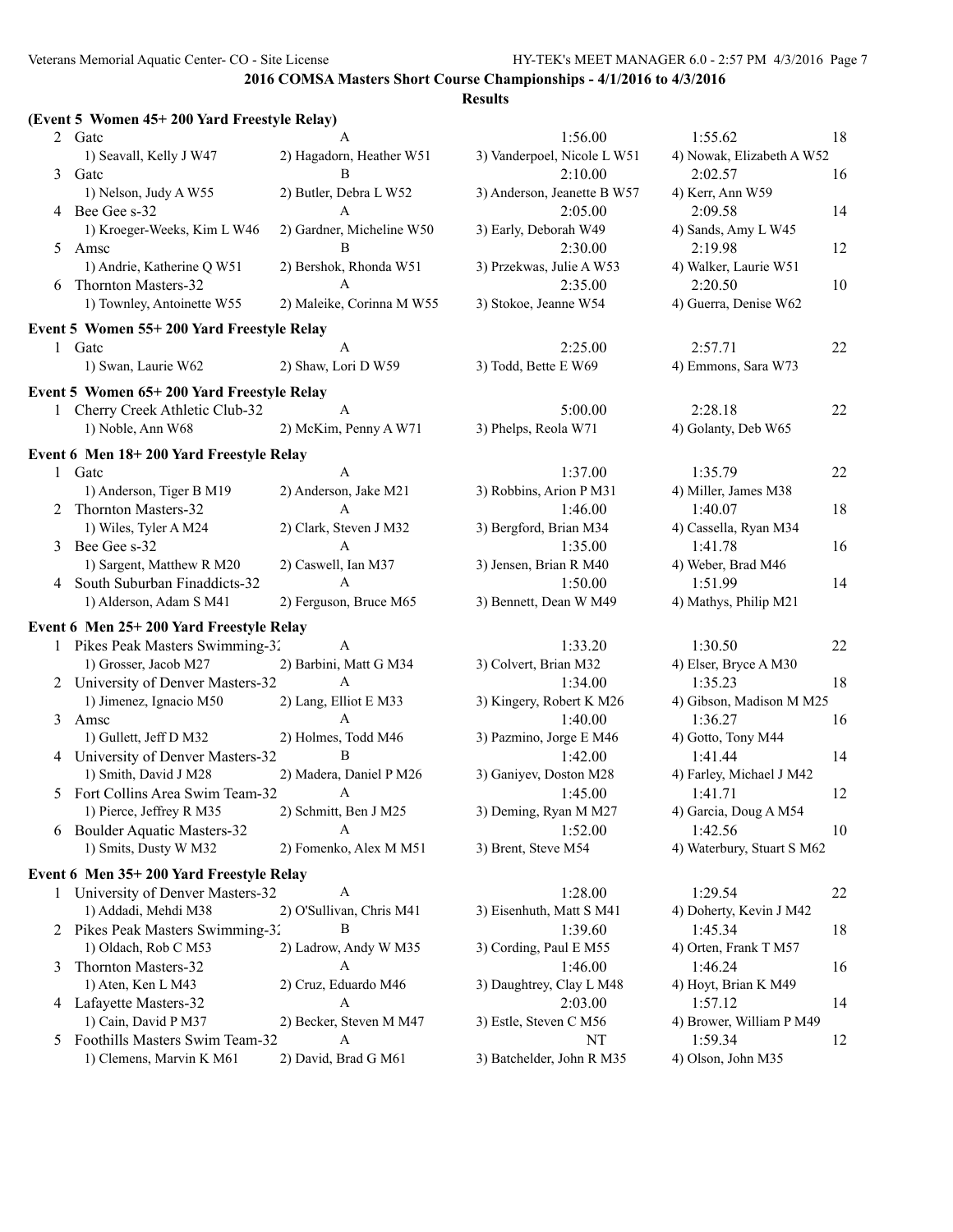|                                                                                                                                                                                                                                                                                                                                                                                              | Event 6 Men 45+200 Yard Freestyle Relay   |                                    |                            |                             |                |
|----------------------------------------------------------------------------------------------------------------------------------------------------------------------------------------------------------------------------------------------------------------------------------------------------------------------------------------------------------------------------------------------|-------------------------------------------|------------------------------------|----------------------------|-----------------------------|----------------|
|                                                                                                                                                                                                                                                                                                                                                                                              | 1 Gate                                    | A                                  | 1:40.00                    | 1:41.81                     | 22             |
|                                                                                                                                                                                                                                                                                                                                                                                              | 1) Garland, Robert M46                    | 2) Harper, Larry T M61             | 3) Jonsen, Matthew D M51   | 4) Kahl, Steven E M53       |                |
|                                                                                                                                                                                                                                                                                                                                                                                              | 2 University of Denver Masters-32         | A                                  | 1:46.00                    | 1:43.43                     | 18             |
|                                                                                                                                                                                                                                                                                                                                                                                              | 1) Brostuen, David A M51                  | 2) Severance, David A M53          | 3) Rosinski, Thomas J M46  | 4) Bingham, Frank A M50     |                |
| 3                                                                                                                                                                                                                                                                                                                                                                                            | Jeffco Aquatic Masters-32                 | A                                  | 1:56.00                    | 1:47.06                     | 16             |
|                                                                                                                                                                                                                                                                                                                                                                                              | 1) Lawrence, Dietrich W M50               | 2) Feely, Kevin M63                | 3) Tveitmoe, Bob N M63     | 4) Jones, Rich M50          |                |
|                                                                                                                                                                                                                                                                                                                                                                                              | 4 Bee Gee s-32                            | A                                  | 1:48.00                    | 1:56.00                     | 14             |
|                                                                                                                                                                                                                                                                                                                                                                                              | 1) Ramirez, Alfonso M54                   | 2) White, Brad M46                 | 3) Magouirk, Jeffrey K M54 | 4) Lewis, Bobby M45         |                |
| 5                                                                                                                                                                                                                                                                                                                                                                                            | Bee Gee s-32                              | B                                  | 1:50.00                    | 2:00.88                     | 12             |
|                                                                                                                                                                                                                                                                                                                                                                                              | 1) Sexauer, Tim D M50                     | 2) Huggins, David A M56            | 3) Reetz, Eric F M56       | 4) Leo, Mark M56            |                |
|                                                                                                                                                                                                                                                                                                                                                                                              | 6 University of Denver Masters-32         | B                                  | 2:11.00                    | 2:07.31                     | 10             |
|                                                                                                                                                                                                                                                                                                                                                                                              | 1) Krainik, Gregory M M61                 | 2) Plummer, Mark A M79             | 3) Vaughan, James M M69    | 4) Le Vasseur, Andrew P M52 |                |
|                                                                                                                                                                                                                                                                                                                                                                                              | Event 6 Men 55+200 Yard Freestyle Relay   |                                    |                            |                             |                |
|                                                                                                                                                                                                                                                                                                                                                                                              | 1 University of Denver Masters-32         | A                                  | 1:39.00                    | 1:43.96                     | 22             |
|                                                                                                                                                                                                                                                                                                                                                                                              | 1) Cummins, Ron M56                       | 2) Pfenning, Paul D M57            | 3) Petersen, Craig M56     | 4) Weir, D Scott M58        |                |
| 2                                                                                                                                                                                                                                                                                                                                                                                            | Bee Gee s-32                              | A                                  | 1:48.00                    | 2:14.51                     | 18             |
|                                                                                                                                                                                                                                                                                                                                                                                              | 1) Lehman, Melvin J M62                   | 2) Hess, Richard M61               | 3) Cattles, Steve M56      | 4) McElhinney, Tom B M62    |                |
| 3                                                                                                                                                                                                                                                                                                                                                                                            | Cherry Creek Athletic Club-32             | A                                  | 5:00.00                    | 2:37.21                     | 16             |
|                                                                                                                                                                                                                                                                                                                                                                                              | 1) Standring, Timothy J M65               | 2) Zaparanick, Robert R M70        | 3) Sherman, Larry W M74    | 4) Coursey, Pete E M59      |                |
| $\frac{1}{2} \frac{1}{2} \frac{1}{2} \frac{1}{2} \frac{1}{2} \frac{1}{2} \frac{1}{2} \frac{1}{2} \frac{1}{2} \frac{1}{2} \frac{1}{2} \frac{1}{2} \frac{1}{2} \frac{1}{2} \frac{1}{2} \frac{1}{2} \frac{1}{2} \frac{1}{2} \frac{1}{2} \frac{1}{2} \frac{1}{2} \frac{1}{2} \frac{1}{2} \frac{1}{2} \frac{1}{2} \frac{1}{2} \frac{1}{2} \frac{1}{2} \frac{1}{2} \frac{1}{2} \frac{1}{2} \frac{$ | Gatc                                      | A                                  | 1:40.00                    | <b>DQ</b>                   |                |
|                                                                                                                                                                                                                                                                                                                                                                                              | 1) Anderson, Kirk H M56                   | 2) Mann, Jonathan E M55            | 3) Scott, Greg C M56       | 4) Nelson, Kurt D M56       |                |
|                                                                                                                                                                                                                                                                                                                                                                                              | Event 7 Women 18-24 100 Yard Breaststroke |                                    |                            |                             |                |
| $\mathbf{1}$                                                                                                                                                                                                                                                                                                                                                                                 | Auxer, Joselyn                            | 24 Pikes Peak Masters Swimming-32  | 1:26.10                    | 1:18.17                     | 11             |
| $---$                                                                                                                                                                                                                                                                                                                                                                                        | Stevens, Elizabeth A                      | 22 Bee Gee s-32                    | 2:00.00                    | DQ                          |                |
|                                                                                                                                                                                                                                                                                                                                                                                              |                                           |                                    |                            |                             |                |
|                                                                                                                                                                                                                                                                                                                                                                                              | Event 7 Women 25-29 100 Yard Breaststroke |                                    |                            |                             |                |
| 1                                                                                                                                                                                                                                                                                                                                                                                            | Sampl, Emily                              | 28 Racm                            | 1:09.59                    | 1:09.32                     | 11             |
| 2                                                                                                                                                                                                                                                                                                                                                                                            | Perizzolo, Annie L                        | 26 University of Denver Masters-32 | 1:11.09                    | 1:09.53                     | 9              |
| 3                                                                                                                                                                                                                                                                                                                                                                                            | Sampl, Lauren                             | 28 Racm                            | 1:10.87                    | 1:12.09                     | $\,8\,$        |
| 4                                                                                                                                                                                                                                                                                                                                                                                            | Xu, Amy                                   | 26 University of Denver Masters-32 | 1:20.32                    | 1:14.74                     | $\tau$         |
| 5                                                                                                                                                                                                                                                                                                                                                                                            | Sundberg, Melissa A                       | 25 Colorado Athletic Club-32       | 1:22.00                    | 1:24.43                     | 6              |
| 6                                                                                                                                                                                                                                                                                                                                                                                            | Westfall, Sarah E                         | 28 Gatc                            | 2:35.10                    | 1:35.76                     | 5              |
| 7                                                                                                                                                                                                                                                                                                                                                                                            | Larmore, Jennifer                         | 27 Amsc                            | 1:26.00                    | 1:39.09                     | $\overline{4}$ |
|                                                                                                                                                                                                                                                                                                                                                                                              | Event 7 Women 30-34 100 Yard Breaststroke |                                    |                            |                             |                |
| 1                                                                                                                                                                                                                                                                                                                                                                                            | Heidinger, Anna M                         | 31 Pikes Peak Masters Swimming-32  | 1:12.50                    | 1:08.26                     | 11             |
| 2                                                                                                                                                                                                                                                                                                                                                                                            | Ryan, Julianna                            | 30 University of Denver Masters-32 | 1:13.27                    | 1:13.93                     | 9              |
| 3                                                                                                                                                                                                                                                                                                                                                                                            | Pederson, Kati E                          | 34 Thornton Masters-32             | 1:25.00                    | 1:16.10                     | 8              |
| 4                                                                                                                                                                                                                                                                                                                                                                                            | Gibbons, Chelsea M                        | 32 Jeffco Aquatic Masters-32       | 1:20.22                    | 1:19.08                     | $\tau$         |
| 5                                                                                                                                                                                                                                                                                                                                                                                            | Zeigler, Charity                          | 33 University of Denver Masters-32 | 1:22.32                    | 1:20.01                     | 6              |
| 6                                                                                                                                                                                                                                                                                                                                                                                            | Sfeir, Emily                              | 30 Pikes Peak Masters Swimming-32  | 1:30.20                    | 1:27.41                     | 5              |
|                                                                                                                                                                                                                                                                                                                                                                                              | Event 7 Women 35-39 100 Yard Breaststroke |                                    |                            |                             |                |
| 1                                                                                                                                                                                                                                                                                                                                                                                            | Keiber, Casey M                           | 38 Pikes Peak Masters Swimming-32  | 1:19.22                    | 1:12.53                     | 11             |
| 2                                                                                                                                                                                                                                                                                                                                                                                            | Fostvedt, Alishia L                       | 39 Amsc                            | 1:22.01                    | 1:20.93                     | 9              |
| 3                                                                                                                                                                                                                                                                                                                                                                                            | Blair, Katie                              | 35 Lafayette Masters-32            | 1:24.70                    | 1:22.14                     | 8              |
| 4                                                                                                                                                                                                                                                                                                                                                                                            | Vitcenda, Jessica J                       | 39 Gate                            | 1:28.13                    | 1:27.44                     | $\tau$         |
| 5                                                                                                                                                                                                                                                                                                                                                                                            | Hovey, Brianne                            | 36 Gate                            | 1:31.43                    | 1:28.73                     | 6              |
|                                                                                                                                                                                                                                                                                                                                                                                              |                                           |                                    |                            |                             |                |
|                                                                                                                                                                                                                                                                                                                                                                                              | Event 7 Women 40-44 100 Yard Breaststroke |                                    |                            |                             |                |
| $\mathbf{1}$                                                                                                                                                                                                                                                                                                                                                                                 | Paul, Heather                             | 41 Colorado Masters Swimming-32    | 1:22.51                    | 1:19.72                     | 11             |
| 2                                                                                                                                                                                                                                                                                                                                                                                            | Ruppel, Laura M                           | 40 Fort Collins Area Swim Team-32  | 1:22.52                    | 1:22.10                     | 9              |
| 3                                                                                                                                                                                                                                                                                                                                                                                            | Henault, Kerry F                          | 44 Thornton Masters-32             | 1:28.99                    | 1:28.70                     | 8              |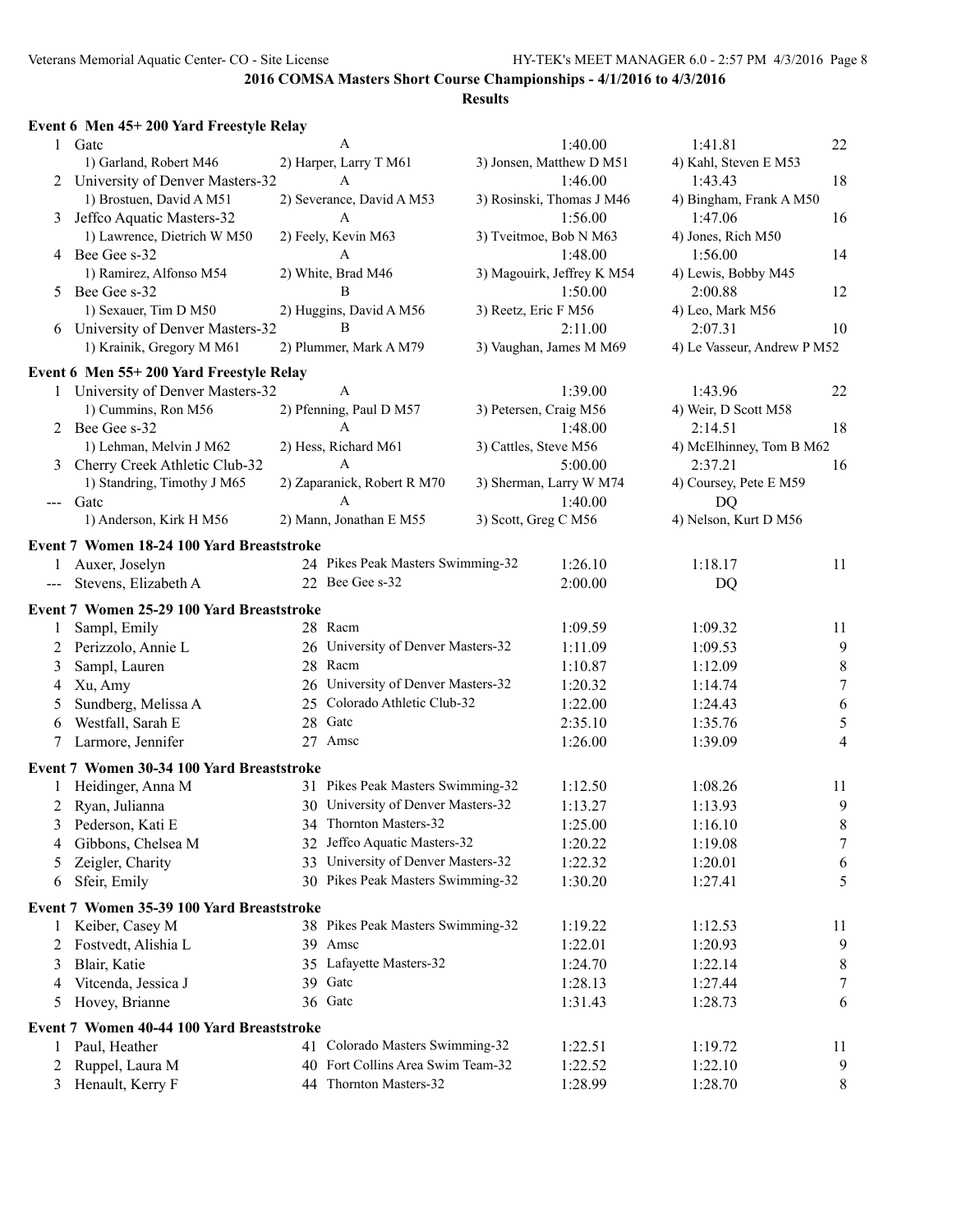|                                        | (Event 7 Women 40-44 100 Yard Breaststroke) |                                      |         |         |                  |
|----------------------------------------|---------------------------------------------|--------------------------------------|---------|---------|------------------|
|                                        | 4 Kinnersley, Darcy A                       | 44 Gatc                              | 1:48.00 | 1:35.75 | 7                |
|                                        | Event 7 Women 45-49 100 Yard Breaststroke   |                                      |         |         |                  |
|                                        | Kroeger-Weeks, Kim L                        | 46 Bee Gee s-32                      | 1:31.28 | 1:28.06 | 11               |
| 2                                      | Early, Deborah                              | 49 Bee Gee s-32                      | 1:42.27 | 1:33.70 | $\overline{9}$   |
| 3                                      | Haneke, Karen                               | 45 Rocky Mountain Thunder Masters-32 | 1:43.00 | 1:47.28 | $\,8\,$          |
| 4                                      | Wecksler, Michelle                          | 49 Cherry Creek Athletic Club-32     | 1:40.11 | 1:47.44 | $\tau$           |
| $\scriptstyle\cdots\scriptstyle\cdots$ | Bryant, Teddi                               | 49 Cherry Creek Athletic Club-32     | 2:00.30 | DQ      |                  |
|                                        | Event 7 Women 50-54 100 Yard Breaststroke   |                                      |         |         |                  |
| 1                                      | Nowak, Elizabeth A                          | 52 Gate                              | 1:14.55 | 1:15.60 | 11               |
| 2                                      | Campbell, Ellen A                           | 53 Colorado Athletic Club-32         | 1:20.95 | 1:21.13 | 9                |
| 3                                      | Hecksel, Toni S                             | 50 Team Sopris Masters-32            | 1:26.44 | 1:23.21 | $\,8\,$          |
| 4                                      | McDonald, Kae                               | 53 Team Sopris Masters-32            | 1:25.00 | 1:31.93 | $\tau$           |
| 5                                      | Eldridge, Audrey L                          | 53 Pikes Peak Masters Swimming-32    | 1:31.69 | 1:31.98 | 6                |
| 6                                      | Bershok, Rhonda                             | 51 Amsc                              | 1:40.00 | 1:33.72 | $\sqrt{5}$       |
| 7                                      | Glauch, Missy A                             | 53 Cherry Creek Athletic Club-32     | 1:45.00 | 1:33.80 | $\overline{4}$   |
| 8                                      | Andrie, Katherine Q<br>51                   | Amsc                                 | 1:39.17 | 1:37.68 | $\mathfrak{Z}$   |
| 9                                      | Stokoe, Jeanne                              | 54 Thornton Masters-32               | 1:39.14 | 1:39.41 | $\boldsymbol{2}$ |
| 10                                     | Clendenen, Karen A                          | 53 Cherry Creek Athletic Club-32     | 2:42.19 | 2:27.96 | $\mathbf{1}$     |
|                                        | Event 7 Women 55-59 100 Yard Breaststroke   |                                      |         |         |                  |
|                                        | 1 Nolte, Susan D                            | 55 Colorado Athletic Club-32         | 1:38.00 | 1:40.66 | 11               |
| 2                                      | Whitman-Zai, Julie                          | 56 Rtc                               | 1:46.20 | 1:46.83 | 9                |
| 3                                      | Shaw, Lori D                                | 59 Gate                              | 1:50.23 | 1:52.51 | 8                |
|                                        |                                             |                                      |         |         |                  |
|                                        | Event 7 Women 60-64 100 Yard Breaststroke   |                                      |         |         |                  |
|                                        | 1 Rosener, Karen K                          | 62 Fort Collins Area Swim Team-32    | 1:28.50 | 1:26.76 | 11               |
| 2                                      | Swan, Laurie                                | 62 Gatc                              | 1:55.00 | 1:51.38 | 9                |
|                                        | Event 7 Women 65-69 100 Yard Breaststroke   |                                      |         |         |                  |
|                                        | Golanty, Deb                                | 65 Cherry Creek Athletic Club-32     | 2:01.80 | 1:49.15 | 11               |
| 2                                      | Todd, Bette E                               | 69 Gatc                              | 2:19.83 | 2:21.55 | 9                |
|                                        | Event 7 Women 70-74 100 Yard Breaststroke   |                                      |         |         |                  |
| 1                                      | McKim, Penny A                              | 71 Cherry Creek Athletic Club-32     | 2:01.00 | 1:54.03 | 11               |
| 2                                      | Phelps, Reola                               | 71 Cherry Creek Athletic Club-32     | 2:59.74 | 2:49.33 | 9                |
|                                        | Event 7 Women 75-79 100 Yard Breaststroke   |                                      |         |         |                  |
|                                        | 1 Poirot, Elisabeth                         | 76 Amsc                              | 1:53.50 | 1:52.92 | 11               |
|                                        | Event 8 Men 18-24 100 Yard Breaststroke     |                                      |         |         |                  |
| 1                                      | Brown, Xavier A                             | 22 Swim Dogs-32                      | 1:08.55 | 1:06.85 |                  |
|                                        | 2 Hoyt, Gunnar K                            | 21 Thornton Masters-32               | 1:25.00 | 1:19.69 | 11<br>9          |
|                                        |                                             |                                      |         |         |                  |
|                                        | Event 8 Men 25-29 100 Yard Breaststroke     |                                      |         |         |                  |
|                                        | Ganiyev, Doston                             | 28 University of Denver Masters-32   | 1:13.00 | 1:11.89 | 11               |
|                                        | Event 8 Men 30-34 100 Yard Breaststroke     |                                      |         |         |                  |
|                                        | Cassella, Ryan                              | 34 Thornton Masters-32               | 1:03.00 | 1:02.25 | 11               |
| 2                                      | Gullett, Jeff D                             | 32 Amsc                              | 1:01.00 | 1:02.46 | 9                |
| 3                                      | Lang, Elliot E                              | 33 University of Denver Masters-32   | 1:10.32 | 1:07.08 | 8                |
| 4                                      | Smits, Dusty W                              | 32 Boulder Aquatic Masters-32        | 1:16.96 | 1:16.97 | 7                |
|                                        | Event 8 Men 35-39 100 Yard Breaststroke     |                                      |         |         |                  |
|                                        | Trinidad, RD D                              | 36 Pikes Peak Masters Swimming-32    | 58.00   | 58.80   | 11               |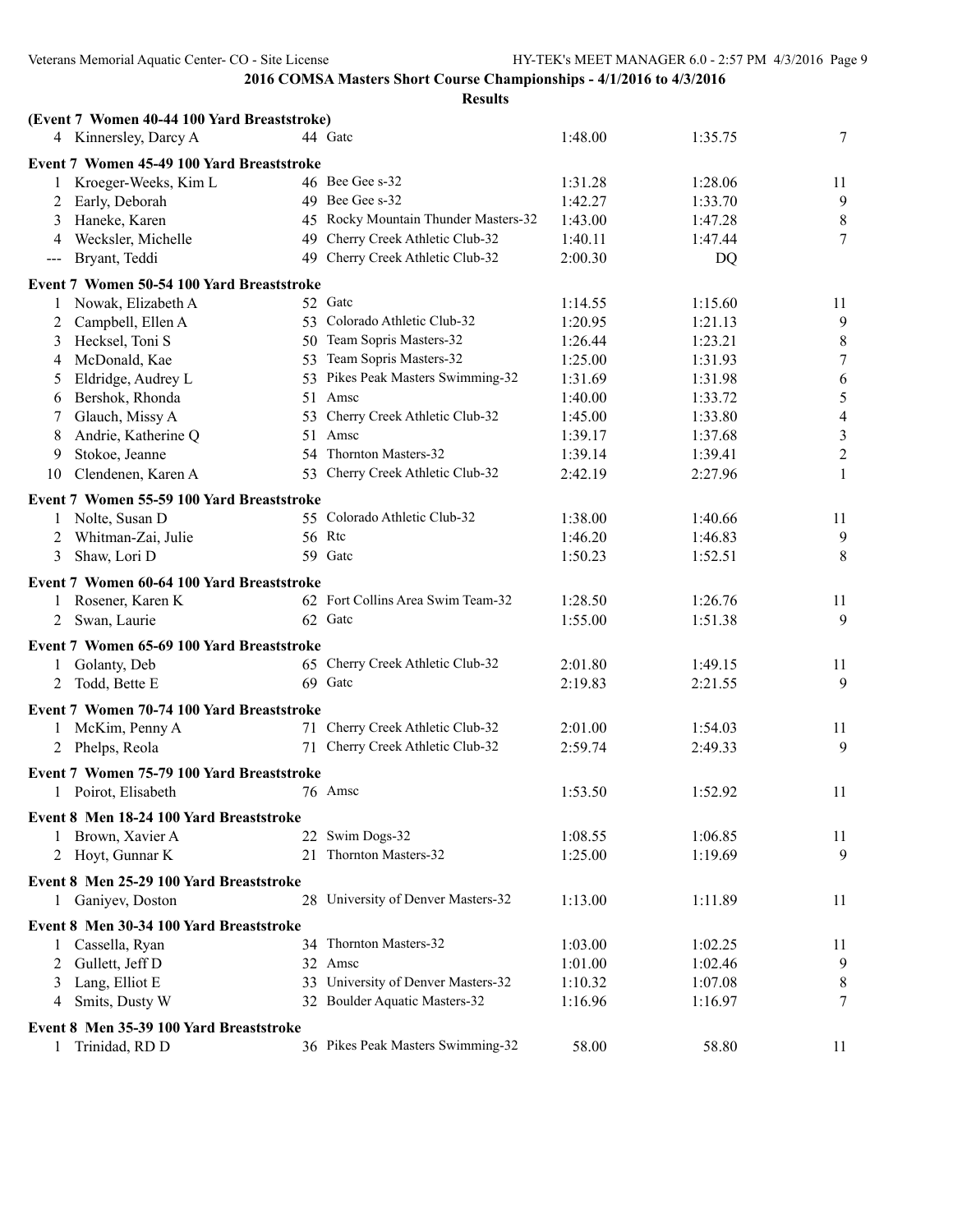|        | (Event 8 Men 35-39 100 Yard Breaststroke) |     |                                      |         |         |                          |
|--------|-------------------------------------------|-----|--------------------------------------|---------|---------|--------------------------|
|        | 2 Cain, David P                           |     | 37 Lafayette Masters-32              | 1:14.50 | 1:13.60 | 9                        |
|        | Event 8 Men 40-44 100 Yard Breaststroke   |     |                                      |         |         |                          |
|        | Doherty, Kevin J                          |     | 42 University of Denver Masters-32   | 1:05.00 | 1:06.04 | 11                       |
| 2      | Gotto, Tony                               |     | 44 Amsc                              | 1:15.00 | 1:08.74 | $\overline{9}$           |
| 3      | Jensen, Brian R                           |     | 40 Bee Gee s-32                      | 1:16.00 | 1:16.13 | $\,8\,$                  |
| 4      | Cowan, Neil N                             |     | 44 Colorado Athletic Club-32         | 1:30.00 | 1:31.62 | $\tau$                   |
|        | Event 8 Men 45-49 100 Yard Breaststroke   |     |                                      |         |         |                          |
|        | Daughtrey, Clay L                         |     | 48 Thornton Masters-32               | 1:14.49 | 1:13.14 | 11                       |
| 2      | Cruz, Eduardo                             |     | 46 Thornton Masters-32               | 1:25.00 | 1:19.47 | 9                        |
|        | Maddux, Ward W                            |     | 49 Rocky Mountain Thunder Masters-32 | 1:20.00 | 1:20.80 | $\,8\,$                  |
| 3      |                                           |     | 46 Colorado Masters Swimming-32      | 1:25.00 | 1:21.12 | $\tau$                   |
| 4      | Murphy, Seth J<br>Ruben, Andrew           |     | 46 Wyoming Masters Swimming Club-32  | 1:30.00 | 1:28.04 | $\sqrt{6}$               |
| 5      | Rosinski, Thomas J                        |     | 46 University of Denver Masters-32   | 1:40.00 | 1:31.83 | $\sqrt{5}$               |
| 6<br>7 | Bennett, Dean W                           | 49. | South Suburban Finaddicts-32         | 1:36.86 | 1:34.62 | $\overline{\mathcal{A}}$ |
| 8      | Becker, Steven M                          |     | 47 Lafayette Masters-32              | 1:38.10 | 1:35.88 | 3                        |
|        |                                           |     |                                      |         |         |                          |
|        | Event 8 Men 50-54 100 Yard Breaststroke   |     |                                      |         |         |                          |
|        | Coveney, Christopher M                    |     | 53 Lafayette Masters-32              | 1:01.86 | 1:01.15 | 11                       |
| 2      | Lawrence, Dietrich W                      |     | 50 Jeffco Aquatic Masters-32         | 1:06.55 | 1:05.11 | 9                        |
| 3      | Brostuen, David A                         |     | 51 University of Denver Masters-32   | 1:12.64 | 1:14.37 | $\,8\,$                  |
| 4      | Magouirk, Jeffrey K                       |     | 54 Bee Gee s-32                      | 1:22.00 | 1:22.65 | $\tau$                   |
| 5      | Ewer, Michael J                           |     | 52 Fort Collins Area Swim Team-32    | 1:33.25 | 1:32.57 | 6                        |
|        | Event 8 Men 55-59 100 Yard Breaststroke   |     |                                      |         |         |                          |
| 1      | Scott, Greg C                             |     | 56 Gatc                              | 1:06.00 | 1:04.56 | 11                       |
| 2      | Orten, Frank T                            |     | 57 Pikes Peak Masters Swimming-32    | 1:06.50 | 1:07.36 | $\overline{9}$           |
| 3      | Mann, Jonathan E                          |     | 55 Gate                              | 1:11.61 | 1:12.71 | $\,8\,$                  |
| 4      | Louie, Jamie                              |     | 59 Csst Masters-32                   | 1:13.50 | 1:13.88 | $\boldsymbol{7}$         |
| 5      | Pfenning, Paul D                          | 57  | University of Denver Masters-32      | 1:19.00 | 1:18.27 | 6                        |
| 6      | Huggins, David A                          |     | 56 Bee Gee s-32                      | 1:19.28 | 1:19.57 | $\mathfrak s$            |
| 7      | Newcomb, Scott C                          |     | 55 Green Mountain Masters-32         | 1:24.00 | 1:23.62 | $\overline{4}$           |
|        |                                           |     |                                      |         |         |                          |
|        | Event 8 Men 60-64 100 Yard Breaststroke   |     | 62 Boulder Aquatic Masters-32        | 1:10.00 | 1:07.37 | 11                       |
|        | Waterbury, Stuart S                       |     | 61 Uc32-32                           |         |         |                          |
| 2      | Hice, Randy C                             |     | Foothills Masters Swim Team-32       | 1:30.00 | 1:22.54 | 9<br>$\,8\,$             |
| 3      | Heggy, Terry A                            |     | 62 Bee Gee s-32                      | 1:36.25 | 1:26.43 | $\boldsymbol{7}$         |
| 4      | McElhinney, Tom B                         |     |                                      | 1:29.15 | 1:33.02 |                          |
|        | Event 8 Men 65-69 100 Yard Breaststroke   |     |                                      |         |         |                          |
|        | Parkinson, Bruce A                        |     | 65 Fort Collins Area Swim Team-32    | 1:23.50 | 1:23.40 | 11                       |
| 2      | Ferguson, Bruce                           |     | 65 South Suburban Finaddicts-32      | 1:25.00 | 1:24.74 | 9                        |
| 3      | Drake, Dave L                             |     | 65 Uc32-32                           | 1:18.00 | 1:30.25 | $\,8\,$                  |
| 4      | Standring, Timothy J                      |     | 65 Cherry Creek Athletic Club-32     | 1:34.80 | 1:37.23 | $\tau$                   |
| 5      | Blodgett, Bob H                           |     | 65 Colorado Athletic Club-32         | 1:45.00 | 1:47.32 | 6                        |
|        | Event 8 Men 70-74 100 Yard Breaststroke   |     |                                      |         |         |                          |
|        | Kalstrom, Reynold G                       |     | 71 Foothills Masters Swim Team-32    | 1:55.00 | 1:42.00 | 11                       |
| 2      | Zaparanick, Robert R                      |     | 70 Cherry Creek Athletic Club-32     | 1:45.00 | 1:46.24 | 9                        |
| 3      | McDanal, Steven                           |     | 72 Jeffco Aquatic Masters-32         | 2:14.00 | 1:55.13 | $\,8\,$                  |
| 4      | Sherman, Larry W                          |     | 74 Cherry Creek Athletic Club-32     | 2:22.00 | 2:25.62 | $\tau$                   |
|        | Event 8 Men 75-79 100 Yard Breaststroke   |     |                                      |         |         |                          |
|        |                                           |     | 76 Green Mountain Masters-32         |         |         |                          |
| 1      | King, William E                           |     |                                      | 1:54.11 | 1:58.07 | 11                       |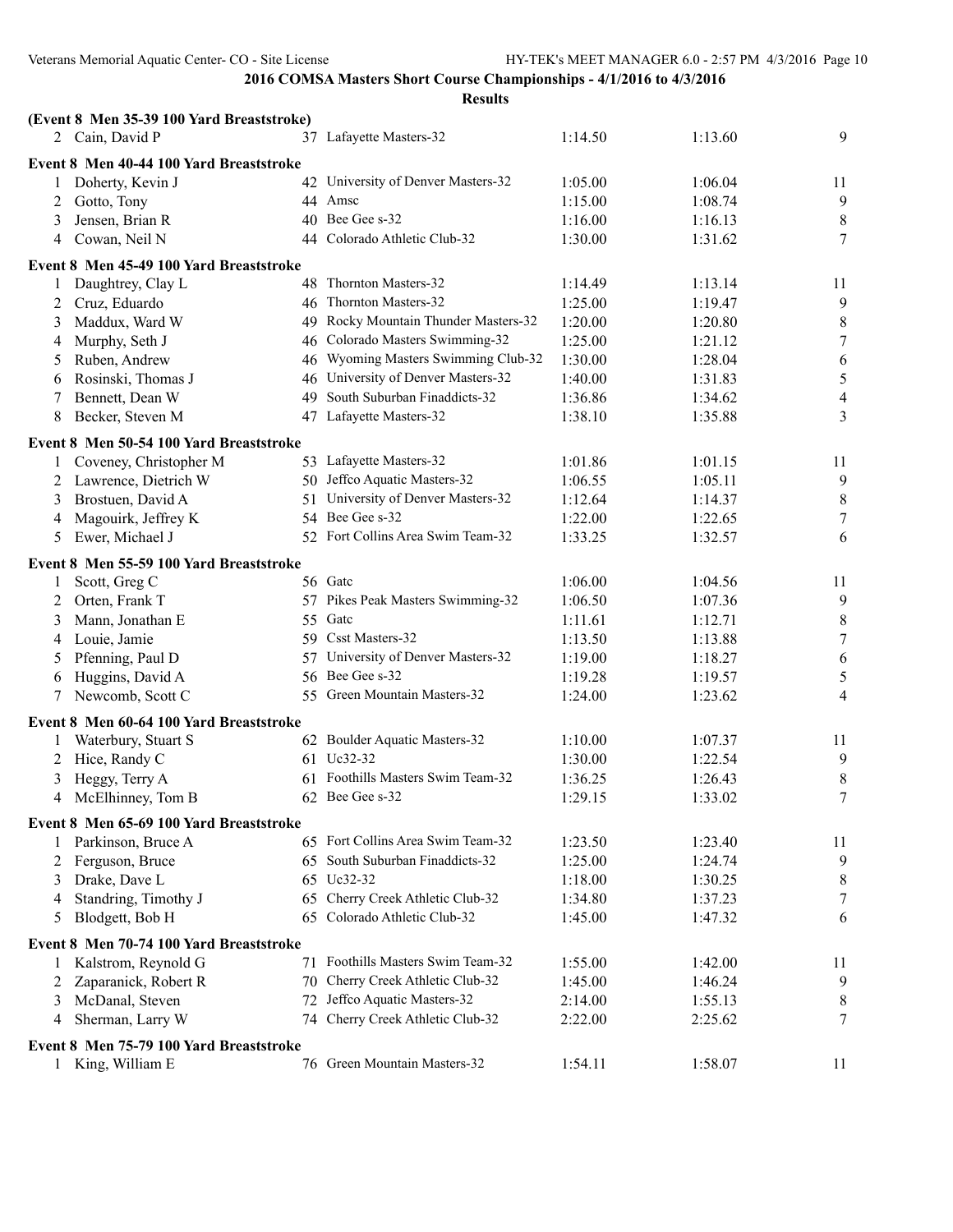|    | Event 9 Women 18-24 50 Yard Freestyle |    |                                    |         |       |                  |
|----|---------------------------------------|----|------------------------------------|---------|-------|------------------|
| 1  | Booth, Kate                           |    | 23 Thornton Masters-32             | 25.03   | 25.29 | 11               |
| 2  | Wilson, Casey M                       |    | 22 Uc32-32                         | 27.40   | 27.17 | 9                |
| 3  | Weirich, Elizabeth R                  |    | 24 Pikes Peak Masters Swimming-32  | 27.60   | 27.49 | $\,8\,$          |
| 4  | Auxer, Joselyn                        |    | 24 Pikes Peak Masters Swimming-32  | 27.49   | 28.59 | $\tau$           |
| 5  | Wright, Ashley R                      |    | 24 University of Denver Masters-32 | 28.62   | 28.81 | 6                |
| 6  | Kurtz, Shayna                         |    | 21 Jeffco Aquatic Masters-32       | 32.00   | 29.45 | $\sqrt{5}$       |
| 7  | Sands, Autumn                         | 18 | Bee Gee s-32                       | 31.00   | 30.87 | $\overline{4}$   |
| 8  | Kern, Jeran R                         | 19 | Bee Gee s-32                       | 32.99   | 31.04 | $\mathfrak{Z}$   |
| 9  | Stevens, Elizabeth A                  |    | 22 Bee Gee s-32                    | 45.00   | 33.67 | $\overline{2}$   |
|    | Event 9 Women 25-29 50 Yard Freestyle |    |                                    |         |       |                  |
| 1  | Fischer, Kristen L                    |    | 29 Gatc                            | 26.32   | 25.33 | 11               |
| 2  | Biggs, Brittany A                     |    | 26 Colorado Masters Swimming-32    | 26.99   | 25.49 | 9                |
| 3  | Sampl, Emily                          | 28 | Racm                               | 25.92   | 26.64 | $\,8\,$          |
| 4  | Anderson, Jill                        | 26 | Gatc                               | 28.00   | 26.72 | $\tau$           |
| 5  | Sampl, Lauren                         |    | 28 Racm                            | 25.85   | 26.73 | $\sqrt{6}$       |
| 6  | Borgias, Keegan                       | 27 | Cherry Creek Athletic Club-32      | 30.24   | 27.08 | $\sqrt{5}$       |
| 7  | Sundberg, Melissa A                   | 25 | Colorado Athletic Club-32          | 30.00   | 29.68 | $\overline{4}$   |
| 8  | Westfall, Sarah E                     | 28 | Gatc                               | 1:10.10 | 32.23 | $\mathfrak{Z}$   |
| 9  | Larmore, Jennifer                     |    | 27 Amsc                            | 32.00   | 34.75 | $\overline{2}$   |
|    | Event 9 Women 30-34 50 Yard Freestyle |    |                                    |         |       |                  |
| 1  | Schram, Bridgette M                   |    | 30 Pikes Peak Masters Swimming-32  | 26.00   | 25.99 | 11               |
| 2  | Jones, Elizabeth                      | 32 | Amsc                               | 26.98   | 26.29 | 9                |
| 3  | Kolb, Ruthie E                        |    | 32 Sqd                             | 30.00   | 27.57 | $\,8\,$          |
| 4  | Pederson, Kati E                      |    | 34 Thornton Masters-32             | 28.00   | 28.01 | $\tau$           |
| 5  | Trinidad, Holly A                     |    | 32 Pikes Peak Masters Swimming-32  | 28.00   | 28.78 | $\sqrt{6}$       |
| 6  | Abell, Amanda K                       |    | 34 Gatc                            | 28.58   | 29.28 | $\sqrt{5}$       |
| 7  | Van Noordt, Lindsey                   |    | 32 Amsc                            | 29.50   | 29.50 | $\overline{4}$   |
| 8  | Sfeir, Emily                          | 30 | Pikes Peak Masters Swimming-32     | 32.30   | 29.64 | $\mathfrak{Z}$   |
| 9  | Woltman, Jillian K                    | 31 | Lafayette Masters-32               | 30.19   | 30.18 | $\sqrt{2}$       |
| 10 | Lincoln, Laura Beth                   | 32 | Bee Gee s-32                       | 32.00   | 31.77 | $\mathbf{1}$     |
| 11 | Stafford, Hope                        | 33 | Colorado Athletic Club-32          | 37.60   | 36.61 |                  |
| 12 | Willey, Briana D                      |    | 32 Bee Gee s-32                    | 37.44   | 38.14 |                  |
|    | Event 9 Women 35-39 50 Yard Freestyle |    |                                    |         |       |                  |
|    | Linke, Lyndsey M                      |    | 35 Fort Collins Area Swim Team-32  | 25.28   | 25.88 | 11               |
|    | 2 Keiber, Casey M                     |    | 38 Pikes Peak Masters Swimming-32  | 27.99   | 27.42 | 9                |
| 3  | Fostvedt, Alishia L                   |    | 39 Amsc                            | 28.27   | 28.48 | 8                |
| 4  | Fischer, Christine                    | 35 | Fort Collins Area Swim Team-32     | 31.09   | 29.27 | $\tau$           |
| 5  | Blair, Katie                          | 35 | Lafayette Masters-32               | 30.19   | 29.61 | 6                |
| 6  | Engle, Beth                           | 38 | Bee Gee s-32                       | 30.67   | 29.75 | $\mathfrak s$    |
|    | Despain, Christina F                  | 38 | Amsc                               | 32.00   | 30.04 | $\overline{4}$   |
| 8  | Castellano, Sara E                    | 39 | Lafayette Masters-32               | 30.58   | 30.63 | $\mathfrak{Z}$   |
| 9  | Hovey, Brianne                        | 36 | Gatc                               | 32.26   | 31.51 | $\boldsymbol{2}$ |
| 10 | Zheng, Christine X                    |    | 38 University of Denver Masters-32 | 43.00   | 32.74 | 1                |
|    | Event 9 Women 40-44 50 Yard Freestyle |    |                                    |         |       |                  |
| 1  | Wagner, Heather L                     |    | 43 Pikes Peak Masters Swimming-32  | 27.19   | 26.00 | 11               |
| 2  | Walkenhorst, Katie J                  |    | 42 Lafayette Masters-32            | 26.50   | 26.34 | 9                |
| 3  | Adams, Danielle                       |    | 44 Pikes Peak Masters Swimming-32  | 25.40   | 27.06 | $\,8\,$          |
| 4  | Dussliere, Julie F                    | 43 | Colorado Masters Swimming-32       | 29.08   | 28.04 | $\tau$           |
| 5  | Gryboski, Katy                        | 41 | Bee Gee s-32                       | 31.00   | 28.43 | 6                |
| 6  | Garland, Crystal                      |    | 44 Gatc                            | 28.49   | 28.79 | 5                |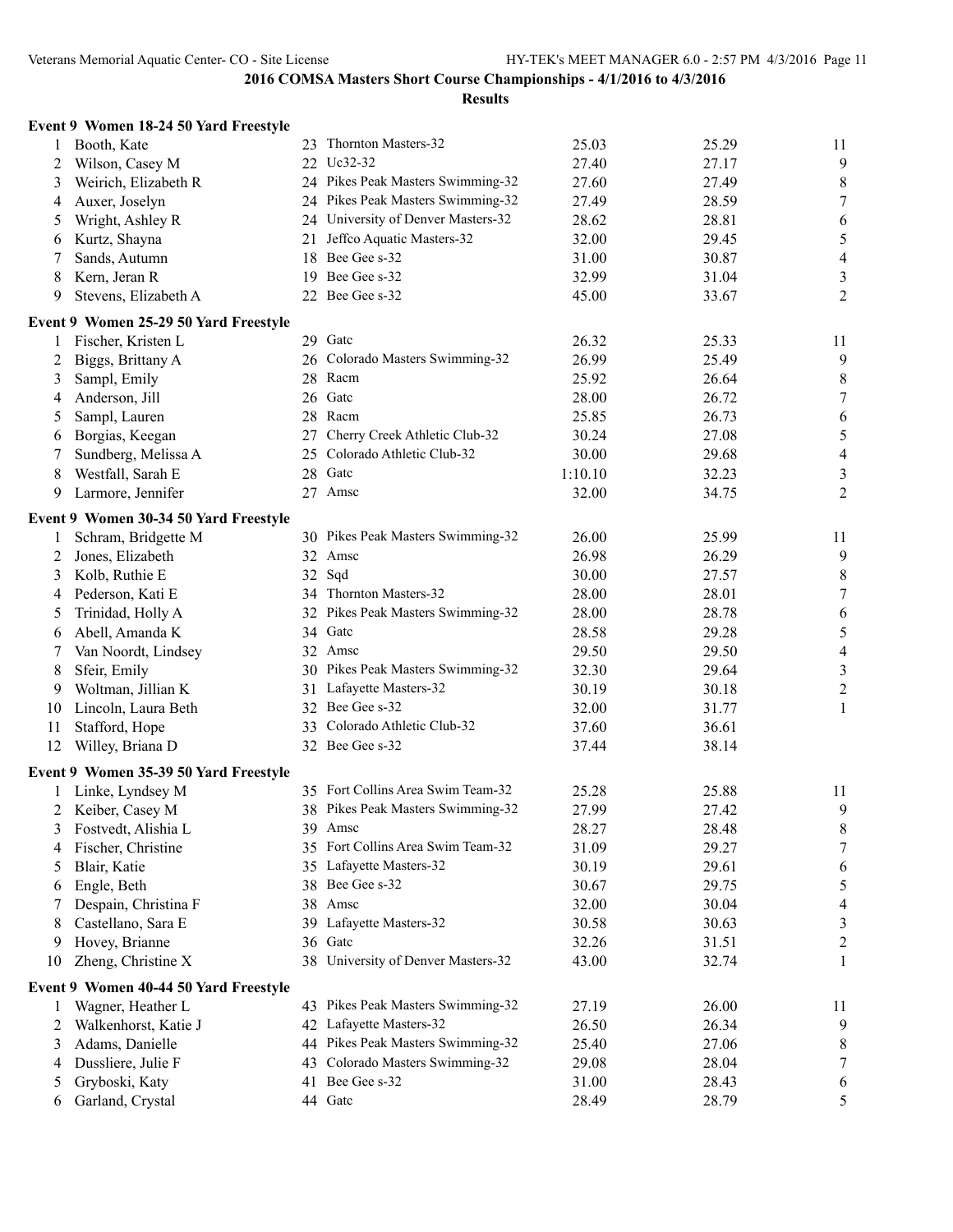|    | (Event 9 Women 40-44 50 Yard Freestyle) |    |                                      |       |       |                         |
|----|-----------------------------------------|----|--------------------------------------|-------|-------|-------------------------|
| 7  | Jackson, Rebecca                        |    | 40 South Suburban Finaddicts-32      | 32.00 | 30.38 | 4                       |
| 8  | Davis, Kelly R                          | 40 | Thornton Masters-32                  | 35.13 | 32.19 | 3                       |
| 9  | Kinnersley, Darcy A                     | 44 | Gatc                                 | 34.21 | 32.94 | $\overline{c}$          |
| 10 | Odorizzi, Kendall P                     | 40 | Lafayette Masters-32                 | 42.00 | 34.37 | 1                       |
| 11 | Soto, Sandra M                          | 41 | Thornton Masters-32                  | 40.00 | 34.98 |                         |
| 12 | Henault, Kerry F                        | 44 | Thornton Masters-32                  | 34.57 | 35.10 |                         |
|    | Event 9 Women 45-49 50 Yard Freestyle   |    |                                      |       |       |                         |
| 1  | Dravenstott, Laura A                    |    | 45 Colorado Athletic Club-32         | 27.50 | 26.63 | 11                      |
| 2  | Seavall, Kelly J                        | 47 | Gatc                                 | 28.00 | 27.03 | 9                       |
| 3  | Richardson, Kim G                       |    | 47 Fort Collins Area Swim Team-32    | 28.90 | 28.01 | $\,$ $\,$               |
| 4  | DeLong, Mary A                          | 49 | Fort Collins Area Swim Team-32       | 32.00 | 30.96 | $\boldsymbol{7}$        |
| 5  | Early, Deborah                          | 49 | Bee Gee s-32                         | 33.96 | 32.10 | 6                       |
| 6  | Broncucia, Stacy L                      | 47 | Thornton Masters-32                  | 35.00 | 34.21 | 5                       |
| 7  | Sands, Amy L                            | 45 | Bee Gee s-32                         | 34.46 | 34.46 | 4                       |
| 8  | Olczak, Suzanne F                       |    | 47 Colorado Athletic Club-32         | 35.49 | 35.92 | 3                       |
| 9  | Haneke, Karen                           |    | 45 Rocky Mountain Thunder Masters-32 | 39.00 | 38.81 | $\overline{c}$          |
| 10 | Wecksler, Michelle                      | 49 | Cherry Creek Athletic Club-32        | 41.84 | 39.93 | 1                       |
|    | Event 9 Women 50-54 50 Yard Freestyle   |    |                                      |       |       |                         |
| 1  | Sappey, Collette H                      |    | 51 Rocky Mountain Thunder Masters-32 | 25.75 | 25.78 | 11                      |
| 2  | Pipes, Karlyn A                         |    | 54 San Diego Swim Masters-44         | 27.60 | 26.63 | 9                       |
| 3  | Nowak, Elizabeth A                      |    | 52 Gate                              | 27.56 | 28.30 | 8                       |
| 4  | MacLaren, Kathleen A                    | 53 | Pikes Peak Masters Swimming-32       | 27.70 | 28.39 | 7                       |
| 5  | Butler, Debra L                         |    | 52 Gate                              | 29.90 | 29.48 | 6                       |
| 6  | Gardner, Micheline                      | 50 | Bee Gee s-32                         | 29.92 | 29.49 | $\sqrt{5}$              |
| 7  | Hagadorn, Heather                       | 51 | Gatc                                 | 30.87 | 30.83 | 4                       |
| 8  | Boileau, Ute C                          | 53 | Rocky Mountain Thunder Masters-32    | 30.45 | 31.96 | 3                       |
| 9  | Eldridge, Audrey L                      | 53 | Pikes Peak Masters Swimming-32       | 32.90 | 32.26 | $\overline{c}$          |
| 10 | McDonald, Kae                           | 53 | Team Sopris Masters-32               | 31.56 | 32.30 | $\mathbf{1}$            |
| 11 | Przekwas, Julie A                       | 53 | Amsc                                 | 32.93 | 33.64 |                         |
| 12 | Bershok, Rhonda                         | 51 | Amsc                                 | 37.50 | 34.64 |                         |
| 13 | Andrie, Katherine Q                     | 51 | Amsc                                 | 33.02 | 34.98 |                         |
| 14 | Birnbaum, Lisa                          |    | 54 Pikes Peak Masters Swimming-32    | 45.00 | 35.69 |                         |
| 15 | Glauch, Missy A                         | 53 | Cherry Creek Athletic Club-32        | 40.00 | 35.78 |                         |
| 16 | Campbell, Ellen A                       |    | 53 Colorado Athletic Club-32         | 28.79 | 40.42 |                         |
|    | Event 9 Women 55-59 50 Yard Freestyle   |    |                                      |       |       |                         |
| 1  | Garnier, Kathy L                        |    | 55 Colorado Athletic Club-32         | 26.96 | 27.17 | 11                      |
| 2  | Cotton, Suzy L                          | 56 | Hra                                  | 27.39 | 28.64 | 9                       |
| 3  | Petersen, Charlotte                     | 55 | University of Denver Masters-32      | 28.00 | 28.79 | 8                       |
| 4  | Nelson, Judy A                          | 55 | Gatc                                 | 28.49 | 28.91 | 7                       |
| 5  | Maleike, Corinna M                      | 55 | Thornton Masters-32                  | 32.05 | 30.56 | 6                       |
| 6  | Kerr, Ann                               | 59 | Gatc                                 | 31.96 | 31.59 | 5                       |
| 7  | Anderson, Jeanette B                    | 57 | Gatc                                 | 32.42 | 31.70 | 4                       |
| 8  | Kugelman, Amy                           | 59 | Fort Collins Area Swim Team-32       | 39.00 | 33.36 | $\mathfrak{Z}$          |
| 9  | Weihenmayer, Ellen                      | 57 | Colorado Masters Swimming-32         | 35.00 | 33.93 | $\overline{\mathbf{c}}$ |
| 10 | Guidas, Claire M                        | 58 | Lafayette Masters-32                 | 35.95 | 35.63 | 1                       |
| 11 | Nolte, Susan D                          | 55 | Colorado Athletic Club-32            | 37.00 | 37.83 |                         |
| 12 | Shaw, Lori D                            |    | 59 Gatc                              | 39.92 | 42.20 |                         |
| 13 | Morrison, Mary E                        |    | 56 Colorado Masters Swimming-32      | 44.76 | 44.27 |                         |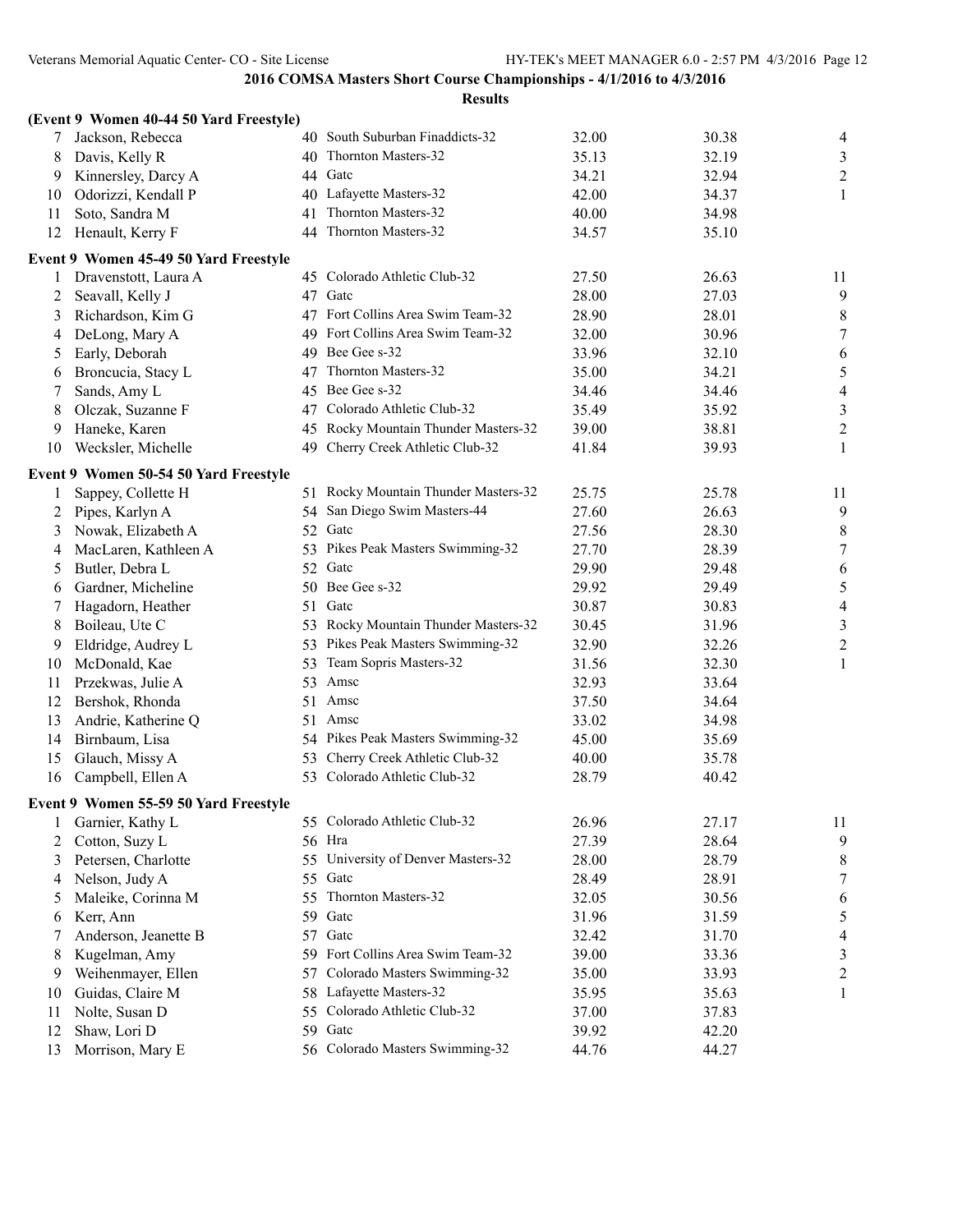|    | Event 9 Women 60-64 50 Yard Freestyle |     |                                     |         |       |                  |
|----|---------------------------------------|-----|-------------------------------------|---------|-------|------------------|
| 1  | Rosener, Karen K                      |     | 62 Fort Collins Area Swim Team-32   | 30.28   | 30.12 | 11               |
| 2  | Maxfield, Teresa A                    |     | 63 Pikes Peak Masters Swimming-32   | 36.50   | 33.75 | 9                |
| 3  | Slavec, Deborah A                     |     | 62 Highlands Ranch Masters-32       | 35.00   | 35.21 | $\,8\,$          |
| 4  | Guerra, Denise                        |     | 62 Thornton Masters-32              | 35.02   | 35.90 | $\tau$           |
|    | Event 9 Women 65-69 50 Yard Freestyle |     |                                     |         |       |                  |
| 1  | Young, Lydia L                        |     | 67 Brkm                             | 35.31   | 36.41 | 11               |
| 2  | Mullane, Rebecca M                    |     | 69 Pikes Peak Masters Swimming-32   | 39.50   | 37.44 | $\overline{9}$   |
|    |                                       | 68  | Colorado Athletic Club-32           |         |       |                  |
| 3  | Hashimoto, Christine L                |     |                                     | 40.00   | 38.63 | 8                |
| 4  | Golanty, Deb                          |     | 65 Cherry Creek Athletic Club-32    | 49.48   | 43.69 | $\tau$           |
| 5  | Todd, Bette E                         |     | 69 Gatc                             | 42.50   | 43.90 | 6                |
|    | Event 9 Women 70-74 50 Yard Freestyle |     |                                     |         |       |                  |
| 1  | McKim, Penny A                        |     | 71 Cherry Creek Athletic Club-32    | 47.00   | 45.47 | 11               |
| 2  | Emmons, Sara                          | 73  | Gatc                                | 1:01.26 | 53.42 | 9                |
| 3  | Phelps, Reola                         | 71  | Cherry Creek Athletic Club-32       | 56.69   | 56.04 | 8                |
|    | Event 9 Women 75-79 50 Yard Freestyle |     |                                     |         |       |                  |
|    | 1 Poirot, Elisabeth                   |     | 76 Amsc                             | 43.00   | 44.40 | 11               |
|    |                                       |     |                                     |         |       |                  |
|    | Event 10 Men 18-24 50 Yard Freestyle  |     |                                     |         |       |                  |
| 1  | Mathys, Philip                        | 21  | South Suburban Finaddicts-32        | 22.00   | 22.25 | 11               |
| 2  | Kahl, John F                          |     | 20 Gate                             | 26.51   | 23.36 | 9                |
| 3  | Anderson, Jake                        | 21  | Gatc                                | 24.50   | 24.07 | 8                |
| 4  | Anderson, Tiger B                     | 19  | Gatc                                | 25.00   | 24.23 | $\tau$           |
| 5  | Wiles, Tyler A                        | 24  | Thornton Masters-32                 | 27.00   | 24.96 | 6                |
| 6  | Sargent, Matthew R                    |     | 20 Bee Gee s-32                     | 26.29   | 25.82 | $\sqrt{5}$       |
| 7  | Porras, Felipe                        |     | 20 Foothills Masters Swim Team-32   | 27.00   | 26.08 | $\overline{4}$   |
| 8  | Botyarov, Michael                     | 21  | Highlands Ranch Masters-32          | 25.49   | 26.10 | 3                |
| 9  | Hoyt, Gunnar K                        | 21  | Thornton Masters-32                 | 29.00   | 26.24 | 2                |
|    | Event 10 Men 25-29 50 Yard Freestyle  |     |                                     |         |       |                  |
| 1  | Anderson, Brian M                     |     | 26 Boulder Aquatic Masters-32       | 20.10   | 20.97 | 11               |
| 2  | Grosser, Jacob                        |     | 27 Pikes Peak Masters Swimming-32   | 21.14   | 21.01 | 9                |
| 3  | Mandel, Alon                          |     | 27 Denver Athletic Club-32          | 23.00   | 21.42 | $8\,$            |
| 4  | Gibson, Madison M                     | 25  | University of Denver Masters-32     | 23.00   | 22.72 | $\tau$           |
| 5  | Kingery, Robert K                     |     | 26 University of Denver Masters-32  | 22.00   | 24.13 | 6                |
| 6  | Deming, Ryan M                        |     | Fort Collins Area Swim Team-32      | 24.82   | 25.07 | 5                |
| 7  | Ganiyev, Doston                       |     | 28 University of Denver Masters-32  | 27.00   | 27.33 | 4                |
|    |                                       |     |                                     |         |       |                  |
|    | Event 10 Men 30-34 50 Yard Freestyle  |     |                                     |         |       |                  |
|    | Elser, Bryce A                        |     | 30 Pikes Peak Masters Swimming-32   | 21.20   | 21.56 | 11               |
| 2  | Colvert, Brian                        | 32. | Pikes Peak Masters Swimming-32      | 23.80   | 23.11 | 9                |
| 3  | Cassella, Ryan                        | 34  | Thornton Masters-32                 | 23.75   | 23.61 | 8                |
| 4  | Robbins, Arion P                      | 31  | Gatc                                | 24.97   | 24.92 | 7                |
| 5  | Barbini, Matt G                       |     | 34 Pikes Peak Masters Swimming-32   | 25.00   | 25.01 | 6                |
| 6  | Lang, Elliot E                        | 33  | University of Denver Masters-32     | 27.32   | 25.02 | 5                |
| 7  | Clark, Steven J                       | 32. | Thornton Masters-32                 | 25.55   | 25.37 | 4                |
| 8  | Smits, Dusty W                        |     | 32 Boulder Aquatic Masters-32       | 30.00   | 26.37 | 3                |
| 9  | Bergford, Brian                       |     | 34 Thornton Masters-32              | 29.00   | 27.45 | $\boldsymbol{2}$ |
| 10 | Fabiano, Enrico                       |     | 30 Wyoming Masters Swimming Club-32 | 34.00   | 27.58 | 1                |
|    | Event 10 Men 35-39 50 Yard Freestyle  |     |                                     |         |       |                  |
| 1  | Addadi, Mehdi                         |     | 38 University of Denver Masters-32  | 22.34   | 21.93 | 11               |
| 2  | Robinson, Eric J                      |     | 39 Uc32-32                          | 23.91   | 23.26 | 9                |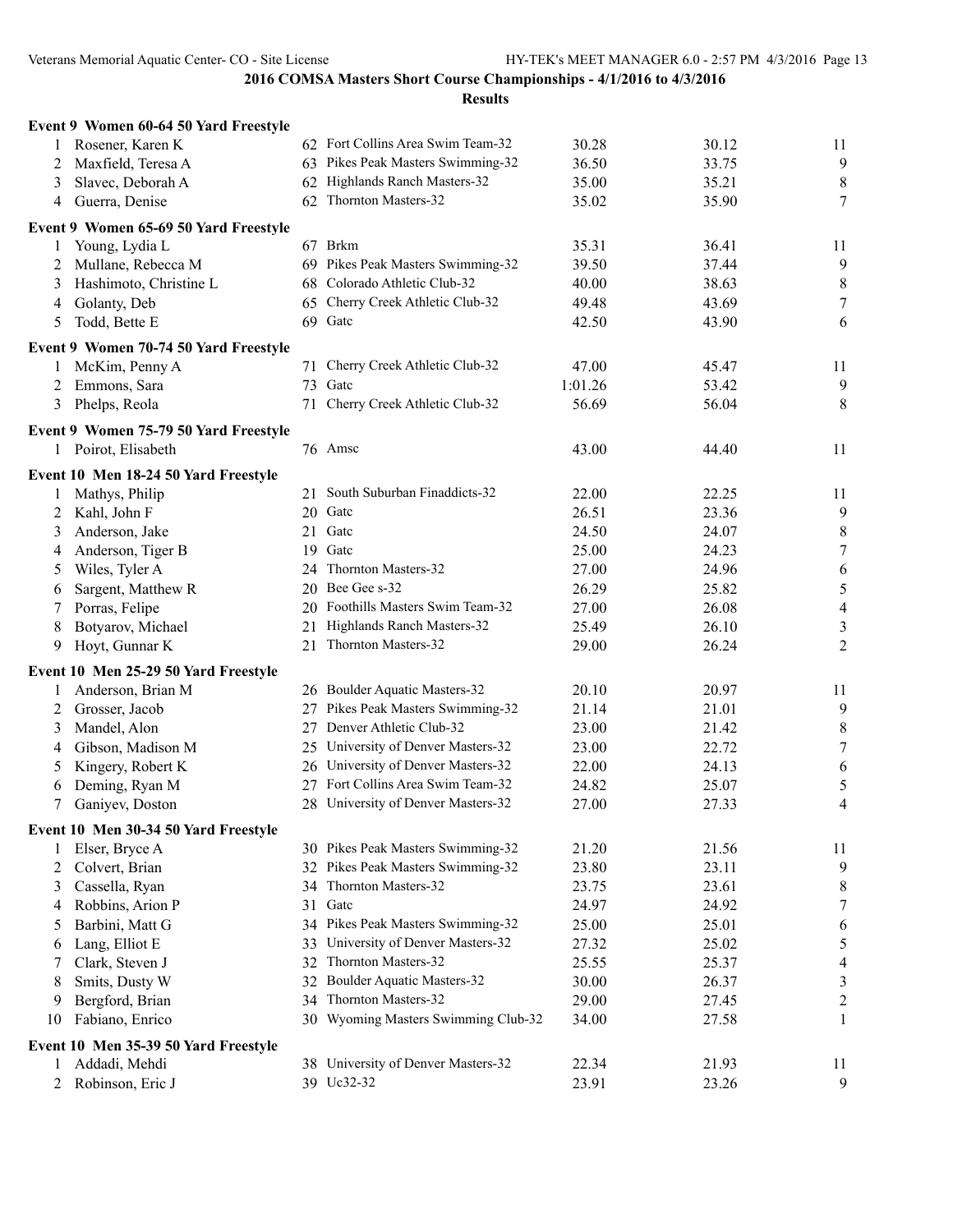|     | (Event 10 Men 35-39 50 Yard Freestyle) |    |                                      |       |       |                |
|-----|----------------------------------------|----|--------------------------------------|-------|-------|----------------|
| 3   | Trinidad, RD D                         |    | 36 Pikes Peak Masters Swimming-32    | 23.00 | 23.42 | 8              |
| 4   | Caswell, Ian                           |    | 37 Bee Gee s-32                      | 23.30 | 23.47 | 7              |
| 5   | Miller, James                          | 38 | Gatc                                 | 23.95 | 24.35 | 6              |
| 6   | Ladrow, Andy W                         | 35 | Pikes Peak Masters Swimming-32       | 24.21 | 24.36 | $\sqrt{5}$     |
| 7   | Pierce, Jeffrey R                      | 35 | Fort Collins Area Swim Team-32       | 24.60 | 24.75 | $\overline{4}$ |
| 8   | Olson, John                            | 35 | Foothills Masters Swim Team-32       | 26.92 | 25.87 | $\mathfrak{Z}$ |
| 9   | Cain, David P                          |    | 37 Lafayette Masters-32              | 28.00 | 26.97 | 2              |
|     | Event 10 Men 40-44 50 Yard Freestyle   |    |                                      |       |       |                |
| 1   | Eisenhuth, Matt S                      |    | 41 University of Denver Masters-32   | 22.10 | 22.11 | 11             |
| 2   | O'Sullivan, Chris                      | 41 | University of Denver Masters-32      | 22.30 | 22.89 | 9              |
| 3   | Gotto, Tony                            |    | 44 Amsc                              | 25.00 | 24.02 | 8              |
| 4   | Farley, Michael J                      |    | 42 University of Denver Masters-32   | 25.00 | 24.19 | 7              |
| 5   | Edwards, Dan                           |    | 42 Colorado Masters Swimming-32      | 24.00 | 24.26 | 6              |
| 6   | Ogilby, Kayo                           | 43 | Team Sopris Masters-32               | 25.38 | 24.84 | $\mathfrak s$  |
| 7   | Aten, Ken L                            | 43 | Thornton Masters-32                  | 32.00 | 26.56 | $\overline{4}$ |
| 8   | Alderson, Adam S                       | 41 | South Suburban Finaddicts-32         | 27.00 | 26.57 | $\mathfrak{Z}$ |
| 9   | Cowan, Neil N                          |    | 44 Colorado Athletic Club-32         | 31.00 | 30.47 | $\overline{2}$ |
|     | Event 10 Men 45-49 50 Yard Freestyle   |    |                                      |       |       |                |
| 1   | Torres, Mark                           |    | 46 North Carolina Masters Swimmin-13 | 24.50 | 25.01 | 11             |
| 2   | Rosinski, Thomas J                     |    | 46 University of Denver Masters-32   | 30.00 | 25.14 | 9              |
| 3   | Holmes, Todd                           |    | 46 Amsc                              | 26.00 | 25.77 | 8              |
| 4   | Daughtrey, Clay L                      | 48 | Thornton Masters-32                  | 27.49 | 25.89 | 7              |
| 5   | Weber, Brad                            | 46 | Bee Gee s-32                         | 26.50 | 26.09 | 6              |
| 6   | Pazmino, Jorge E                       |    | 46 Amsc                              | 26.08 | 26.29 | $\sqrt{5}$     |
| 7   | Cusack, Clif                           |    | 46 Rocky Mountain Thunder Masters-32 | 27.25 | 26.65 | $\overline{4}$ |
| 8   | Borrett, Tad                           | 48 | Uc32-32                              | 27.18 | 26.76 | 3              |
| 9   | Hoyt, Brian K                          |    | 49 Thornton Masters-32               | 26.39 | 26.82 | $\sqrt{2}$     |
| 10  | Maddux, Ward W                         |    | 49 Rocky Mountain Thunder Masters-32 | 27.11 | 27.09 | 1              |
| 11  | Lewis, Bobby                           |    | 45 Bee Gee s-32                      | 33.69 | 28.44 |                |
| 12  | Gelin, Larry J                         | 45 | Rocky Mountain Thunder Masters-32    | 30.00 | 28.84 |                |
| 13  | Smith, John D                          |    | 48 Foothills Masters Swim Team-32    | 31.00 | 30.05 |                |
| 14  | Ruben, Andrew                          |    | 46 Wyoming Masters Swimming Club-32  | 42.00 | 30.27 |                |
| 15  | Becker, Steven M                       |    | 47 Lafayette Masters-32              | 36.00 | 33.16 |                |
|     | Event 10 Men 50-54 50 Yard Freestyle   |    |                                      |       |       |                |
| 1   | Kahl, Steven E                         |    | 53 Gate                              | 26.50 | 24.53 | 11             |
| 2   | Barringer, Rob                         |    | 50 University of Denver Masters-32   | 24.70 | 24.64 | 9              |
| 3   | Lawrence, Dietrich W                   |    | 50 Jeffco Aquatic Masters-32         | 24.55 | 24.96 | 8              |
| 4   | Brent, Steve                           |    | 54 Boulder Aquatic Masters-32        | 26.50 | 25.32 | 7              |
| 5   | Boileau, Mike                          |    | 54 Rocky Mountain Thunder Masters-32 | 26.00 | 25.63 | 6              |
| 6   | Le Vasseur, Andrew P                   |    | 52 University of Denver Masters-32   | 26.95 | 25.87 | 5              |
| 7   | Jonsen, Matthew D                      | 51 | Gatc                                 | 32.00 | 26.44 | 4              |
| 8   | Brostuen, David A                      | 51 | University of Denver Masters-32      | 26.21 | 26.50 | 3              |
| 9   | Bingham, Frank A                       | 50 | University of Denver Masters-32      | 27.13 | 26.93 | $\overline{c}$ |
| 10  | Severance, David A                     | 53 | University of Denver Masters-32      | 28.00 | 27.04 | 1              |
| 11  | Jones, Rich                            | 50 | Jeffco Aquatic Masters-32            | 28.00 | 27.13 |                |
| 12  | Toomey, Tom                            | 54 | Uc32-32                              | 29.56 | 30.38 |                |
| 13  | Garcia, Doug A                         |    | 54 Fort Collins Area Swim Team-32    | 31.00 | 30.75 |                |
| 14  | Ramirez, Alfonso                       |    | 54 Bee Gee s-32                      | 30.21 | 31.14 |                |
| --- | Ewer, Michael J                        |    | 52 Fort Collins Area Swim Team-32    | 38.00 | DQ    |                |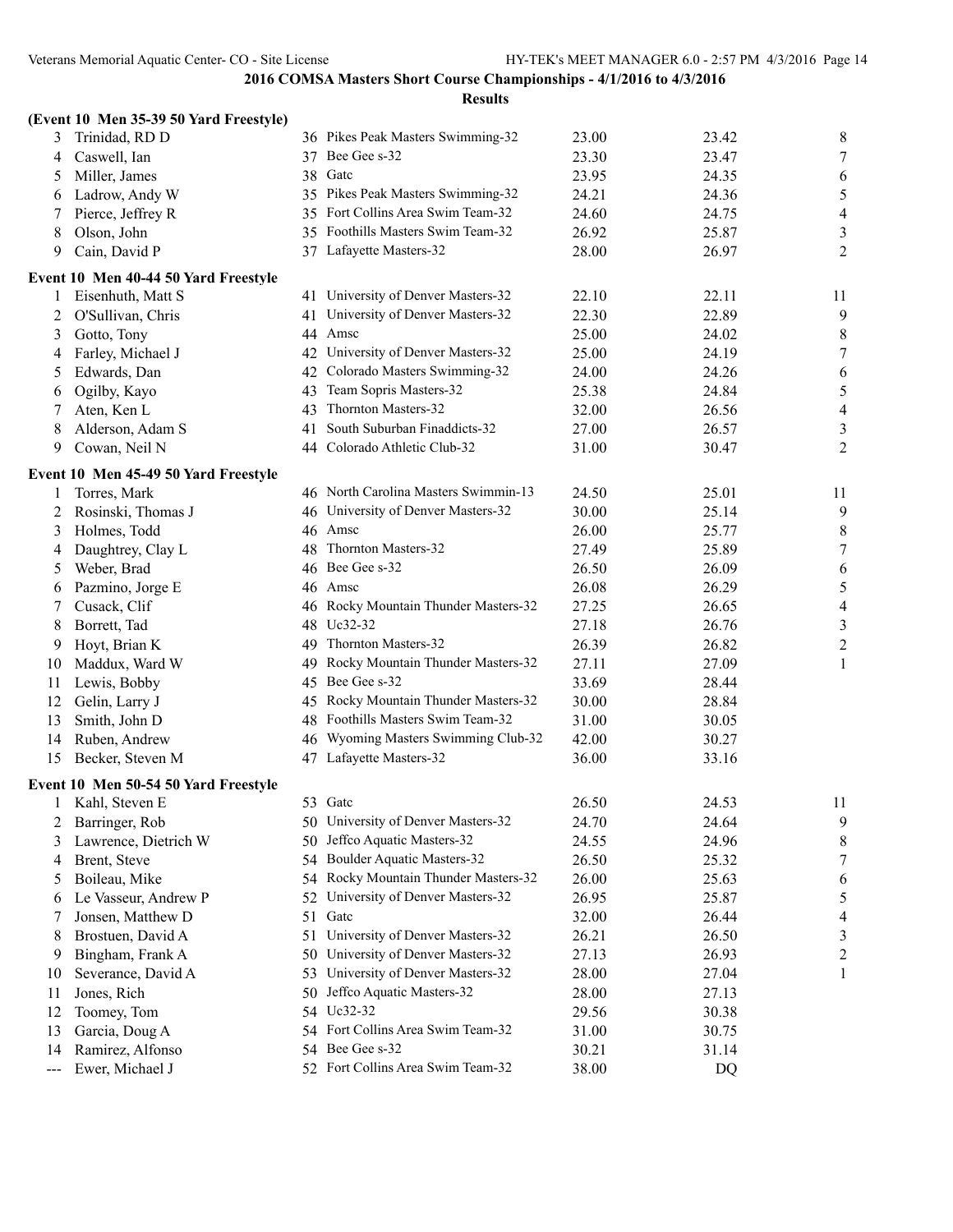|                | Event 10 Men 55-59 50 Yard Freestyle     |     |                                    |         |         |                  |
|----------------|------------------------------------------|-----|------------------------------------|---------|---------|------------------|
| 1              | Orten, Frank T                           |     | 57 Pikes Peak Masters Swimming-32  | 24.00   | 24.33   | 11               |
| $\overline{2}$ | Cording, Paul E                          |     | 55 Pikes Peak Masters Swimming-32  | 26.00   | 26.13   | 9                |
| 3              | Weir, D Scott                            |     | 58 University of Denver Masters-32 | 25.50   | 26.15   | 8                |
| 4              | Leo, Mark                                |     | 56 Bee Gee s-32                    | 28.02   | 27.01   | 7                |
| 5              | Nolte, Christopher C                     |     | 59 Colorado Athletic Club-32       | 27.90   | 27.11   | 6                |
| 6              | Pfenning, Paul D                         |     | 57 University of Denver Masters-32 | 28.10   | 28.24   | 5                |
| 7              | Tatro, Kenny                             |     | 56 Uc32-32                         | 28.18   | 28.67   | 4                |
| 8              | Will, Peter J                            |     | 59 Racm                            | NT      | 29.57   | 3                |
| 9              | Huggins, David A                         |     | 56 Bee Gee s-32                    | 28.50   | 29.68   | $\overline{c}$   |
| 10             | Estle, Steven C                          |     | 56 Lafayette Masters-32            | 32.00   | 30.41   | $\mathbf{1}$     |
| 11             | Reetz, Eric F                            |     | 56 Bee Gee s-32                    | 30.50   | 32.91   |                  |
| 12             | Coursey, Pete E                          |     | 59 Cherry Creek Athletic Club-32   | 38.00   | 33.96   |                  |
| 13             | Cattles, Steve                           |     | 56 Bee Gee s-32                    | 41.34   | 46.03   |                  |
|                | Event 10 Men 60-64 50 Yard Freestyle     |     |                                    |         |         |                  |
| 1              | Waterbury, Stuart S                      |     | 62 Boulder Aquatic Masters-32      | 26.00   | 25.02   | 11               |
| 2              | Hess, Richard                            | 61  | Bee Gee s-32                       | 25.50   | 25.85   | 9                |
| 3              | Shopes, Marty                            |     | 64 Gatc                            | 27.20   | 26.36   | 8                |
| 4              | Tveitmoe, Bob N                          | 63  | Jeffco Aquatic Masters-32          | 26.75   | 27.04   | $\overline{7}$   |
| 5              | Lehman, Melvin J                         |     | 62 Bee Gee s-32                    | 28.65   | 27.38   | 6                |
|                | Donahoo, Don                             |     | 61 Uc32-32                         | 27.95   | 27.84   | 5                |
| 6              | Morrison, Jeffrey W                      |     | 61 Colorado Masters Swimming-32    | 28.07   | 28.41   | 4                |
| 7<br>$*8$      |                                          |     | 61 Uc32-32                         | 28.50   | 28.75   | 2.50             |
|                | Hice, Randy C                            |     | 61 Gate                            | 30.00   |         |                  |
| $*8$           | Harper, Larry T                          |     | 61 University of Denver Masters-32 |         | 28.75   | 2.50             |
| 10             | Krainik, Gregory M                       |     | Foothills Masters Swim Team-32     | 35.00   | 28.98   | 1                |
| 11             | David, Brad G                            | 61  | 62 Bee Gee s-32                    | 32.00   | 30.57   |                  |
| 12             | McElhinney, Tom B                        |     | 61 Foothills Masters Swim Team-32  | 32.50   | 33.07   |                  |
| 13             | Clemens, Marvin K                        |     | 63 Jeffco Aquatic Masters-32       | 33.00   | 34.27   |                  |
| 14             | Ott, Bill A                              |     |                                    | 40.07   | 38.72   |                  |
|                | Event 10 Men 65-69 50 Yard Freestyle     |     |                                    |         |         |                  |
| 1              | Vaughan, James M                         |     | 69 University of Denver Masters-32 | 29.89   | 31.48   | 11               |
|                | 2 Blodgett, Bob H                        |     | 65 Colorado Athletic Club-32       | 33.50   | 34.41   | 9                |
|                | Event 10 Men 70-74 50 Yard Freestyle     |     |                                    |         |         |                  |
| $\mathbf{1}$   | Ogilby, Chuck                            |     | 72 Team Sopris Masters-32          | 36.00   | 29.71   | 11               |
|                | 2 Kalstrom, Reynold G                    |     | 71 Foothills Masters Swim Team-32  | 37.00   | 34.29   | 9                |
|                | 3 McDanal, Steven                        |     | 72 Jeffco Aquatic Masters-32       | 41.00   | 37.56   | $\,8\,$          |
| 4              | Tobin, John C                            |     | 73 Ever                            | 40.00   | 37.67   | $\boldsymbol{7}$ |
| 5              | Sherman, Larry W                         |     | 74 Cherry Creek Athletic Club-32   | 54.00   | 45.48   | 6                |
| 6              | Zaparanick, Robert R                     |     | 70 Cherry Creek Athletic Club-32   | 38.00   | 50.27   | 5                |
|                | Event 10 Men 75-79 50 Yard Freestyle     |     |                                    |         |         |                  |
| 1              | Plummer, Mark A                          |     | 79 University of Denver Masters-32 | 38.06   | 39.42   | 11               |
|                | 2 King, William E                        |     | 76 Green Mountain Masters-32       | 40.49   | 45.32   | 9                |
|                | Event 11 Women 18-24 200 Yard Backstroke |     |                                    |         |         |                  |
|                | 1 Wright, Ashley R                       |     | 24 University of Denver Masters-32 | 3:00.00 | 2:41.78 | 11               |
|                | Event 11 Women 25-29 200 Yard Backstroke |     |                                    |         |         |                  |
| 1              | Xu, Amy                                  |     | 26 University of Denver Masters-32 | 2:30.32 | 2:17.63 | 11               |
| 2              | Holman, Sara E                           | 29. | Csst Masters-32                    | 2:24.73 | 2:28.03 | 9                |
| 3              | Fagan, Chelsea                           | 28  | Team Sopris Masters-32             | 2:24.00 | 2:30.55 | 8                |
|                | 4 Holman, Mary E                         |     | 29 Csst Masters-32                 | 2:30.61 | 2:34.16 | 7                |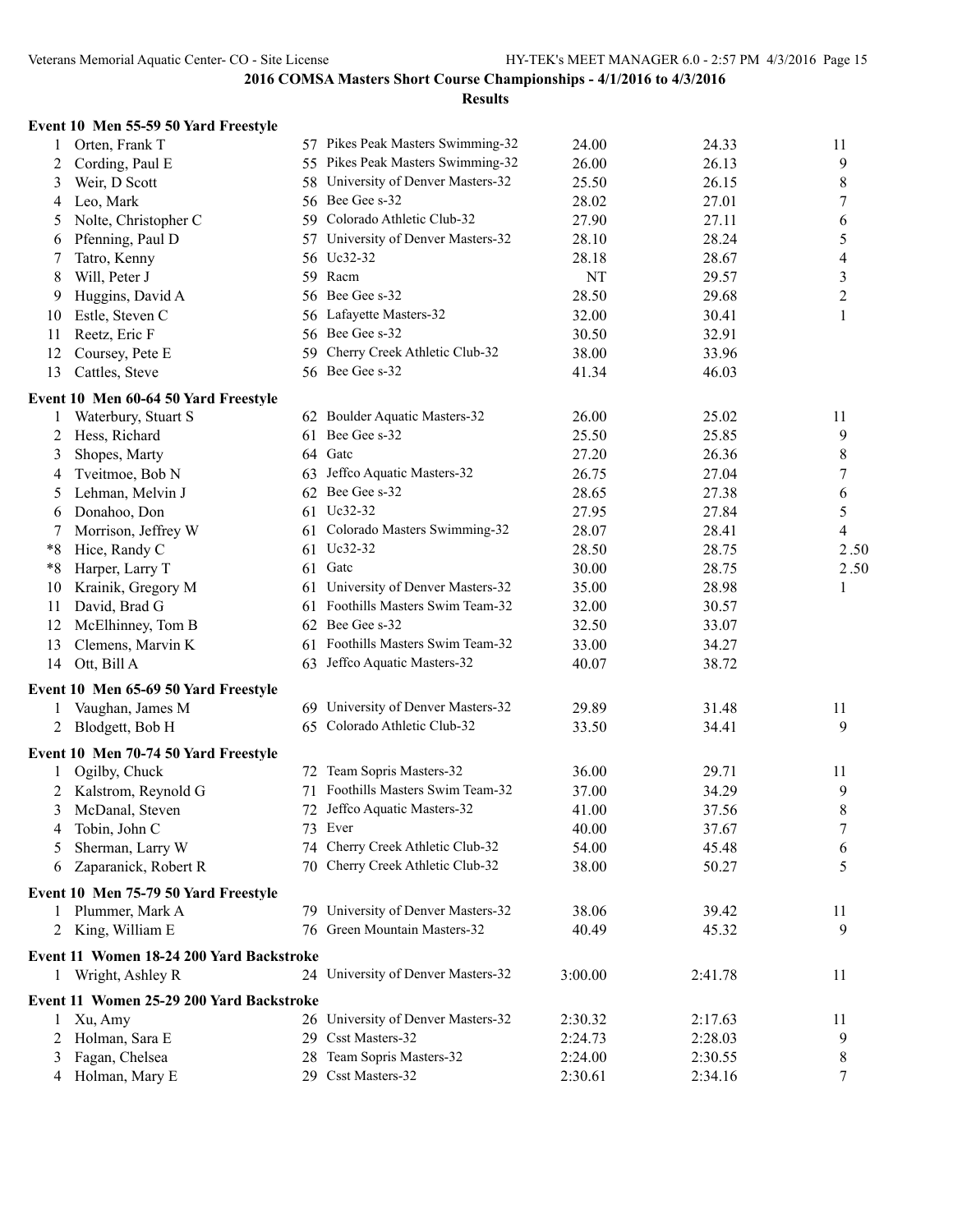|   | Event 11 Women 30-34 200 Yard Backstroke |                                    |         |         |                  |
|---|------------------------------------------|------------------------------------|---------|---------|------------------|
|   | 1 Heidinger, Anna M                      | 31 Pikes Peak Masters Swimming-32  | 2:15.50 | 2:13.18 | 11               |
| 2 | Quinnell, Jodi A                         | 33 Jeffco Aquatic Masters-32       | 2:21.06 | 2:22.00 | 9                |
| 3 | Abell, Amanda K                          | 34 Gate                            | 2:35.00 | 2:34.29 | $\,8\,$          |
| 4 | Zeigler, Charity                         | 33 University of Denver Masters-32 | 2:45.32 | 2:41.55 | $\boldsymbol{7}$ |
| 5 | Gibbons, Chelsea M                       | 32 Jeffco Aquatic Masters-32       | 2:46.99 | 2:42.29 | $\sqrt{6}$       |
| 6 | Van Noordt, Lindsey                      | 32 Amsc                            | 2:18.00 | 2:43.69 | $\sqrt{5}$       |
| 7 | Lincoln, Laura Beth                      | 32 Bee Gee s-32                    | 3:15.00 | 3:04.74 | $\overline{4}$   |
|   | Event 11 Women 35-39 200 Yard Backstroke |                                    |         |         |                  |
|   | 1 Gabrielson, Signe L                    | 37 Pikes Peak Masters Swimming-32  | 3:28.04 | 3:26.24 | 11               |
|   | Event 11 Women 40-44 200 Yard Backstroke |                                    |         |         |                  |
|   | 1 Walkenhorst, Katie J                   | 42 Lafayette Masters-32            | 2:20.00 | 2:20.53 | 11               |
|   | 2 Dussliere, Julie F                     | 43 Colorado Masters Swimming-32    | 2:50.00 | 2:42.66 | 9                |
| 3 | O'Connell, Fontaine                      | 41 Jeffco Aquatic Masters-32       | 3:15.00 | 3:04.00 | 8                |
|   | Event 11 Women 45-49 200 Yard Backstroke |                                    |         |         |                  |
|   | 1 Richardson, Kim G                      | 47 Fort Collins Area Swim Team-32  | 2:42.43 | 2:36.10 | 11               |
|   | 2 Batson, Maureen                        | 46 Gatc                            | 2:42.78 | 2:37.85 | 9                |
|   | Event 11 Women 50-54 200 Yard Backstroke |                                    |         |         |                  |
| 1 | Vanderpoel, Nicole L                     | 51 Gatc                            | 2:45.65 | 2:37.66 | 11               |
|   | 2 Gillespie, Melissa                     | 54 University of Denver Masters-32 | 3:45.00 | 3:45.29 | 9                |
| 3 | Clendenen, Karen A                       | 53 Cherry Creek Athletic Club-32   | 4:51.28 | 5:05.67 | 8                |
|   |                                          |                                    |         |         |                  |
|   | Event 11 Women 55-59 200 Yard Backstroke |                                    |         |         |                  |
| 1 | Cotton, Suzy L                           | 56 Hra                             | 2:33.19 | 2:41.26 | 11               |
|   | 2 Kerr, Ann                              | 59 Gate                            | 2:56.58 | 2:55.22 | 9                |
| 3 | Guidas, Claire M                         | 58 Lafayette Masters-32            | 3:33.00 | 3:28.83 | $\,8\,$          |
|   | 4 Townley, Antoinette                    | 55 Thornton Masters-32             | 4:30.00 | 3:55.85 | $\tau$           |
|   | Event 11 Women 60-64 200 Yard Backstroke |                                    |         |         |                  |
| 1 | Swan, Laurie                             | 62 Gatc                            | 3:28.00 | 3:11.85 | 11               |
|   | 2 Maxfield, Teresa A                     | 63 Pikes Peak Masters Swimming-32  | 3:28.00 | 3:21.86 | 9                |
|   | Event 11 Women 65-69 200 Yard Backstroke |                                    |         |         |                  |
|   | 1 Young, Lydia L                         | 67 Brkm                            | 3:27.62 | 3:32.47 | 11               |
|   | 2 Noble, Ann                             | 68 Cherry Creek Athletic Club-32   | 5:36.00 | 4:27.83 | 9                |
|   | Event 11 Women 70-74 200 Yard Backstroke |                                    |         |         |                  |
|   | 1 Emmons, Sara                           | 73 Gatc                            | 5:48.64 | 4:35.85 | 11               |
|   | 2 Phelps, Reola                          | 71 Cherry Creek Athletic Club-32   | 7:14.21 | 6:49.04 | 9                |
|   | Event 11 Women 80-84 200 Yard Backstroke |                                    |         |         |                  |
|   | 1 Weigand, Jacqueline J                  | 81 Jeffco Aquatic Masters-32       | 4:49.96 | 5:06.08 | 11               |
|   | Event 12 Men 18-24 200 Yard Backstroke   |                                    |         |         |                  |
|   | 1 Brown, Xavier A                        | 22 Swim Dogs-32                    | 2:11.70 | 2:09.35 | 11               |
|   | 2 Sargent, Matthew R                     | 20 Bee Gee s-32                    | 2:20.77 | 2:15.72 | 9                |
|   | Event 12 Men 25-29 200 Yard Backstroke   |                                    |         |         |                  |
| 1 | Schmitt, Ben J                           | 25 Fort Collins Area Swim Team-32  | 2:06.83 | 2:10.13 | 11               |
|   |                                          |                                    |         |         |                  |
|   | Event 12 Men 30-34 200 Yard Backstroke   |                                    |         |         |                  |
|   | 1 Clark, Steven J                        | 32 Thornton Masters-32             | 2:36.88 | 2:30.77 | 11               |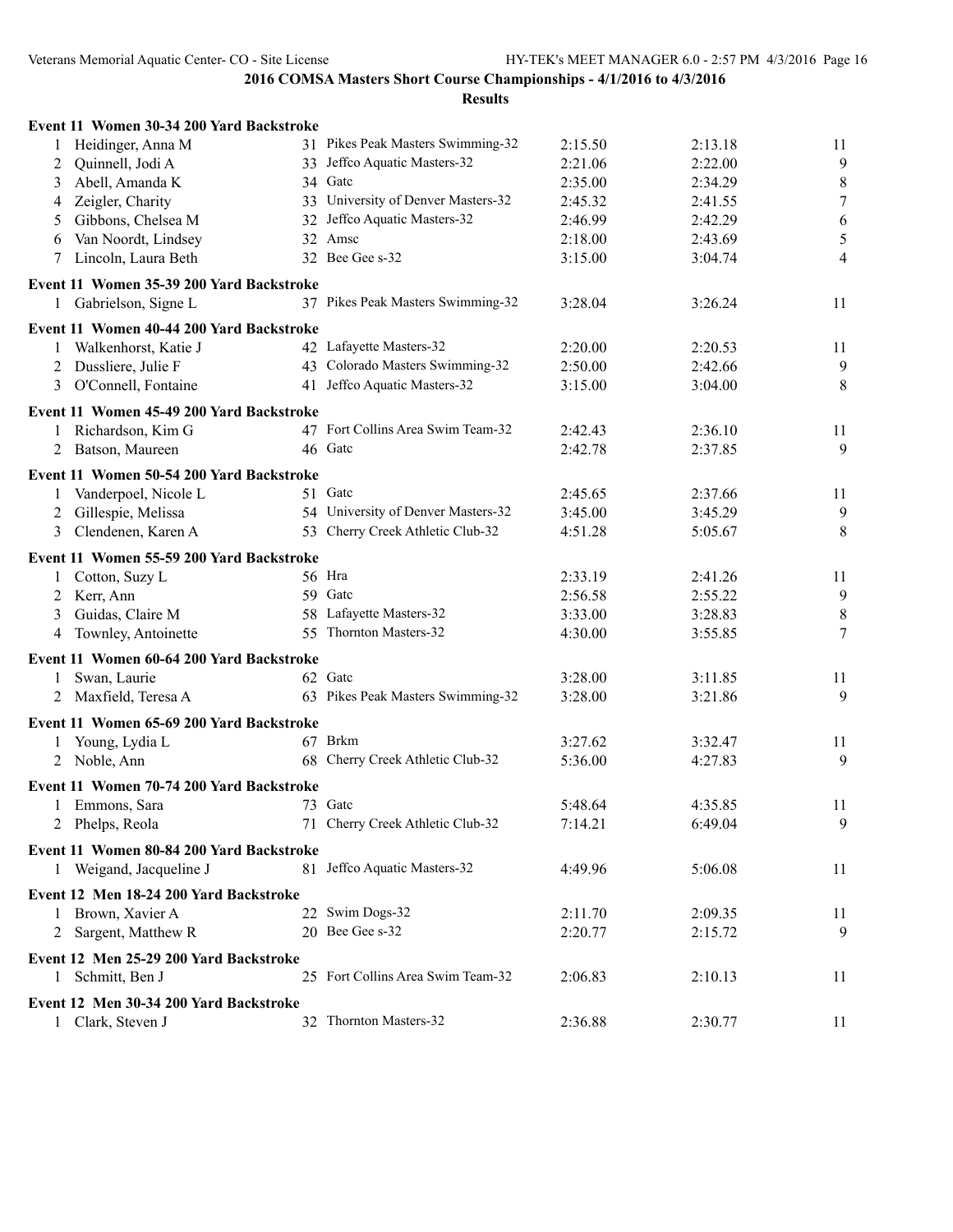|                   | Event 12 Men 35-39 200 Yard Backstroke                    |    |                                    |         |         |                  |
|-------------------|-----------------------------------------------------------|----|------------------------------------|---------|---------|------------------|
|                   | 1 Caswell, Ian                                            |    | 37 Bee Gee s-32                    | 2:10.03 | 2:07.40 | 11               |
| 2                 | Batchelder, John R                                        |    | 35 Foothills Masters Swim Team-32  | 2:21.86 | 2:17.15 | 9                |
| 3                 | Forrester, Scott G                                        |    | 38 Thornton Masters-32             | 3:05.36 | 2:55.61 | 8                |
|                   | Event 12 Men 45-49 200 Yard Backstroke                    |    |                                    |         |         |                  |
| 1                 | 46 Thornton Masters-32<br>Cruz, Eduardo                   |    |                                    | 3:00.00 | 2:32.47 | 11               |
| 2                 | Murphy, Seth J                                            |    | 46 Colorado Masters Swimming-32    | 2:35.00 | 2:35.26 | 9                |
| 3                 | Rosinski, Thomas J                                        |    | 46 University of Denver Masters-32 | 3:00.00 | 2:41.28 | 8                |
|                   | Event 12 Men 50-54 200 Yard Backstroke                    |    |                                    |         |         |                  |
| 1                 | Jimenez, Ignacio                                          |    | 50 University of Denver Masters-32 | 2:07.87 | 2:08.57 | 11               |
| 2                 | Jones, Rich                                               |    | 50 Jeffco Aquatic Masters-32       | 2:25.00 | 2:26.73 | 9                |
| 3                 | Barringer, Rob                                            |    | 50 University of Denver Masters-32 | 2:29.00 | 2:27.27 | $\,8\,$          |
| 4                 | Magouirk, Jeffrey K                                       |    | 54 Bee Gee s-32                    | 2:50.00 | 3:01.62 | $\boldsymbol{7}$ |
| 5                 | Sexauer, Tim D                                            |    | 50 Bee Gee s-32                    | 3:00.00 | 3:03.85 | 6                |
| 6                 | Kelly, John F                                             |    | 54 Bee Gee s-32                    | 3:10.00 | 3:08.23 | 5                |
|                   |                                                           |    |                                    |         |         |                  |
|                   | Event 12 Men 55-59 200 Yard Backstroke                    |    |                                    |         |         |                  |
| 1                 | Petersen, Craig                                           |    | 56 University of Denver Masters-32 | 2:16.00 | 2:11.89 | 11               |
| 2                 | Weir, D Scott                                             |    | 58 University of Denver Masters-32 | 2:18.00 | 2:22.95 | $\overline{9}$   |
| 3                 | Cording, Paul E                                           |    | 55 Pikes Peak Masters Swimming-32  | 2:30.00 | 2:37.42 | $\,8\,$          |
| 4                 | Newcomb, Scott C                                          |    | 55 Green Mountain Masters-32       | 3:30.00 | 2:55.93 | $\boldsymbol{7}$ |
| 5                 | Cattles, Steve                                            |    | 56 Bee Gee s-32                    | 6:22.50 | 6:10.89 | 6                |
|                   | Event 12 Men 60-64 200 Yard Backstroke                    |    |                                    |         |         |                  |
| 1                 | Stanback, John H                                          |    | 62 Fort Collins Area Swim Team-32  | 2:20.10 | 2:18.72 | 11               |
| 2                 | Tveitmoe, Bob N                                           |    | 63 Jeffco Aquatic Masters-32       | 2:45.99 | 2:38.38 | 9                |
| 3                 | Lehman, Melvin J                                          |    | 62 Bee Gee s-32                    | 3:02.02 | 2:53.36 | $\,8\,$          |
| 4                 | Heggy, Terry A                                            |    | 61 Foothills Masters Swim Team-32  | 3:08.01 | 2:55.62 | $\overline{7}$   |
| $\qquad \qquad -$ | Krainik, Gregory M                                        |    | 61 University of Denver Masters-32 | 3:00.00 | DQ      |                  |
|                   | Event 12 Men 65-69 200 Yard Backstroke                    |    |                                    |         |         |                  |
| $\mathbf{1}$      | Carney, Kent                                              |    | 68 Ever                            | 2:46.00 | 2:44.43 | 11               |
| 2                 | Duignan, Mike                                             |    | 69 Boulder Aquatic Masters-32      | 2:50.00 | 2:46.62 | 9                |
| 3                 | Holcomb, Bill                                             | 69 | Jeffco Aquatic Masters-32          | 3:35.00 | 3:20.97 | 8                |
|                   |                                                           |    |                                    |         |         |                  |
|                   | Event 12 Men 70-74 200 Yard Backstroke<br>McDanal, Steven |    | 72 Jeffco Aquatic Masters-32       | 4:42.00 | 4:18.70 |                  |
|                   | Zaparanick, Robert R                                      |    | 70 Cherry Creek Athletic Club-32   | 4:20.00 | 5:07.17 | 11<br>9          |
| 2                 |                                                           |    | 74 Cherry Creek Athletic Club-32   | 2:50.00 | 5:35.22 | 8                |
| 3                 | Sherman, Larry W                                          |    |                                    |         |         |                  |
|                   | Event 12 Men 75-79 200 Yard Backstroke                    |    |                                    |         |         |                  |
|                   | 1 Plummer, Mark A                                         |    | 79 University of Denver Masters-32 | 4:05.50 | 3:59.85 | 11               |
|                   | Event 13 Women 18-24 100 Yard Butterfly                   |    |                                    |         |         |                  |
| 1                 | Booth, Kate                                               |    | 23 Thornton Masters-32             | 1:01.84 | 1:02.16 | 11               |
| 2                 | Auxer, Joselyn                                            |    | 24 Pikes Peak Masters Swimming-32  | 1:08.00 | 1:08.09 | 9                |
|                   | Event 13 Women 25-29 100 Yard Butterfly                   |    |                                    |         |         |                  |
| 1                 | Fischer, Kristen L                                        |    | 29 Gatc                            | 1:04.94 | 1:00.06 | 11               |
| 2                 | Biggs, Brittany A                                         |    | 26 Colorado Masters Swimming-32    | 1:10.33 | 1:08.93 | 9                |
|                   | Event 13 Women 30-34 100 Yard Butterfly                   |    |                                    |         |         |                  |
| 1                 | Zeigler, Charity                                          |    | 33 University of Denver Masters-32 | 1:10.32 | 1:05.53 | 11               |
|                   | Ryan, Julianna                                            |    | 30 University of Denver Masters-32 | 1:06.28 | 1:05.99 | 9                |
| 2<br>3            | Quinnell, Jodi A                                          |    | 33 Jeffco Aquatic Masters-32       | 1:05.49 | 1:06.66 | 8                |
|                   |                                                           |    |                                    |         |         |                  |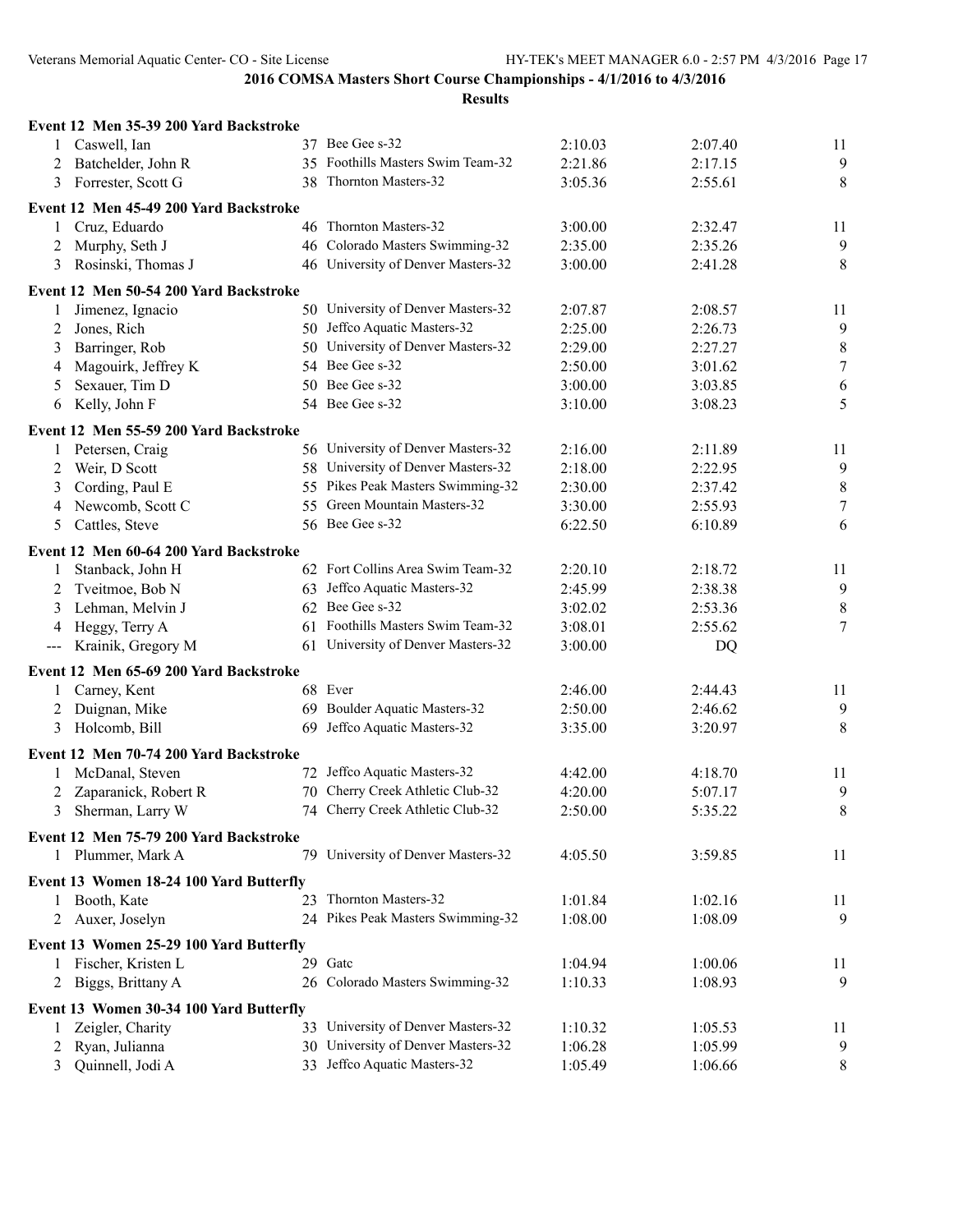| (Event 13 Women 30-34 100 Yard Butterfly)    |    |                                    |                    |                    |                  |
|----------------------------------------------|----|------------------------------------|--------------------|--------------------|------------------|
| Jones, Elizabeth<br>4                        |    | 32 Amsc                            | 1:10.00            | 1:08.20            | 7                |
| Pederson, Kati E<br>5                        |    | 34 Thornton Masters-32             | 1:10.00            | 1:09.69            | 6                |
| Kolb, Ruthie E<br>6                          |    | $32$ Sqd                           | 1:05.00            | 1:11.82            | 5                |
| Abell, Amanda K<br>7                         |    | 34 Gate                            | 1:11.41            | 1:13.36            | $\overline{4}$   |
| 8<br>Trinidad, Holly A                       |    | 32 Pikes Peak Masters Swimming-32  | 1:07.70            | 1:13.90            | 3                |
| Event 13 Women 35-39 100 Yard Butterfly      |    |                                    |                    |                    |                  |
| Linke, Lyndsey M<br>1                        |    | 35 Fort Collins Area Swim Team-32  | 1:02.90            | 1:06.06            | 11               |
| Vitcenda, Jessica J<br>2                     |    | 39 Gate                            | 1:30.00            | 1:27.84            | 9                |
| Smith, Dana R<br>$\qquad \qquad -$           |    | 36 Fort Collins Area Swim Team-32  | 1:20.13            | DQ                 |                  |
| Event 13 Women 40-44 100 Yard Butterfly      |    |                                    |                    |                    |                  |
| Moss, Bonnie M<br>1                          |    | 44 Pikes Peak Masters Swimming-32  | 1:03.00            | 1:02.73            | 11               |
| Paul, Heather<br>2                           |    | 41 Colorado Masters Swimming-32    | 1:12.95            | 1:12.78            | 9                |
| Soto, Sandra M<br>3                          |    | 41 Thornton Masters-32             | 2:15.00            | 1:55.74            | 8                |
| Event 13 Women 45-49 100 Yard Butterfly      |    |                                    |                    |                    |                  |
| 1 McAfee, Karolyn                            |    | 47 Colorado Athletic Club-32       | 1:27.00            | 1:23.80            | 11               |
|                                              |    |                                    |                    |                    |                  |
| Event 13 Women 50-54 100 Yard Butterfly      |    | 54 San Diego Swim Masters-44       |                    |                    |                  |
| Pipes, Karlyn A                              |    | 53 Pikes Peak Masters Swimming-32  | 1:06.66<br>1:11.67 | 1:04.11<br>1:12.63 | 11               |
| MacLaren, Kathleen A<br>2                    |    | 50 Team Sopris Masters-32          | 1:18.82            | 1:16.46            | 9<br>$\,$ $\,$   |
| Hecksel, Toni S<br>3<br>Vanderpoel, Nicole L | 51 | Gatc                               | 1:15.50            | 1:17.91            | $\boldsymbol{7}$ |
| 4<br>Dullea, Melanie J                       |    | 54 South Suburban Finaddicts-32    | 1:20.00            | 1:20.82            | 6                |
| 5<br>Walker, Laurie                          |    | 51 Amsc                            | 1:45.00            | 1:40.63            | $\sqrt{5}$       |
| 6<br>Bershok, Rhonda                         |    | 51 Amsc                            | 2:02.00            | 1:59.36            | $\overline{4}$   |
| Clendenen, Karen A<br>8                      |    | 53 Cherry Creek Athletic Club-32   | 2:10.27            | 2:22.23            | 3                |
|                                              |    |                                    |                    |                    |                  |
| Event 13 Women 55-59 100 Yard Butterfly      |    |                                    |                    |                    |                  |
| Nelson, Judy A                               |    | 55 Gate                            | 1:14.43            | 1:15.71            | 11               |
| 2 Kerr, Ann                                  |    | 59 Gatc                            | 1:25.00            | 1:37.05            | 9                |
| Event 13 Women 60-64 100 Yard Butterfly      |    |                                    |                    |                    |                  |
| Guerra, Denise<br>1                          |    | 62 Thornton Masters-32             | 1:54.03            | 1:56.26            | 11               |
| Event 13 Women 65-69 100 Yard Butterfly      |    |                                    |                    |                    |                  |
| Young, Lydia L<br>1                          |    | 67 Brkm                            | 1:48.83            | 1:52.22            | 11               |
| 2 Noble, Ann                                 |    | 68 Cherry Creek Athletic Club-32   | 2:35.00            | 2:22.34            | 9                |
| Event 14 Men 18-24 100 Yard Butterfly        |    |                                    |                    |                    |                  |
| Porras, Felipe<br>$\perp$                    |    | 20 Foothills Masters Swim Team-32  | 1:07.00            | 1:03.27            | 11               |
| Botyarov, Michael<br>2                       |    | 21 Highlands Ranch Masters-32      | 1:00.00            | 1:03.85            | 9                |
|                                              |    |                                    |                    |                    |                  |
| Event 14 Men 25-29 100 Yard Butterfly        |    |                                    |                    |                    |                  |
| Grosser, Jacob<br>1                          |    | 27 Pikes Peak Masters Swimming-32  | 49.99              | 50.26              | 11               |
| Gibson, Madison M<br>2                       |    | 25 University of Denver Masters-32 | 54.00              | 52.88              | 9                |
| Kingery, Robert K<br>3                       |    | 26 University of Denver Masters-32 | 56.00              | 55.48              | 8                |
| Smith, David J<br>4                          |    | 28 University of Denver Masters-32 | 1:00.53            | 59.24              | 7                |
| Ganiyev, Doston<br>5                         |    | 28 University of Denver Masters-32 | 1:06.00            | 1:02.42            | 6                |
| Madera, Daniel P<br>6                        |    | 26 University of Denver Masters-32 | 1:01.69            | 1:02.50            | 5                |
| Event 14 Men 30-34 100 Yard Butterfly        |    |                                    |                    |                    |                  |
| Elser, Bryce A                               |    | 30 Pikes Peak Masters Swimming-32  | 49.48              | 50.60              | 11               |
| Gullett, Jeff D<br>2                         |    | 32 Amsc                            | 53.00              | 53.53              | 9                |
| Colvert, Brian<br>3                          |    | 32 Pikes Peak Masters Swimming-32  | 55.70              | 54.40              | 8                |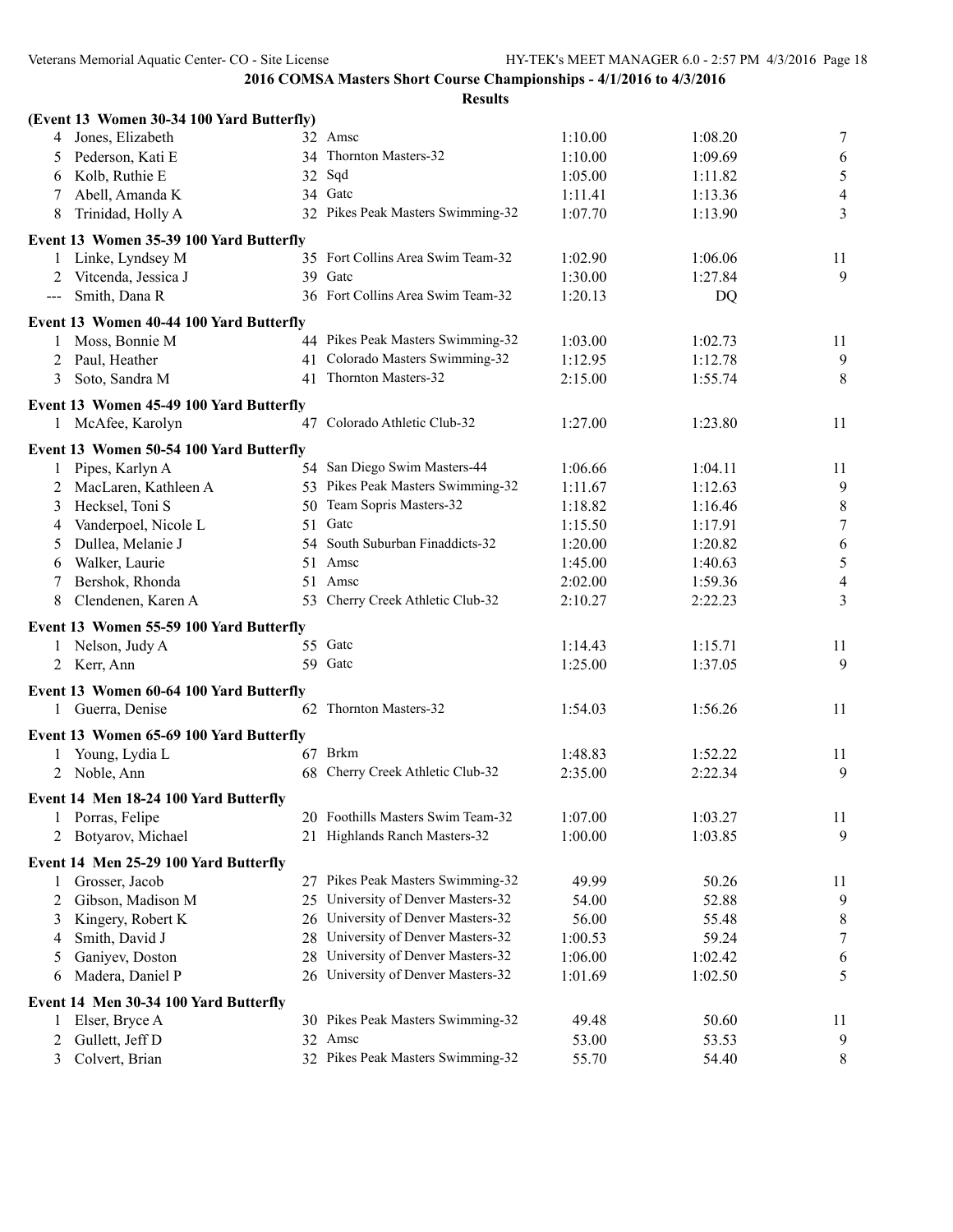|                | (Event 14 Men 30-34 100 Yard Butterfly)  |    |                                    |                           |         |                       |                  |
|----------------|------------------------------------------|----|------------------------------------|---------------------------|---------|-----------------------|------------------|
|                | 4 Robbins, Arion P                       |    | 31 Gate                            |                           | 59.99   | 58.70                 | 7                |
| 5              | Smits, Dusty W                           |    | 32 Boulder Aquatic Masters-32      |                           | 1:03.93 | 1:04.68               | 6                |
|                | Event 14 Men 35-39 100 Yard Butterfly    |    |                                    |                           |         |                       |                  |
| 1              | Addadi, Mehdi                            |    | 38 University of Denver Masters-32 |                           | 55.00   | 52.96                 | 11               |
| $\overline{2}$ | Batchelder, John R                       |    | 35 Foothills Masters Swim Team-32  |                           | 59.00   | 59.53                 | 9                |
| 3              | Pierce, Jeffrey R                        |    | 35 Fort Collins Area Swim Team-32  |                           | 1:05.00 | 1:00.68               | 8                |
| 4              | Ladrow, Andy W                           |    | 35 Pikes Peak Masters Swimming-32  |                           | 1:04.55 | 1:00.69               | $\boldsymbol{7}$ |
| 5              | Caswell, Ian                             |    | 37 Bee Gee s-32                    |                           | 59.88   | 1:03.10               | 6                |
| 6              | Forrester, Scott G                       | 38 | Thornton Masters-32                | 1:34.11                   |         |                       | 5                |
|                | Event 14 Men 40-44 100 Yard Butterfly    |    |                                    |                           |         |                       |                  |
| 1              | Edwards, Dan                             |    | 42 Colorado Masters Swimming-32    |                           | 59.00   | 58.53                 | 11               |
| 2              | Doherty, Kevin J                         |    | 42 University of Denver Masters-32 |                           | 57.00   | 59.01                 | 9                |
| 3              | Zupancic, Joseph C                       |    | 40 Fort Collins Area Swim Team-32  |                           | 59.00   | 1:00.55               | 8                |
| 4              | Ogilby, Kayo                             | 43 | Team Sopris Masters-32             |                           | 1:05.00 | 1:01.95               | $\tau$           |
| 5              | Jensen, Brian R                          |    | 40 Bee Gee s-32                    |                           | 1:10.00 | 1:14.93               | 6                |
|                |                                          |    |                                    |                           |         |                       |                  |
|                | Event 14 Men 45-49 100 Yard Butterfly    |    |                                    |                           |         |                       |                  |
|                | Garland, Robert                          |    | 46 Gatc                            |                           | 1:00.31 | 57.72                 | 11               |
| 2              | White, Brad                              |    | 46 Bee Gee s-32                    | 1:11.61                   |         | 1:10.21               | 9                |
| 3              | Cruz, Eduardo                            |    | 46 Thornton Masters-32<br>1:20.00  |                           |         | 1:14.60               | 8                |
|                | Event 14 Men 50-54 100 Yard Butterfly    |    |                                    |                           |         |                       |                  |
| 1              | Barringer, Rob                           |    | 50 University of Denver Masters-32 |                           | 1:05.00 | 1:01.30               | 11               |
| 2              | Pins, Michael T                          |    | 50 Boulder Aquatic Masters-32      |                           | 1:04.28 | 1:05.56               | $\overline{9}$   |
| 3              | Fomenko, Alex M                          | 51 | Boulder Aquatic Masters-32         |                           |         | 1:08.32               | 8                |
| 4              | Magouirk, Jeffrey K                      |    | 54 Bee Gee s-32                    |                           |         | 1:47.69               | 7                |
|                | Event 14 Men 55-59 100 Yard Butterfly    |    |                                    |                           |         |                       |                  |
|                | Scott, Greg C                            |    | 56 Gatc                            |                           | 59.99   | 59.55                 | 11               |
|                | 2 Mann, Jonathan E                       |    | 55 Gate                            |                           | 1:00.22 | 1:01.26               | 9                |
|                |                                          |    |                                    |                           |         |                       |                  |
|                | Event 14 Men 60-64 100 Yard Butterfly    |    |                                    |                           |         |                       |                  |
| 1              | Shopes, Marty                            |    | 64 Gatc                            |                           | 1:19.90 | 1:25.58               | 11               |
|                | Event 16 Men 18+400 Yard Freestyle Relay |    |                                    |                           |         |                       |                  |
|                | 1 Foothills Masters Swim Team-32         |    | $\boldsymbol{B}$                   |                           | 4:01.80 | 4:55.84               |                  |
|                | 1) Smith, John D M48                     |    | 2) Olson, John M35                 | 3) Batchelder, John R M35 |         | 4) Porras, Felipe M20 |                  |
|                | Event 16 Men 55+400 Yard Freestyle Relay |    |                                    |                           |         |                       |                  |
|                | Foothills Masters Swim Team-32           |    | A                                  |                           | 4:57.00 | 4:14.82               |                  |
|                | 1) Kalstrom, Reynold G M71               |    | 2) Clemens, Marvin K M61           | 3) David, Brad G M61      |         | 4) Heggy, Terry A M61 |                  |
|                | Event 17 Women 18-24 50 Yard Backstroke  |    |                                    |                           |         |                       |                  |
|                | Wright, Ashley R                         |    | 24 University of Denver Masters-32 |                           | 32.90   | 32.79                 | 11               |
| 2              | Weirich, Elizabeth R                     |    | 24 Pikes Peak Masters Swimming-32  |                           | 32.41   | 33.05                 | 9                |
| 3              | Wilson, Casey M                          |    | 22 Uc32-32                         |                           | 34.58   | 33.28                 | 8                |
| 4              | Kurtz, Shayna                            | 21 | Jeffco Aquatic Masters-32          |                           | 40.00   | 35.48                 | $\boldsymbol{7}$ |
| 5              | Auxer, Joselyn                           |    | 24 Pikes Peak Masters Swimming-32  |                           | 35.36   | 36.11                 | 6                |
| 6              | Kern, Jeran R                            |    | 19 Bee Gee s-32                    |                           | 40.99   | 37.15                 | 5                |
|                | Sands, Autumn                            |    | 18 Bee Gee s-32                    |                           | 38.00   | 38.04                 | 4                |
| 8              | Stevens, Elizabeth A                     |    | 22 Bee Gee s-32                    |                           | 45.00   | 42.86                 | 3                |
|                |                                          |    |                                    |                           |         |                       |                  |
|                | Event 17 Women 25-29 50 Yard Backstroke  |    |                                    |                           |         |                       |                  |
| 1              | Biggs, Brittany A                        |    | 26 Colorado Masters Swimming-32    |                           | 33.11   | 30.25                 | 11               |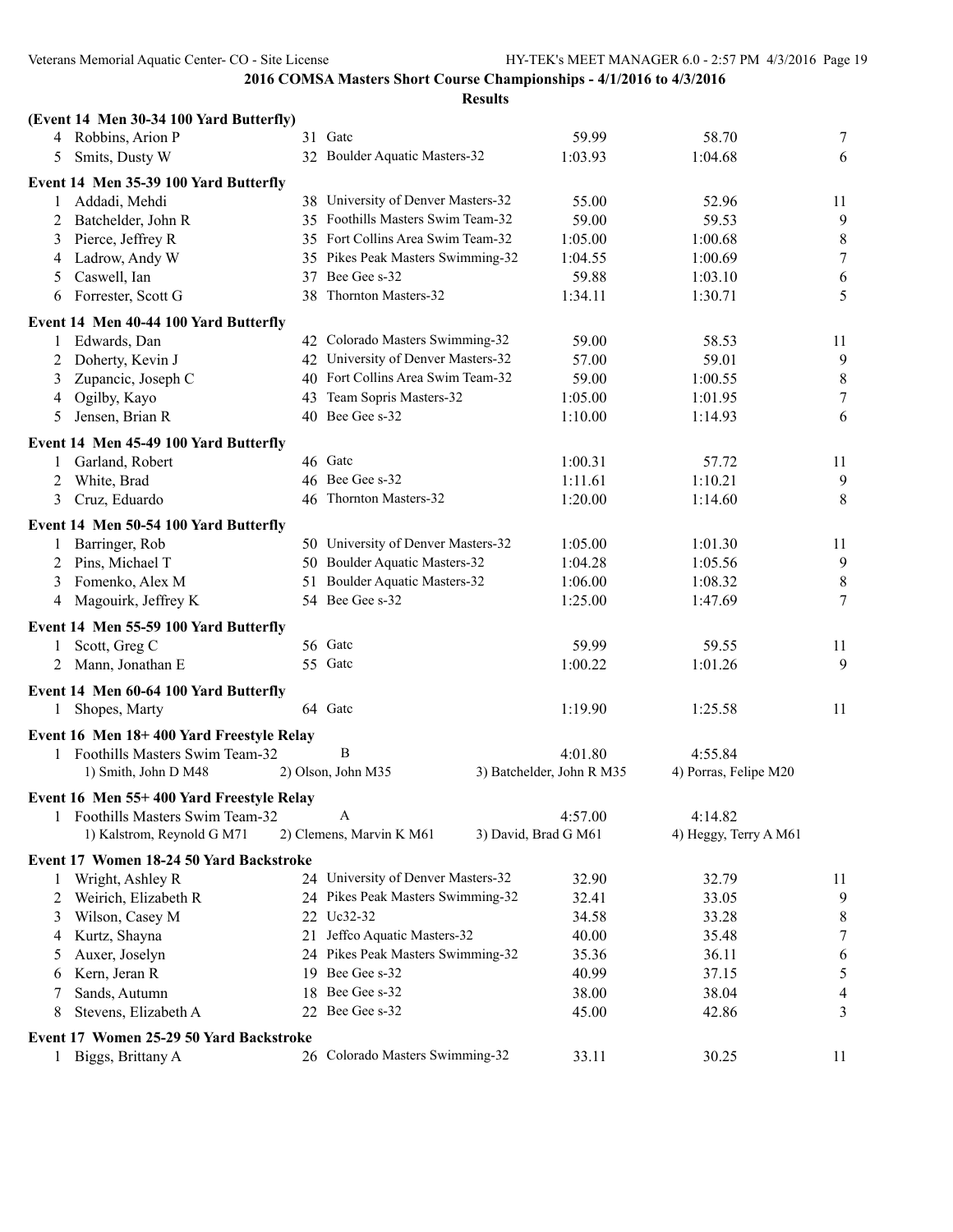|    | (Event 17 Women 25-29 50 Yard Backstroke) |    |                                    |         |       |                  |
|----|-------------------------------------------|----|------------------------------------|---------|-------|------------------|
|    | Sundberg, Melissa A                       |    | 25 Colorado Athletic Club-32       | 30.40   | 31.78 | 9                |
| 3  | Anderson, Jill                            |    | 26 Gate                            | 34.00   | 32.42 | 8                |
| 4  | Fagan, Chelsea                            |    | 28 Team Sopris Masters-32          | 34.00   | 32.76 | $\boldsymbol{7}$ |
| 5  | Larmore, Jennifer                         | 27 | Amsc                               | 40.00   | 43.37 | 6                |
| 6  | Westfall, Sarah E                         |    | 28 Gatc                            | 1:15.10 | 44.63 | 5                |
|    | Event 17 Women 30-34 50 Yard Backstroke   |    |                                    |         |       |                  |
|    | Zeigler, Charity                          |    | 33 University of Denver Masters-32 | 31.98   | 30.19 | 11               |
| 2  | Pederson, Kati E                          |    | 34 Thornton Masters-32             | 32.00   | 31.81 | $\overline{9}$   |
| 3  | Jones, Elizabeth                          |    | 32 Amsc                            | 32.50   | 32.53 | $\,8\,$          |
| 4  | Schram, Bridgette M                       |    | 30 Pikes Peak Masters Swimming-32  | 38.00   | 33.52 | $\boldsymbol{7}$ |
| 5  | Van Noordt, Lindsey                       |    | 32 Amsc                            | 35.00   | 33.85 | 6                |
| 6  | Abell, Amanda K                           |    | 34 Gatc                            | 33.42   | 34.52 | 5                |
| 7  | Woltman, Jillian K                        |    | 31 Lafayette Masters-32            | 37.45   | 36.83 | $\overline{4}$   |
| 8  | Lincoln, Laura Beth                       |    | 32 Bee Gee s-32                    | 38.33   | 38.02 | 3                |
| 9  | Stafford, Hope                            |    | 33 Colorado Athletic Club-32       | 43.82   | 43.23 | $\overline{2}$   |
|    | Event 17 Women 35-39 50 Yard Backstroke   |    |                                    |         |       |                  |
| 1  | Linke, Lyndsey M                          |    | 35 Fort Collins Area Swim Team-32  | 29.60   | 30.19 | 11               |
| 2  | Fostvedt, Alishia L                       |    | 39 Amsc                            | 35.45   | 35.25 | 9                |
| 3  | Hovey, Brianne                            |    | 36 Gate                            | 39.07   | 38.05 | $\,8\,$          |
| 4  | Fischer, Christine                        |    | 35 Fort Collins Area Swim Team-32  | 39.82   | 38.22 | $\boldsymbol{7}$ |
| 5  | Engle, Beth                               | 38 | Bee Gee s-32                       | 40.06   | 38.97 | 6                |
| 6  | Despain, Christina F                      |    | 38 Amsc                            | 43.00   | 41.15 | 5                |
|    | Event 17 Women 40-44 50 Yard Backstroke   |    |                                    |         |       |                  |
| 1  | Walkenhorst, Katie J                      |    | 42 Lafayette Masters-32            | 29.50   | 29.44 | 11               |
| 2  | Wagner, Heather L                         |    | 43 Pikes Peak Masters Swimming-32  | 32.20   | 31.10 | 9                |
| 3  | Adams, Danielle                           |    | 44 Pikes Peak Masters Swimming-32  | 30.50   | 33.01 | $\,8\,$          |
| 4  | Garland, Crystal                          |    | 44 Gatc                            | 34.82   | 34.85 | $\boldsymbol{7}$ |
| 5  | Gryboski, Katy                            |    | 41 Bee Gee s-32                    | 36.19   | 35.02 | 6                |
| 6  | Davis, Kelly R                            |    | 40 Thornton Masters-32             | 43.03   | 38.64 | 5                |
| 7  | Tucker, Jennifer                          |    | 44 Foothills Masters Swim Team-32  | 44.00   | 40.50 | $\overline{4}$   |
| 8  | Henault, Kerry F                          |    | 44 Thornton Masters-32             | 40.65   | 40.80 | 3                |
| 9  | Kinnersley, Darcy A                       |    | 44 Gatc                            | 43.58   | 40.91 | $\overline{c}$   |
| 10 | Soto, Sandra M                            | 41 | Thornton Masters-32                | 1:00.00 | 51.00 | $\mathbf{1}$     |
|    | Event 17 Women 45-49 50 Yard Backstroke   |    |                                    |         |       |                  |
|    | Seavall, Kelly J                          |    | 47 Gatc                            | 32.00   | 31.80 | 11               |
| 2  | Richardson, Kim G                         |    | 47 Fort Collins Area Swim Team-32  | 34.90   | 33.90 | 9                |
| 3  | Batson, Maureen                           |    | 46 Gatc                            | 35.97   | 34.16 | 8                |
| 4  | DeLong, Mary A                            |    | 49 Fort Collins Area Swim Team-32  | 39.50   | 38.41 | 7                |
| 5  | Sands, Amy L                              | 45 | Bee Gee s-32                       | 41.15   | 40.96 | 6                |
| 6  | Broncucia, Stacy L                        | 47 | Thornton Masters-32                | 44.00   | 41.30 | 5                |
|    | Event 17 Women 50-54 50 Yard Backstroke   |    |                                    |         |       |                  |
| 1  | Nowak, Elizabeth A                        |    | 52 Gatc                            | 32.92   | 32.30 | 11               |
| 2  | Gardner, Micheline                        |    | 50 Bee Gee s-32                    | 38.03   | 35.85 | 9                |
| 3  | Butler, Debra L                           |    | 52 Gate                            | 38.26   | 37.48 | 8                |
| 4  | MacLaren, Kathleen A                      | 53 | Pikes Peak Masters Swimming-32     | 39.10   | 38.30 | 7                |
| 5  | Eldridge, Audrey L                        | 53 | Pikes Peak Masters Swimming-32     | 39.95   | 38.88 | 6                |
| 6  | Boileau, Ute C                            | 53 | Rocky Mountain Thunder Masters-32  | 38.39   | 41.16 | 5                |
| 7  | McDonald, Kae                             | 53 | Team Sopris Masters-32             | 41.88   | 42.38 | 4                |
| 8  | Golding, Sandy F                          |    | 52 Gate                            | 43.00   | 46.31 | 3                |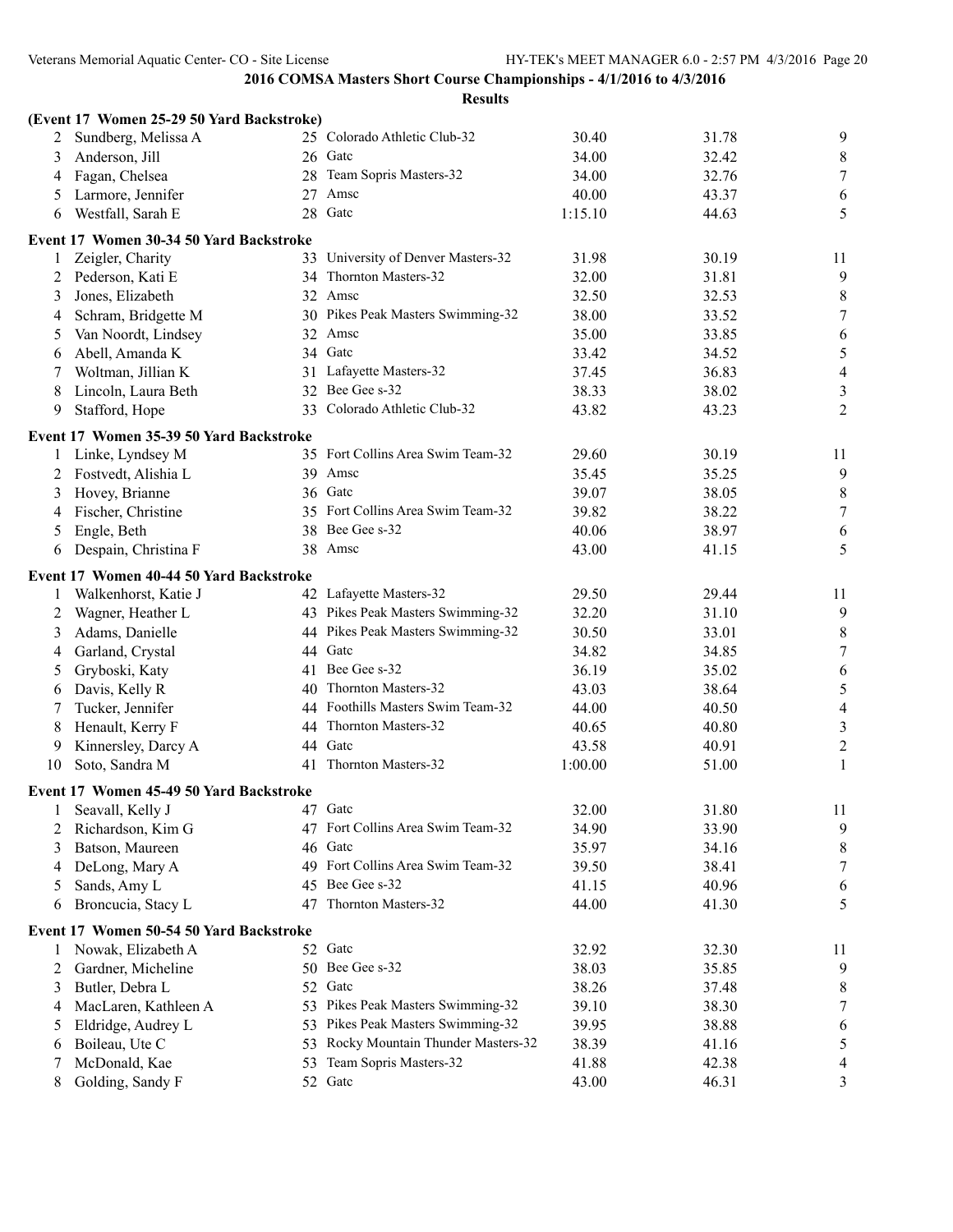|               | (Event 17 Women 50-54 50 Yard Backstroke) |    |                                    |         |           |                |
|---------------|-------------------------------------------|----|------------------------------------|---------|-----------|----------------|
|               | 9 Birnbaum, Lisa                          |    | 54 Pikes Peak Masters Swimming-32  | 1:00.00 | 46.95     | 2              |
|               | Event 17 Women 55-59 50 Yard Backstroke   |    |                                    |         |           |                |
| 1             | Cotton, Suzy L                            |    | 56 Hra                             | 33.29   | 34.18     | 11             |
| 2             | Garnier, Kathy L                          |    | 55 Colorado Athletic Club-32       | 38.00   | 37.07     | 9              |
| 3             | Anderson, Jeanette B                      |    | 57 Gate                            | 39.23   | 37.41     | 8              |
| 4             | Kerr, Ann                                 |    | 59 Gate                            | 37.72   | 37.52     | $\tau$         |
| $\mathcal{L}$ | Kugelman, Amy                             |    | 59 Fort Collins Area Swim Team-32  | 50.00   | 43.10     | 6              |
| 6             | Guidas, Claire M                          |    | 58 Lafayette Masters-32            | 44.47   | 43.95     | $\sqrt{5}$     |
| 7             | Weihenmayer, Ellen                        |    | 57 Colorado Masters Swimming-32    | 45.00   | 44.82     | $\overline{4}$ |
| 8             | Nolte, Susan D                            |    | 55 Colorado Athletic Club-32       | 45.00   | 46.54     | $\mathfrak{Z}$ |
| 9             | Shaw, Lori D                              |    | 59 Gate                            | 49.32   | 51.20     | $\sqrt{2}$     |
| 10            | Bennett, Aimee                            |    | 59 South Suburban Finaddicts-32    | 1:02.00 | 54.56     | $\mathbf{1}$   |
| 11            | Morrison, Mary E                          |    | 56 Colorado Masters Swimming-32    | 55.97   | 59.47     |                |
|               | Event 17 Women 60-64 50 Yard Backstroke   |    |                                    |         |           |                |
|               | Maxfield, Teresa A                        |    | 63 Pikes Peak Masters Swimming-32  | 45.00   | 42.01     | 11             |
| 2             | Swan, Laurie                              |    | 62 Gate                            | 48.00   | 42.15     | $\overline{9}$ |
| 3             | Slavec, Deborah A                         |    | 62 Highlands Ranch Masters-32      | 45.00   | 46.17     | 8              |
| 4             | Guerra, Denise                            |    | 62 Thornton Masters-32             | 45.44   | 46.85     | 7              |
|               |                                           |    |                                    |         |           |                |
|               | Event 17 Women 65-69 50 Yard Backstroke   |    |                                    |         |           |                |
|               | Hashimoto, Christine L                    |    | 68 Colorado Athletic Club-32       | 50.00   | 45.21     | 11             |
| 2             | Mullane, Rebecca M                        |    | 69 Pikes Peak Masters Swimming-32  | 51.00   | 47.50     | 9              |
| 3             | Todd, Bette E                             |    | 69 Gatc                            | 54.55   | 53.76     | $\,8\,$        |
| 4             | Golanty, Deb                              | 65 | Cherry Creek Athletic Club-32      | 1:01.71 | 55.67     | 7              |
| 5             | Noble, Ann                                | 68 | Cherry Creek Athletic Club-32      | 1:05.00 | 57.74     | 6              |
|               | Event 17 Women 70-74 50 Yard Backstroke   |    |                                    |         |           |                |
|               | McKim, Penny A                            | 71 | Cherry Creek Athletic Club-32      | 59.30   | 58.28     | 11             |
| 2             | Emmons, Sara                              | 73 | Gatc                               | 1:10.27 | 1:05.75   | 9              |
| 3             | Phelps, Reola                             |    | 71 Cherry Creek Athletic Club-32   | 1:23.24 | 1:29.36   | $\,8\,$        |
|               | Event 17 Women 75-79 50 Yard Backstroke   |    |                                    |         |           |                |
|               | Poirot, Elisabeth                         |    | 76 Amsc                            | 55.01   | <b>DQ</b> |                |
|               |                                           |    |                                    |         |           |                |
|               | Event 17 Women 80-84 50 Yard Backstroke   |    |                                    |         |           |                |
|               | 1 Weigand, Jacqueline J                   |    | 81 Jeffco Aquatic Masters-32       | 1:08.64 | 1:09.19   | 11             |
|               | Event 18 Men 18-24 50 Yard Backstroke     |    |                                    |         |           |                |
| 1             | Anderson, Jake                            |    | 21 Gate                            | 28.50   | 28.32     | 11             |
| 2             | Sargent, Matthew R                        |    | 20 Bee Gee s-32                    | 29.77   | 28.81     | 9              |
| 3             | Anderson, Tiger B                         |    | 19 Gate                            | 32.50   | 30.00     | 8              |
| 4             | Hoyt, Gunnar K                            | 21 | Thornton Masters-32                | 36.00   | 32.13     | $\tau$         |
| 5             | Wiles, Tyler A                            |    | 24 Thornton Masters-32             | 32.00   | 32.52     | 6              |
|               | Event 18 Men 25-29 50 Yard Backstroke     |    |                                    |         |           |                |
|               | Mandel, Alon                              |    | 27 Denver Athletic Club-32         | 24.00   | 23.61     | 11             |
| 2             | Schmitt, Ben J                            |    | 25 Fort Collins Area Swim Team-32  | 26.70   | 27.30     | 9              |
| 3             | Deming, Ryan M                            |    | 27 Fort Collins Area Swim Team-32  | 29.65   | 29.53     | 8              |
| 4             | Ganiyev, Doston                           |    | 28 University of Denver Masters-32 | 39.00   | 35.13     | 7              |
|               |                                           |    |                                    |         |           |                |
|               | Event 18 Men 30-34 50 Yard Backstroke     |    |                                    |         |           |                |
|               | Cassella, Ryan                            |    | 34 Thornton Masters-32             | 27.50   | 27.55     | 11             |
| 2             | Barbini, Matt G                           |    | 34 Pikes Peak Masters Swimming-32  | 30.00   | 29.92     | 9              |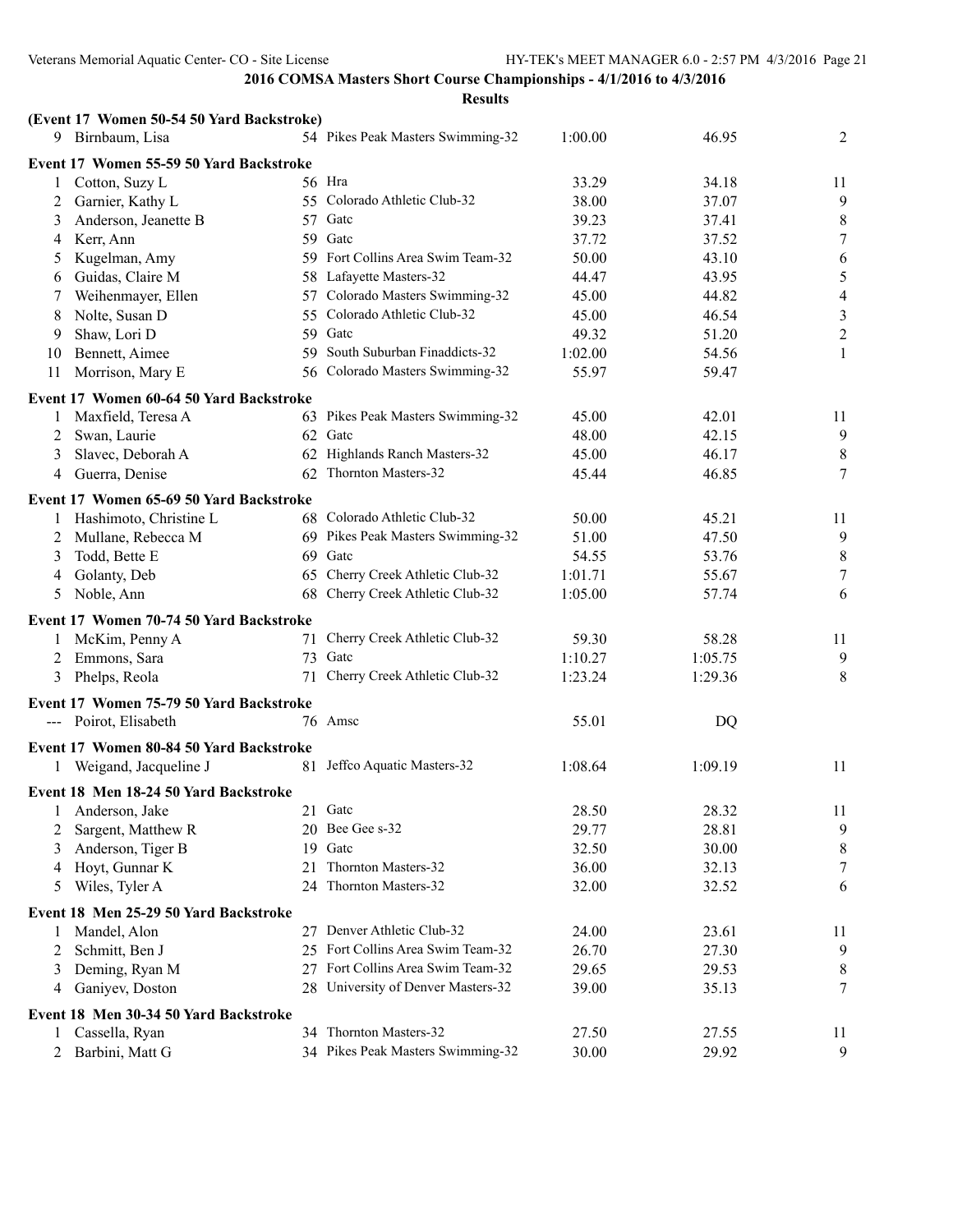|    | (Event 18 Men 30-34 50 Yard Backstroke) |    |                                      |       |       |                  |
|----|-----------------------------------------|----|--------------------------------------|-------|-------|------------------|
| 3  | Clark, Steven J                         |    | 32 Thornton Masters-32               | 31.08 | 30.97 | 8                |
| 4  | Lang, Elliot E                          |    | 33 University of Denver Masters-32   | 32.32 | 31.00 | $\boldsymbol{7}$ |
| 5  | Smits, Dusty W                          |    | 32 Boulder Aquatic Masters-32        | 34.00 | 31.69 | 6                |
| 6  | Bergford, Brian                         |    | 34 Thornton Masters-32               | 34.00 | 32.00 | 5                |
|    | Event 18 Men 35-39 50 Yard Backstroke   |    |                                      |       |       |                  |
|    | Addadi, Mehdi                           |    | 38 University of Denver Masters-32   | 24.50 | 24.89 | 11               |
| 2  | Caswell, Ian                            |    | 37 Bee Gee s-32                      | 26.15 | 25.80 | 9                |
| 3  | Robinson, Eric J                        |    | 39 Uc32-32                           | 28.73 | 27.84 | 8                |
| 4  | Miller, James                           |    | 38 Gate                              | 29.22 | 29.20 | $\boldsymbol{7}$ |
| 5  | Olson, John                             |    | 35 Foothills Masters Swim Team-32    | 30.27 | 29.97 | 6                |
| 6  | Cain, David P                           |    | 37 Lafayette Masters-32              | 35.50 | 34.36 | 5                |
|    | Event 18 Men 40-44 50 Yard Backstroke   |    |                                      |       |       |                  |
| 1  | O'Sullivan, Chris                       |    | 41 University of Denver Masters-32   | 24.50 | 25.10 | 11               |
| 2  | Eisenhuth, Matt S                       |    | 41 University of Denver Masters-32   | 27.10 | 26.60 | 9                |
| 3  | Edwards, Dan                            |    | 42 Colorado Masters Swimming-32      | 30.00 | 28.44 | 8                |
| 4  | Gotto, Tony                             |    | 44 Amsc                              | 30.00 | 28.98 | $\tau$           |
| 5  | Aten, Ken L                             | 43 | Thornton Masters-32                  | 37.00 | 35.51 | 6                |
|    | Event 18 Men 45-49 50 Yard Backstroke   |    |                                      |       |       |                  |
| 1  | Torres, Mark                            |    | 46 North Carolina Masters Swimmin-13 | 28.00 | 28.39 | 11               |
| 2  | Daughtrey, Clay L                       |    | 48 Thornton Masters-32               | 33.49 | 29.99 | 9                |
| 3  | Cusack, Clif                            |    | 46 Rocky Mountain Thunder Masters-32 | 32.11 | 31.25 | 8                |
| 4  | Holmes, Todd                            |    | 46 Amsc                              | 33.00 | 31.88 | $\tau$           |
| 5  | Hoyt, Brian K                           | 49 | Thornton Masters-32                  | 32.01 | 32.01 | 6                |
| 6  | Pazmino, Jorge E                        |    | 46 Amsc                              | 32.00 | 32.07 | 5                |
| 7  | Maddux, Ward W                          |    | 49 Rocky Mountain Thunder Masters-32 | 34.91 | 34.45 | 4                |
| 8  | Murphy, Seth J                          | 46 | Colorado Masters Swimming-32         | 34.00 | 35.09 | $\mathfrak{Z}$   |
| 9  | Rosinski, Thomas J                      |    | 46 University of Denver Masters-32   | 40.00 | 37.30 | $\overline{c}$   |
| 10 | Gelin, Larry J                          |    | 45 Rocky Mountain Thunder Masters-32 | 39.00 | 38.74 | 1                |
| 11 | Smith, John D                           |    | 48 Foothills Masters Swim Team-32    | 40.30 | 42.36 |                  |
|    | Event 18 Men 50-54 50 Yard Backstroke   |    |                                      |       |       |                  |
| 1  | Barringer, Rob                          |    | 50 University of Denver Masters-32   | 30.00 | 29.11 | 11               |
| 2  | Boileau, Mike                           |    | 54 Rocky Mountain Thunder Masters-32 | 30.00 | 30.04 | 9                |
| 3  | Lawrence, Dietrich W                    |    | 50 Jeffco Aquatic Masters-32         | 30.99 | 30.21 | 8                |
| 4  | Jones, Rich                             |    | 50 Jeffco Aquatic Masters-32         | 32.00 | 31.19 | $\boldsymbol{7}$ |
|    | 5 Kahl, Steven E                        |    | 53 Gate                              | 34.64 | 31.37 | 6                |
| 6  | Le Vasseur, Andrew P                    |    | 52 University of Denver Masters-32   | 33.97 | 33.14 | 5                |
|    | Severance, David A                      |    | 53 University of Denver Masters-32   | 35.00 | 34.59 | 4                |
| 8  | Kelly, John F                           |    | 54 Bee Gee s-32                      | 43.00 | 42.01 | 3                |
| 9. | Ramirez, Alfonso                        |    | 54 Bee Gee s-32                      | 41.08 | 43.69 | $\overline{c}$   |
| 10 | Ewer, Michael J                         |    | 52 Fort Collins Area Swim Team-32    | 50.00 | 47.16 | 1                |
|    | Event 18 Men 55-59 50 Yard Backstroke   |    |                                      |       |       |                  |
| 1  | Weir, D Scott                           |    | 58 University of Denver Masters-32   | 30.00 | 29.72 | 11               |
| 2  | Nolte, Christopher C                    |    | 59 Colorado Athletic Club-32         | 35.50 | 32.61 | 9                |
| 3  | Cording, Paul E                         |    | 55 Pikes Peak Masters Swimming-32    | 32.00 | 32.80 | 8                |
| 4  | Leo, Mark                               |    | 56 Bee Gee s-32                      | 37.50 | 34.77 | 7                |
| 5  | Estle, Steven C                         |    | 56 Lafayette Masters-32              | 37.00 | 37.87 | 6                |
| 6  | Pfenning, Paul D                        |    | 57 University of Denver Masters-32   | 37.50 | 38.24 | 5                |
|    | Huggins, David A                        |    | 56 Bee Gee s-32                      | 40.92 | 39.11 | 4                |
| 8  | Reetz, Eric F                           |    | 56 Bee Gee s-32                      | 42.50 | 41.45 | 3                |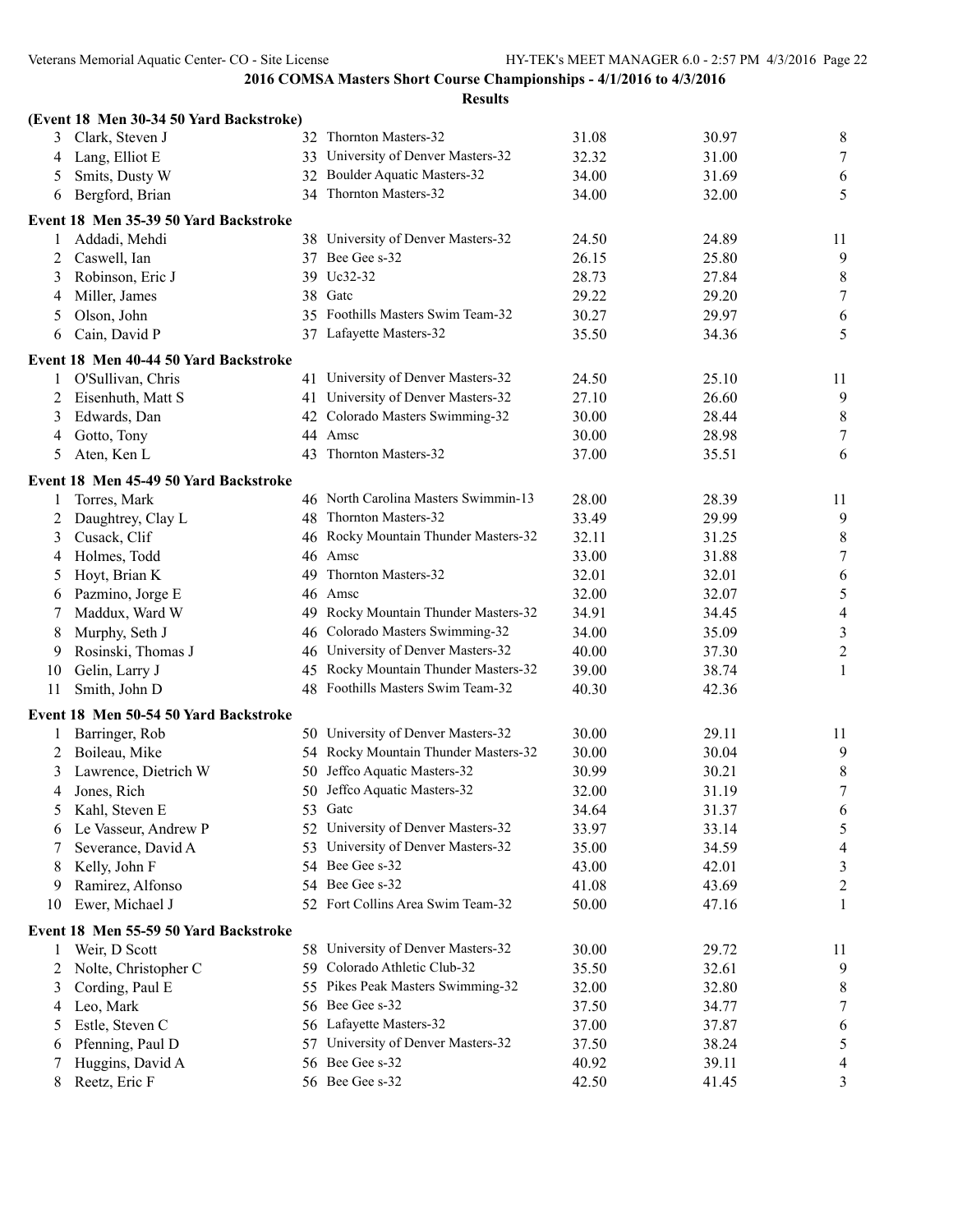|        | (Event 18 Men 55-59 50 Yard Backstroke)                       |          |                                    |                    |                    |                     |
|--------|---------------------------------------------------------------|----------|------------------------------------|--------------------|--------------------|---------------------|
|        | 9 Cattles, Steve                                              |          | 56 Bee Gee s-32                    | 1:08.26            | 1:07.63            | 2                   |
|        | Event 18 Men 60-64 50 Yard Backstroke                         |          |                                    |                    |                    |                     |
| 1      | Stanback, John H                                              |          | 62 Fort Collins Area Swim Team-32  | 30.20              | 29.77              | 11                  |
| 2      | Lehman, Melvin J                                              |          | 62 Bee Gee s-32                    | 33.05              | 32.17              | 9                   |
| 3      | Hess, Richard                                                 |          | 61 Bee Gee s-32                    | 32.50              | 32.49              | 8                   |
| 4      | Donahoo, Don                                                  |          | 61 Uc32-32                         | 33.21              | 32.78              | $\tau$              |
| 5      | Tveitmoe, Bob N                                               | 63       | Jeffco Aquatic Masters-32          | 33.47              | 33.64              | 6                   |
| 6      | Shopes, Marty                                                 |          | 64 Gatc                            | 34.50              | 34.02              | $\mathfrak s$       |
| 7      | Hice, Randy C                                                 |          | 61 Uc32-32                         | 36.00              | 36.33              | $\overline{4}$      |
| 8      | Harper, Larry T                                               |          | 61 Gate                            | 36.00              | 36.40              | $\mathfrak{Z}$      |
| 9      | Krainik, Gregory M                                            | 61       | University of Denver Masters-32    | 40.00              | 37.47              | $\boldsymbol{2}$    |
| 10     | Morrison, Jeffrey W                                           | 61       | Colorado Masters Swimming-32       | 35.89              | 37.84              | $\mathbf{1}$        |
| 11     | David, Brad G                                                 |          | 61 Foothills Masters Swim Team-32  | 38.00              | 38.96              |                     |
|        | Event 18 Men 65-69 50 Yard Backstroke                         |          |                                    |                    |                    |                     |
| 1      | Duignan, Mike                                                 |          | 69 Boulder Aquatic Masters-32      | 35.00              | 34.67              | 11                  |
| 2      | Carney, Kent                                                  | 68       | Ever                               | 36.50              | 35.51              | $\overline{9}$      |
| 3      | Ferguson, Bruce                                               | 65       | South Suburban Finaddicts-32       | 38.00              | 38.91              | 8                   |
| 4      | Vaughan, James M                                              | 69       | University of Denver Masters-32    | 40.47              | 41.51              | 7                   |
|        | Event 18 Men 70-74 50 Yard Backstroke                         |          |                                    |                    |                    |                     |
| 1      | Ogilby, Chuck                                                 |          | 72 Team Sopris Masters-32          | 44.00              | 34.71              | 11                  |
| 2      | McDanal, Steven                                               |          | 72 Jeffco Aquatic Masters-32       | 52.00              | 47.75              | 9                   |
| 3      | Tobin, John C                                                 |          | 73 Ever                            | 50.00              | 49.11              | 8                   |
| 4      | Zaparanick, Robert R                                          | 70       | Cherry Creek Athletic Club-32      | 1:00.00            | 59.66              | $\overline{7}$      |
| 5      | Sherman, Larry W                                              |          | 74 Cherry Creek Athletic Club-32   | 1:05.00            | 1:04.07            | 6                   |
|        | Event 18 Men 75-79 50 Yard Backstroke                         |          |                                    |                    |                    |                     |
| 1      | Plummer, Mark A                                               |          | 79 University of Denver Masters-32 | 53.71              | 51.61              | 11                  |
|        | 2 King, William E                                             |          | 76 Green Mountain Masters-32       | 52.82              | 52.67              | 9                   |
|        | Event 19 Women 18-24 100 Yard IM                              |          |                                    |                    |                    |                     |
|        | Booth, Kate                                                   |          | 23 Thornton Masters-32             | 1:04.23            | 1:04.56            | 11                  |
| 2      | Wilson, Casey M                                               |          | 22 Uc32-32                         | 1:06.99            | 1:08.04            | 9                   |
| 3      | Weirich, Elizabeth R                                          |          | 24 Pikes Peak Masters Swimming-32  | 1:09.81            | 1:11.69            | 8                   |
| 4      | Auxer, Joselyn                                                |          | 24 Pikes Peak Masters Swimming-32  | 1:10.63            | 1:13.26            | 7                   |
| 5      | Wright, Ashley R                                              |          | 24 University of Denver Masters-32 | 1:11.14            | 1:13.55            | 6                   |
| 6      | Kurtz, Shayna                                                 |          | 21 Jeffco Aquatic Masters-32       | 1:30.00            | 1:19.97            | 5                   |
|        | Sands, Autumn                                                 |          | 18 Bee Gee s-32                    | 1:20.00            | 1:20.76            | $\overline{4}$      |
| 8      | Kern, Jeran R                                                 |          | 19 Bee Gee s-32                    | 1:30.99            | 1:23.75            | 3                   |
| 9      | Stevens, Elizabeth A                                          |          | 22 Bee Gee s-32                    | 2:20.00            | 1:29.00            | $\overline{2}$      |
|        |                                                               |          |                                    |                    |                    |                     |
|        | <b>Event 19 Women 25-29 100 Yard IM</b><br>Fischer, Kristen L | 29       | Gatc                               | 1:05.56            | 1:02.39            | 11                  |
| 1      |                                                               | 28       | Racm                               |                    |                    | 9                   |
| 2      | Sampl, Lauren                                                 | 28       | Racm                               | 1:05.57            | 1:05.93            |                     |
| 3      | Sampl, Emily<br>Xu, Amy                                       | 26       | University of Denver Masters-32    | 1:03.51<br>1:10.32 | 1:06.08<br>1:06.30 | 8                   |
| 4      |                                                               |          | Colorado Masters Swimming-32       |                    |                    | 7                   |
| 5      | Biggs, Brittany A                                             | 26<br>26 | Gatc                               | 1:10.22            | 1:07.44<br>1:08.21 | 6<br>5              |
| 6      | Anderson, Jill                                                |          | Colorado Athletic Club-32          | 1:08.00            |                    |                     |
| 7      | Sundberg, Melissa A<br>Borgias, Keegan                        | 25<br>27 | Cherry Creek Athletic Club-32      | 1:10.00<br>1:16.21 | 1:13.79<br>1:14.47 | $\overline{4}$      |
| 8<br>9 | Champion, Kristy                                              | 29       | University of Denver Masters-32    | 1:24.00            | 1:22.51            | 3<br>$\overline{c}$ |
| 10     | Larmore, Jennifer                                             | 27       | Amsc                               | 1:29.00            | 1:29.66            | 1                   |
|        |                                                               |          |                                    |                    |                    |                     |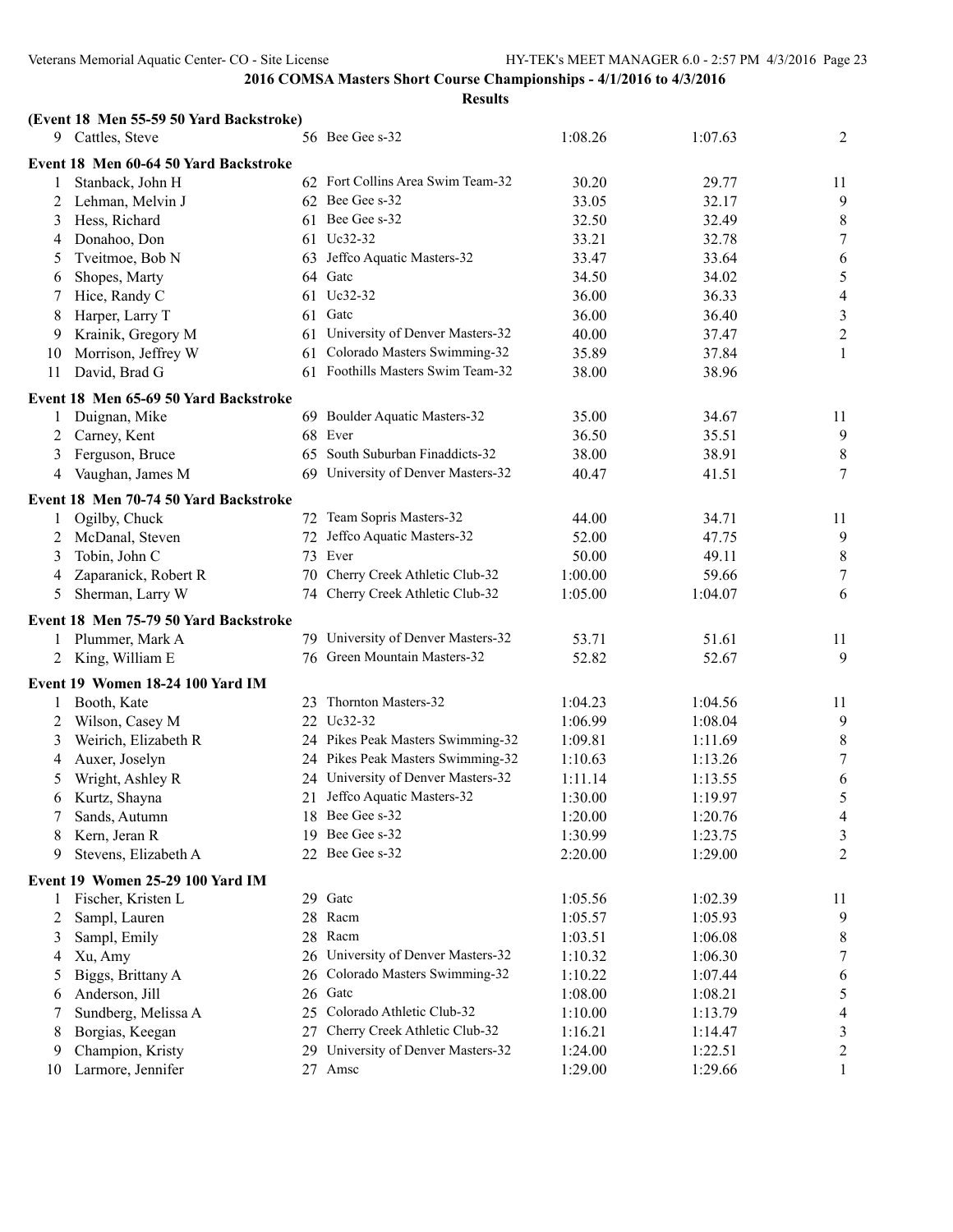| Event 19 Women 30-34 100 Yard IM |  |  |  |  |  |
|----------------------------------|--|--|--|--|--|
|----------------------------------|--|--|--|--|--|

| 1       | Heidinger, Anna M                                    |          | 31 Pikes Peak Masters Swimming-32  | 1:01.74            | 59.91              | 11                       |
|---------|------------------------------------------------------|----------|------------------------------------|--------------------|--------------------|--------------------------|
| 2       | Ryan, Julianna                                       |          | 30 University of Denver Masters-32 | 1:10.00            | 1:07.07            | $\overline{9}$           |
| 3       | Pederson, Kati E                                     |          | 34 Thornton Masters-32             | 1:08.24            | 1:08.91            | $\,$ $\,$                |
| 4       | Schram, Bridgette M                                  |          | 30 Pikes Peak Masters Swimming-32  | 1:15.00            | 1:09.20            | $\boldsymbol{7}$         |
| 5       | Kolb, Ruthie E                                       |          | 32 Sqd                             | 1:20.00            | 1:11.32            | 6                        |
| 6       | Trinidad, Holly A                                    |          | 32 Pikes Peak Masters Swimming-32  | 1:10.00            | 1:15.00            | $\sqrt{5}$               |
| 7       | Woltman, Jillian K                                   |          | 31 Lafayette Masters-32            | 1:15.29            | 1:15.17            | $\overline{\mathcal{A}}$ |
| 8       | Gibbons, Chelsea M                                   |          | 32 Jeffco Aquatic Masters-32       | 1:15.99            | 1:15.34            | $\mathfrak{Z}$           |
| 9       | Sfeir, Emily                                         |          | 30 Pikes Peak Masters Swimming-32  | 1:25.30            | 1:19.03            | $\boldsymbol{2}$         |
| 10      | Van Noordt, Lindsey                                  |          | 32 Amsc                            | 1:05.00            | 1:20.08            | $\mathbf{1}$             |
| 11      | Lincoln, Laura Beth                                  |          | 32 Bee Gee s-32                    | 1:27.00            | 1:20.45            |                          |
| 12      | Stafford, Hope                                       |          | 33 Colorado Athletic Club-32       | 1:35.89            | 1:37.97            |                          |
|         | Event 19 Women 35-39 100 Yard IM                     |          |                                    |                    |                    |                          |
| 1       | Linke, Lyndsey M                                     |          | 35 Fort Collins Area Swim Team-32  | 1:01.93            | 1:04.00            | 11                       |
| 2       | Keiber, Casey M                                      |          | 38 Pikes Peak Masters Swimming-32  | 1:13.00            | 1:05.37            | 9                        |
| 3       | Fostvedt, Alishia L                                  |          | 39 Amsc                            | 1:12.46            | 1:11.61            | 8                        |
| 4       | Fischer, Christine                                   |          | 35 Fort Collins Area Swim Team-32  | 1:22.05            | 1:17.33            | $\tau$                   |
| 5       | Blair, Katie                                         |          | 35 Lafayette Masters-32            | 1:18.05            | 1:18.77            | 6                        |
| 6       | Hovey, Brianne                                       |          | 36 Gatc                            | 1:21.48            | 1:19.59            | $\mathfrak s$            |
| 7       | Smith, Dana R                                        |          | 36 Fort Collins Area Swim Team-32  | 1:25.13            | 1:21.17            | $\overline{\mathcal{A}}$ |
| 8       | Vitcenda, Jessica J                                  |          | 39 Gate                            | 1:23.12            | 1:22.05            | 3                        |
| $---$   | Despain, Christina F                                 |          | 38 Amsc                            | 1:28.00            | DQ                 |                          |
|         | Event 19 Women 40-44 100 Yard IM                     |          |                                    |                    |                    |                          |
| 1       | Moss, Bonnie M                                       |          | 44 Pikes Peak Masters Swimming-32  | 1:05.00            | 1:05.43            | 11                       |
| 2       | Wagner, Heather L                                    |          | 43 Pikes Peak Masters Swimming-32  | 1:12.00            | 1:05.88            | $\overline{9}$           |
| 3       | Adams, Danielle                                      |          | 44 Pikes Peak Masters Swimming-32  | 1:06.33            | 1:11.34            | 8                        |
| 4       | Ruppel, Laura M                                      |          | 40 Fort Collins Area Swim Team-32  | 1:14.19            | 1:12.62            | $\boldsymbol{7}$         |
| 5       | Garland, Crystal                                     |          | 44 Gatc                            | 1:13.76            | 1:13.88            | 6                        |
| 6       | Gryboski, Katy                                       |          | 41 Bee Gee s-32                    | 1:30.00            | 1:16.83            | 5                        |
| 7       | Davis, Kelly R                                       | 40       | Thornton Masters-32                | 1:20.08            | 1:18.19            | $\overline{\mathcal{A}}$ |
| 8       | Jackson, Rebecca                                     | 40       | South Suburban Finaddicts-32       | 1:25.00            | 1:18.27            | $\mathfrak{Z}$           |
| 9       | Henault, Kerry F                                     | 44       | Thornton Masters-32                | 1:23.99            | 1:24.74            | $\overline{c}$           |
| 10      | Kinnersley, Darcy A                                  |          | 44 Gatc                            | 1:28.42            | 1:26.08            | 1                        |
| 11      | Tucker, Jennifer                                     |          | 44 Foothills Masters Swim Team-32  | 1:36.00            | 1:31.89            |                          |
| 12      | Odorizzi, Kendall P                                  | 40       | Lafayette Masters-32               | 1:50.00            | 1:35.45            |                          |
| 13      | Soto, Sandra M                                       |          | 41 Thornton Masters-32             | 2:00.00            | 1:38.53            |                          |
|         |                                                      |          |                                    |                    |                    |                          |
| 1       | Event 19 Women 45-49 100 Yard IM<br>Seavall, Kelly J |          | 47 Gatc                            | 1:08.33            | 1:10.54            | 11                       |
| 2       | Richardson, Kim G                                    |          | 47 Fort Collins Area Swim Team-32  | 1:17.22            | 1:14.18            | 9                        |
| 3       | DeLong, Mary A                                       | 49       | Fort Collins Area Swim Team-32     | 1:25.50            | 1:21.46            | 8                        |
| 4       | Kroeger-Weeks, Kim L                                 | 46       | Bee Gee s-32                       | 1:26.50            | 1:24.51            | 7                        |
| 5       | Sands, Amy L                                         | 45       | Bee Gee s-32                       | 1:27.77            | 1:28.65            |                          |
| 6       | Broncucia, Stacy L                                   | 47       | Thornton Masters-32                | 1:36.00            | 1:32.29            | 6<br>5                   |
| 7       | Olczak, Suzanne F                                    | 47       | Colorado Athletic Club-32          | 1:35.54            | 1:35.34            | $\overline{4}$           |
| 8       | Haneke, Karen                                        | 45       | Rocky Mountain Thunder Masters-32  | 1:40.00            | 1:42.47            | $\mathfrak{Z}$           |
|         |                                                      |          | Cherry Creek Athletic Club-32      |                    |                    |                          |
| 9<br>10 | Wecksler, Michelle<br>Bryant, Teddi                  | 49<br>49 | Cherry Creek Athletic Club-32      | 1:51.51<br>2:06.00 | 1:47.10<br>1:50.53 | $\overline{c}$<br>1      |
|         |                                                      |          |                                    |                    |                    |                          |
|         | Event 19 Women 50-54 100 Yard IM                     |          |                                    |                    |                    |                          |
| 1       | Pipes, Karlyn A                                      |          | 54 San Diego Swim Masters-44       | 1:06.66            | 1:04.77            | 11                       |
| 2       | Nowak, Elizabeth A                                   |          | 52 Gate                            | 1:08.21            | 1:09.30            | 9                        |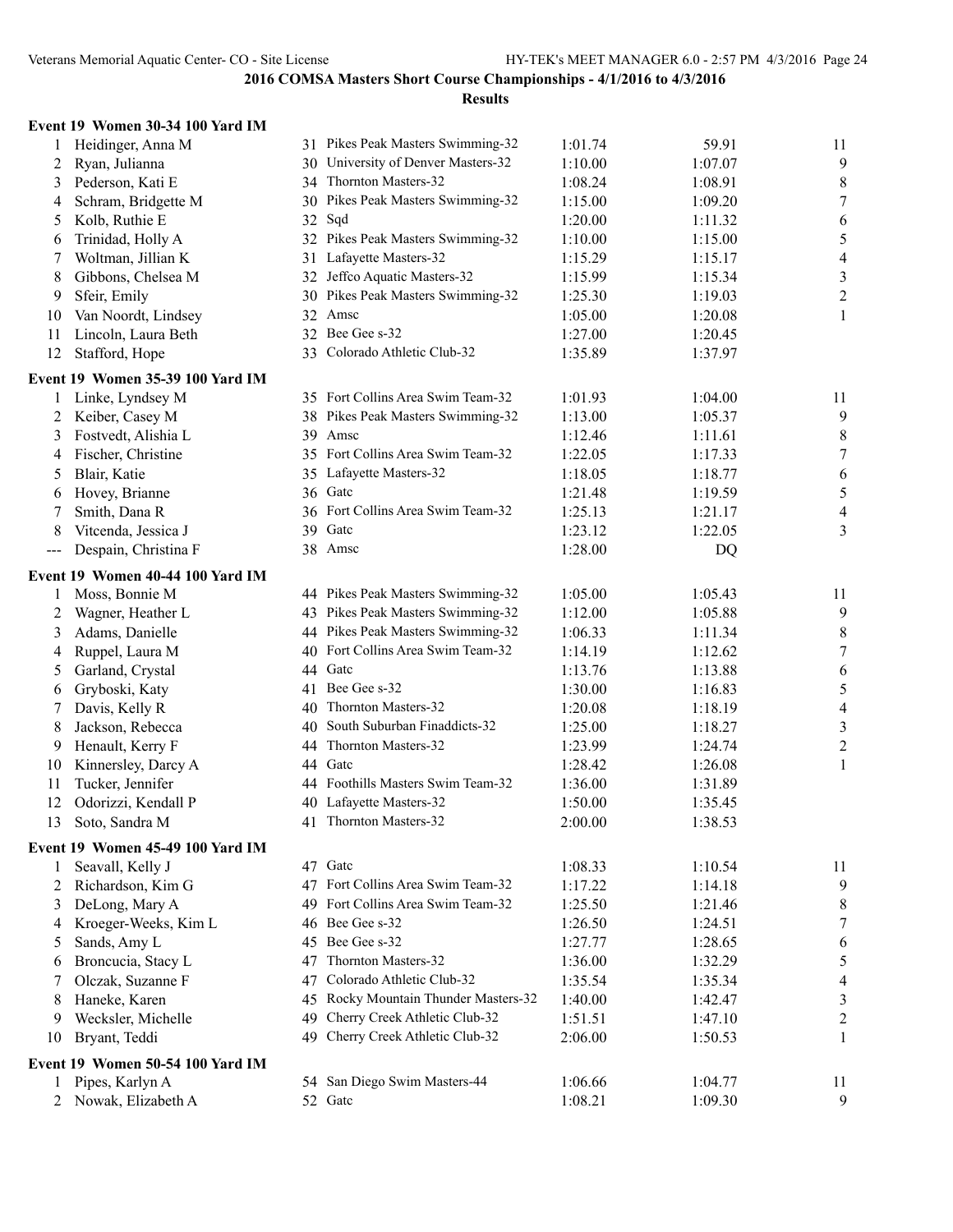|                   | (Event 19 Women 50-54 100 Yard IM) |    |                                      |         |         |                          |
|-------------------|------------------------------------|----|--------------------------------------|---------|---------|--------------------------|
| 3                 | Campbell, Ellen A                  |    | 53 Colorado Athletic Club-32         | 1:17.50 | 1:13.93 | 8                        |
| 4                 | Gardner, Micheline                 |    | 50 Bee Gee s-32                      | 1:17.55 | 1:16.03 | 7                        |
| 5                 | MacLaren, Kathleen A               |    | 53 Pikes Peak Masters Swimming-32    | 1:18.70 | 1:18.26 | 6                        |
| 6                 | Butler, Debra L                    |    | 52 Gate                              | 1:27.51 | 1:21.89 | 5                        |
| 7                 | Eldridge, Audrey L                 |    | 53 Pikes Peak Masters Swimming-32    | 1:23.73 | 1:22.97 | $\overline{\mathcal{A}}$ |
| 8                 | McDonald, Kae                      |    | 53 Team Sopris Masters-32            | 1:23.78 | 1:25.76 | $\mathfrak{Z}$           |
| 9                 | Boileau, Ute C                     |    | 53 Rocky Mountain Thunder Masters-32 | 1:27.41 | 1:26.76 | $\boldsymbol{2}$         |
| 10                | Glauch, Missy A                    | 53 | Cherry Creek Athletic Club-32        | 1:50.00 | 1:32.17 | 1                        |
| 11                | Przekwas, Julie A                  |    | 53 Amsc                              | 2:30.00 | 1:37.54 |                          |
| 12                | Walker, Laurie                     |    | 51 Amsc                              | 1:40.47 | 1:38.00 |                          |
| 13                | Gillespie, Melissa                 |    | 54 University of Denver Masters-32   | 1:55.00 | 1:40.75 |                          |
| $\qquad \qquad -$ | Birnbaum, Lisa                     |    | 54 Pikes Peak Masters Swimming-32    | 2:00.00 | DQ      |                          |
|                   | Event 19 Women 55-59 100 Yard IM   |    |                                      |         |         |                          |
| 1                 | Petersen, Charlotte                |    | 55 University of Denver Masters-32   | 1:14.00 | 1:11.70 | 11                       |
| 2                 | Cotton, Suzy L                     |    | 56 Hra                               | 1:13.50 | 1:15.67 | 9                        |
| 3                 | Maleike, Corinna M                 | 55 | Thornton Masters-32                  | 1:22.31 | 1:20.04 | 8                        |
| 4                 | Anderson, Jeanette B               | 57 | Gatc                                 | 1:30.00 | 1:23.33 | $\boldsymbol{7}$         |
| 5                 | Kerr, Ann                          |    | 59 Gate                              | 1:25.07 | 1:24.70 | 6                        |
| 6                 | Kugelman, Amy                      |    | 59 Fort Collins Area Swim Team-32    | 1:45.00 | 1:30.76 | 5                        |
| 7                 | Weihenmayer, Ellen                 |    | 57 Colorado Masters Swimming-32      | 1:34.00 | 1:34.25 | $\overline{4}$           |
| 8                 | Guidas, Claire M                   | 58 | Lafayette Masters-32                 | 1:38.78 | 1:37.87 | $\mathfrak{Z}$           |
| 9                 | Whitman-Zai, Julie                 |    | 56 Rtc                               | 1:36.13 | 1:40.71 | $\overline{c}$           |
| 10                | Shaw, Lori D                       |    | 59 Gate                              | 1:47.72 | 1:49.62 | 1                        |
| 11                | Morrison, Mary E                   |    | 56 Colorado Masters Swimming-32      | 1:56.00 | 1:54.37 |                          |
| 12                | Grosser, Ann C                     |    | 57 Jeffco Aquatic Masters-32         | 4:00.00 | 2:04.15 |                          |
|                   | Event 19 Women 60-64 100 Yard IM   |    |                                      |         |         |                          |
| 1                 | Rosener, Karen K                   |    | 62 Fort Collins Area Swim Team-32    | 1:19.90 | 1:17.17 | 11                       |
| 2                 | Maxfield, Teresa A                 |    | 63 Pikes Peak Masters Swimming-32    | 1:35.50 | 1:32.91 | $\overline{9}$           |
| 3                 | Swan, Laurie                       |    | 62 Gate                              | 1:40.00 | 1:33.51 | 8                        |
| 4                 | Guerra, Denise                     |    | 62 Thornton Masters-32               | 1:35.65 | 1:45.08 | 7                        |
|                   | Event 19 Women 65-69 100 Yard IM   |    |                                      |         |         |                          |
| 1                 | Young, Lydia L                     |    | 67 Brkm                              | 1:38.56 | 1:39.02 | 11                       |
| 2                 | Hashimoto, Christine L             | 68 | Colorado Athletic Club-32            | 1:50.00 | 1:43.48 | 9                        |
| 3                 | Golanty, Deb                       |    | 65 Cherry Creek Athletic Club-32     | 2:01.16 | 1:49.04 | 8                        |
| $\Delta$          | Todd, Bette E                      |    | 69 Gatc                              | 1:57.90 | 1:58.01 | $\boldsymbol{7}$         |
| $---$             | Mullane, Rebecca M                 |    | 69 Pikes Peak Masters Swimming-32    | 1:39.00 | DQ      |                          |
|                   | Event 19 Women 70-74 100 Yard IM   |    |                                      |         |         |                          |
| 1                 | McKim, Penny A                     |    | 71 Cherry Creek Athletic Club-32     | 2:01.00 | 2:00.58 | 11                       |
| 2                 | Phelps, Reola                      |    | 71 Cherry Creek Athletic Club-32     | 2:29.95 | 2:51.01 | 9                        |
|                   |                                    |    |                                      |         |         |                          |
|                   | Event 19 Women 75-79 100 Yard IM   |    |                                      |         |         |                          |
|                   | 1 Poirot, Elisabeth                |    | 76 Amsc                              | 1:48.01 | 1:53.36 | 11                       |
|                   | Event 20 Men 18-24 100 Yard IM     |    |                                      |         |         |                          |
| 1                 | Mathys, Philip                     |    | 21 South Suburban Finaddicts-32      | 1:10.00 | 58.45   | 11                       |
| 2                 | Kahl, John F                       |    | 20 Gate                              | 1:05.06 | 1:01.66 | 9                        |
| 3                 | Anderson, Tiger B                  |    | 19 Gate                              | 1:05.99 | 1:05.27 | 8                        |
| 4                 | Anderson, Jake                     |    | 21 Gate                              | 1:07.00 | 1:05.53 | 7                        |
|                   | Sargent, Matthew R                 |    | 20 Bee Gee s-32                      | 1:15.77 | 1:06.29 | 6                        |
| 6                 | Wiles, Tyler A                     |    | 24 Thornton Masters-32               | 1:10.00 | 1:07.76 | 5                        |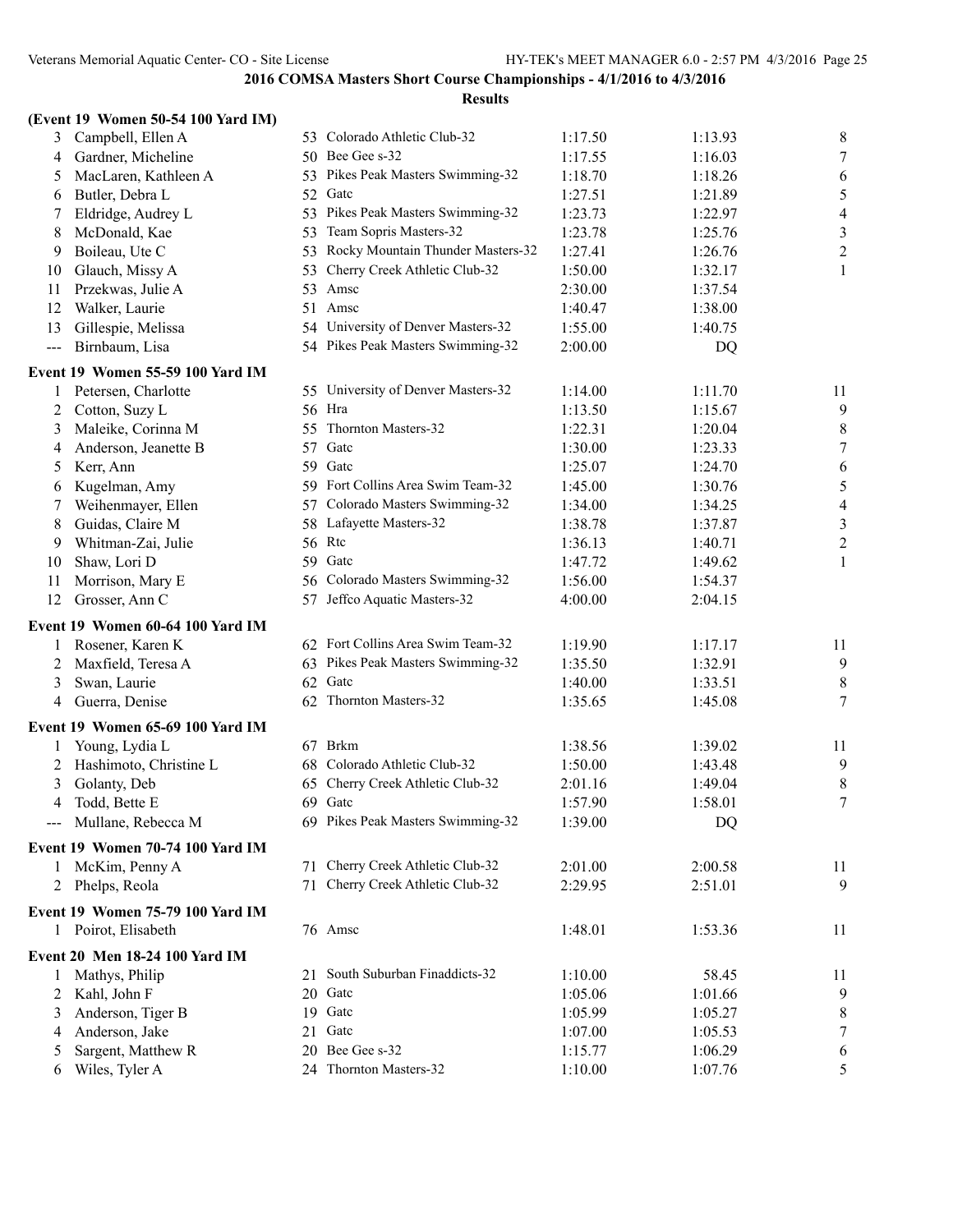#### **Event 20 Men 25-29 100 Yard IM**

| 1      | Gibson, Madison M              |    | 25 University of Denver Masters-32   | 1:00.00 | 1:00.03 | 11                       |
|--------|--------------------------------|----|--------------------------------------|---------|---------|--------------------------|
| 2      | Ganiyev, Doston                |    | 28 University of Denver Masters-32   | 1:08.00 | 1:06.23 | 9                        |
| 3      | Deming, Ryan M                 |    | 27 Fort Collins Area Swim Team-32    | 1:06.00 | 1:06.78 | 8                        |
|        | Event 20 Men 30-34 100 Yard IM |    |                                      |         |         |                          |
| 1      | Gullett, Jeff D                |    | 32 Amsc                              | 54.50   | 54.43   | 11                       |
| 2      | Cassella, Ryan                 |    | 34 Thornton Masters-32               | 57.50   | 57.78   | 9                        |
| 3      | Colvert, Brian                 |    | 32 Pikes Peak Masters Swimming-32    | 58.50   | 57.92   | 8                        |
| 4      | Lang, Elliot E                 |    | 33 University of Denver Masters-32   | 1:03.32 | 1:00.55 | $\boldsymbol{7}$         |
| 5      | Robbins, Arion P               |    | 31 Gate                              | 1:01.89 | 1:03.35 | 6                        |
| 6      | Clark, Steven J                | 32 | Thornton Masters-32                  | 1:06.60 | 1:06.87 | $\mathfrak s$            |
| 7      | Smits, Dusty W                 |    | 32 Boulder Aquatic Masters-32        | 1:05.00 | 1:07.07 | $\overline{\mathcal{A}}$ |
| 8      | Barbini, Matt G                | 34 | Pikes Peak Masters Swimming-32       | 1:10.00 | 1:07.18 | $\mathfrak{Z}$           |
| 9      | Bergford, Brian                |    | 34 Thornton Masters-32               | 1:10.00 | 1:07.79 | $\overline{c}$           |
| $---$  | Elser, Bryce A                 |    | 30 Pikes Peak Masters Swimming-32    | 56.36   | DQ      |                          |
|        | Event 20 Men 35-39 100 Yard IM |    |                                      |         |         |                          |
| 1      | Trinidad, RD D                 |    | 36 Pikes Peak Masters Swimming-32    | 56.75   | 56.27   | 11                       |
| 2      | Addadi, Mehdi                  |    | 38 University of Denver Masters-32   | 59.50   | 58.28   | 9                        |
| 3      | Robinson, Eric J               |    | 39 Uc32-32                           | 1:03.60 | 59.28   | 8                        |
| 4      | Miller, James                  |    | 38 Gatc                              | 1:03.17 | 1:03.41 | $\boldsymbol{7}$         |
| 5      | Batchelder, John R             |    | 35 Foothills Masters Swim Team-32    | 1:04.39 | 1:04.11 | 6                        |
| 6      | Olson, John                    | 35 | Foothills Masters Swim Team-32       | 1:08.53 | 1:04.38 | $\sqrt{5}$               |
| 7      | Cain, David P                  |    | 37 Lafayette Masters-32              | 1:12.00 | 1:10.72 | 4                        |
|        | Event 20 Men 40-44 100 Yard IM |    |                                      |         |         |                          |
|        | Eisenhuth, Matt S              |    | 41 University of Denver Masters-32   | 56.90   | 54.84   | 11                       |
| 1<br>2 | O'Sullivan, Chris              |    | 41 University of Denver Masters-32   | 55.00   | 57.54   | 9                        |
| 3      | Doherty, Kevin J               |    | 42 University of Denver Masters-32   | 57.00   | 1:00.30 | 8                        |
| 4      | Gotto, Tony                    |    | 44 Amsc                              | 1:02.00 | 1:01.19 | $\tau$                   |
| 5      | Zupancic, Joseph C             |    | 40 Fort Collins Area Swim Team-32    | 1:00.00 | 1:01.49 | 6                        |
| 6      | Edwards, Dan                   | 42 | Colorado Masters Swimming-32         | 1:05.00 | 1:01.80 | $\mathfrak s$            |
| 7      | Ogilby, Kayo                   | 43 | Team Sopris Masters-32               | 1:06.00 | 1:02.35 | $\overline{\mathcal{A}}$ |
| 8      | Jensen, Brian R                | 40 | Bee Gee s-32                         | 1:10.00 | 1:08.63 | $\mathfrak{Z}$           |
| 9      | Farley, Michael J              | 42 | University of Denver Masters-32      | 1:14.00 | 1:08.98 | $\overline{c}$           |
| 10     | Aten, Ken L                    | 43 | Thornton Masters-32                  | 1:21.00 | 1:13.01 | 1                        |
|        |                                |    |                                      |         |         |                          |
|        | Event 20 Men 45-49 100 Yard IM |    |                                      |         |         |                          |
| 1      | Garland, Robert                |    | 46 Gatc                              | 1:00.15 | 1:00.15 | 11                       |
| 2      | Daughtrey, Clay L              | 48 | Thornton Masters-32                  | 1:05.49 | 1:04.55 | 9                        |
| 3      | Holmes, Todd                   | 46 | Amsc                                 | 1:06.00 | 1:07.10 | 8                        |
| 4      | Cusack, Clif                   | 46 | Rocky Mountain Thunder Masters-32    | 1:12.08 | 1:09.51 | $\tau$                   |
| 5      | Hoyt, Brian K                  | 49 | Thornton Masters-32                  | 1:09.45 | 1:11.34 | 6                        |
| 6      | White, Brad                    | 46 | Bee Gee s-32                         | 1:10.12 | 1:12.20 | 5                        |
| 7      | Maddux, Ward W                 | 49 | Rocky Mountain Thunder Masters-32    | 1:15.18 | 1:12.59 | 4                        |
| 8      | Gelin, Larry J                 | 45 | Rocky Mountain Thunder Masters-32    | 1:20.30 | 1:19.23 | 3                        |
| 9      | Smith, John D                  | 48 | Foothills Masters Swim Team-32       | 1:38.00 | 1:28.28 | $\overline{c}$           |
| 10     | Bennett, Dean W                | 49 | South Suburban Finaddicts-32         | 1:31.10 | 1:31.48 | 1                        |
|        | Event 20 Men 50-54 100 Yard IM |    |                                      |         |         |                          |
| 1      | Coveney, Christopher M         |    | 53 Lafayette Masters-32              | 1:00.52 | 1:00.18 | 11                       |
| 2      | Jimenez, Ignacio               | 50 | University of Denver Masters-32      | 1:00.96 | 1:00.68 | 9                        |
| 3      | Oldach, Rob C                  | 53 | Pikes Peak Masters Swimming-32       | 1:04.90 | 1:01.86 | 8                        |
| 4      | Boileau, Mike                  |    | 54 Rocky Mountain Thunder Masters-32 | 1:03.00 | 1:03.93 | 7                        |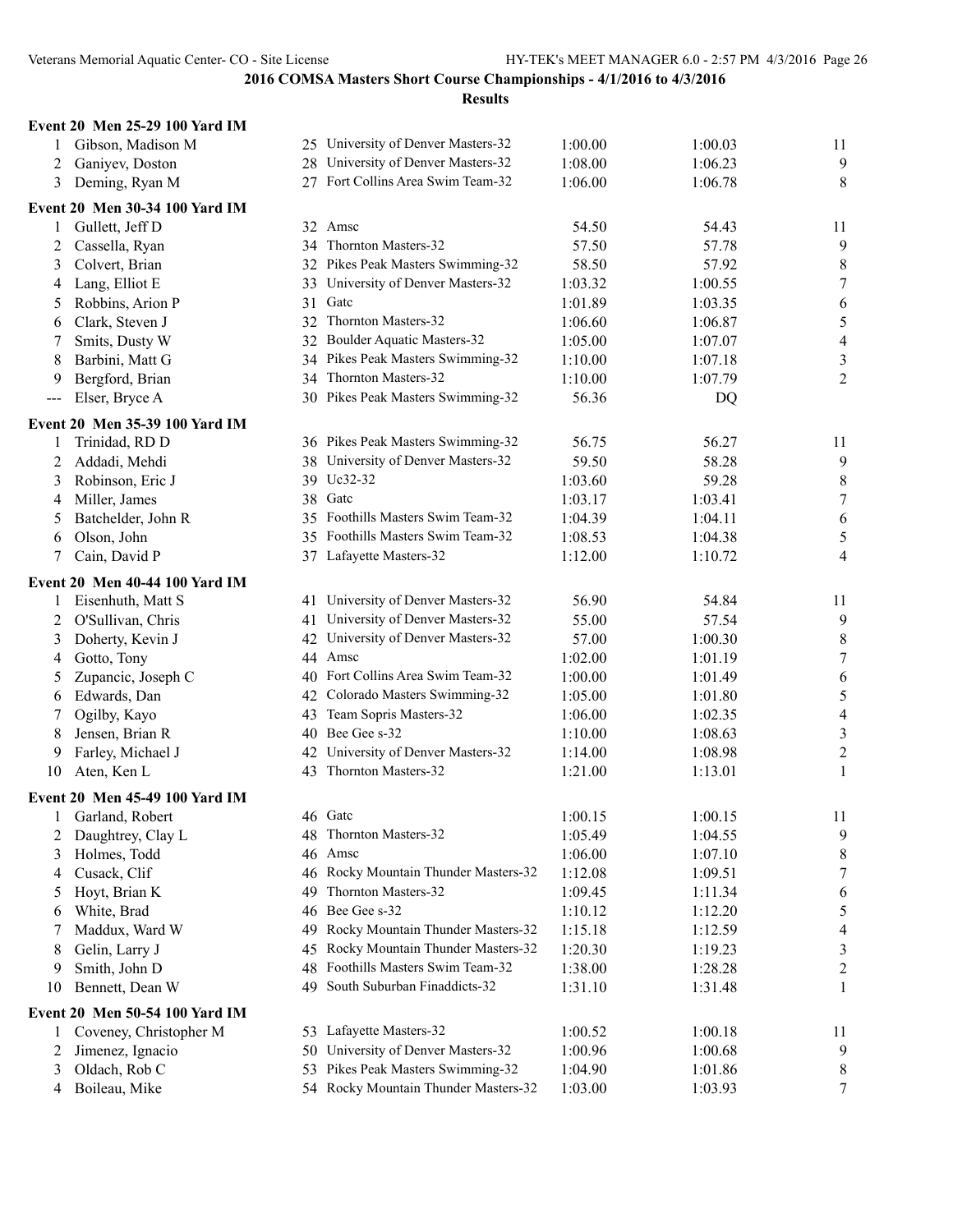|              | (Event 20 Men 50-54 100 Yard IM) |    |                                    |         |         |                          |
|--------------|----------------------------------|----|------------------------------------|---------|---------|--------------------------|
| 5            | Jones, Rich                      |    | 50 Jeffco Aquatic Masters-32       | 1:08.00 | 1:05.86 | 6                        |
| 6            | Fomenko, Alex M                  |    | 51 Boulder Aquatic Masters-32      | 1:06.00 | 1:07.30 | 5                        |
| 7            | Brostuen, David A                | 51 | University of Denver Masters-32    | 1:07.56 | 1:07.40 | $\overline{\mathcal{A}}$ |
| 8            | Kahl, Steven E                   |    | 53 Gate                            | 1:07.23 | 1:07.61 | $\mathfrak{Z}$           |
| 9            | Severance, David A               |    | 53 University of Denver Masters-32 | 1:10.00 | 1:10.47 | $\overline{c}$           |
| 10           | Le Vasseur, Andrew P             | 52 | University of Denver Masters-32    | 1:25.99 | 1:10.96 | 1                        |
| 11           | Bingham, Frank A                 |    | 50 University of Denver Masters-32 | 1:11.00 | 1:11.31 |                          |
| 12           | Pins, Michael T                  |    | 50 Boulder Aquatic Masters-32      | 1:13.90 | 1:14.49 |                          |
| 13           | Sexauer, Tim D                   |    | 50 Bee Gee s-32                    | 1:45.00 | 1:23.83 |                          |
| 14           | Garcia, Doug A                   |    | 54 Fort Collins Area Swim Team-32  | 1:26.00 | 1:25.33 |                          |
| 15           | Kelly, John F                    |    | 54 Bee Gee s-32                    | 1:28.00 | 1:26.88 |                          |
| 16           | Ramirez, Alfonso                 |    | 54 Bee Gee s-32                    | 1:22.26 | 1:28.00 |                          |
| 17           | Ewer, Michael J                  |    | 52 Fort Collins Area Swim Team-32  | 1:33.00 | 1:34.96 |                          |
|              | Event 20 Men 55-59 100 Yard IM   |    |                                    |         |         |                          |
| 1            | Orten, Frank T                   |    | 57 Pikes Peak Masters Swimming-32  | 1:01.90 | 1:01.83 | 11                       |
| 2            | Mann, Jonathan E                 |    | 55 Gate                            | 1:02.36 | 1:04.33 | 9                        |
| 3            | Weir, D Scott                    |    | 58 University of Denver Masters-32 | 1:08.00 | 1:05.65 | 8                        |
| 4            | Nelson, Kurt D                   |    | 56 Gate                            | 1:06.57 | 1:05.67 | $\boldsymbol{7}$         |
| 5            | Nolte, Christopher C             |    | 59 Colorado Athletic Club-32       | 1:10.90 | 1:09.05 | 6                        |
| 6            | Cording, Paul E                  |    | 55 Pikes Peak Masters Swimming-32  | 1:10.00 | 1:11.98 | 5                        |
| 7            | Leo, Mark                        |    | 56 Bee Gee s-32                    | 1:20.23 | 1:12.47 | 4                        |
| 8            | Pfenning, Paul D                 |    | 57 University of Denver Masters-32 | 1:15.00 | 1:14.03 | $\mathfrak{Z}$           |
| 9            | Newcomb, Scott C                 |    | 55 Green Mountain Masters-32       | 1:16.00 | 1:17.02 | $\boldsymbol{2}$         |
| 10           | Tatro, Kenny                     |    | 56 Uc32-32                         | 1:18.77 | 1:19.71 | 1                        |
| 11           | Huggins, David A                 |    | 56 Bee Gee s-32                    | 1:20.80 | 1:20.28 |                          |
| 12           | Estle, Steven C                  |    | 56 Lafayette Masters-32            | 1:40.00 | 1:23.29 |                          |
| 13           | Reetz, Eric F                    |    | 56 Bee Gee s-32                    | 1:36.00 | 1:31.68 |                          |
| $---$        | Cattles, Steve                   |    | 56 Bee Gee s-32                    | 2:35.52 | DQ      |                          |
|              | Event 20 Men 60-64 100 Yard IM   |    |                                    |         |         |                          |
| 1            | Hess, Richard                    |    | 61 Bee Gee s-32                    | 1:08.50 | 1:09.82 | 11                       |
| 2            | Shopes, Marty                    |    | 64 Gatc                            | 1:17.00 | 1:13.62 | 9                        |
| 3            | Harper, Larry T                  |    | 61 Gate                            | 1:15.00 | 1:16.21 | $\,$ $\,$                |
| 4            | Hice, Randy C                    |    | 61 Uc32-32                         | 1:30.00 | 1:17.41 | $\boldsymbol{7}$         |
| 5            | Krainik, Gregory M               | 61 | University of Denver Masters-32    | 1:30.00 | 1:18.05 | 6                        |
| 6            | David, Brad G                    |    | 61 Foothills Masters Swim Team-32  | 1:20.00 | 1:19.39 | 5                        |
| 7            | Morrison, Jeffrey W              |    | 61 Colorado Masters Swimming-32    | 1:17.28 | 1:21.00 | 4                        |
| 8            | McElhinney, Tom B                |    | 62 Bee Gee s-32                    | 1:30.10 | 1:31.73 | 3                        |
| 9            | Clemens, Marvin K                |    | 61 Foothills Masters Swim Team-32  | 1:30.00 | 1:33.08 | 2                        |
|              | Event 20 Men 65-69 100 Yard IM   |    |                                    |         |         |                          |
| 1            | Parkinson, Bruce A               |    | 65 Fort Collins Area Swim Team-32  | 1:19.80 | 1:17.56 | 11                       |
| 2            | Ferguson, Bruce                  |    | 65 South Suburban Finaddicts-32    | 1:15.00 | 1:17.65 | 9                        |
| 3            | Holcomb, Bill                    |    | 69 Jeffco Aquatic Masters-32       | 1:45.00 | 1:35.34 | 8                        |
|              | Event 20 Men 70-74 100 Yard IM   |    |                                    |         |         |                          |
| 1            | Ogilby, Chuck                    |    | 72 Team Sopris Masters-32          | 1:40.00 | 1:19.46 | 11                       |
| 2            | Kalstrom, Reynold G              | 71 | Foothills Masters Swim Team-32     | 1:45.00 | 1:36.66 | 9                        |
| 3            | Tobin, John C                    |    | 73 Ever                            | 1:45.00 | 1:45.69 | 8                        |
| 4            | Sherman, Larry W                 |    | 74 Cherry Creek Athletic Club-32   | 2:40.00 | 2:11.32 | 7                        |
|              | Event 20 Men 75-79 100 Yard IM   |    |                                    |         |         |                          |
| $\mathbf{1}$ | King, William E                  |    | 76 Green Mountain Masters-32       | 1:52.70 | 2:00.04 | 11                       |
|              |                                  |    |                                    |         |         |                          |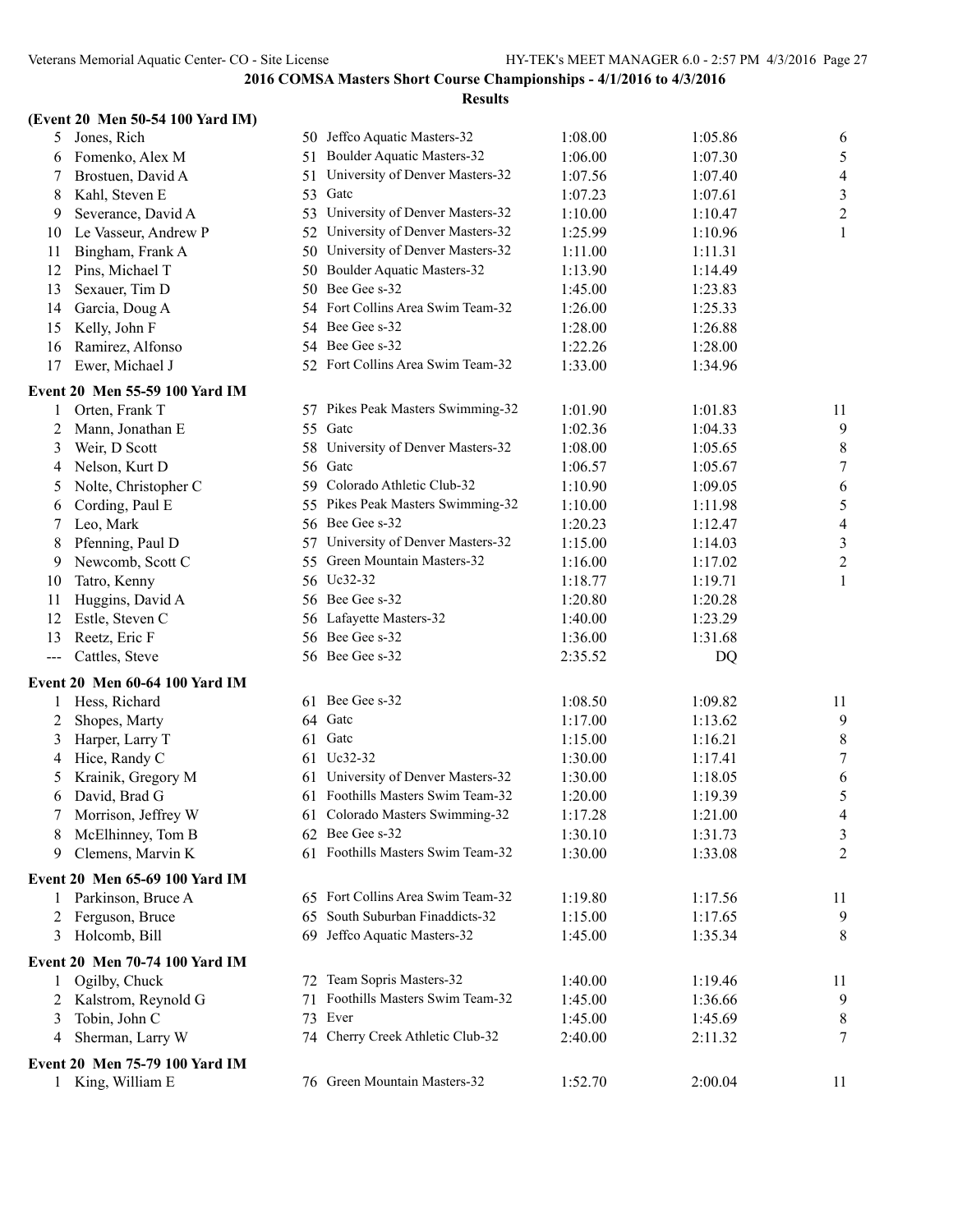|   | Event 21 Women 18-24 200 Yard Freestyle |                                    |         |         |                  |
|---|-----------------------------------------|------------------------------------|---------|---------|------------------|
| 1 | Booth, Kate                             | 23 Thornton Masters-32             | 1:59.05 | 2:02.05 | 11               |
| 2 | Dodson, Malaney M                       | 18 Thornton Masters-32             | 2:18.00 | 2:20.29 | 9                |
| 3 | Wright, Ashley R                        | 24 University of Denver Masters-32 | 3:00.00 | 2:26.49 | $\,8\,$          |
| 4 | Stevens, Elizabeth A                    | 22 Bee Gee s-32                    | 3:02.00 | 2:44.82 | 7                |
|   | Event 21 Women 25-29 200 Yard Freestyle |                                    |         |         |                  |
| 1 | Xu, Amy                                 | 26 University of Denver Masters-32 | 2:12.32 | 2:01.18 | 11               |
| 2 | Holman, Sara E                          | 29 Csst Masters-32                 | 2:06.00 | 2:10.83 | $\overline{9}$   |
| 3 | Holman, Mary E                          | 29 Csst Masters-32                 | 2:06.00 | 2:11.67 | $8\,$            |
| 4 | Borgias, Keegan                         | 27 Cherry Creek Athletic Club-32   | 2:28.64 | 2:19.94 | $\tau$           |
| 5 | Westfall, Sarah E                       | 28 Gatc                            | 2:50.10 | 2:44.46 | 6                |
| 6 | Larmore, Jennifer                       | 27 Amsc                            | 2:34.00 | 2:50.76 | 5                |
|   | Event 21 Women 30-34 200 Yard Freestyle |                                    |         |         |                  |
| 1 | Heidinger, Anna M                       | 31 Pikes Peak Masters Swimming-32  | 2:05.00 | 1:58.63 | 11               |
| 2 | Kendig, Alicia M                        | 33 Pikes Peak Masters Swimming-32  | 2:16.00 | 2:07.47 | 9                |
| 3 | Jones, Elizabeth                        | 32 Amsc                            | 2:12.21 | 2:10.07 | $\,8\,$          |
| 4 | Abell, Amanda K                         | 34 Gatc                            | 2:16.99 | 2:19.95 | $\boldsymbol{7}$ |
| 5 | Gibbons, Chelsea M                      | 32 Jeffco Aquatic Masters-32       | 2:35.00 | 2:27.98 | 6                |
| 6 | Occhuizzo, Julia A                      | 33 Jeffco Aquatic Masters-32       | 2:30.00 | 2:29.08 | $\sqrt{5}$       |
| 7 | Trinidad, Holly A                       | 32 Pikes Peak Masters Swimming-32  | 2:15.00 | 2:29.93 | $\overline{4}$   |
| 8 | Willey, Briana D                        | 32 Bee Gee s-32                    | 3:06.63 | 3:13.26 | 3                |
|   | Event 21 Women 35-39 200 Yard Freestyle |                                    |         |         |                  |
| 1 | Castellano, Sara E                      | 39 Lafayette Masters-32            | 2:31.71 | 2:24.66 | 11               |
| 2 | Vitcenda, Jessica J                     | 39 Gate                            | 2:32.02 | 2:29.48 | $\overline{9}$   |
| 3 | Smith, Dana R                           | 36 Fort Collins Area Swim Team-32  | 2:40.04 | 2:34.54 | 8                |
| 4 | Hovey, Brianne                          | 36 Gatc                            | 2:38.86 | 2:36.07 | $\tau$           |
| 5 | Engle, Beth                             | 38 Bee Gee s-32                    | 2:39.02 | 2:36.70 | 6                |
| 6 | Zheng, Christine X                      | 38 University of Denver Masters-32 | 3:27.00 | 2:46.24 | 5                |
| 7 | Ross, Karen Z                           | 35 Bee Gee s-32                    | 3:00.00 | 2:50.53 | $\overline{4}$   |
| 8 | Gabrielson, Signe L                     | 37 Pikes Peak Masters Swimming-32  | 2:54.98 | 2:56.39 | 3                |
|   | Event 21 Women 40-44 200 Yard Freestyle |                                    |         |         |                  |
| 1 | Wagner, Heather L                       | 43 Pikes Peak Masters Swimming-32  | 2:10.00 | 2:05.63 | 11               |
| 2 | Dussliere, Julie F                      | 43 Colorado Masters Swimming-32    | 2:19.60 | 2:15.07 | 9                |
| 3 | Paul, Heather                           | 41 Colorado Masters Swimming-32    | 2:17.57 | 2:20.60 | $\,8\,$          |
| 4 | O'Connell, Fontaine                     | 41 Jeffco Aquatic Masters-32       | 2:28.00 | 2:23.32 | $\boldsymbol{7}$ |
|   | 5 Haskett, Stephanie                    | 40 Bee Gee s-32                    | 2:50.00 | 2:37.96 | 6                |
|   | 6 Odorizzi, Kendall P                   | 40 Lafayette Masters-32            | 3:20.00 | 2:52.98 | 5                |
| 7 | Kinnersley, Darcy A                     | 44 Gatc                            | 3:15.00 | 2:54.56 | 4                |
|   | Event 21 Women 45-49 200 Yard Freestyle |                                    |         |         |                  |
| 1 | Seavall, Kelly J                        | 47 Gatc                            | 2:12.91 | 2:13.02 | 11               |
| 2 | Richardson, Kim G                       | 47 Fort Collins Area Swim Team-32  | 2:17.96 | 2:15.30 | 9                |
| 3 | McAfee, Karolyn                         | 47 Colorado Athletic Club-32       | 2:20.29 | 2:27.98 | 8                |
| 4 | Kroeger-Weeks, Kim L                    | 46 Bee Gee s-32                    | 2:43.00 | 2:50.65 | $\tau$           |
| 5 | Early, Deborah                          | 49 Bee Gee s-32                    | 3:40.39 | 2:51.88 | 6                |
| 6 | Wecksler, Michelle                      | 49 Cherry Creek Athletic Club-32   | 3:15.00 | 3:16.91 | 5                |
|   | Event 21 Women 50-54 200 Yard Freestyle |                                    |         |         |                  |
| 1 | Hagadorn, Heather                       | 51 Gate                            | 2:21.96 | 2:21.35 | 11               |
| 2 | MacLaren, Kathleen A                    | 53 Pikes Peak Masters Swimming-32  | 2:18.70 | 2:22.04 | 9                |
| 3 | Butler, Debra L                         | 52 Gate                            | 2:34.81 | 2:29.94 | 8                |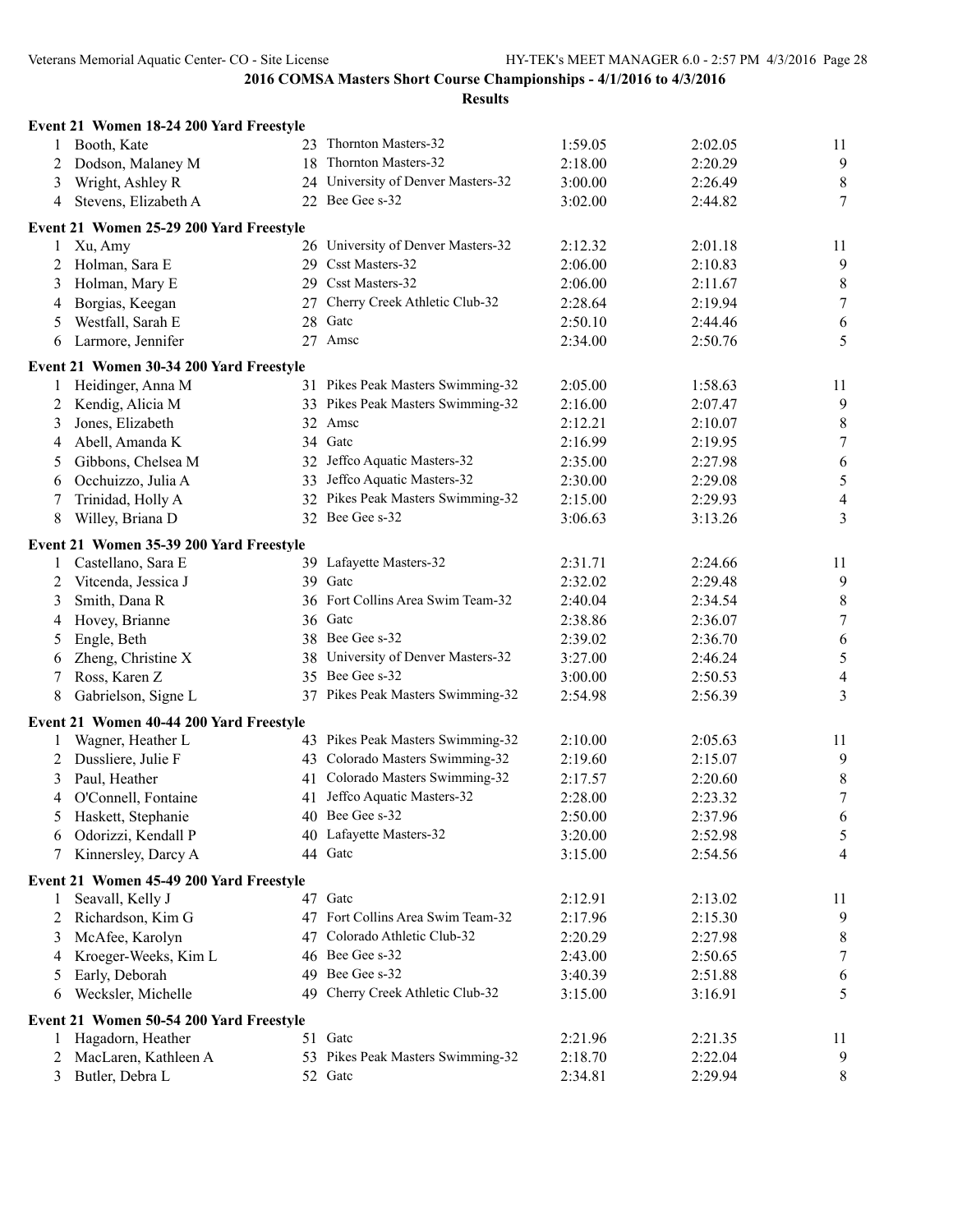|   | (Event 21 Women 50-54 200 Yard Freestyle) |     |                                     |         |         |                          |
|---|-------------------------------------------|-----|-------------------------------------|---------|---------|--------------------------|
| 4 | Derr, Kirsten L                           |     | 51 University of Denver Masters-32  | 2:35.00 | 2:31.79 | 7                        |
| 5 | Hecksel, Toni S                           |     | 50 Team Sopris Masters-32           | 2:26.73 | 2:32.82 | 6                        |
| 6 | Przekwas, Julie A                         | 53  | Amsc                                | 2:48.45 | 2:49.36 | $\mathfrak{S}$           |
| 7 | Bershok, Rhonda                           |     | 51 Amsc                             | 3:04.00 | 2:53.50 | $\overline{\mathcal{L}}$ |
| 8 | Walker, Laurie                            |     | 51 Amsc                             | 3:57.00 | 3:03.64 | 3                        |
| 9 | Clendenen, Karen A                        | 53  | Cherry Creek Athletic Club-32       | 4:32.19 | 4:07.91 | $\overline{2}$           |
|   | Event 21 Women 55-59 200 Yard Freestyle   |     |                                     |         |         |                          |
| 1 | Garnier, Kathy L                          |     | 55 Colorado Athletic Club-32        | 2:12.25 | 2:13.65 | 11                       |
| 2 | Nelson, Judy A                            | 55  | Gatc                                | 2:14.00 | 2:17.66 | 9                        |
| 3 | Maleike, Corinna M                        |     | 55 Thornton Masters-32              | 2:30.36 | 2:29.90 | $\,8\,$                  |
| 4 | Weihenmayer, Ellen                        | 57  | Colorado Masters Swimming-32        | 3:00.00 | 2:56.16 | $\boldsymbol{7}$         |
| 5 | Townley, Antoinette                       | 55  | Thornton Masters-32                 | 3:30.00 | 3:09.70 | $\sqrt{6}$               |
| 6 | Guidas, Claire M                          |     | 58 Lafayette Masters-32             | 3:12.00 | 3:17.62 | 5                        |
| 7 | Bennett, Aimee                            | 59. | South Suburban Finaddicts-32        | 3:45.00 | 3:40.85 | $\overline{4}$           |
|   | Event 21 Women 60-64 200 Yard Freestyle   |     |                                     |         |         |                          |
| 1 | Swan, Laurie                              |     | 62 Gate                             | 3:05.00 | 2:50.84 | 11                       |
| 2 | Maxfield, Teresa A                        |     | 63 Pikes Peak Masters Swimming-32   | 2:59.00 | 2:50.93 | 9                        |
| 3 | Guerra, Denise                            |     | 62 Thornton Masters-32              | 3:17.58 | 3:30.92 | 8                        |
|   |                                           |     |                                     |         |         |                          |
|   | Event 21 Women 65-69 200 Yard Freestyle   |     |                                     |         |         |                          |
| 1 | Mullane, Rebecca M                        |     | 69 Pikes Peak Masters Swimming-32   | 3:09.00 | 3:10.03 | 11                       |
| 2 | Todd, Bette E                             | 69  | Gatc                                | 3:55.00 | 3:42.18 | 9                        |
| 3 | Noble, Ann                                | 68  | Cherry Creek Athletic Club-32       | 3:42.00 | 3:47.64 | 8                        |
|   | Event 21 Women 70-74 200 Yard Freestyle   |     |                                     |         |         |                          |
| 1 | Emmons, Sara                              |     | 73 Gate                             | 5:50.00 | 4:09.65 | 11                       |
|   | Event 21 Women 80-84 200 Yard Freestyle   |     |                                     |         |         |                          |
| 1 | Weigand, Jacqueline J                     |     | 81 Jeffco Aquatic Masters-32        | 4:49.76 | 4:45.95 | 11                       |
|   | Event 22 Men 18-24 200 Yard Freestyle     |     |                                     |         |         |                          |
| 1 | Brown, Xavier A                           |     | 22 Swim Dogs-32                     | 1:56.55 | 1:52.76 | 11                       |
|   | 2 Porras, Felipe                          |     | 20 Foothills Masters Swim Team-32   | 2:10.00 | 2:07.17 | 9                        |
|   | Event 22 Men 25-29 200 Yard Freestyle     |     |                                     |         |         |                          |
|   | Grosser, Jacob                            |     | 27 Pikes Peak Masters Swimming-32   | 1:49.74 | 1:48.80 | 11                       |
| 2 | Kingery, Robert K                         |     | 26 University of Denver Masters-32  | 1:50.00 | 1:52.55 | 9                        |
| 3 | Schmitt, Ben J                            |     | 25 Fort Collins Area Swim Team-32   | 1:58.20 | 1:55.16 | $\,$ 8 $\,$              |
| 4 | Smith, David J                            |     | 28 University of Denver Masters-32  | 1:59.86 | 2:00.91 | 7                        |
| 5 | Madera, Daniel P                          |     | 26 University of Denver Masters-32  | 2:10.69 | 2:07.23 | 6                        |
|   | Event 22 Men 30-34 200 Yard Freestyle     |     |                                     |         |         |                          |
|   | 1 Fabiano, Enrico                         |     | 30 Wyoming Masters Swimming Club-32 | 2:35.00 | 2:12.45 | 11                       |
|   | Event 22 Men 35-39 200 Yard Freestyle     |     |                                     |         |         |                          |
| 1 | Trinidad, RD D                            |     | 36 Pikes Peak Masters Swimming-32   | 1:51.05 | 1:53.82 | 11                       |
| 2 | Ladrow, Andy W                            |     | 35 Pikes Peak Masters Swimming-32   | 1:58.58 | 1:58.75 | 9                        |
| 3 | Caswell, Ian                              |     | 37 Bee Gee s-32                     | 1:57.05 | 2:02.37 | 8                        |
| 4 | Batchelder, John R                        |     | 35 Foothills Masters Swim Team-32   | 2:01.50 | 2:02.46 | 7                        |
| 5 | Pierce, Jeffrey R                         | 35  | Fort Collins Area Swim Team-32      | 2:04.93 | 2:02.55 | 6                        |
| 6 | Forrester, Scott G                        |     | 38 Thornton Masters-32              | 2:58.51 | 2:49.50 | 5                        |
|   |                                           |     |                                     |         |         |                          |
|   | Event 22 Men 40-44 200 Yard Freestyle     |     |                                     |         |         |                          |
|   | Ogilby, Kayo                              |     | 43 Team Sopris Masters-32           | 2:02.97 | 1:58.58 | 11                       |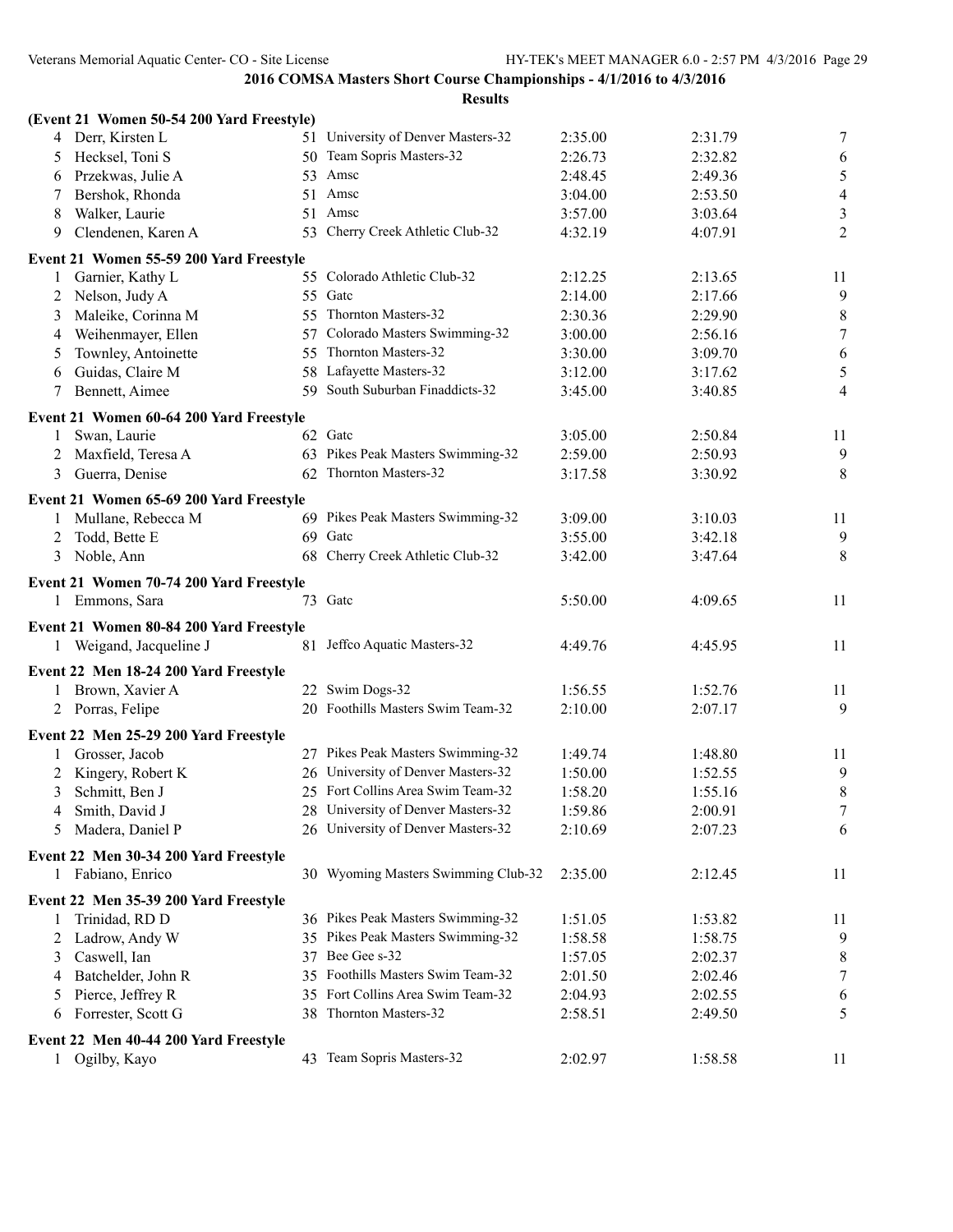|        | (Event 22 Men 40-44 200 Yard Freestyle) |    |                                                     |                    |                        |                               |
|--------|-----------------------------------------|----|-----------------------------------------------------|--------------------|------------------------|-------------------------------|
| 2      | Alderson, Adam S                        |    | 41 South Suburban Finaddicts-32                     | 2:25.00            | 2:19.73                | 9                             |
| 3      | Farley, Michael J                       |    | 42 University of Denver Masters-32                  | 2:20.00            | 2:23.41                | $\,8\,$                       |
| 4      | Cowan, Neil N                           |    | 44 Colorado Athletic Club-32                        | 2:35.00            | 2:25.01                | 7                             |
|        | Event 22 Men 45-49 200 Yard Freestyle   |    |                                                     |                    |                        |                               |
| 1      | Garland, Robert                         |    | 46 Gatc                                             | 1:55.16            | 1:56.09                | 11                            |
| 2      | Rosinski, Thomas J                      |    | 46 University of Denver Masters-32                  | 2:15.00            | 2:02.78                | 9                             |
| 3      | Pazmino, Jorge E                        |    | 46 Amsc                                             | 2:10.87            | 2:11.92                | 8                             |
| 4      | Cruz, Eduardo                           |    | 46 Thornton Masters-32                              | 2:26.00            | 2:15.71                | $\tau$                        |
| 5      | Murphy, Seth J                          |    | 46 Colorado Masters Swimming-32                     | 2:12.00            | 2:18.86                | 6                             |
| 6      | Brower, William P                       |    | 49 Lafayette Masters-32                             | 2:14.33            | 2:25.79                | $\mathfrak s$                 |
| 7      | Lewis, Bobby                            |    | 45 Bee Gee s-32                                     | 2:38.69            | 2:26.85                | $\overline{\mathcal{A}}$      |
| 8      | Ruben, Andrew                           |    | 46 Wyoming Masters Swimming Club-32                 | 3:45.00            | 2:42.84                | 3                             |
| 9      | Becker, Steven M                        |    | 47 Lafayette Masters-32                             | 3:06.55            | 3:03.82                | $\overline{2}$                |
|        | Event 22 Men 50-54 200 Yard Freestyle   |    |                                                     |                    |                        |                               |
| 1      | Barringer, Rob                          |    | 50 University of Denver Masters-32                  | 2:08.00            | 1:56.30                | 11                            |
| 2      | Oldach, Rob C                           |    | 53 Pikes Peak Masters Swimming-32                   | 2:00.00            | 1:59.74                | 9                             |
| 3      | Jonsen, Matthew D                       | 51 | Gatc                                                | 2:15.00            | 2:08.89                | 8                             |
| 4      | Toomey, Tom                             |    | 54 Uc32-32                                          | 2:20.80            | 2:23.28                | $\tau$                        |
| 5      | Kelly, John F                           |    | 54 Bee Gee s-32                                     | 2:40.00            | 2:39.45                | 6                             |
| 6      | Garcia, Doug A                          |    | 54 Fort Collins Area Swim Team-32                   | 2:43.00            | 2:40.60                | 5                             |
|        | Event 22 Men 55-59 200 Yard Freestyle   |    |                                                     |                    |                        |                               |
|        |                                         |    | 56 Gatc                                             | 1:56.00            | 1:53.87                |                               |
| 1      | Anderson, Kirk H                        |    | 56 University of Denver Masters-32                  | 1:59.99            | 1:56.55                | 11                            |
| 2      | Petersen, Craig                         |    | 56 Gatc                                             |                    |                        | 9                             |
| 3      | Scott, Greg C                           |    | 57 Pikes Peak Masters Swimming-32                   | 1:59.99<br>2:04.00 | 1:57.02<br>2:03.12     | $\,8\,$<br>$\boldsymbol{7}$   |
| 4      | Orten, Frank T<br>Cummins, Ron          |    | 56 University of Denver Masters-32                  | 2:02.50            |                        |                               |
| 5      | Nolte, Christopher C                    |    | 59 Colorado Athletic Club-32                        | 2:18.50            | 2:03.30<br>2:15.92     | 6                             |
| 6      | Newcomb, Scott C                        |    | 55 Green Mountain Masters-32                        | 2:20.00            | 2:24.71                | $\mathfrak s$                 |
| 7<br>8 | Coursey, Pete E                         |    | 59 Cherry Creek Athletic Club-32                    | 3:15.00            | 2:52.89                | $\overline{\mathcal{A}}$<br>3 |
|        |                                         |    |                                                     |                    |                        |                               |
|        | Event 22 Men 60-64 200 Yard Freestyle   |    |                                                     |                    |                        |                               |
| 1      | Tveitmoe, Bob N                         |    | 63 Jeffco Aquatic Masters-32                        | 2:19.00            | 2:16.03                | 11                            |
| 2      | Hughes, John S                          |    | 62 Swm                                              | 2:24.00            | 2:18.28                | 9                             |
| 3      | Heggy, Terry A                          |    | 61 Foothills Masters Swim Team-32                   | 2:27.95            | 2:22.07                | 8                             |
| 4      | Krainik, Gregory M                      |    | 61 University of Denver Masters-32                  | 3:00.00            | 2:42.32                | $\boldsymbol{7}$              |
|        | 5 Clemens, Marvin K                     |    | 61 Foothills Masters Swim Team-32                   | 2:45.00            | 2:52.24                | 6                             |
|        | Event 22 Men 65-69 200 Yard Freestyle   |    |                                                     |                    |                        |                               |
|        | 1 Parkinson, Bruce A                    |    | 65 Fort Collins Area Swim Team-32                   | 2:25.50            | 2:34.43                | 11                            |
|        | 2 Holcomb, Bill                         |    | 69 Jeffco Aquatic Masters-32                        | 3:05.00            | 2:51.93                | 9                             |
| 3      | Linn, Michael J                         |    | 66 Bee Gee s-32                                     | 5:30.00            | 5:23.05                | 8                             |
|        | Event 22 Men 70-74 200 Yard Freestyle   |    |                                                     |                    |                        |                               |
|        | 1 Kalstrom, Reynold G                   |    | 71 Foothills Masters Swim Team-32                   | 3:00.00            | 3:01.42                | 11                            |
|        | 2 Zaparanick, Robert R                  |    | 70 Cherry Creek Athletic Club-32                    | 3:35.00            | 3:40.91                | 9                             |
|        | Event 22 Men 75-79 200 Yard Freestyle   |    |                                                     |                    |                        |                               |
|        | 1 Plummer, Mark A                       |    | 79 University of Denver Masters-32                  | 3:32.49            | 3:30.93                | 11                            |
|        |                                         |    |                                                     |                    |                        |                               |
|        | Event 23 Mixed 18+200 Yard Medley Relay |    |                                                     |                    |                        |                               |
|        | 1 Gate                                  |    | B                                                   | 2:05.00            | 1:54.51                | 22                            |
|        | 1) Fischer, Kristen L W29               |    | 3) Robbins, Arion P M31<br>2) Anderson, Tiger B M19 |                    | 4) Abell, Amanda K W34 |                               |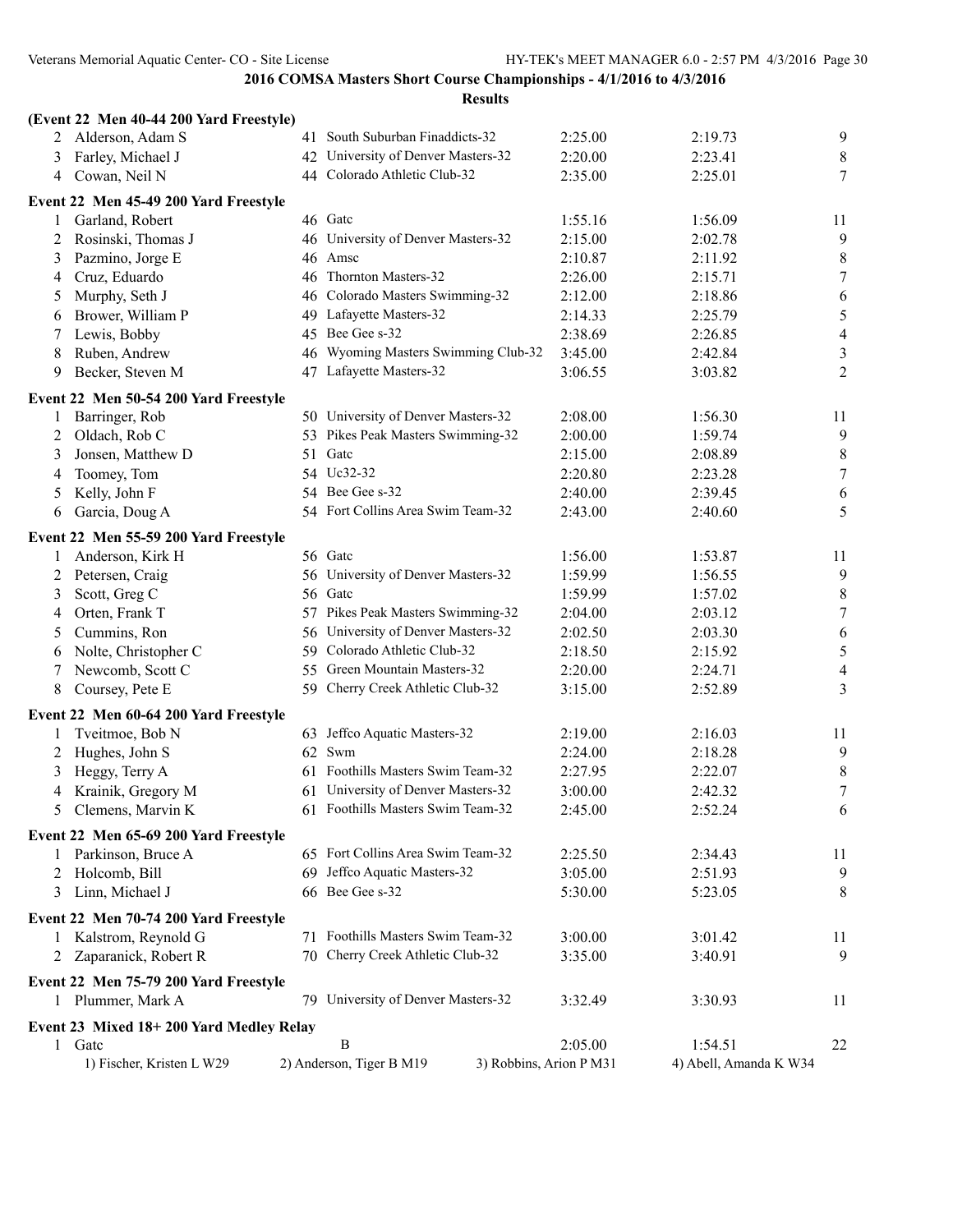#### **Results**

|   | 2 Fort Collins Area Swim Team-32 | $\mathsf{A}$              | 1:52.00                     | 1:58.84                     | 18 |
|---|----------------------------------|---------------------------|-----------------------------|-----------------------------|----|
|   | 1) Schmitt, Ben J M25            | 2) Ruppel, Laura M W40    | 3) Linke, Lyndsey M W35     | 4) Deming, Ryan M M27       |    |
|   | 3 Gatc                           | A                         | 2:03.00                     | 2:00.79                     | 16 |
|   | 1) Anderson, Jake M21            | 2) Anderson, Jill W26     | 3) Kahl, John F M20         | 4) Anderson, Jeanette B W57 |    |
|   | 4 Pikes Peak Masters Swimming-32 | $\mathsf{A}$              | 1:58.89                     | 2:01.42                     | 14 |
|   | 1) Barbini, Matt G M34           | 2) Orten, Frank T M57     | 3) Weirich, Elizabeth R W24 | 4) Auxer, Joselyn W24       |    |
|   | 5 Thornton Masters-32            | A                         | 2:06.00                     | 2:02.29                     | 12 |
|   | 1) Wiles, Tyler A M24            | 2) Hoyt, Gunnar K M21     | 3) Dodson, Malaney M W18    | 4) Booth, Kate W23          |    |
|   | 6 Bee Gee s-32                   | A                         | 2:11.55                     | 2:08.51                     | 10 |
|   | 1) Caswell, Ian M37              | 2) Kern, Jeran R W19      | 3) Sands, Autumn W18        | 4) Sargent, Matthew R M20   |    |
|   | South Suburban Finaddicts-32     | A                         | 2:25.00                     | 2:12.73                     | 8  |
|   | 1) Jackson, Rebecca W40          | 2) Bennett, Dean W M49    | 3) Dullea, Melanie J W54    | 4) Mathys, Philip M21       |    |
| 8 | University of Denver Masters-32  | A                         | 2:07.00                     | 2:16.00                     | 6  |
|   | 1) Le Vasseur, Andrew P M52      | 2) Severance, David A M53 | 3) Wright, Ashley R W24     | 4) Zheng, Christine X W38   |    |
| 9 | Bee Gee s-32                     | B                         | 2:19.44                     | 2:37.07                     |    |
|   | 1) Lehman, Melvin J M62          | 2) Lewis, Bobby M45       | 3) Stevens, Elizabeth A W22 | 4) Willey, Briana D W32     |    |
|   |                                  |                           |                             |                             |    |

#### **Event 23 Mixed 25+ 200 Yard Medley Relay**

|   | Pikes Peak Masters Swimming-32    | A                             | 1:51.00                   | 1:46.41                       | 22 |
|---|-----------------------------------|-------------------------------|---------------------------|-------------------------------|----|
|   | 1) Colvert, Brian M32             | 2) Heidinger, Anna M W31      | 3) Elser, Bryce A M30     | 4) Kendig, Alicia M W33       |    |
|   | 2 University of Denver Masters-32 | A                             | 1:51.00                   | 1:47.06                       | 18 |
|   | 1) Addadi, Mehdi M38              | 2) Ryan, Julianna W30         | 3) Gibson, Madison M M25  | 4) Xu, Amy W26                |    |
|   | 3 Amsc                            |                               | 2:00.00                   | 1:55.41                       | 16 |
|   | 1) Van Noordt, Lindsey W32        | 2) Gotto, Tony M44            | 3) Gullett, Jeff D M32    | 4) Jones, Elizabeth W32       |    |
|   | 4 Lafayette Masters-32            | A                             | 1:55.00                   | 1:56.63                       | 14 |
|   | 1) Walkenhorst, Katie J W42       | 2) Coveney, Christopher M M53 | 3) Woltman, Jillian K W31 | 4) Cain, David P M37          |    |
|   | 5 Thornton Masters-32             |                               | 2:14.00                   | 1:59.42                       | 12 |
|   | 1) Cassella, Ryan M34             | 2) Pederson, Kati E W34       | 3) Bergford, Brian M34    | 4) Davis, Kelly R W40         |    |
| 6 | University of Denver Masters-32   | B                             | 2:03.00                   | 2:00.41                       | 10 |
|   | 1) Lang, Elliot E M33             | 2) Perizzolo, Annie L W26     | 3) Doherty, Kevin J M42   | 4) Catallo-Madruga, Marci H V |    |
|   | Bee Gee s-32                      | A                             | 2:31.16                   | 2:17.98                       | 8  |
|   | 1) Gardner, Micheline W50         | 2) Lincoln, Laura Beth W32    | 3) Hess, Richard M61      | 4) Reetz, Eric F M56          |    |
|   | University of Denver Masters-32   |                               | 2:11.00                   | DO                            |    |
|   | 1) Zeigler, Charity W33           | 2) Ganiyev, Doston M28        | 3) Smith, David J M28     | 4) Champion, Kristy W29       |    |
|   |                                   |                               |                           |                               |    |

#### **Event 23 Mixed 35+ 200 Yard Medley Relay**

|    | Gatc                           |                            | 2:10.00                  | 2:09.23                     | 22 |
|----|--------------------------------|----------------------------|--------------------------|-----------------------------|----|
|    | 1) Garland, Crystal W44        | 2) Jonsen, Matthew D M51   | 3) Anderson, Kirk H M56  | 4) Kinnersley, Darcy A W44  |    |
| 2  | Amsc                           |                            | 2:09.00                  | 2:12.01                     | 18 |
|    | 1) Holmes, Todd M46            | 2) Fostvedt, Alishia L W39 | 3) Pazmino, Jorge E M46  | 4) Despain, Christina F W38 |    |
| 3  | Bee Gee s-32                   |                            | 2:19.41                  | 2:12.75                     | 16 |
|    | 1) Gryboski, Katy W41          | 2) Jensen, Brian R M40     | 3) White, Brad M46       | 4) Ross, Karen Z W35        |    |
|    | 4 Team Sopris Masters-32       |                            | 2:30.00                  | 2:21.70                     | 14 |
|    | 1) Ogilby, Chuck M72           | 2) Hecksel, Toni S W50     | 3) McDonald, Kae W53     | 4) Ogilby, Kayo M43         |    |
| 5. | <b>Thornton Masters-32</b>     | $\mathsf{A}$               | 2:22.20                  | 2:23.80                     | 12 |
|    | 1) Aten, Ken L M43             | 2) Henault, Kerry F W44    | 3) Cruz, Eduardo M46     | 4) Soto, Sandra M W41       |    |
| 6  | Bee Gee s-32                   |                            | NT                       | 2:27.63                     | 10 |
|    | 1) Kelly, John F M54           | 2) Weber, Brad M46         | 3) Sands, Amy L W45      | 4) Haskett, Stephanie W40   |    |
|    | Fort Collins Area Swim Team-32 | A                          | 2:29.00                  | 2:28.03                     | 8  |
|    | 1) Richardson, Kim G W47       | 2) Ewer, Michael J M52     | 3) Garcia, Doug A M54    | 4) Fischer, Christine W35   |    |
| 8  | Lafayette Masters-32           | B.                         | 2:18.00                  | 2:31.46                     | 6  |
|    | 1) Guidas, Claire M W58        | 2) Blair, Katie W35        | 3) Brower, William P M49 | 4) Estle, Steven C M56      |    |
| 9. | Cherry Creek Athletic Club-32  |                            | 4:00.05                  | 3:23.49                     | 4  |
|    | 1) Noble, Ann W68              | 2) Kazgan, Mehmet M39      | 3) Golanty, Deb W65      | 4) Coursey, Pete E M59      |    |

| 3) Linke, Lyndsey M W35     |
|-----------------------------|
| 2:03.00                     |
| 3) Kahl, John F M20         |
| 1:58.89                     |
| 3) Weirich, Elizabeth R W24 |
| 2:06.00                     |
| 3) Dodson, Malaney M W18    |
| 2:11.55                     |
| 3) Sands, Autumn W18        |
| 2:25.00                     |
| 3) Dullea, Melanie J W54    |
| 2:07.00                     |
| 3) Wright, Ashley R W24     |
| 2:19.44                     |
| 3) Stevens, Elizabeth A W22 |
|                             |
| 1:51.00                     |
| 3) Elser, Bryce A M30       |
| 1:51.00                     |
| 3) Gibson, Madison M M25    |
| 2:00.00                     |
| 3) Gullett, Jeff D M32      |
|                             |

3) Anderson, Kirk H M56 3) Pazmino, Jorge E M46 3) White, Brad M46 3) McDonald, Kae W53 3) Cruz, Eduardo M46 3) Sands, Amy L W45 3) Garcia, Doug A M54 3) Brower, William P M49

| 1:52.00                     | 1:58.84<br>18                   |   |
|-----------------------------|---------------------------------|---|
| 3) Linke, Lyndsey M W35     | 4) Deming, Ryan M M27           |   |
| 2:03.00                     | 2:00.79<br>16                   |   |
| 3) Kahl, John F M20         | 4) Anderson, Jeanette B W57     |   |
| 1:58.89                     | 2:01.42<br>14                   |   |
| 3) Weirich, Elizabeth R W24 | 4) Auxer, Joselyn W24           |   |
| 2:06.00                     | 2:02.29<br>12                   |   |
| 3) Dodson, Malaney M W18    | 4) Booth, Kate W23              |   |
| 2:11.55                     | 2:08.51<br>10                   |   |
| 3) Sands, Autumn W18        | 4) Sargent, Matthew R M20       |   |
| 2:25.00                     | 2:12.73                         | 8 |
| 3) Dullea, Melanie J W54    | 4) Mathys, Philip M21           |   |
| 2:07.00                     | 2:16.00                         | 6 |
| 3) Wright, Ashley R W24     | 4) Zheng, Christine X W38       |   |
| 2:19.44                     | 2:37.07                         | 4 |
| 3) Stevens, Elizabeth A W22 | 4) Willey, Briana D W32         |   |
|                             |                                 |   |
| 1:51.00                     | 1:46.41<br>22                   |   |
| 3) Elser, Bryce A M30       | 4) Kendig, Alicia M W33         |   |
| 1:51.00                     | 1:47.06                         |   |
|                             | 18                              |   |
| 3) Gibson, Madison M M25    | 4) Xu, Amy W26                  |   |
| 2:00.00                     | 1:55.41<br>16                   |   |
| 3) Gullett, Jeff D M32      | 4) Jones, Elizabeth W32         |   |
| 1:55.00                     | 1:56.63<br>14                   |   |
| 3) Woltman, Jillian K W31   | 4) Cain, David P M37            |   |
| 2:14.00                     | 1:59.42<br>12                   |   |
| 3) Bergford, Brian M34      | 4) Davis, Kelly R W40           |   |
| 2:03.00                     | 2:00.41<br>10                   |   |
| 3) Doherty, Kevin J M42     | 4) Catallo-Madruga, Marci H W37 |   |
| 2:31.16                     | 2:17.98                         | 8 |
| 3) Hess, Richard M61        | 4) Reetz, Eric F M56            |   |
| 2:11.00                     | DO                              |   |
| 3) Smith, David J M28       | 4) Champion, Kristy W29         |   |
|                             |                                 |   |
| 2:10.00                     | 2:09.23<br>22                   |   |
| 3) Anderson, Kirk H M56     | 4) Kinnersley, Darcy A W44      |   |
| 2:09.00                     | 2:12.01<br>18                   |   |
| 3) Pazmino, Jorge E M46     | 4) Despain, Christina F W38     |   |
| 2:19.41                     | 2:12.75<br>16                   |   |
| 3) White, Brad M46          | 4) Ross, Karen Z W35            |   |
| 2:30.00                     | 2:21.70<br>14                   |   |
| 3) McDonald, Kae W53        | 4) Ogilby, Kayo M43             |   |
| 2:22.20                     | 2:23.80<br>12                   |   |
| 3) Cruz, Eduardo M46        | 4) Soto, Sandra M W41           |   |
| NΤ                          | 2:27.63<br>10                   |   |
| 3) Sands, Amy L W45         | 4) Haskett, Stephanie W40       |   |
| 2:29.00                     | 2:28.03                         | 8 |
| 3) Garcia, Doug A M54       | 4) Fischer, Christine W35       |   |
| 2:18.00                     | 2:31.46                         | 6 |
| 3) Brower, William P M49    | 4) Estle, Steven C M56          |   |
| 4:00.05                     | 3.2340                          |   |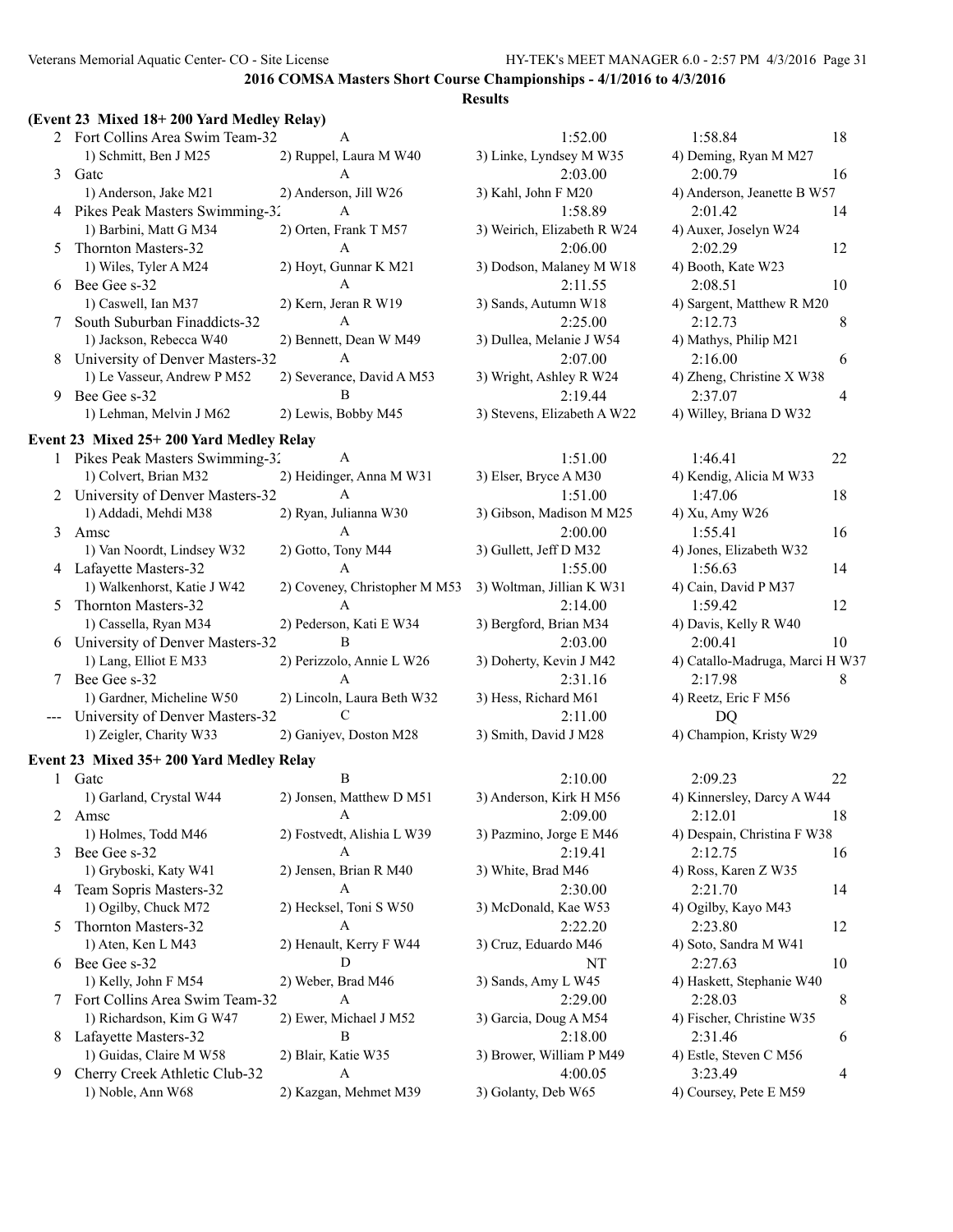|   | (Event 23 Mixed 35+200 Yard Medley Relay) |                                    |                  |                               |                             |        |
|---|-------------------------------------------|------------------------------------|------------------|-------------------------------|-----------------------------|--------|
|   | --- Pikes Peak Masters Swimming-32        | A                                  |                  | 1:55.80                       | DQ                          |        |
|   | 1) Adams, Danielle W44                    | 2) Trinidad, RD D M36              |                  | 3) Moss, Bonnie M W44         | 4) Ladrow, Andy W M35       |        |
|   | --- Gatc                                  | $\mathbf{A}$                       |                  | 2:03.00                       | DQ                          |        |
|   | 1) Batson, Maureen W46                    | 2) Seavall, Kelly J W47            |                  | 3) Garland, Robert M46        | 4) Miller, James M38        |        |
|   | Event 23 Mixed 45+200 Yard Medley Relay   |                                    |                  |                               |                             |        |
|   | 1 University of Denver Masters-32         | A                                  |                  | 2:14.00                       | 2:09.46                     | 22     |
|   | 1) Petersen, Craig M56                    | 2) Petersen, Charlotte W55         |                  | 3) Brostuen, David A M51      | 4) Derr, Kirsten L W51      |        |
|   | 2 Pikes Peak Masters Swimming-32          | A                                  |                  | 2:07.80                       | 2:10.04                     | 18     |
|   | 1) Cording, Paul E M55                    | 2) Eldridge, Audrey L W53          |                  | 3) Oldach, Rob C M53          | 4) MacLaren, Kathleen A W53 |        |
|   | 3 Gate                                    | B                                  |                  | 2:10.00                       | 2:10.45                     | 16     |
|   | 1) Harper, Larry T M61                    | 2) Nowak, Elizabeth A W52          |                  | 3) Kahl, Steven E M53         | 4) Vanderpoel, Nicole L W51 |        |
|   | 4 Gatc                                    | A                                  |                  | 2:15.00                       | 2:14.72                     | 14     |
|   | 1) Butler, Debra L W52                    | 2) Nelson, Kurt D M56              |                  | 3) Shopes, Marty M64          | 4) Hagadorn, Heather W51    |        |
| 5 | Thornton Masters-32                       | $\mathbf{A}$                       |                  | 2:16.00                       | 2:16.11                     | 12     |
|   | 1) Hoyt, Brian K M49                      | 2) Maleike, Corinna M W55          |                  | 3) Daughtrey, Clay L M48      | 4) Broncucia, Stacy L W47   |        |
|   | 6 Bee Gee s-32                            | $\mathbf{A}$                       |                  | 2:31.44                       | 2:25.83                     | 10     |
|   | 1) Huggins, David A M56                   | 2) Kroeger-Weeks, Kim L W46        | 3) Leo, Mark M56 |                               | 4) Early, Deborah W49       |        |
|   | 7 Rocky Mountain Thunder Master           | A                                  |                  | 2:23.50                       | 2:26.31                     | 8      |
|   | 1) Cusack, Clif M46                       | 2) Haneke, Karen W45               |                  | 3) Gelin, Larry J M45         | 4) Boileau, Ute C W53       |        |
|   | Event 23 Mixed 55+200 Yard Medley Relay   |                                    |                  |                               |                             |        |
|   | 1 Gatc                                    | A                                  |                  | 2:10.00                       | 2:05.39                     | 22     |
|   | 1) Nelson, Judy A W55                     | 2) Scott, Greg C M56               |                  | 3) Mann, Jonathan E M55       | 4) Kerr, Ann W59            |        |
|   | 2 Fort Collins Area Swim Team-32          | $\mathbf{A}$                       |                  | 2:18.00                       | 2:15.10                     | 18     |
|   | 1) Stanback, John H M62                   | 2) Parkinson, Bruce A M65          |                  | 3) Rosener, Karen K W62       | 4) Kugelman, Amy W59        |        |
| 3 | Colorado Athletic Club-32                 | A                                  |                  | 2:30.00                       | 2:34.18                     | 16     |
|   | 1) Nolte, Christopher C M59               | 2) Blodgett, Bob H M65             |                  | 3) Hashimoto, Christine L W68 | 4) Garnier, Kathy L W55     |        |
|   | Event 23 Mixed 65+200 Yard Medley Relay   |                                    |                  |                               |                             |        |
|   | 1 Cherry Creek Athletic Club-32           | A                                  |                  | 4:30.00                       | 4:14.34                     | 22     |
|   | 1) Phelps, Reola W71                      | 2) Zaparanick, Robert R M70        |                  | 3) McKim, Penny A W71         | 4) Sherman, Larry W M74     |        |
|   | Event 25 Women 18-24 500 Yard Freestyle   |                                    |                  |                               |                             |        |
|   | 1 Wright, Ashley R                        | 24 University of Denver Masters-32 |                  | 7:45.00                       | 6:47.09                     | 11     |
|   |                                           |                                    |                  |                               |                             |        |
|   | Event 25 Women 25-29 500 Yard Freestyle   | 26 University of Denver Masters-32 |                  | 5:40.32                       | 5:19.47                     | 11     |
|   | 1 Xu, Amy<br>2 Holman, Mary E             | 29 Csst Masters-32                 |                  | 5:25.00                       | 5:43.08                     | 9      |
|   | 3 Holman, Sara E                          | 29 Csst Masters-32                 |                  | 5:25.00                       | 5:43.43                     | $8\,$  |
|   |                                           | 28 Pikes Peak Masters Swimming-32  |                  |                               | 6:33.80                     |        |
| 4 | Powell, Karly M<br>Larmore, Jennifer      | 27 Amsc                            |                  | 6:21.00<br>6:38.00            | 7:45.18                     | 7<br>6 |
| 5 |                                           |                                    |                  |                               |                             |        |
|   | Event 25 Women 30-34 500 Yard Freestyle   |                                    |                  |                               |                             |        |
| 1 | Heidinger, Anna M                         | 31 Pikes Peak Masters Swimming-32  |                  | 5:31.90                       | 5:36.95                     | 11     |
| 2 | Kendig, Alicia M                          | 33 Pikes Peak Masters Swimming-32  |                  | 5:45.00                       | 5:41.40                     | 9      |
| 3 | Trinidad, Holly A                         | 32 Pikes Peak Masters Swimming-32  |                  | 8:00.00                       | 6:18.83                     | 8      |
| 4 | Zeigler, Charity                          | 33 University of Denver Masters-32 |                  | 7:10.32                       | 6:50.85                     | $\tau$ |
| 5 | Lincoln, Laura Beth                       | 32 Bee Gee s-32                    |                  | 7:08.29                       | 7:12.21                     | 6      |
| 6 | Roop, Alexa J                             | 32 Gate                            |                  | 9:30.00                       | 7:55.01                     | 5      |
| 7 | Willey, Briana D                          | 32 Bee Gee s-32                    |                  | 8:37.87                       | 10:32.07                    | 4      |
|   | Event 25 Women 35-39 500 Yard Freestyle   |                                    |                  |                               |                             |        |
| 1 | Catallo-Madruga, Marci H                  | 37 University of Denver Masters-32 |                  | 6:12.99                       | 6:19.90                     | 11     |
|   | 2 Castellano, Sara E                      | 39 Lafayette Masters-32            |                  | 6:30.48                       | 6:30.42                     | 9      |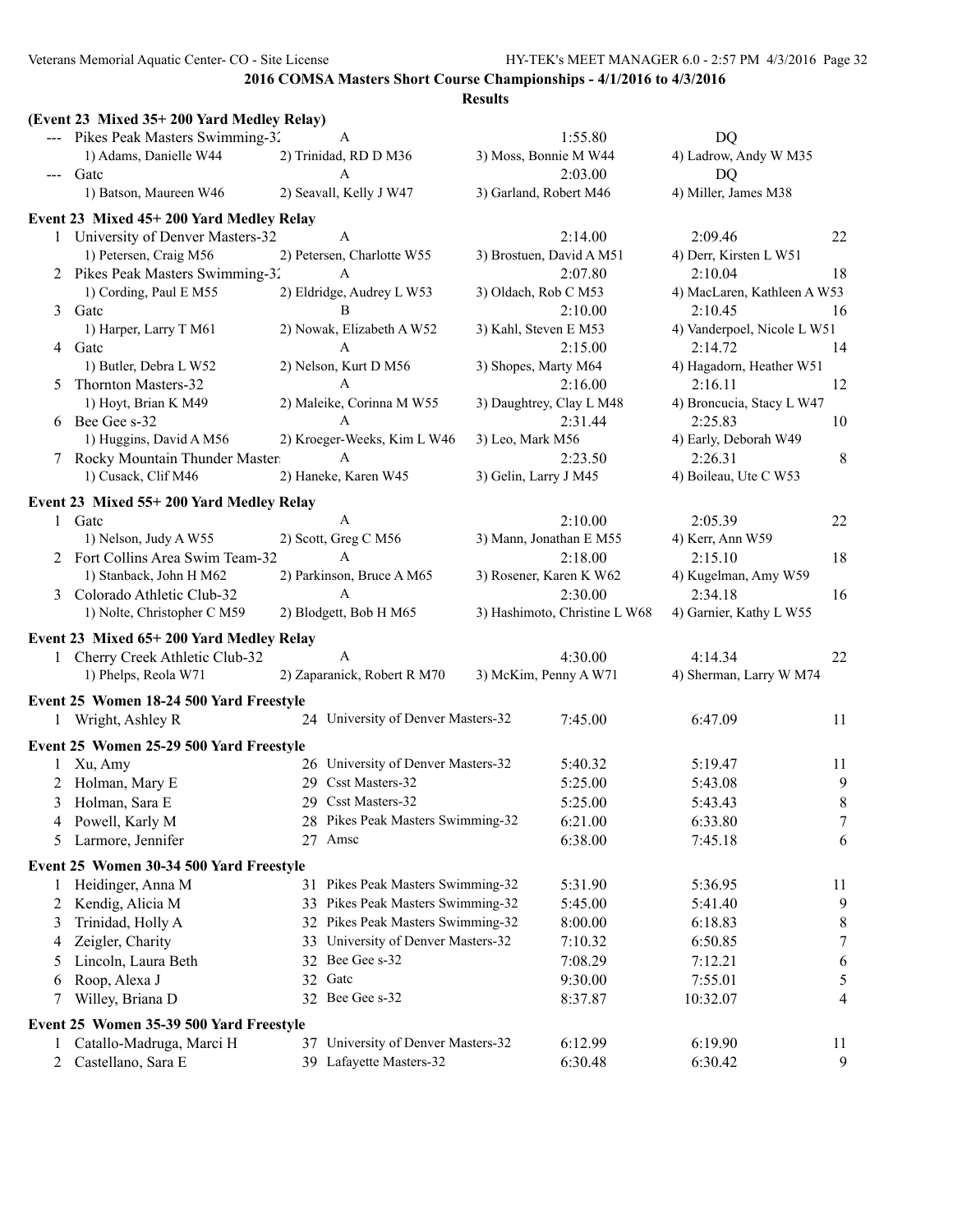|    | (Event 25 Women 35-39 500 Yard Freestyle) |                                   |          |         |                  |
|----|-------------------------------------------|-----------------------------------|----------|---------|------------------|
| 3  | Vitcenda, Jessica J                       | 39 Gate                           | 7:15.15  | 6:42.55 | 8                |
| 4  | Smith, Dana R                             | 36 Fort Collins Area Swim Team-32 | 6:30.00  | 6:49.47 | $\tau$           |
| 5  | Hovey, Brianne<br>36                      | Gatc                              | 7:15.00  | 7:09.38 | 6                |
| 6  | Greenleaf, Kristin<br>37                  | Green Mountain Masters-32         | 8:00.00  | 7:24.02 | 5                |
| 7  | Ross, Karen Z<br>35                       | Bee Gee s-32                      | 8:00.00  | 7:49.05 | $\overline{4}$   |
| 8  | Gabrielson, Signe L<br>37                 | Pikes Peak Masters Swimming-32    | 7:33.13  | 7:58.72 | 3                |
|    | Event 25 Women 40-44 500 Yard Freestyle   |                                   |          |         |                  |
| 1  | Wagner, Heather L                         | 43 Pikes Peak Masters Swimming-32 | 5:55.00  | 5:37.83 | 11               |
| 2  | Dussliere, Julie F<br>43                  | Colorado Masters Swimming-32      | 6:15.83  | 6:10.77 | 9                |
| 3  | Paul, Heather<br>41                       | Colorado Masters Swimming-32      | 6:26.96  | 6:19.01 | $8\,$            |
| 4  | O'Connell, Fontaine<br>41                 | Jeffco Aquatic Masters-32         | 6:30.00  | 6:28.58 | $\boldsymbol{7}$ |
| 5  | Jackson, Rebecca<br>40                    | South Suburban Finaddicts-32      | 6:30.00  | 6:31.79 | 6                |
| 6  | Hayes, Laurie M                           | 40 Rtc                            | 7:10.00  | 7:04.71 | $\sqrt{5}$       |
| 7  | Haskett, Stephanie<br>40                  | Bee Gee s-32                      | 7:30.00  | 7:12.21 | $\overline{4}$   |
| 8  | Mitchell, Melanie<br>44                   | Cherry Creek Athletic Club-32     | 9:30.00  | 7:18.04 | $\mathfrak{Z}$   |
| 9  | Henault, Kerry F<br>44                    | Thornton Masters-32               | 7:29.99  | 7:24.42 | $\overline{2}$   |
| 10 | Martin, Barbara<br>40                     | Fort Collins Area Swim Team-32    | 7:45.44  | 7:32.42 | $\mathbf{1}$     |
| 11 | Kinnersley, Darcy A<br>44                 | Gatc                              | 8:30.00  | 7:52.54 |                  |
| 12 | Soto, Sandra M<br>41                      | Thornton Masters-32               | 8:40.00  | 7:54.92 |                  |
| 13 | White, Crystal                            | 42 Bee Gee s-32                   | 8:30.64  | 8:42.08 |                  |
|    | Event 25 Women 45-49 500 Yard Freestyle   |                                   |          |         |                  |
| 1  | Richardson, Kim G                         | 47 Fort Collins Area Swim Team-32 | 6:08.66  | 6:05.38 | 11               |
| 2  | McAfee, Karolyn<br>47                     | Colorado Athletic Club-32         | 6:15.16  | 6:23.66 | $\overline{9}$   |
| 3  | Olczak, Suzanne F<br>47                   | Colorado Athletic Club-32         | 8:07.85  | 7:55.89 | $\,8\,$          |
| 4  | Wecksler, Michelle                        | 49 Cherry Creek Athletic Club-32  | 9:00.61  | 9:06.89 | $\tau$           |
|    | Event 25 Women 50-54 500 Yard Freestyle   |                                   |          |         |                  |
| 1  | Vanderpoel, Nicole L                      | 51 Gate                           | 6:17.35  | 6:12.66 | 11               |
| 2  | Hagadorn, Heather<br>51                   | Gatc                              | 6:09.58  | 6:13.22 | 9                |
| 3  | MacLaren, Kathleen A<br>53                | Pikes Peak Masters Swimming-32    | 6:05.42  | 6:18.11 | $\,8\,$          |
| 4  | Dullea, Melanie J<br>54                   | South Suburban Finaddicts-32      | 6:30.00  | 6:27.33 | $\boldsymbol{7}$ |
| 5  | Derr, Kirsten L<br>51                     | University of Denver Masters-32   | 6:50.00  | 6:41.90 | $\sqrt{6}$       |
| 6  | Butler, Debra L<br>52                     | Gatc                              | 7:18.53  | 7:03.44 | 5                |
| 7  | McDonald, Kae<br>53                       | Team Sopris Masters-32            | 7:15.00  | 7:18.49 | $\overline{4}$   |
| 8  | Przekwas, Julie A<br>53                   | Amsc                              | 7:37.99  | 7:29.38 | 3                |
| 9  | Andrie, Katherine O                       | 51 Amsc                           | 7:54.97  | 7:53.67 | $\overline{2}$   |
|    | 10 Craft, Carol S                         | 54 Thornton Masters-32            | 9:00.00  | 8:13.79 | 1                |
|    | Event 25 Women 55-59 500 Yard Freestyle   |                                   |          |         |                  |
| 1  | Nelson, Judy A                            | 55 Gate                           | 6:03.90  | 6:02.98 | 11               |
| 2  | Maleike, Corinna M<br>55                  | Thornton Masters-32               | 6:43.19  | 7:05.01 | 9                |
| 3  | Hicks, Sandra J<br>55                     | Fort Collins Area Swim Team-32    | 8:00.00  | 7:50.71 | 8                |
| 4  | Townley, Antoinette<br>55                 | Thornton Masters-32               | 10:00.00 | 8:30.65 | $\tau$           |
| 5  | Sortwell, Andrea<br>56                    | Bee Gee s-32                      | 8:47.66  | 8:43.12 | 6                |
| 6  | Morrison, Mary E<br>56                    | Colorado Masters Swimming-32      | 9:45.00  | 9:18.32 | 5                |
| 7  | Bennett, Aimee<br>59                      | South Suburban Finaddicts-32      | 10:00.00 | 9:40.20 | 4                |
| 8  | Grosser, Ann C                            | 57 Jeffco Aquatic Masters-32      | 16:00.00 | 9:44.10 | 3                |
|    | Event 25 Women 60-64 500 Yard Freestyle   |                                   |          |         |                  |
|    | Swan, Laurie                              | 62 Gatc                           | 8:10.00  | 7:38.08 | 11               |
| 2  | Guerra, Denise                            | 62 Thornton Masters-32            | 8:51.91  | 9:31.49 | 9                |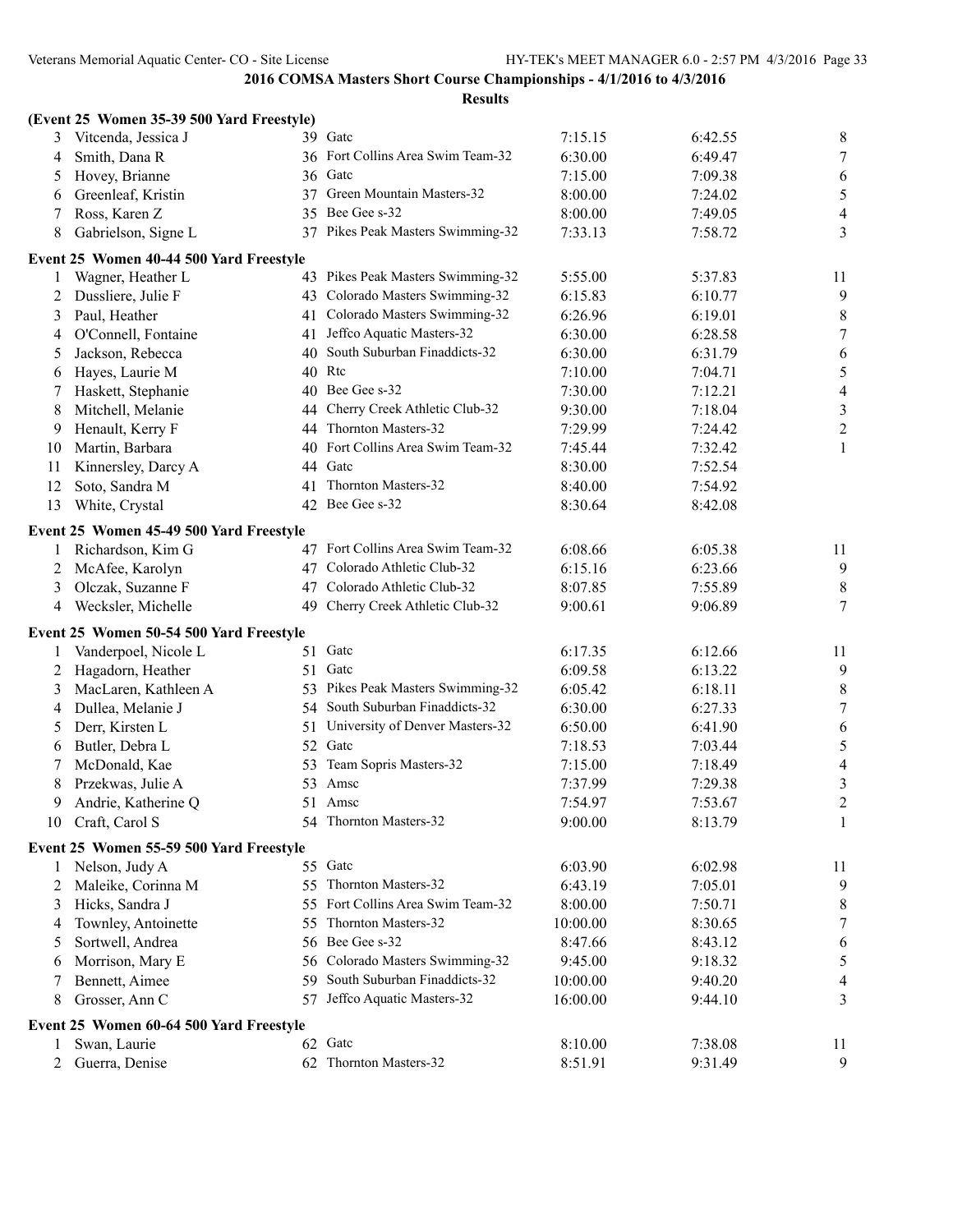| Event 25 Women 65-69 500 Yard Freestyle                      |     |                                                       |                    |          |                              |
|--------------------------------------------------------------|-----|-------------------------------------------------------|--------------------|----------|------------------------------|
| 1 Noble, Ann                                                 |     | 68 Cherry Creek Athletic Club-32                      | 10:08.00           | 9:47.94  | 11                           |
| Event 25 Women 70-74 500 Yard Freestyle                      |     |                                                       |                    |          |                              |
| 1 McKim, Penny A                                             |     | 71 Cherry Creek Athletic Club-32                      | 9:30.00            | 9:43.77  | 11                           |
| 2 Emmons, Sara                                               |     | 73 Gate                                               | 12:20.54           | 10:36.98 | 9                            |
|                                                              |     |                                                       |                    |          |                              |
| Event 26 Men 25-29 500 Yard Freestyle                        |     |                                                       |                    |          |                              |
| Kingery, Robert K<br>$\mathbf{1}$                            |     | 26 University of Denver Masters-32                    | 4:50.00            | 5:09.05  | 11                           |
| Smith, David J<br>2                                          |     | 28 University of Denver Masters-32                    | 5:22.20            | 5:19.46  | 9                            |
| Ganiyev, Doston<br>3                                         |     | 28 University of Denver Masters-32                    | 6:12.00            | 6:05.01  | $\,8\,$                      |
| Event 26 Men 35-39 500 Yard Freestyle                        |     |                                                       |                    |          |                              |
| 1 Batchelder, John R                                         |     | 35 Foothills Masters Swim Team-32                     | 5:21.22            | 5:20.95  | 11                           |
| 2 Forrester, Scott G                                         |     | 38 Thornton Masters-32                                | 7:45.34            | 7:41.20  | 9                            |
| Event 26 Men 40-44 500 Yard Freestyle                        |     |                                                       |                    |          |                              |
| Doherty, Kevin J<br>1                                        |     | 42 University of Denver Masters-32                    | 5:15.00            | 5:20.63  | 11                           |
| Cowan, Neil N<br>$\overline{2}$                              |     | 44 Colorado Athletic Club-32                          | 6:45.00            | 6:32.92  | $\overline{9}$               |
| Jensen, Brian R<br>3                                         |     | 40 Bee Gee s-32                                       | 6:45.00            | 6:54.69  | $\,8\,$                      |
|                                                              |     |                                                       |                    |          |                              |
| Event 26 Men 45-49 500 Yard Freestyle                        |     | 46 Gatc                                               |                    | 5:14.18  |                              |
| 1 Garland, Robert                                            |     |                                                       | 5:16.72            |          | 11                           |
| Rosinski, Thomas J<br>2                                      |     | 46 University of Denver Masters-32<br>46 Bee Gee s-32 | 6:00.00            | 5:47.36  | 9                            |
| Weber, Brad<br>3                                             |     | 46 Amsc                                               | 6:34.50            | 6:01.31  | $\,8\,$<br>$\boldsymbol{7}$  |
| Holmes, Todd<br>4                                            |     | 46 Thornton Masters-32                                | 6:10.00<br>6:35.00 | 6:11.43  |                              |
| Cruz, Eduardo<br>5                                           |     | 49 Lafayette Masters-32                               |                    | 6:13.40  | $\sqrt{6}$                   |
| Brower, William P<br>6                                       |     | 49 South Suburban Finaddicts-32                       | 6:00.49            | 6:28.19  | $\sqrt{5}$<br>$\overline{4}$ |
| Bennett, Dean W<br>7                                         |     |                                                       | 8:49.93            | 8:13.37  |                              |
| Event 26 Men 50-54 500 Yard Freestyle                        |     |                                                       |                    |          |                              |
| 1 Barringer, Rob                                             |     | 50 University of Denver Masters-32                    | 5:38.00            | 5:23.24  | 11                           |
| 2 Oldach, Rob C                                              |     | 53 Pikes Peak Masters Swimming-32                     | 5:59.90            | 5:35.44  | 9                            |
| Magouirk, Jeffrey K<br>3                                     |     | 54 Bee Gee s-32                                       | 6:09.35            | 6:08.12  | $\,8\,$                      |
| Neilsen, Eric E<br>4                                         |     | 50 Fort Collins Area Swim Team-32                     | 7:00.00            | 6:52.37  | $\boldsymbol{7}$             |
| Kelly, John F<br>5                                           |     | 54 Bee Gee s-32                                       | 7:00.00            | 7:03.83  | 6                            |
| Garcia, Doug A<br>6                                          |     | 54 Fort Collins Area Swim Team-32                     | 7:12.00            | 7:25.08  | 5                            |
| Event 26 Men 55-59 500 Yard Freestyle                        |     |                                                       |                    |          |                              |
| 1 Petersen, Craig                                            |     | 56 University of Denver Masters-32                    | 5:25.00            | 5:18.83  | 11                           |
| 2 Nelson, Kurt D                                             |     | 56 Gatc                                               | 5:38.94            | 5:34.88  | 9                            |
| 3 Nolte, Christopher C                                       |     | 59 Colorado Athletic Club-32                          | 6:20.50            | 6:07.72  | $\,8\,$                      |
| Newcomb, Scott C<br>4                                        |     | 55 Green Mountain Masters-32                          | 6:30.00            | 6:43.14  | 7                            |
| Estle, Steven C<br>5                                         |     | 56 Lafayette Masters-32                               | 7:00.00            | 7:36.87  | 6                            |
|                                                              |     |                                                       |                    |          |                              |
| Event 26 Men 60-64 500 Yard Freestyle<br>Hughes, John S<br>1 |     | 62 Swm                                                | 6:20.00            | 6:07.86  |                              |
|                                                              |     | 61 Foothills Masters Swim Team-32                     | 6:21.38            | 6:14.11  | 11                           |
| Heggy, Terry A<br>2<br>Culp, Michael E                       | 60  | South Suburban Finaddicts-32                          | 6:39.00            | 6:35.70  | 9                            |
| 3<br>David, Brad G                                           | 61. | Foothills Masters Swim Team-32                        | 8:00.00            |          | 8                            |
| 4                                                            |     | 61 Colorado Masters Swimming-32                       |                    | 7:10.77  | 7                            |
| Morrison, Jeffrey W<br>$\mathcal{L}$                         |     | 60 Colorado Masters Swimming-32                       | 7:16.46            | 7:22.57  | 6                            |
| McDonough, Jim<br>6<br>Ott, Bill A                           |     | Jeffco Aquatic Masters-32                             | 7:42.48            | 7:30.50  | 5                            |
| 7                                                            | 63  |                                                       | 9:40.00            | 9:12.20  | 4                            |
| Event 26 Men 65-69 500 Yard Freestyle                        |     |                                                       |                    |          |                              |
| Ferguson, Bruce<br>1                                         |     | 65 South Suburban Finaddicts-32                       | 6:50.00            | 7:00.69  | 11                           |
| Holcomb, Bill<br>$\overline{2}$                              |     | 69 Jeffco Aquatic Masters-32                          | 8:41.00            | 8:05.67  | 9                            |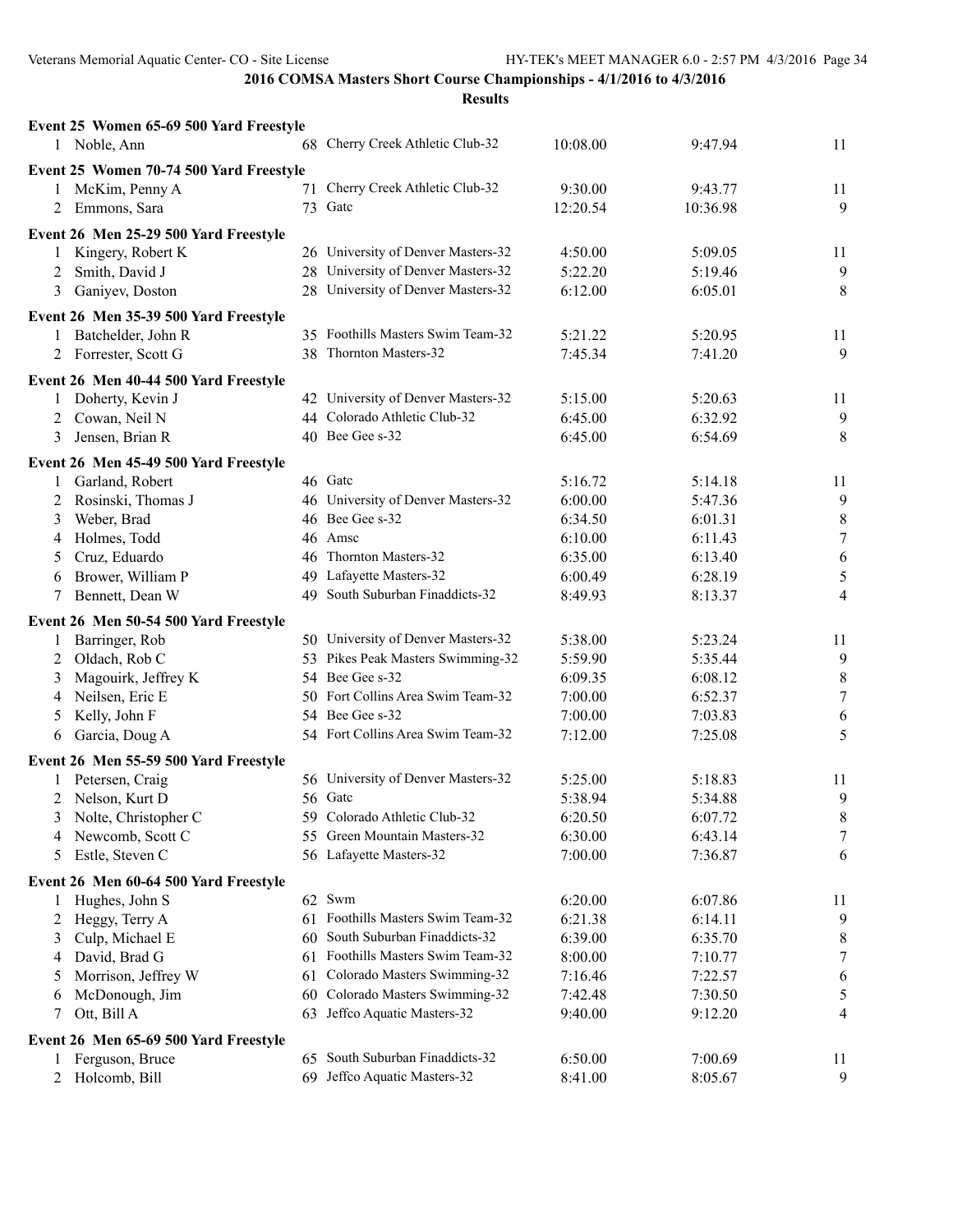|               | (Event 26 Men 65-69 500 Yard Freestyle)                    |                                                        |                             |                             |    |
|---------------|------------------------------------------------------------|--------------------------------------------------------|-----------------------------|-----------------------------|----|
|               | 3 Linn, Michael J                                          | 66 Bee Gee s-32                                        | 18:00.00                    | 14:02.35                    | 8  |
|               | Event 26 Men 70-74 500 Yard Freestyle                      |                                                        |                             |                             |    |
|               | 1 Zaparanick, Robert R                                     | 70 Cherry Creek Athletic Club-32                       | 10:00.00                    | 9:58.98                     | 11 |
|               |                                                            |                                                        |                             |                             |    |
|               | Event 27 Women 18+200 Yard Medley Relay                    |                                                        |                             |                             |    |
|               | 1 University of Denver Masters-32                          | A                                                      | 2:28.88                     | 1:52.84                     | 22 |
|               | 1) Wright, Ashley R W24                                    | 2) Catallo-Madruga, Marci H W373) Champion, Kristy W29 |                             | 4) Derr, Kirsten L W51      |    |
|               | 2 Thornton Masters-32                                      | A                                                      | 1:56.00                     | 2:10.95                     | 18 |
|               | 1) Booth, Kate W23                                         | 2) Pederson, Kati E W34<br>D                           | 3) Maleike, Corinna M W55   | 4) Davis, Kelly R W40       |    |
|               | 3 Pikes Peak Masters Swimming-32<br>1) Powell, Karly M W28 |                                                        | <b>NT</b>                   | 2:16.02                     | 16 |
|               |                                                            | 2) Sfeir, Emily W30                                    | 3) Auxer, Joselyn W24       | 4) Weirich, Elizabeth R W24 |    |
|               | Event 27 Women 25+200 Yard Medley Relay                    |                                                        |                             |                             |    |
|               | 1 University of Denver Masters-32                          | A                                                      | 2:08.00                     | 1:53.88                     | 22 |
|               | 1) Zeigler, Charity W33                                    | 2) Perizzolo, Annie L W26                              | 3) Ryan, Julianna W30       | 4) Xu, Amy W26              |    |
|               | 2 Pikes Peak Masters Swimming-32                           | A                                                      | 1:57.00                     | 1:59.75                     | 18 |
|               | 1) Kendig, Alicia M W33                                    | 2) Heidinger, Anna M W31                               | 3) MacLaren, Kathleen A W53 | 4) Schram, Bridgette M W30  |    |
|               | 3 Gate                                                     | A                                                      | 2:25.00                     | 2:06.25                     | 16 |
|               | 1) Garland, Crystal W44                                    | 2) Anderson, Jill W26                                  | 3) Abell, Amanda K W34      | 4) Gleason, Carolyn W26     |    |
|               | 4 Lafayette Masters-32                                     | A                                                      | 2:08.00                     | 2:09.12                     | 14 |
|               | 1) Walkenhorst, Katie J W42                                | 2) Blair, Katie W35                                    | 3) Woltman, Jillian K W31   | 4) Castellano, Sara E W39   |    |
|               | 5 Pikes Peak Masters Swimming-32                           | C                                                      | 2:06.00                     | 2:15.38                     | 12 |
|               | 1) Eldridge, Audrey L W53                                  | 2) Atwood, Carolyn P W29                               | 3) Ryan, Jenny W25          | 4) Trinidad, Holly A W32    |    |
|               | 6 Amsc                                                     | A                                                      | 2:16.00                     | 2:17.00                     | 10 |
|               | 1) Van Noordt, Lindsey W32                                 | 2) Larmore, Jennifer W27                               | 3) Jones, Elizabeth W32     | 4) Fostvedt, Alishia L W39  |    |
|               | Colorado Athletic Club-32                                  | A                                                      | 2:26.00                     | 2:37.71                     | 8  |
|               | 1) Sundberg, Melissa A W25                                 | 2) Nolte, Susan D W55                                  | 3) Olczak, Suzanne F W47    | 4) Stafford, Hope W33       |    |
| 8             | Gatc                                                       | B                                                      | 2:48.00                     | 2:49.09                     | 6  |
|               | 1) Roop, Alexa J W32                                       | 2) Westfall, Sarah E W28                               | 3) Kinnersley, Darcy A W44  | 4) Queenan, Katie W43       |    |
|               | Event 27 Women 35+ 200 Yard Medley Relay                   |                                                        |                             |                             |    |
|               | 1 Pikes Peak Masters Swimming-32                           | A                                                      | 1:58.00                     | 1:59.46                     | 22 |
|               | 1) Adams, Danielle W44                                     | 2) Keiber, Casey M W38                                 | 3) Moss, Bonnie M W44       | 4) Wagner, Heather L W43    |    |
|               | 2 Fort Collins Area Swim Team-32                           | A                                                      | 2:22.22                     | 2:18.56                     | 18 |
|               | 1) Richardson, Kim G W47                                   | 2) Ruppel, Laura M W40                                 | 3) Smith, Dana R W36        | 4) Martin, Barbara W40      |    |
|               | 3 Gate                                                     | A                                                      | 2:45.00                     | 2:24.03                     | 16 |
|               | 1) Hovey, Brianne W36                                      | 2) Vitcenda, Jessica J W39                             | 3) Vanderpoel, Nicole L W51 | 4) Butler, Debra L W52      |    |
|               | 4 Cherry Creek Athletic Club-32                            | A                                                      | 4:00.00                     | 2:56.03                     | 14 |
|               | 1) Heidemann, Anna-Lisa W W44 2) Wecksler, Michelle W49    |                                                        | 3) Bryant, Teddi W49        | 4) Mitchell, Melanie W44    |    |
|               | Event 27 Women 45+200 Yard Medley Relay                    |                                                        |                             |                             |    |
|               | 1 Gate                                                     | A                                                      | 2:18.00                     | 2:05.72                     | 22 |
|               | 1) Seavall, Kelly J W47                                    | 2) Nowak, Elizabeth A W52                              | 3) Batson, Maureen W46      | 4) Hagadorn, Heather W51    |    |
|               | 2 Colorado Athletic Club-32                                | A                                                      | 2:08.00                     | 2:13.31                     | 18 |
|               | 1) Dravenstott, Laura A W45                                | 2) Campbell, Ellen A W53                               | 3) McAfee, Karolyn W47      | 4) Garnier, Kathy L W55     |    |
|               | Fort Collins Area Swim Team-32                             | A                                                      | 2:40.40                     | 2:37.40                     | 16 |
|               | 1) Kugelman, Amy W59                                       | 2) Rosener, Karen K W62                                | 3) Hicks, Sandra J W55      | 4) DeLong, Mary A W49       |    |
| 4             | Thornton Masters-32                                        | А                                                      | 2:37.00                     | 2:48.14                     | 14 |
|               | 1) Broncucia, Stacy L W47                                  | 2) Craft, Carol S W54                                  | 3) Stokoe, Jeanne W54       | 4) Townley, Antoinette W55  |    |
| $\frac{1}{2}$ | Amsc                                                       | A                                                      | 2:52.00                     | DQ                          |    |
|               | 1) Przekwas, Julie A W53                                   | 2) Bershok, Rhonda W51                                 | 3) Walker, Laurie W51       | 4) Andrie, Katherine Q W51  |    |
|               | Event 27 Women 55+200 Yard Medley Relay                    |                                                        |                             |                             |    |
|               | 1 Gatc                                                     | A                                                      | 2:26.00                     | 2:30.41                     | 22 |
|               | 1) Kerr, Ann W59                                           | 2) Shaw, Lori D W59                                    | 3) Nelson, Judy A W55       | 4) Anderson, Jeanette B W57 |    |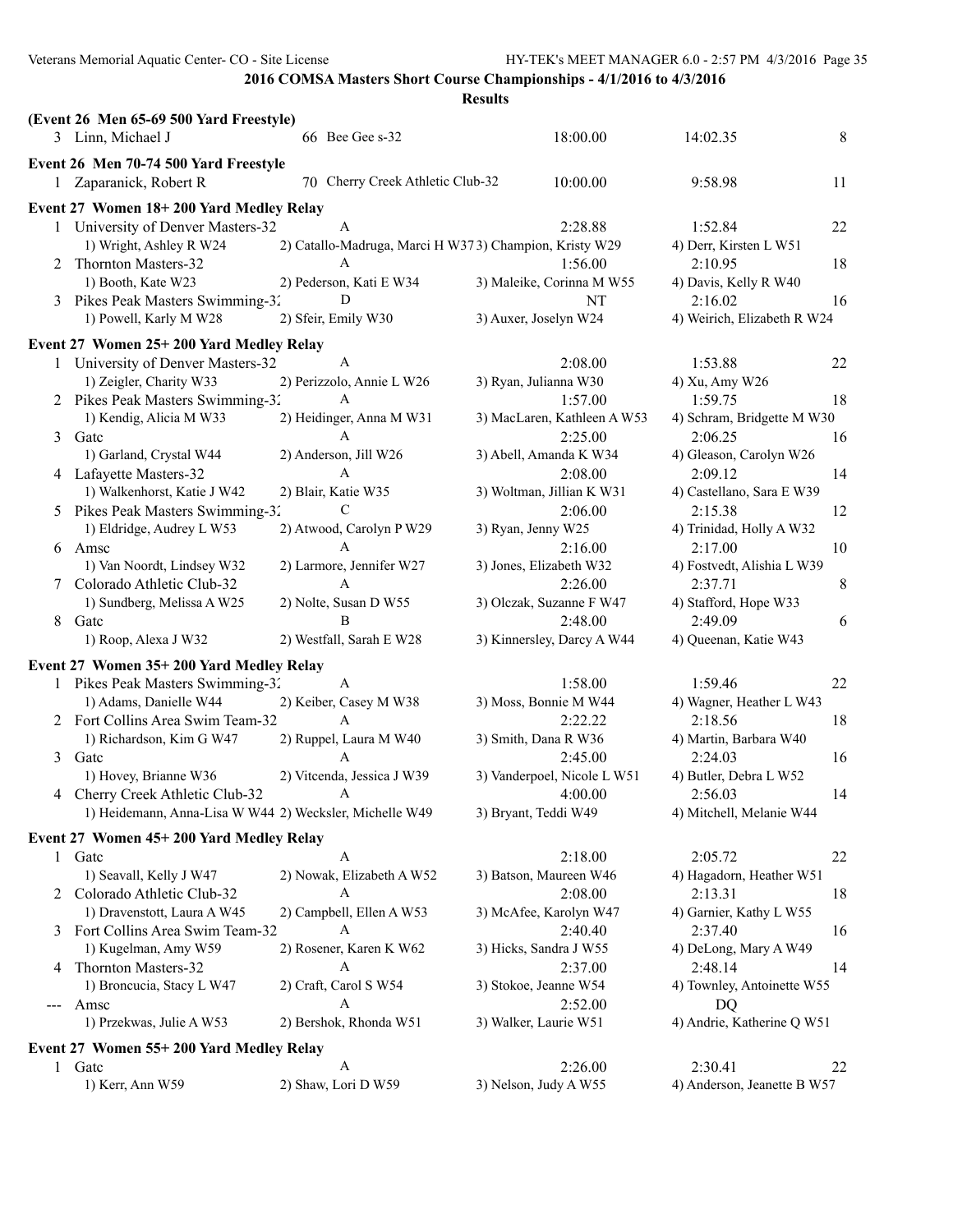|                                                                                                                                                                                                                                                                                                                                                                                                                                                                            | Event 27 Women 65+200 Yard Medley Relay  |                                    |                            |                             |           |
|----------------------------------------------------------------------------------------------------------------------------------------------------------------------------------------------------------------------------------------------------------------------------------------------------------------------------------------------------------------------------------------------------------------------------------------------------------------------------|------------------------------------------|------------------------------------|----------------------------|-----------------------------|-----------|
|                                                                                                                                                                                                                                                                                                                                                                                                                                                                            | 1 Cherry Creek Athletic Club-32          | A                                  | NT                         | 3:48.40                     | 22        |
|                                                                                                                                                                                                                                                                                                                                                                                                                                                                            | 1) Golanty, Deb W65                      | 2) McKim, Penny A W71              | 3) Noble, Ann W68          | 4) Phelps, Reola W71        |           |
|                                                                                                                                                                                                                                                                                                                                                                                                                                                                            | Event 28 Men 18+200 Yard Medley Relay    |                                    |                            |                             |           |
|                                                                                                                                                                                                                                                                                                                                                                                                                                                                            | 1 Boulder Aquatic Masters-32             | A                                  | 1:44.00                    | 1:50.78                     | 22        |
|                                                                                                                                                                                                                                                                                                                                                                                                                                                                            | 1) Smits, Dusty W M32                    | 2) Waterbury, Stuart S M62         | 3) Fomenko, Alex M M51     | 4) Anderson, Brian M M26    |           |
|                                                                                                                                                                                                                                                                                                                                                                                                                                                                            | 2 Gate                                   | A                                  | 1:55.00                    | 1:51.06                     | 18        |
|                                                                                                                                                                                                                                                                                                                                                                                                                                                                            | 1) Anderson, Jake M21                    | 2) Anderson, Tiger B M19           | 3) Sampson, Laurence K M49 | 4) Kahl, John F M20         |           |
|                                                                                                                                                                                                                                                                                                                                                                                                                                                                            | Thornton Masters-32                      | A                                  | 1:52.00                    | 1:51.60                     | 16        |
|                                                                                                                                                                                                                                                                                                                                                                                                                                                                            | 1) Wiles, Tyler A M24                    | 2) Cassella, Ryan M34              | 3) Clark, Steven J M32     | 4) Bergford, Brian M34      |           |
|                                                                                                                                                                                                                                                                                                                                                                                                                                                                            | 4 Foothills Masters Swim Team-32         | $\mathsf{A}$                       | 2:10.10                    | 1:59.18                     | 14        |
|                                                                                                                                                                                                                                                                                                                                                                                                                                                                            | 1) Porras, Felipe M20                    | 2) Olson, John M35                 | 3) Batchelder, John R M35  | 4) David, Brad G M61        |           |
|                                                                                                                                                                                                                                                                                                                                                                                                                                                                            | Event 28 Men 25+200 Yard Medley Relay    |                                    |                            |                             |           |
|                                                                                                                                                                                                                                                                                                                                                                                                                                                                            | 1 Pikes Peak Masters Swimming-32         | A                                  | 1:37.00                    | 1:36.34                     | 22        |
|                                                                                                                                                                                                                                                                                                                                                                                                                                                                            | 1) Colvert, Brian M32                    | 2) Trinidad, RD D M36              | 3) Elser, Bryce A M30      | 4) Grosser, Jacob M27       |           |
|                                                                                                                                                                                                                                                                                                                                                                                                                                                                            | 2 University of Denver Masters-32        | $\mathbf{A}$                       | 1:52.00                    | 1:46.07                     | 18        |
|                                                                                                                                                                                                                                                                                                                                                                                                                                                                            | 1) Gibson, Madison M M25                 | 2) Lang, Elliot E M33              | 3) Smith, David J M28      | 4) Kingery, Robert K M26    |           |
|                                                                                                                                                                                                                                                                                                                                                                                                                                                                            | 3 Amsc                                   | A                                  | 1:53.00                    | 1:51.15                     | 16        |
|                                                                                                                                                                                                                                                                                                                                                                                                                                                                            | 1) Pazmino, Jorge E M46                  | 2) Gotto, Tony M44                 | 3) Gullett, Jeff D M32     | 4) Holmes, Todd M46         |           |
|                                                                                                                                                                                                                                                                                                                                                                                                                                                                            | 4 Pikes Peak Masters Swimming-32         | B                                  | NT                         | 1:54.15                     | 14        |
|                                                                                                                                                                                                                                                                                                                                                                                                                                                                            | 1) Cording, Paul E M55                   | 2) Orten, Frank T M57              | 3) Oldach, Rob C M53       | 4) Barbini, Matt G M34      |           |
|                                                                                                                                                                                                                                                                                                                                                                                                                                                                            | 5 University of Denver Masters-32        | B                                  | 2:04.00                    | 1:58.78                     | 12        |
|                                                                                                                                                                                                                                                                                                                                                                                                                                                                            | 1) Madera, Daniel P M26                  | 2) Ganiyev, Doston M28             | 3) Farley, Michael J M42   | 4) Bingham, Frank A M50     |           |
|                                                                                                                                                                                                                                                                                                                                                                                                                                                                            |                                          |                                    |                            |                             |           |
|                                                                                                                                                                                                                                                                                                                                                                                                                                                                            | Event 28 Men 35+200 Yard Medley Relay    |                                    |                            |                             |           |
|                                                                                                                                                                                                                                                                                                                                                                                                                                                                            | 1 University of Denver Masters-32        | A                                  | 1:39.00                    | 1:38.40                     | 22        |
|                                                                                                                                                                                                                                                                                                                                                                                                                                                                            | 1) Addadi, Mehdi M38                     | 2) Doherty, Kevin J M42            | 3) O'Sullivan, Chris M41   | 4) Eisenhuth, Matt S M41    |           |
|                                                                                                                                                                                                                                                                                                                                                                                                                                                                            | 2 Lafayette Masters-32                   | A                                  | 2:04.00                    | 1:53.71                     | 18        |
|                                                                                                                                                                                                                                                                                                                                                                                                                                                                            | 1) Estle, Steven C M56                   | 2) Coveney, Christopher M M53      | 3) Brower, William P M49   | 4) Cain, David P M37        |           |
|                                                                                                                                                                                                                                                                                                                                                                                                                                                                            | 3 Gate                                   | A                                  | NT                         | 1:55.81                     | 16        |
|                                                                                                                                                                                                                                                                                                                                                                                                                                                                            | 1) Miller, James M38                     | 2) Garland, Robert M46             | 3) Kahl, Steven E M53      | 4) Shopes, Marty M64        |           |
|                                                                                                                                                                                                                                                                                                                                                                                                                                                                            | Thornton Masters-32                      | A                                  | 2:01.00                    | <b>DQ</b>                   |           |
|                                                                                                                                                                                                                                                                                                                                                                                                                                                                            | 1) Forrester, Scott G M38                | 2) Aten, Ken L M43                 | 3) Cruz, Eduardo M46       | 4) Hoyt, Brian K M49        |           |
| $\frac{1}{2} \left( \frac{1}{2} \right) \left( \frac{1}{2} \right) \left( \frac{1}{2} \right) \left( \frac{1}{2} \right) \left( \frac{1}{2} \right) \left( \frac{1}{2} \right) \left( \frac{1}{2} \right) \left( \frac{1}{2} \right) \left( \frac{1}{2} \right) \left( \frac{1}{2} \right) \left( \frac{1}{2} \right) \left( \frac{1}{2} \right) \left( \frac{1}{2} \right) \left( \frac{1}{2} \right) \left( \frac{1}{2} \right) \left( \frac{1}{2} \right) \left( \frac$ | Cherry Creek Athletic Club-32            | A                                  | 5:00.00                    | DQ                          |           |
|                                                                                                                                                                                                                                                                                                                                                                                                                                                                            | 1) Zaparanick, Robert R M70              | 2) Kazgan, Mehmet M39              | 3) Sherman, Larry W M74    | 4) Standring, Timothy J M65 |           |
|                                                                                                                                                                                                                                                                                                                                                                                                                                                                            | Event 28 Men 45+200 Yard Medley Relay    |                                    |                            |                             |           |
|                                                                                                                                                                                                                                                                                                                                                                                                                                                                            | 1 University of Denver Masters-32        | A                                  | 2:02.00                    | 2:00.13                     | 22        |
|                                                                                                                                                                                                                                                                                                                                                                                                                                                                            | 1) Le Vasseur, Andrew P M52              | 2) Jimenez, Ignacio M50            | 3) Brostuen, David A M51   | 4) Rosinski, Thomas J M46   |           |
|                                                                                                                                                                                                                                                                                                                                                                                                                                                                            | 2 Fort Collins Area Swim Team-32         | A                                  | 2:12.12                    | 2:09.18                     | 18        |
|                                                                                                                                                                                                                                                                                                                                                                                                                                                                            | 1) Stanback, John H M62                  | 2) Parkinson, Bruce A M65          | 3) Neilsen, Eric E M50     | 4) Garcia, Doug A M54       |           |
|                                                                                                                                                                                                                                                                                                                                                                                                                                                                            | 3 University of Denver Masters-32        | B                                  | 2:25.00                    | 2:21.09                     | 16        |
|                                                                                                                                                                                                                                                                                                                                                                                                                                                                            | 1) Vaughan, James M M69                  | 2) Barringer, Rob M50              | 3) Severance, David A M53  | 4) Plummer, Mark A M79      |           |
|                                                                                                                                                                                                                                                                                                                                                                                                                                                                            | Event 28 Men 55+200 Yard Medley Relay    |                                    |                            |                             |           |
|                                                                                                                                                                                                                                                                                                                                                                                                                                                                            | 1 Gate                                   | A                                  | NT                         | 1:51.97                     | 22        |
|                                                                                                                                                                                                                                                                                                                                                                                                                                                                            | 1) Mann, Jonathan E M55                  | 2) Scott, Greg C M56               | 3) Nelson, Kurt D M56      | 4) Anderson, Kirk H M56     |           |
|                                                                                                                                                                                                                                                                                                                                                                                                                                                                            | 2 University of Denver Masters-32        | A                                  | 2:03.00                    | 2:02.50                     | 18        |
|                                                                                                                                                                                                                                                                                                                                                                                                                                                                            | 1) Petersen, Craig M56                   | 2) Pfenning, Paul D M57            | 3) Weir, D Scott M58       | 4) Krainik, Gregory M M61   |           |
|                                                                                                                                                                                                                                                                                                                                                                                                                                                                            |                                          |                                    |                            |                             |           |
|                                                                                                                                                                                                                                                                                                                                                                                                                                                                            | Event 29 Women 25-29 100 Yard Backstroke |                                    |                            |                             |           |
| 1                                                                                                                                                                                                                                                                                                                                                                                                                                                                          | Xu, Amy                                  | 26 University of Denver Masters-32 | 1:15.32                    | 1:04.32                     | 11        |
| 2                                                                                                                                                                                                                                                                                                                                                                                                                                                                          | Fagan, Chelsea                           | 28 Team Sopris Masters-32          | 1:08.00                    | 1:09.37                     | 9         |
| 3                                                                                                                                                                                                                                                                                                                                                                                                                                                                          | Sundberg, Melissa A                      | 25 Colorado Athletic Club-32       | 1:08.00                    | 1:10.61                     | $\,$ $\,$ |
| 4                                                                                                                                                                                                                                                                                                                                                                                                                                                                          | Holman, Sara E                           | 29 Csst Masters-32                 | 1:07.99                    | 1:10.66                     | 7         |
|                                                                                                                                                                                                                                                                                                                                                                                                                                                                            |                                          |                                    |                            |                             |           |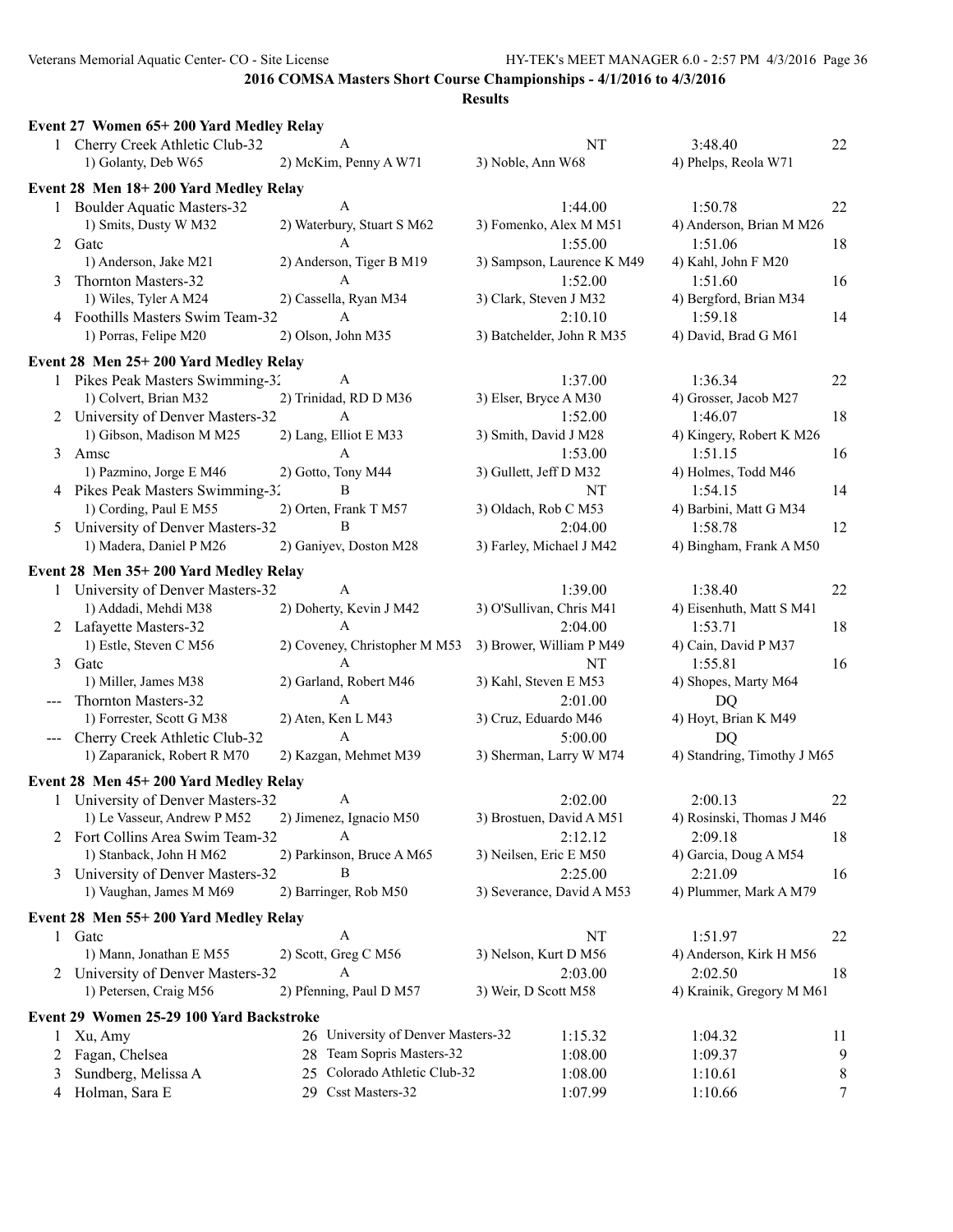|                | (Event 29 Women 25-29 100 Yard Backstroke) |     |                                    |         |         |                  |
|----------------|--------------------------------------------|-----|------------------------------------|---------|---------|------------------|
|                | 5 Holman, Mary E                           |     | 29 Csst Masters-32                 | 1:12.11 | 1:14.26 | 6                |
|                | Event 29 Women 30-34 100 Yard Backstroke   |     |                                    |         |         |                  |
| 1              | Zeigler, Charity                           |     | 33 University of Denver Masters-32 | 1:10.32 | 1:05.02 | 11               |
| 2              | Quinnell, Jodi A                           |     | 33 Jeffco Aquatic Masters-32       | 1:06.60 | 1:05.60 | $\overline{9}$   |
| 3              | Jones, Elizabeth                           |     | 32 Amsc                            | 1:09.52 | 1:09.19 | $\,8\,$          |
| 4              | Abell, Amanda K                            |     | 34 Gate                            | 1:15.00 | 1:14.18 | $\boldsymbol{7}$ |
| 5              | Van Noordt, Lindsey                        |     | 32 Amsc                            | 1:10.00 | 1:14.84 | 6                |
| 6              | Gibbons, Chelsea M                         |     | 32 Jeffco Aquatic Masters-32       | 1:15.99 | 1:17.23 | 5                |
|                | Event 29 Women 35-39 100 Yard Backstroke   |     |                                    |         |         |                  |
| $\mathbf{1}$   | Wouda, Ellie R                             |     | 39 Colorado Masters Swimming-32    | 1:35.00 | 1:21.68 | 11               |
| 2              | Engle, Beth                                |     | 38 Bee Gee s-32                    | 1:28.00 | 1:24.57 | 9                |
|                | Event 29 Women 40-44 100 Yard Backstroke   |     |                                    |         |         |                  |
|                | 1 Walkenhorst, Katie J                     |     | 42 Lafayette Masters-32            | 1:03.50 | 1:03.54 | 11               |
| 2              | O'Connell, Fontaine                        |     | 41 Jeffco Aquatic Masters-32       | 1:30.00 | 1:23.70 | $\overline{9}$   |
| 3              | Kinnersley, Darcy A                        |     | 44 Gatc                            | 1:45.00 | 1:36.94 | $\,8\,$          |
| 4              | Martin, Barbara                            |     | 40 Fort Collins Area Swim Team-32  | 1:45.00 | 1:40.11 | $\boldsymbol{7}$ |
| 5              | Heidemann, Anna-Lisa W                     |     | 44 Cherry Creek Athletic Club-32   | 1:50.00 | 1:40.30 | 6                |
|                |                                            |     |                                    |         |         |                  |
|                | Event 29 Women 45-49 100 Yard Backstroke   |     |                                    |         |         |                  |
| 1              | Seavall, Kelly J                           |     | 47 Gatc                            | 1:08.88 | 1:11.13 | 11               |
| 2              | Dravenstott, Laura A                       |     | 45 Colorado Athletic Club-32       | 1:20.00 | 1:12.83 | $\overline{9}$   |
| 3              | Broncucia, Stacy L                         |     | 47 Thornton Masters-32             | 1:40.00 | 1:31.43 | $\,8\,$          |
|                | Event 29 Women 50-54 100 Yard Backstroke   |     |                                    |         |         |                  |
|                | 1 Nowak, Elizabeth A                       |     | 52 Gate                            | 1:09.93 | 1:09.70 | 11               |
| 2              | Vanderpoel, Nicole L                       |     | 51 Gate                            | 1:18.50 | 1:16.94 | 9                |
| 3              | Hecksel, Toni S                            |     | 50 Team Sopris Masters-32          | 1:18.56 | 1:18.38 | $\,8\,$          |
| 4              | Butler, Debra L                            |     | 52 Gatc                            | 1:26.52 | 1:20.59 | $\boldsymbol{7}$ |
| 5              | Gillespie, Melissa                         |     | 54 University of Denver Masters-32 | 2:00.00 | 1:43.06 | $\sqrt{6}$       |
| 6              | Golding, Sandy F                           | 52  | Gatc                               | 1:43.00 | 1:50.19 | $\sqrt{5}$       |
| $\tau$         | Clendenen, Karen A                         |     | 53 Cherry Creek Athletic Club-32   | 2:15.09 | 2:25.11 | $\overline{4}$   |
|                | Event 29 Women 55-59 100 Yard Backstroke   |     |                                    |         |         |                  |
|                | Cotton, Suzy L                             |     | 56 Hra                             | 1:10.84 | 1:12.54 | 11               |
|                | 2 Kerr, Ann                                |     | 59 Gate                            | 1:20.87 | 1:19.90 | 9                |
| 3              | Guidas, Claire M                           |     | 58 Lafayette Masters-32            | 1:37.16 | 1:33.50 | $\,8\,$          |
| $\overline{4}$ | Nolte, Susan D                             |     | 55 Colorado Athletic Club-32       | 1:35.00 | 1:43.99 | $\tau$           |
| 5              | Townley, Antoinette                        |     | 55 Thornton Masters-32             | 2:00.00 | 1:49.22 | 6                |
| 6              | Bennett, Aimee                             | 59. | South Suburban Finaddicts-32       | 2:05.00 | 1:58.86 | 5                |
|                | Event 29 Women 60-64 100 Yard Backstroke   |     |                                    |         |         |                  |
| 1              | Swan, Laurie                               |     | 62 Gate                            | 1:39.00 | 1:30.12 | 11               |
| 2              | Maxfield, Teresa A                         |     | 63 Pikes Peak Masters Swimming-32  | 1:39.00 | 1:33.68 | 9                |
| 3              | Rowe, Christine T                          |     | 64 Amsc                            | 1:47.50 | 1:45.78 | 8                |
| 4              | De Marie, Mary-Jeanne E                    |     | 64 Amsc                            | 1:54.00 | 1:50.12 | 7                |
|                | Event 29 Women 65-69 100 Yard Backstroke   |     |                                    |         |         |                  |
| 1              | Young, Lydia L                             |     | 67 Brkm                            | 1:36.04 | 1:36.16 | 11               |
| 2              | Hashimoto, Christine L                     |     | 68 Colorado Athletic Club-32       | 1:45.00 | 1:39.85 | 9                |
| 3              | Todd, Bette E                              |     | 69 Gatc                            | 1:58.83 | 1:57.42 | 8                |
| $\overline{4}$ | Noble, Ann                                 |     | 68 Cherry Creek Athletic Club-32   | 2:08.00 | 2:08.93 | $\tau$           |
|                |                                            |     |                                    |         |         |                  |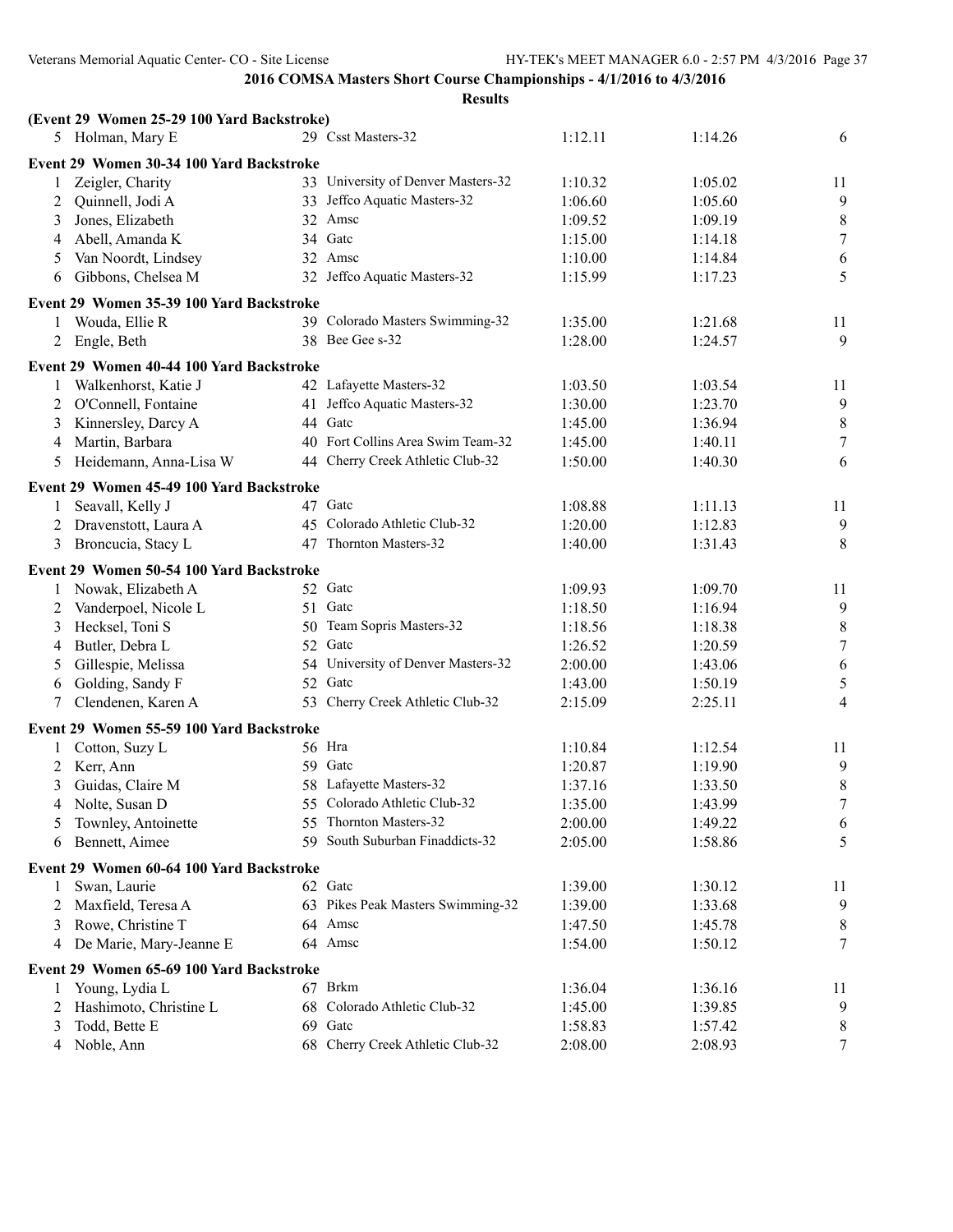|   | Event 29 Women 70-74 100 Yard Backstroke |    |                                      |         |         |                  |
|---|------------------------------------------|----|--------------------------------------|---------|---------|------------------|
|   | 1 Emmons, Sara                           |    | 73 Gate                              | 2:22.34 | 2:15.68 | 11               |
| 2 | Phelps, Reola                            |    | 71 Cherry Creek Athletic Club-32     | 3:06.63 | 3:20.23 | 9                |
|   | Event 30 Men 18-24 100 Yard Backstroke   |    |                                      |         |         |                  |
| 1 | Brown, Xavier A                          |    | 22 Swim Dogs-32                      | 1:00.67 | 59.26   | 11               |
| 2 | Sargent, Matthew R                       |    | 20 Bee Gee s-32                      | 1:03.61 | 1:02.12 | $\overline{9}$   |
| 3 | Porras, Felipe                           |    | 20 Foothills Masters Swim Team-32    | 1:08.00 | 1:04.56 | $\,8\,$          |
|   | Brito, Brandon E                         |    | 22 Thornton Masters-32               | 1:10.00 | 1:20.46 | $\tau$           |
| 4 |                                          |    |                                      |         |         |                  |
|   | Event 30 Men 25-29 100 Yard Backstroke   |    |                                      |         |         |                  |
| 1 | Mandel, Alon                             |    | 27 Denver Athletic Club-32           | 52.00   | 51.07   | 11               |
| 2 | Kingery, Robert K                        |    | 26 University of Denver Masters-32   | 59.00   | 1:00.10 | 9                |
|   | Event 30 Men 30-34 100 Yard Backstroke   |    |                                      |         |         |                  |
|   | 1 Gullett, Jeff D                        |    | 32 Amsc                              | 54.50   | 54.45   | 11               |
| 2 | Colvert, Brian                           |    | 32 Pikes Peak Masters Swimming-32    | 59.10   | 56.26   | 9                |
| 3 | Barbini, Matt G                          |    | 34 Pikes Peak Masters Swimming-32    | 1:04.00 | 1:03.27 | 8                |
|   | Event 30 Men 35-39 100 Yard Backstroke   |    |                                      |         |         |                  |
| 1 | Caswell, Ian                             |    | 37 Bee Gee s-32                      | 58.00   | 55.98   | 11               |
| 2 | Olson, John                              |    | 35 Foothills Masters Swim Team-32    | 1:09.73 | 1:04.10 | $\overline{9}$   |
| 3 | Batchelder, John R                       |    | 35 Foothills Masters Swim Team-32    | 1:04.69 | 1:04.76 | $\,8\,$          |
| 4 | Cain, David P                            |    | 37 Lafayette Masters-32              | 1:16.00 | 1:17.75 | $\boldsymbol{7}$ |
| 5 | Forrester, Scott G                       |    | 38 Thornton Masters-32               | 1:25.51 | 1:22.07 | 6                |
|   |                                          |    |                                      |         |         |                  |
|   | Event 30 Men 40-44 100 Yard Backstroke   |    |                                      |         |         |                  |
| 1 | Edwards, Dan                             |    | 42 Colorado Masters Swimming-32      | 1:06.00 | 1:02.93 | 11               |
| 2 | Ogilby, Kayo                             |    | 43 Team Sopris Masters-32            | 1:04.58 | 1:04.41 | 9                |
|   | Event 30 Men 45-49 100 Yard Backstroke   |    |                                      |         |         |                  |
| 1 | Garland, Robert                          |    | 46 Gatc                              | 1:05.00 | 1:01.56 | 11               |
| 2 | Cruz, Eduardo                            |    | 46 Thornton Masters-32               | 1:24.00 | 1:09.06 | 9                |
| 3 | Cusack, Clif                             |    | 46 Rocky Mountain Thunder Masters-32 | 1:08.00 | 1:11.53 | $\,8\,$          |
| 4 | Rosinski, Thomas J                       |    | 46 University of Denver Masters-32   | 1:20.00 | 1:15.48 | $\tau$           |
| 5 | Bennett, Dean W                          |    | 49 South Suburban Finaddicts-32      | 1:41.42 | 1:35.78 | 6                |
|   |                                          |    |                                      |         |         |                  |
|   | Event 30 Men 50-54 100 Yard Backstroke   |    |                                      |         |         |                  |
| 1 | Jimenez, Ignacio                         |    | 50 University of Denver Masters-32   | 1:00.54 | 1:00.84 | 11               |
| 2 | Barringer, Rob                           |    | 50 University of Denver Masters-32   | 1:05.00 | 1:03.81 | 9                |
| 3 | Magouirk, Jeffrey K                      |    | 54 Bee Gee s-32                      | 1:15.00 | 1:25.75 | 8                |
|   | 4 Kelly, John F                          |    | 54 Bee Gee s-32                      | 1:27.00 | 1:28.17 | 7 <sup>7</sup>   |
|   | Event 30 Men 55-59 100 Yard Backstroke   |    |                                      |         |         |                  |
|   | 1 Petersen, Craig                        |    | 56 University of Denver Masters-32   | 1:05.00 | 1:02.25 | 11               |
| 2 | Weir, D Scott                            |    | 58 University of Denver Masters-32   | 1:04.00 | 1:03.04 | 9                |
| 3 | Nelson, Kurt D                           |    | 56 Gatc                              | 1:06.60 | 1:05.77 | $\,8\,$          |
| 4 | Cording, Paul E                          |    | 55 Pikes Peak Masters Swimming-32    | 1:10.00 | 1:11.86 | $\overline{7}$   |
| 5 | Cattles, Steve                           |    | 56 Bee Gee s-32                      | 2:41.21 | 2:54.15 | 6                |
|   | Event 30 Men 60-64 100 Yard Backstroke   |    |                                      |         |         |                  |
| 1 | Stanback, John H                         |    | 62 Fort Collins Area Swim Team-32    | 1:04.50 | 1:04.09 | 11               |
| 2 | Tveitmoe, Bob N                          |    | 63 Jeffco Aquatic Masters-32         | 1:14.00 | 1:10.93 | $\overline{9}$   |
| 3 | Donahoo, Don                             |    | 61 Uc32-32                           | 1:16.66 | 1:14.66 | 8                |
| 4 | Lehman, Melvin J                         |    | 62 Bee Gee s-32                      | 1:18.20 | 1:16.24 | $\tau$           |
| 5 | Harper, Larry T                          | 61 | Gatc                                 | 1:20.00 | 1:20.05 | 6                |
| 6 | Krainik, Gregory M                       |    | 61 University of Denver Masters-32   | 1:30.00 | 1:21.66 | 5                |
|   |                                          |    |                                      |         |         |                  |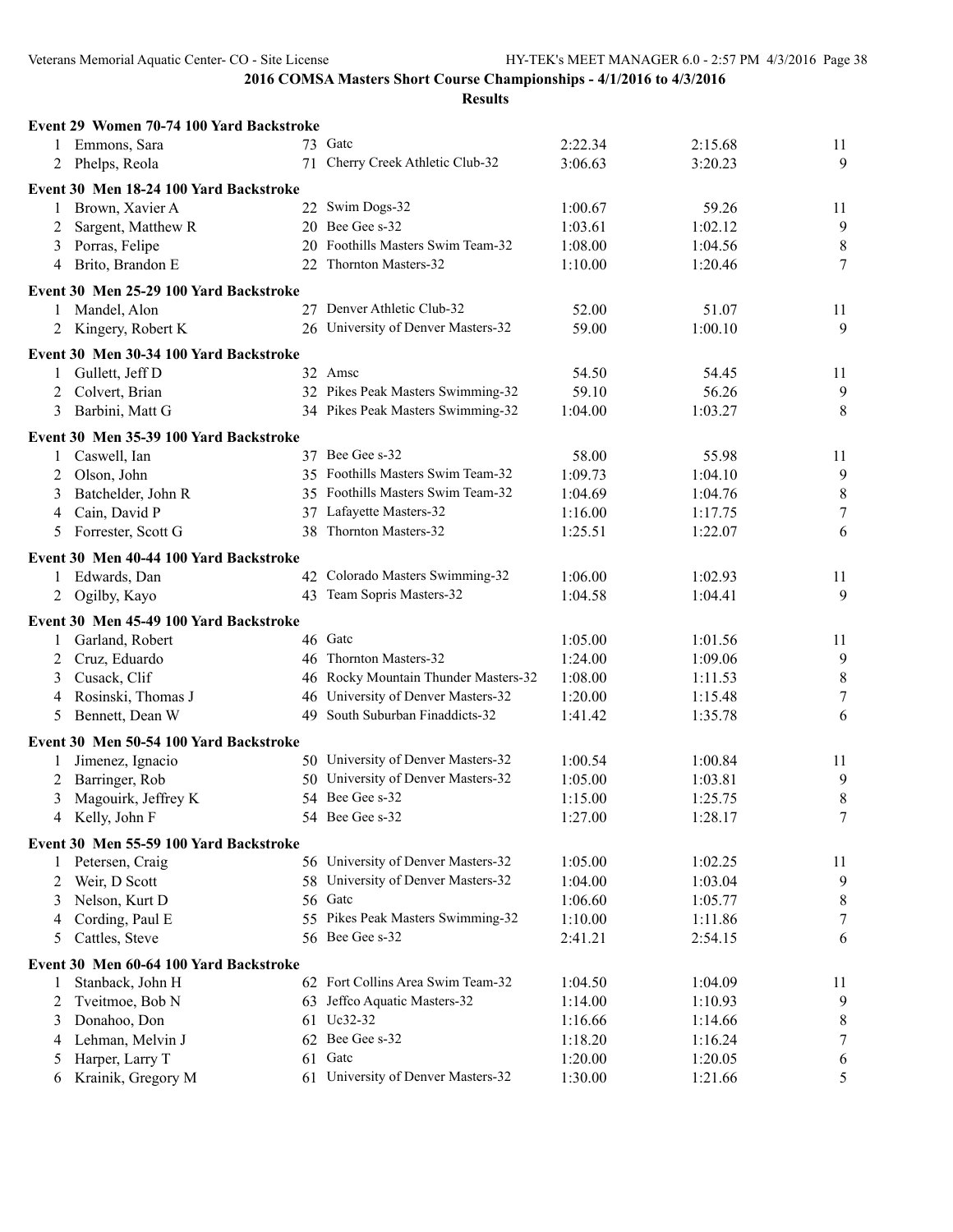|                     | (Event 30 Men 60-64 100 Yard Backstroke)  |    |                                    |         |         |                  |
|---------------------|-------------------------------------------|----|------------------------------------|---------|---------|------------------|
|                     | 7 Feely, Kevin                            |    | 63 Jeffco Aquatic Masters-32       | 1:30.00 | 1:21.95 | 4                |
| 8                   | Heggy, Terry A                            |    | 61 Foothills Masters Swim Team-32  | 1:31.98 | 1:23.61 | $\overline{3}$   |
|                     | Event 30 Men 65-69 100 Yard Backstroke    |    |                                    |         |         |                  |
| 1                   | Carney, Kent                              |    | 68 Ever                            | 1:15.39 | 1:13.70 | 11               |
| 2                   | Duignan, Mike                             |    | 69 Boulder Aquatic Masters-32      | 1:16.00 | 1:14.49 | $\overline{9}$   |
| 3                   | Holcomb, Bill                             | 69 | Jeffco Aquatic Masters-32          | 1:35.00 | 1:31.32 | $8\,$            |
|                     | Event 30 Men 70-74 100 Yard Backstroke    |    |                                    |         |         |                  |
| $\mathbf{1}$        | Kalstrom, Reynold G                       |    | 71 Foothills Masters Swim Team-32  | 1:55.00 | 1:38.78 | 11               |
| 2                   | Zaparanick, Robert R                      |    | 70 Cherry Creek Athletic Club-32   | 2:05.00 | 2:19.65 | 9                |
| 3                   | Sherman, Larry W                          |    | 74 Cherry Creek Athletic Club-32   | 2:40.00 | 2:32.37 | $\,8\,$          |
| $\qquad \qquad - -$ | McDanal, Steven                           |    | 72 Jeffco Aquatic Masters-32       | 2:03.00 | DQ      |                  |
|                     | Event 30 Men 75-79 100 Yard Backstroke    |    |                                    |         |         |                  |
|                     | 1 Plummer, Mark A                         |    | 79 University of Denver Masters-32 | 1:51.59 | 1:55.17 | 11               |
|                     | Event 31 Women 18-24 50 Yard Breaststroke |    |                                    |         |         |                  |
| 1                   | Wilson, Casey M                           |    | 22 Uc32-32                         | 34.95   | 32.91   | 11               |
| 2                   | Auxer, Joselyn                            |    | 24 Pikes Peak Masters Swimming-32  | 36.03   | 35.62   | $\overline{9}$   |
| 3                   | Weirich, Elizabeth R                      |    | 24 Pikes Peak Masters Swimming-32  | 37.20   | 37.92   | $\,8\,$          |
| 4                   | Wright, Ashley R                          |    | 24 University of Denver Masters-32 | 37.65   | 39.17   | $\boldsymbol{7}$ |
| 5                   | Kurtz, Shayna                             |    | 21 Jeffco Aquatic Masters-32       | 36.00   | 40.91   | $\sqrt{6}$       |
| 6                   | Sands, Autumn                             |    | 18 Bee Gee s-32                    | 44.00   | 42.84   | $\sqrt{5}$       |
| 7                   | Kern, Jeran R                             |    | 19 Bee Gee s-32                    | 38.99   | 43.50   | $\overline{4}$   |
|                     | Event 31 Women 25-29 50 Yard Breaststroke |    |                                    |         |         |                  |
| 1                   | Sampl, Emily                              |    | 28 Racm                            | 32.02   | 31.82   | 11               |
| 2                   | Perizzolo, Annie L                        |    | 26 University of Denver Masters-32 | 32.98   | 32.02   | 9                |
| 3                   | Sampl, Lauren                             |    | 28 Racm                            | 32.89   | 32.78   | $\,8\,$          |
| 4                   | Anderson, Jill                            |    | 26 Gatc                            | 36.00   | 34.53   | $\boldsymbol{7}$ |
| 5                   | Sundberg, Melissa A                       |    | 25 Colorado Athletic Club-32       | 37.00   | 38.71   | $\sqrt{6}$       |
| 6                   | Atwood, Carolyn P                         |    | 29 Pikes Peak Masters Swimming-32  | 40.00   | 40.94   | $\sqrt{5}$       |
| 7                   | Westfall, Sarah E                         |    | 28 Gatc                            | 1:20.00 | 46.22   | $\overline{4}$   |
| 8                   | Larmore, Jennifer                         |    | 27 Amsc                            | 41.00   | 46.50   | 3                |
|                     | Event 31 Women 30-34 50 Yard Breaststroke |    |                                    |         |         |                  |
|                     | Heidinger, Anna M                         |    | 31 Pikes Peak Masters Swimming-32  | 32.50   | 31.72   | 11               |
| 2                   | Pederson, Kati E                          |    | 34 Thornton Masters-32             | 36.56   | 34.63   | 9                |
| 3                   | Schram, Bridgette M                       |    | 30 Pikes Peak Masters Swimming-32  | 38.00   | 35.84   | 8                |
| 4                   | Zeigler, Charity                          |    | 33 University of Denver Masters-32 | 38.32   | 36.29   | 7                |
| 5                   | Gibbons, Chelsea M                        |    | 32 Jeffco Aquatic Masters-32       | 36.03   | 36.50   | 6                |
| 6                   | Sfeir, Emily                              |    | 30 Pikes Peak Masters Swimming-32  | 42.24   | 39.39   | 5                |
| 7                   | Woltman, Jillian K                        |    | 31 Lafayette Masters-32            | 39.37   | 39.45   | $\overline{4}$   |
| 8                   | Lincoln, Laura Beth                       |    | 32 Bee Gee s-32                    | 43.00   | 41.51   | $\mathfrak{Z}$   |
| 9                   | Van Noordt, Lindsey                       | 32 | Amsc                               | 40.00   | 43.35   | $\overline{c}$   |
| 10                  | Stafford, Hope                            |    | 33 Colorado Athletic Club-32       | 49.43   | 49.53   | 1                |
|                     |                                           |    |                                    |         |         |                  |
|                     | Event 31 Women 35-39 50 Yard Breaststroke |    |                                    |         |         |                  |
| 1                   | Keiber, Casey M                           |    | 38 Pikes Peak Masters Swimming-32  | 34.99   | 31.47   | 11               |
| 2                   | Linke, Lyndsey M                          |    | 35 Fort Collins Area Swim Team-32  | 32.28   | 33.74   | 9                |
| 3                   | Fostvedt, Alishia L                       |    | 39 Amsc                            | 36.53   | 37.27   | 8                |
| 4                   | Blair, Katie                              |    | 35 Lafayette Masters-32            | 38.94   | 38.22   | 7                |
| 5                   | Vitcenda, Jessica J                       |    | 39 Gate                            | 40.52   | 39.47   | 6                |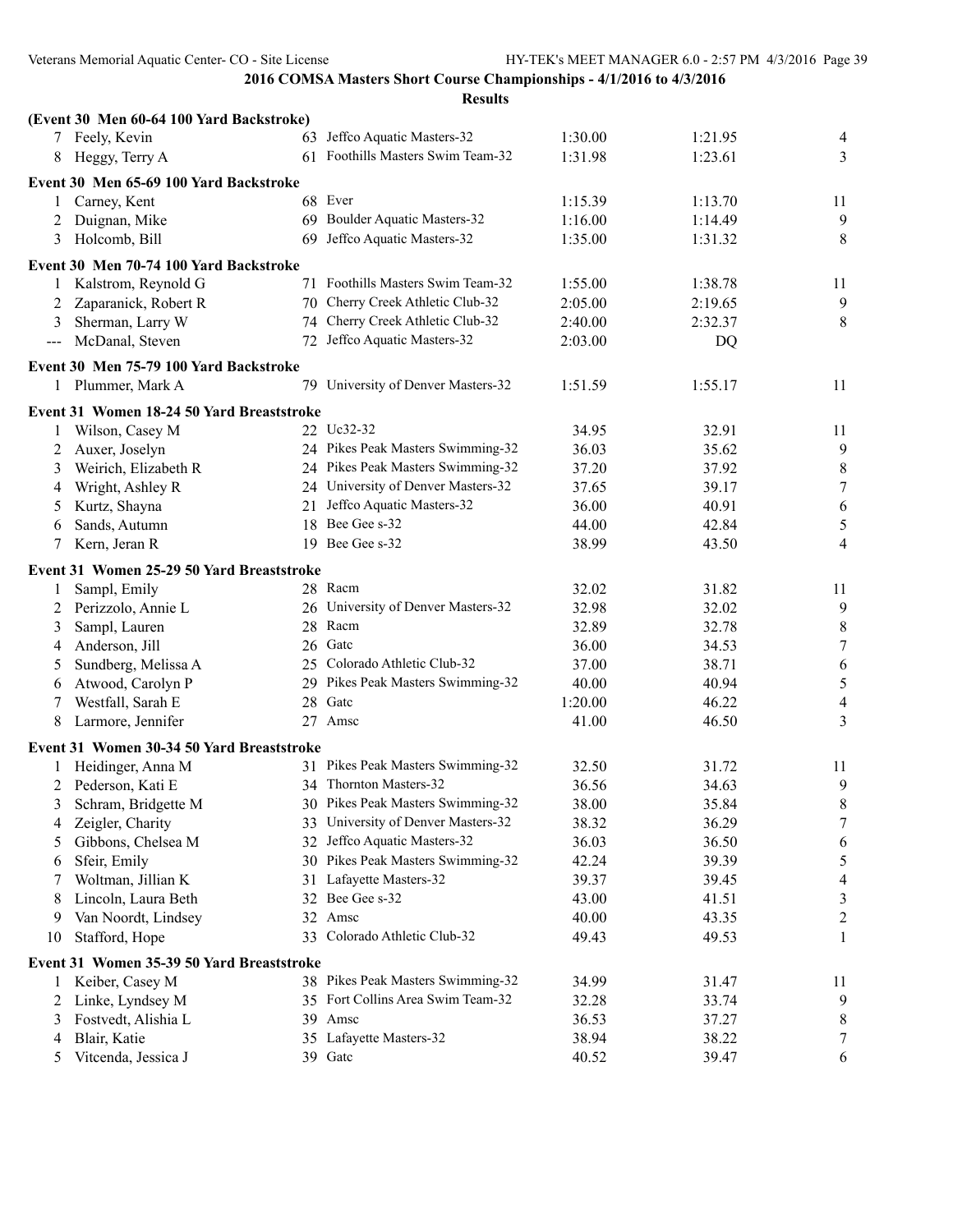|     | (Event 31 Women 35-39 50 Yard Breaststroke) |          |                                                           |                |                |                  |
|-----|---------------------------------------------|----------|-----------------------------------------------------------|----------------|----------------|------------------|
|     | 6 Fischer, Christine                        |          | 35 Fort Collins Area Swim Team-32                         | 41.75          | 40.17          | 5                |
| 7   | Catallo-Madruga, Marci H                    |          | 37 University of Denver Masters-32                        | 39.88          | 42.22          | $\overline{4}$   |
| 8   | Hovey, Brianne                              |          | 36 Gate                                                   | 42.26          | 42.30          | 3                |
|     | Event 31 Women 40-44 50 Yard Breaststroke   |          |                                                           |                |                |                  |
| 1   | Adams, Danielle                             |          | 44 Pikes Peak Masters Swimming-32                         | 38.60          | 37.01          | 11               |
| 2   | Ruppel, Laura M                             | 40       | Fort Collins Area Swim Team-32                            | 38.19          | 38.66          | 9                |
| 3   | Garland, Crystal                            | 44       | Gatc                                                      | 38.58          | 38.86          | 8                |
| 4   | Davis, Kelly R                              | 40       | Thornton Masters-32                                       | 41.11          | 39.08          | $\boldsymbol{7}$ |
| 5   | Henault, Kerry F                            | 44       | Thornton Masters-32                                       | 40.99          | 40.52          | 6                |
| 6   | Gryboski, Katy                              | 41       | Bee Gee s-32                                              | 41.00          | 42.39          | 5                |
| 7   | Queenan, Katie                              | 43       | Gatc                                                      | 1:00.00        | 43.15          | $\overline{4}$   |
| 8   | Kinnersley, Darcy A                         | 44       | Gatc                                                      | 45.73          | 44.19          | $\mathfrak{Z}$   |
| 9   | Hayes, Laurie M                             | 40       | Rtc                                                       | 45.00          | 45.60          | $\overline{c}$   |
| 10  | Soto, Sandra M                              | 41       | Thornton Masters-32                                       | 1:00.00        | 47.85          | 1                |
| 11  | Heidemann, Anna-Lisa W                      | 44       | Cherry Creek Athletic Club-32                             | 55.00          | 49.72          |                  |
| 12  | Martin, Barbara                             |          | 40 Fort Collins Area Swim Team-32                         | 50.31          | 50.96          |                  |
|     | Event 31 Women 45-49 50 Yard Breaststroke   |          |                                                           |                |                |                  |
| 1   | Seavall, Kelly J                            |          | 47 Gatc                                                   | 36.01          | 35.64          | 11               |
| 2   | Richardson, Kim G                           |          | 47 Fort Collins Area Swim Team-32                         | 40.65          | 39.41          | 9                |
| 3   | Early, Deborah                              | 49       | Bee Gee s-32                                              | 45.00          | 40.77          | 8                |
| 4   | DeLong, Mary A                              | 49       | Fort Collins Area Swim Team-32                            | 44.00          | 42.07          | $\sqrt{ }$       |
| 5   | Bryant, Teddi                               | 49       | Cherry Creek Athletic Club-32                             | 54.09          | 47.28          | 6                |
| 6   | Wecksler, Michelle                          | 49       | Cherry Creek Athletic Club-32                             | 47.76          | 47.56          | 5                |
| 7   | Broncucia, Stacy L                          | 47       | Thornton Masters-32                                       | 50.00          | 48.11          | 4                |
| 8   | Sands, Amy L                                | 45       | Bee Gee s-32                                              | 48.07          | 49.58          | 3                |
|     | Event 31 Women 50-54 50 Yard Breaststroke   |          |                                                           |                |                |                  |
| 1   | Nowak, Elizabeth A                          |          | 52 Gatc                                                   | 33.23          | 34.62          | 11               |
| 2   | Campbell, Ellen A                           | 53.      | Colorado Athletic Club-32                                 | 37.84          | 37.32          | $\overline{9}$   |
| 3   | Gardner, Micheline                          |          | 50 Bee Gee s-32                                           | 40.38          | 39.76          | 8                |
| 4   | McDonald, Kae                               | 53.      | Team Sopris Masters-32                                    | 41.21          | 42.04          | $\boldsymbol{7}$ |
| 5   | Eldridge, Audrey L                          |          | 53 Pikes Peak Masters Swimming-32                         | 43.76          | 42.61          | 6                |
| 6   | MacLaren, Kathleen A                        |          | 53 Pikes Peak Masters Swimming-32                         | 42.70          | 43.05          | 5                |
| 7   | Stokoe, Jeanne                              |          | 54 Thornton Masters-32                                    | 45.51          | 43.31          | 4                |
| 8   | Bershok, Rhonda                             |          | 51 Amsc                                                   | 46.90          | 43.60          | $\mathfrak{Z}$   |
| 9   | Andrie, Katherine Q                         |          | 51 Amsc                                                   | 43.25          | 44.94          | $\overline{2}$   |
| 10  | Butler, Debra L                             |          | 52 Gatc                                                   | 44.57          | 45.10          | 1                |
| 11  | Boileau, Ute C                              | 53       | Rocky Mountain Thunder Masters-32                         | 49.00          | 47.16          |                  |
| 12  | Przekwas, Julie A                           | 53       | Amsc                                                      | 47.24          | 51.09          |                  |
|     |                                             |          |                                                           |                |                |                  |
|     | Event 31 Women 55-59 50 Yard Breaststroke   |          |                                                           |                |                |                  |
| 1   | Garnier, Kathy L                            |          | 55 Colorado Athletic Club-32                              | 40.00          | 41.13          | 11               |
| 2   | Maleike, Corinna M                          | 55       | Thornton Masters-32                                       | 45.90          | 42.77          | 9                |
| 3   | Anderson, Jeanette B                        | 57       | Gatc                                                      | 46.50          | 43.44          | 8                |
| 4   | Nolte, Susan D                              | 55       | Colorado Athletic Club-32<br>Colorado Masters Swimming-32 | 46.00          | 46.06          | 7                |
| 5   | Weihenmayer, Ellen                          | 57       | Rtc                                                       | 46.00          | 47.22          | 6                |
| 6   | Whitman-Zai, Julie                          | 56       | Gatc                                                      | 46.85          | 47.47          | 5                |
| 7   | Shaw, Lori D<br>Morrison, Mary E            | 59<br>56 | Colorado Masters Swimming-32                              | 50.01<br>54.71 | 50.85<br>54.27 | 4<br>3           |
| 8   | Kugelman, Amy                               |          | 59 Fort Collins Area Swim Team-32                         | 55.00          | DQ             |                  |
| --- |                                             |          |                                                           |                |                |                  |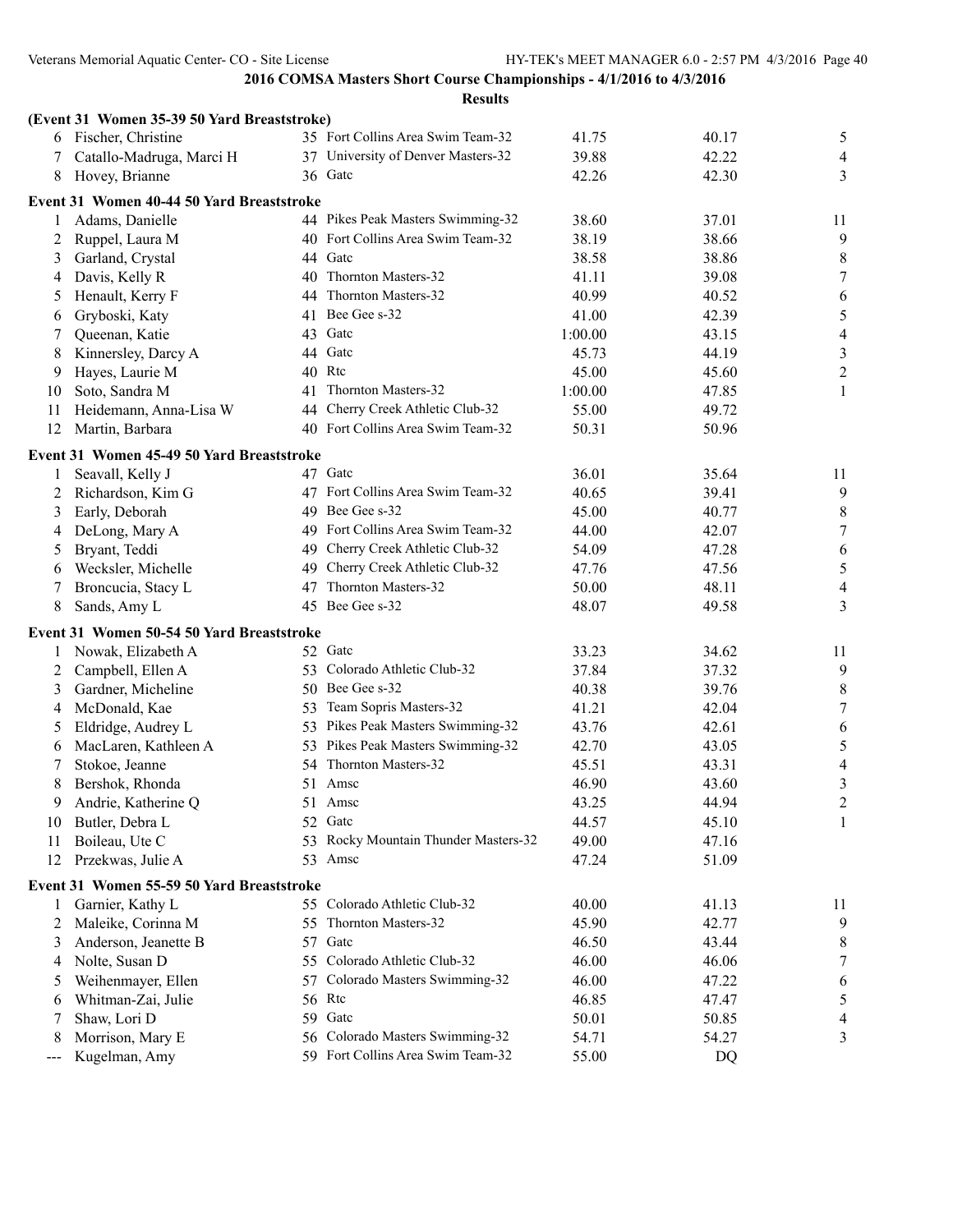|   | Event 31 Women 60-64 50 Yard Breaststroke |     |                                    |         |         |                  |
|---|-------------------------------------------|-----|------------------------------------|---------|---------|------------------|
|   | 1 Rosener, Karen K                        |     | 62 Fort Collins Area Swim Team-32  | 40.30   | 39.28   | 11               |
| 2 | Maxfield, Teresa A                        |     | 63 Pikes Peak Masters Swimming-32  | 50.50   | 46.66   | 9                |
| 3 | Swan, Laurie                              |     | 62 Gatc                            | 53.00   | 48.91   | $\,8\,$          |
| 4 | De Marie, Mary-Jeanne E                   |     | 64 Amsc                            | 52.20   | 53.33   | $\boldsymbol{7}$ |
| 5 | Guerra, Denise                            |     | 62 Thornton Masters-32             | 51.21   | 54.30   | 6                |
|   | Event 31 Women 65-69 50 Yard Breaststroke |     |                                    |         |         |                  |
| 1 | Mullane, Rebecca M                        |     | 69 Pikes Peak Masters Swimming-32  | 50.00   | 47.18   | 11               |
| 2 | Golanty, Deb                              |     | 65 Cherry Creek Athletic Club-32   | 55.47   | 48.44   | 9                |
| 3 | Hashimoto, Christine L                    |     | 68 Colorado Athletic Club-32       | 55.00   | 52.77   | $\,8\,$          |
| 4 | Todd, Bette E                             |     | 69 Gate                            | 1:01.67 | 1:01.54 | 7                |
|   | Event 31 Women 70-74 50 Yard Breaststroke |     |                                    |         |         |                  |
| 1 | McKim, Penny A                            | 71  | Cherry Creek Athletic Club-32      | 53.00   | 50.68   | 11               |
| 2 | Phelps, Reola                             | 71  | Cherry Creek Athletic Club-32      | 1:18.46 | 1:14.75 | 9                |
|   |                                           |     |                                    |         |         |                  |
|   | Event 31 Women 75-79 50 Yard Breaststroke |     | 76 Amsc                            |         |         |                  |
|   | 1 Poirot, Elisabeth                       |     |                                    | 51.80   | 50.98   | 11               |
|   | Event 32 Men 18-24 50 Yard Breaststroke   |     |                                    |         |         |                  |
| 1 | Mathys, Philip                            |     | 21 South Suburban Finaddicts-32    | 35.00   | 28.97   | 11               |
| 2 | Anderson, Tiger B                         |     | 19 Gate                            | 35.00   | 30.36   | 9                |
| 3 | Anderson, Jake                            |     | 21 Gate                            | 34.50   | 33.00   | 8                |
| 4 | Sargent, Matthew R                        |     | 20 Bee Gee s-32                    | 35.77   | 35.29   | $\boldsymbol{7}$ |
| 5 | Wiles, Tyler A                            |     | 24 Thornton Masters-32             | 40.00   | 35.87   | 6                |
| 6 | Hoyt, Gunnar K                            |     | 21 Thornton Masters-32             | 37.00   | 37.17   | $\mathfrak s$    |
| 7 | Brito, Brandon E                          |     | 22 Thornton Masters-32             | 40.00   | 44.87   | $\overline{4}$   |
|   | Event 32 Men 25-29 50 Yard Breaststroke   |     |                                    |         |         |                  |
| 1 | Mandel, Alon                              |     | 27 Denver Athletic Club-32         | 29.00   | 27.22   | 11               |
| 2 | Ganiyev, Doston                           |     | 28 University of Denver Masters-32 | 33.00   | 31.32   | 9                |
| 3 | Deming, Ryan M                            |     | 27 Fort Collins Area Swim Team-32  | 35.72   | 35.19   | 8                |
|   | Event 32 Men 30-34 50 Yard Breaststroke   |     |                                    |         |         |                  |
| 1 | Cassella, Ryan                            |     | 34 Thornton Masters-32             | 28.50   | 28.30   | 11               |
| 2 | Lang, Elliot E                            |     | 33 University of Denver Masters-32 | 29.32   | 29.35   | 9                |
| 3 | Smits, Dusty W                            |     | 32 Boulder Aquatic Masters-32      | 38.00   | 33.72   | $\,8\,$          |
| 4 | Bergford, Brian                           |     | 34 Thornton Masters-32             | 35.00   | 34.53   | $\boldsymbol{7}$ |
| 5 | Clark, Steven J                           |     | 32 Thornton Masters-32             | 35.31   | 34.84   | 6                |
|   | Event 32 Men 35-39 50 Yard Breaststroke   |     |                                    |         |         |                  |
| 1 | Trinidad, RD D                            |     | 36 Pikes Peak Masters Swimming-32  | 26.81   | 27.45   | 11               |
| 2 | Robinson, Eric J                          |     | 39 Uc32-32                         | 34.00   | 31.21   | 9                |
| 3 | Miller, James                             |     | 38 Gatc                            | 33.36   | 32.25   | $\,8\,$          |
| 4 | Cain, David P                             |     | 37 Lafayette Masters-32            | 33.75   | 33.12   | $\boldsymbol{7}$ |
| 5 | Addadi, Mehdi                             | 38  | University of Denver Masters-32    | 32.00   | 33.18   | 6                |
| 6 | Olson, John                               |     | 35 Foothills Masters Swim Team-32  | 30.11   | 33.83   | 5                |
|   |                                           |     |                                    |         |         |                  |
|   | Event 32 Men 40-44 50 Yard Breaststroke   |     |                                    |         |         |                  |
| 1 | Eisenhuth, Matt S                         |     | 41 University of Denver Masters-32 | 28.10   | 27.89   | 11               |
| 2 | O'Sullivan, Chris                         |     | 41 University of Denver Masters-32 | 29.80   | 30.73   | 9                |
| 3 | Gotto, Tony                               |     | 44 Amsc                            | 33.00   | 31.06   | $\,8\,$          |
| 4 | Jensen, Brian R                           |     | 40 Bee Gee s-32                    | 35.00   | 34.24   | $\tau$           |
| 5 | Aten, Ken L                               | 43. | Thornton Masters-32                | 42.00   | 35.14   | 6                |
| 6 | Cowan, Neil N                             |     | 44 Colorado Athletic Club-32       | 41.00   | 40.27   | 5                |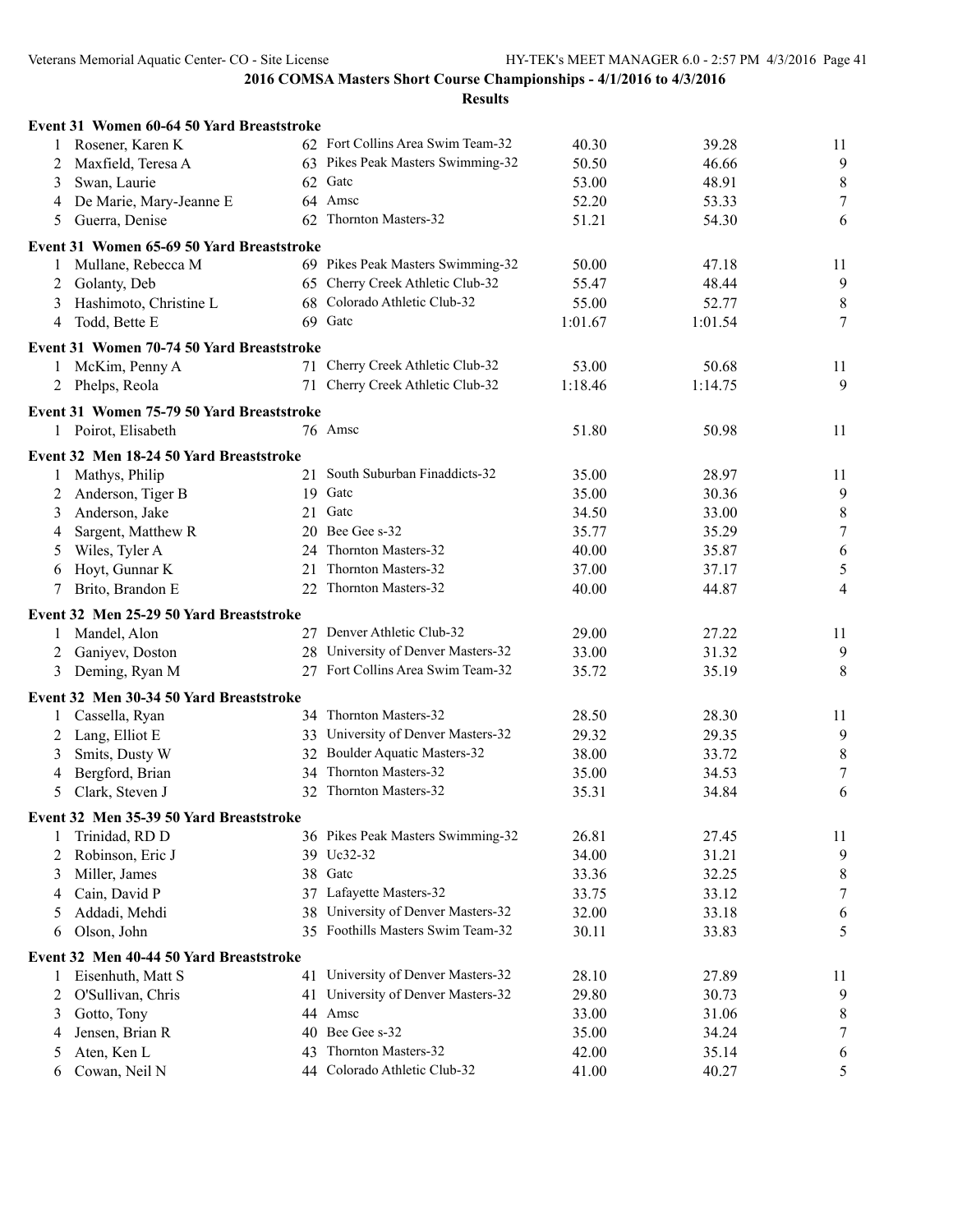|     | Event 32 Men 45-49 50 Yard Breaststroke |     |                                      |         |         |                  |
|-----|-----------------------------------------|-----|--------------------------------------|---------|---------|------------------|
|     | Torres, Mark                            |     | 46 North Carolina Masters Swimmin-13 | 36.50   | 31.81   | 11               |
| 2   | Holmes, Todd                            |     | 46 Amsc                              | 34.00   | 33.54   | 9                |
| 3   | Hoyt, Brian K                           | 49  | Thornton Masters-32                  | 39.22   | 36.77   | $\,8\,$          |
| 4   | Cusack, Clif                            | 46  | Rocky Mountain Thunder Masters-32    | 39.69   | 39.90   | $\boldsymbol{7}$ |
| 5   | Gelin, Larry J                          | 45  | Rocky Mountain Thunder Masters-32    | 42.00   | 39.91   | 6                |
| 6   | Rosinski, Thomas J                      | 46  | University of Denver Masters-32      | 42.00   | 40.74   | 5                |
| 7   | Smith, John D                           | 48  | Foothills Masters Swim Team-32       | 48.00   | 44.35   | 4                |
|     | Event 32 Men 50-54 50 Yard Breaststroke |     |                                      |         |         |                  |
|     | Coveney, Christopher M                  |     | 53 Lafayette Masters-32              | 28.26   | 28.16   | 11               |
| 2   | Lawrence, Dietrich W                    |     | 50 Jeffco Aquatic Masters-32         | 30.99   | 30.20   | 9                |
| 3   | Barringer, Rob                          | 50  | University of Denver Masters-32      | 33.00   | 31.37   | $8\,$            |
| 4   | Brostuen, David A                       | 51  | University of Denver Masters-32      | 33.19   | 32.68   | $\tau$           |
| 5   | Boileau, Mike                           | 54  | Rocky Mountain Thunder Masters-32    | 34.00   | 32.84   | 6                |
| 6   | Kahl, Steven E                          | 53  | Gatc                                 | 35.89   | 34.20   | 5                |
| 7   | Severance, David A                      | 53  | University of Denver Masters-32      | 35.00   | 34.96   | $\overline{4}$   |
| 8   | Neilsen, Eric E                         |     | 50 Fort Collins Area Swim Team-32    | 38.00   | 37.11   | $\mathfrak{Z}$   |
| 9   | Le Vasseur, Andrew P                    | 52  | University of Denver Masters-32      | 41.80   | 38.47   | $\overline{c}$   |
| 10  | Ramirez, Alfonso                        |     | 54 Bee Gee s-32                      | 41.13   | 41.48   | 1                |
| 11  | Ewer, Michael J                         |     | 52 Fort Collins Area Swim Team-32    | 43.19   | 41.54   |                  |
| 12  | Garcia, Doug A                          |     | 54 Fort Collins Area Swim Team-32    | 43.00   | 43.00   |                  |
|     | Event 32 Men 55-59 50 Yard Breaststroke |     |                                      |         |         |                  |
| 1   | Orten, Frank T                          |     | 57 Pikes Peak Masters Swimming-32    | 31.10   | 30.64   | 11               |
| 2   | Louie, Jamie                            | 59  | Csst Masters-32                      | 33.50   | 33.21   | 9                |
| 3   | Huggins, David A                        |     | 56 Bee Gee s-32                      | 33.84   | 34.06   | $\,8\,$          |
| 4   | Nolte, Christopher C                    | 59  | Colorado Athletic Club-32            | 36.90   | 34.25   | $\boldsymbol{7}$ |
| 5   | Pfenning, Paul D                        | 57  | University of Denver Masters-32      | 36.50   | 35.74   | 6                |
| 6   | Leo, Mark                               |     | 56 Bee Gee s-32                      | 39.67   | 36.58   | 5                |
| 7   | Cording, Paul E                         |     | 55 Pikes Peak Masters Swimming-32    | 37.00   | 37.40   | 4                |
| 8   | Estle, Steven C                         |     | 56 Lafayette Masters-32              | 45.00   | 42.86   | 3                |
| 9   | Reetz, Eric F                           | 56. | Bee Gee s-32                         | 44.50   | 44.99   | $\overline{c}$   |
| 10  | Cattles, Steve                          |     | 56 Bee Gee s-32                      | 1:14.00 | 1:17.65 | 1                |
|     | Event 32 Men 60-64 50 Yard Breaststroke |     |                                      |         |         |                  |
| 1   | Waterbury, Stuart S                     |     | 62 Boulder Aquatic Masters-32        | 31.60   | 30.15   | 11               |
| 2   | Hess, Richard                           |     | 61 Bee Gee s-32                      | 35.88   | 35.54   | 9                |
|     | Hice, Randy C                           |     | 61 Uc32-32                           | 38.00   | 36.93   | 8                |
|     | Shopes, Marty                           |     | 64 Gatc                              | 38.50   | 37.55   | 7                |
| 5   | David, Brad G                           |     | 61 Foothills Masters Swim Team-32    | 45.00   | 40.04   | 6                |
| 6   | Harper, Larry T                         | 61  | Gatc                                 | 40.00   | 40.12   | 5                |
|     | Krainik, Gregory M                      |     | 61 University of Denver Masters-32   | 45.00   | 41.67   | 4                |
| --- | Morrison, Jeffrey W                     |     | 61 Colorado Masters Swimming-32      | 39.35   | DQ      |                  |
|     |                                         |     |                                      |         |         |                  |
|     | Event 32 Men 65-69 50 Yard Breaststroke |     | 65 South Suburban Finaddicts-32      |         |         |                  |
|     | Ferguson, Bruce                         |     | 65 Fort Collins Area Swim Team-32    | 36.00   | 37.00   | 11               |
|     | Parkinson, Bruce A                      |     |                                      | 39.70   | 38.58   | 9                |
|     | Blodgett, Bob H                         | 65  | Colorado Athletic Club-32            | 45.00   | 45.70   | 8                |
| 4   | Linn, Michael J                         |     | 66 Bee Gee s-32                      | 3:00.00 | 1:06.15 | 7                |
|     | Event 32 Men 70-74 50 Yard Breaststroke |     |                                      |         |         |                  |
|     | Ogilby, Chuck                           | 72  | Team Sopris Masters-32               | 44.00   | 41.11   | 11               |
| 2   | Zaparanick, Robert R                    | 70  | Cherry Creek Athletic Club-32        | 46.00   | 46.44   | 9                |
| 3   | McDanal, Steven                         |     | 72 Jeffco Aquatic Masters-32         | 52.00   | 46.52   | 8                |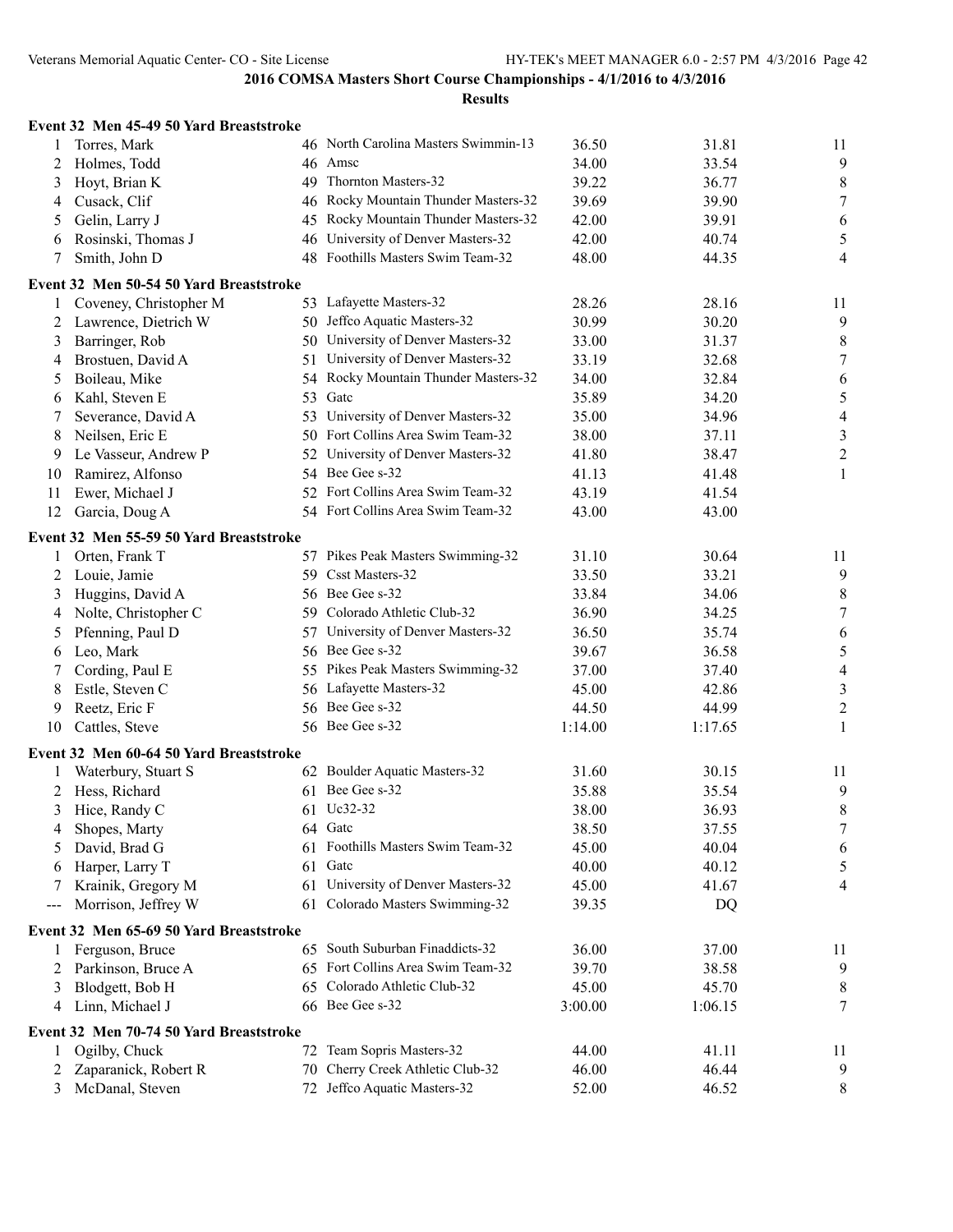|   | (Event 32 Men 70-74 50 Yard Breaststroke) |                                    |         |         |                |
|---|-------------------------------------------|------------------------------------|---------|---------|----------------|
|   | 4 Kalstrom, Reynold G                     | 71 Foothills Masters Swim Team-32  | 50.00   | 47.16   | $\tau$         |
| 5 | Tobin, John C                             | 73 Ever                            | 55.00   | 52.95   | 6              |
| 6 | Sherman, Larry W                          | 74 Cherry Creek Athletic Club-32   | 1:00.00 | 59.59   | 5              |
|   | Event 32 Men 75-79 50 Yard Breaststroke   |                                    |         |         |                |
|   | 1 King, William E                         | 76 Green Mountain Masters-32       | 48.07   | 50.81   | 11             |
| 2 | Plummer, Mark A                           | 79 University of Denver Masters-32 | 1:10.10 | 56.55   | 9              |
|   | Event 33 Women 25-29 200 Yard Butterfly   |                                    |         |         |                |
|   | 1 Xu, Amy                                 | 26 University of Denver Masters-32 | 2:50.32 | 2:20.28 | 11             |
|   | Event 33 Women 30-34 200 Yard Butterfly   |                                    |         |         |                |
| 1 | Ryan, Julianna                            | 30 University of Denver Masters-32 | 2:19.00 | 2:30.15 | 11             |
| 2 | Quinnell, Jodi A                          | 33 Jeffco Aquatic Masters-32       | 2:29.60 | 2:32.27 | 9              |
| 3 | Lincoln, Laura Beth                       | 32 Bee Gee s-32                    | 3:13.32 | 3:05.32 | $\,8\,$        |
| 4 | Gibbons, Chelsea M                        | 32 Jeffco Aquatic Masters-32       | 4:00.00 | 3:25.99 | $\tau$         |
|   | Event 33 Women 35-39 200 Yard Butterfly   |                                    |         |         |                |
|   | 1 Greenleaf, Kristin                      | 37 Green Mountain Masters-32       | 4:00.00 | 3:30.02 | 11             |
| 2 | Gabrielson, Signe L                       | 37 Pikes Peak Masters Swimming-32  | 3:45.00 | 3:48.73 | 9              |
|   | Event 33 Women 40-44 200 Yard Butterfly   |                                    |         |         |                |
|   | Moss, Bonnie M                            | 44 Pikes Peak Masters Swimming-32  | 2:30.00 | 2:23.66 | 11             |
| 2 | O'Connell, Fontaine                       | 41 Jeffco Aquatic Masters-32       | 3:30.00 | 3:17.14 | $\overline{9}$ |
| 3 | Henault, Kerry F                          | 44 Thornton Masters-32             | 3:39.99 | 3:37.07 | 8              |
|   | Event 33 Women 50-54 200 Yard Butterfly   |                                    |         |         |                |
| 1 | Vanderpoel, Nicole L                      | 51 Gate                            | 2:50.45 | 2:48.26 | 11             |
| 2 | Gillespie, Melissa                        | 54 University of Denver Masters-32 | 4:00.00 | 4:10.26 | 9              |
| 3 | Clendenen, Karen A                        | 53 Cherry Creek Athletic Club-32   | 5:00.87 | 5:50.09 | 8              |
|   | Event 33 Women 65-69 200 Yard Butterfly   |                                    |         |         |                |
|   | 1 Young, Lydia L                          | 67 Brkm                            | 3:52.49 | 4:29.96 | 11             |
|   | Event 34 Men 25-29 200 Yard Butterfly     |                                    |         |         |                |
| 1 | Grosser, Jacob                            | 27 Pikes Peak Masters Swimming-32  | 2:04.78 | 1:55.00 | 11             |
| 2 | Smith, David J                            | 28 University of Denver Masters-32 | 2:16.22 | 2:11.87 | 9              |
| 3 | Madera, Daniel P                          | 26 University of Denver Masters-32 | 2:20.69 | 2:22.18 | $\,8\,$        |
|   | Event 34 Men 30-34 200 Yard Butterfly     |                                    |         |         |                |
|   | 1 Elser, Bryce A                          | 30 Pikes Peak Masters Swimming-32  | 2:06.00 | 2:01.78 | 11             |
|   | 2 Colvert, Brian                          | 32 Pikes Peak Masters Swimming-32  | 2:11.00 | 2:06.47 | 9              |
|   | 3 Clark, Steven J                         | 32 Thornton Masters-32             | 3:15.14 | 3:07.40 | 8              |
|   | Event 34 Men 35-39 200 Yard Butterfly     |                                    |         |         |                |
|   | 1 Batchelder, John R                      | 35 Foothills Masters Swim Team-32  | 2:16.03 | 2:14.86 | 11             |
| 2 | Forrester, Scott G                        | 38 Thornton Masters-32             | 3:22.19 | 3:19.12 | 9              |
|   | Event 34 Men 40-44 200 Yard Butterfly     |                                    |         |         |                |
|   | 1 Zupancic, Joseph C                      | 40 Fort Collins Area Swim Team-32  | 2:12.00 | 2:18.66 | 11             |
|   |                                           |                                    |         |         |                |
|   | Event 34 Men 45-49 200 Yard Butterfly     | 46 Thornton Masters-32             |         |         |                |
|   | Cruz, Eduardo                             | 46 Bee Gee s-32                    | 3:10.00 | 2:51.41 | 11             |
| 2 | White, Brad                               |                                    | 3:09.57 | 3:03.20 | 9              |
| 3 | Brower, William P                         | 49 Lafayette Masters-32            | 3:02.34 | 3:23.57 | 8              |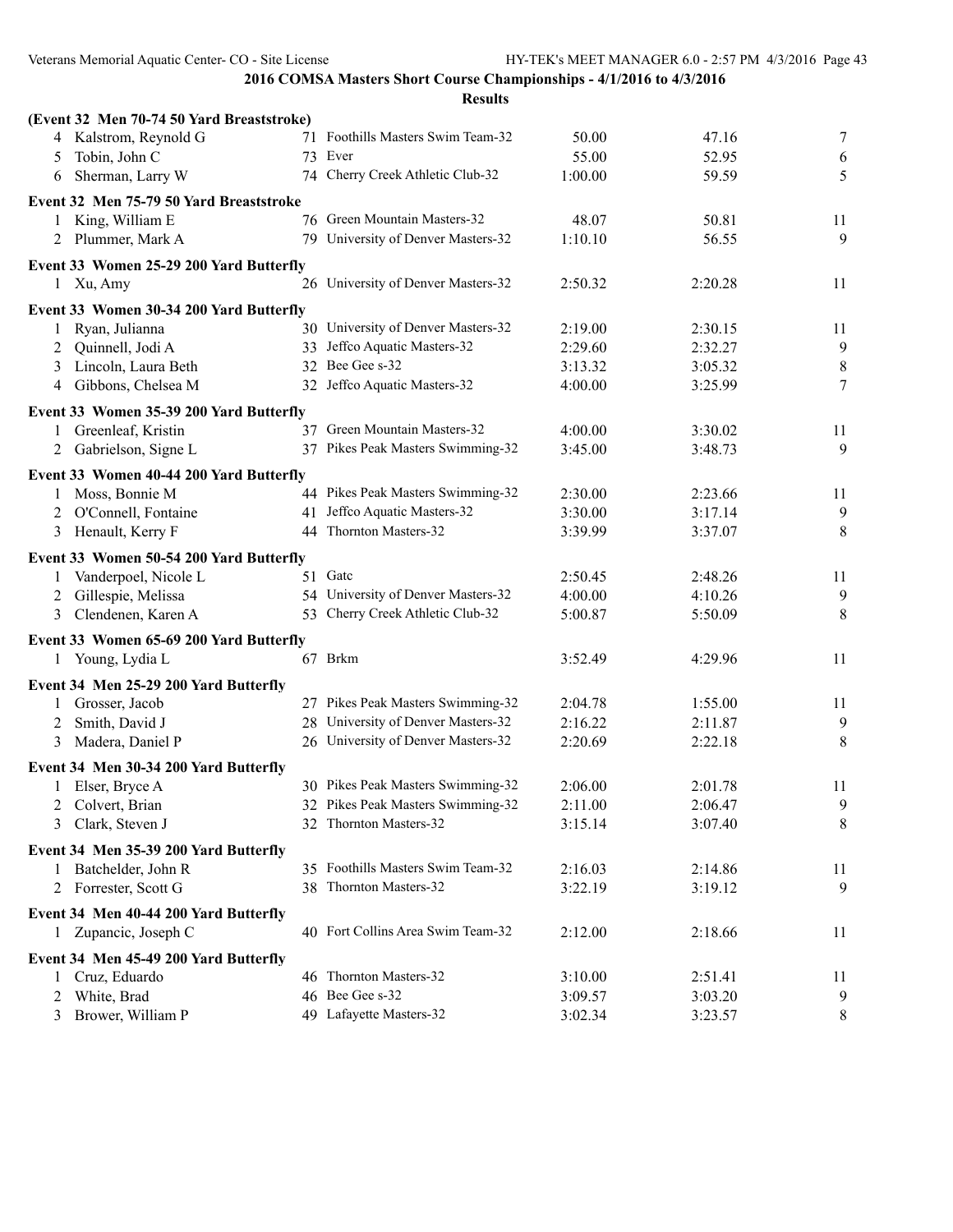|                            | Event 34 Men 50-54 200 Yard Butterfly   |                                    |         |         |                  |
|----------------------------|-----------------------------------------|------------------------------------|---------|---------|------------------|
|                            | 1 Lawrence, Dietrich W                  | 50 Jeffco Aquatic Masters-32       | 2:45.99 | 2:42.36 | 11               |
| 2                          | Pins, Michael T                         | 50 Boulder Aquatic Masters-32      | 2:37.49 | 2:42.57 | $\overline{9}$   |
| 3                          | Magouirk, Jeffrey K                     | 54 Bee Gee s-32                    | 3:37.21 | 3:45.21 | 8                |
|                            | Event 34 Men 55-59 200 Yard Butterfly   |                                    |         |         |                  |
|                            | 1 Mann, Jonathan E                      | 55 Gate                            | 2:17.42 | 2:18.60 | 11               |
|                            | 2 Leo, Mark                             | 56 Bee Gee s-32                    | 3:34.41 | 3:12.40 | 9                |
|                            | Newcomb, Scott C                        | 55 Green Mountain Masters-32       | 3:10.00 | 3:28.24 | 8                |
| $\qquad \qquad \text{---}$ | Reetz, Eric F                           | 56 Bee Gee s-32                    | 4:30.00 | DQ      |                  |
|                            | Event 34 Men 60-64 200 Yard Butterfly   |                                    |         |         |                  |
|                            | 1 Heggy, Terry A                        | 61 Foothills Masters Swim Team-32  | 3:50.10 | 3:07.95 | 11               |
| 2                          | Lehman, Melvin J                        | 62 Bee Gee s-32                    | 4:15.15 | 3:25.48 | $\overline{9}$   |
| 3                          | McElhinney, Tom B                       | 62 Bee Gee s-32                    | 3:25.00 | 3:53.28 | 8                |
|                            | Event 34 Men 65-69 200 Yard Butterfly   |                                    |         |         |                  |
|                            | 1 Carney, Kent                          | 68 Ever                            | 3:00.00 | 3:11.22 | 11               |
|                            | Event 37 Women 18-24 100 Yard Freestyle |                                    |         |         |                  |
|                            | 1 Booth, Kate                           | 23 Thornton Masters-32             | 54.83   | 55.01   | 11               |
| 2                          | Auxer, Joselyn                          | 24 Pikes Peak Masters Swimming-32  | 1:01.64 | 1:01.14 | 9                |
| 3                          | Wilson, Casey M                         | 22 Uc32-32                         | 58.89   | 1:04.20 | $\,8\,$          |
| 4                          | Wright, Ashley R                        | 24 University of Denver Masters-32 | 1:02.93 | 1:05.06 | $\tau$           |
| 5                          | Kurtz, Shayna                           | 21 Jeffco Aquatic Masters-32       | 1:15.00 | 1:08.35 | 6                |
|                            | Event 37 Women 25-29 100 Yard Freestyle |                                    |         |         |                  |
|                            | 1 Gleason, Carolyn                      | 26 Gatc                            | 57.00   | 55.79   | 11               |
|                            | 2 Ryan, Jenny                           | 25 Pikes Peak Masters Swimming-32  | 59.00   | 56.44   | 9                |
| 3                          | Sampl, Lauren                           | 28 Racm                            | 58.55   | 59.05   | $\,8\,$          |
| 4                          | Sampl, Emily                            | 28 Racm                            | 58.14   | 59.63   | $\boldsymbol{7}$ |
| 5                          | Borgias, Keegan                         | 27 Cherry Creek Athletic Club-32   | 1:07.76 | 59.67   | 6                |
| 6                          | Champion, Kristy                        | 29 University of Denver Masters-32 | 1:14.00 | 1:11.54 | 5                |
| 7                          | Westfall, Sarah E                       | 28 Gatc                            | 2:10.00 | 1:13.65 | $\overline{4}$   |
| 8                          | Larmore, Jennifer                       | 27 Amsc                            | 1:10.00 | 1:19.38 | 3                |
|                            | Event 37 Women 30-34 100 Yard Freestyle |                                    |         |         |                  |
|                            | 1 Heidinger, Anna M                     | 31 Pikes Peak Masters Swimming-32  | 54.39   | 53.70   | 11               |
| 2                          | Jones, Elizabeth                        | 32 Amsc                            | 59.23   | 56.79   | 9                |
|                            | 3 Schram, Bridgette M                   | 30 Pikes Peak Masters Swimming-32  | 1:00.00 | 58.80   | 8                |
|                            | 4 Pederson, Kati E                      | 34 Thornton Masters-32             | 1:02.00 | 59.84   | $\tau$           |
| 5                          | Quinnell, Jodi A                        | 33 Jeffco Aquatic Masters-32       | 1:02.00 | 1:00.88 | 6                |
| 6                          | Abell, Amanda K                         | 34 Gate                            | 1:02.33 | 1:03.54 | 5                |
| 7                          | Sfeir, Emily                            | 30 Pikes Peak Masters Swimming-32  | 1:06.30 | 1:07.45 | 4                |
| 8                          | Van Noordt, Lindsey                     | 32 Amsc                            | 1:05.00 | 1:08.33 | 3                |
|                            | Event 37 Women 35-39 100 Yard Freestyle |                                    |         |         |                  |
|                            | 1 Linke, Lyndsey M                      | 35 Fort Collins Area Swim Team-32  | 57.00   | 55.99   | 11               |
| 2                          | Fostvedt, Alishia L                     | 39 Amsc                            | 1:02.20 | 1:03.02 | 9                |
| 3                          | Fischer, Christine                      | 35 Fort Collins Area Swim Team-32  | 1:07.84 | 1:04.89 | 8                |
| 4                          | Blair, Katie                            | 35 Lafayette Masters-32            | 1:08.00 | 1:06.18 | 7                |
| 5                          | Engle, Beth                             | 38 Bee Gee s-32                    | 1:09.53 | 1:06.23 | 6                |
| 6                          | Catallo-Madruga, Marci H                | 37 University of Denver Masters-32 | 1:06.54 | 1:06.35 | 5                |
| 7                          | Castellano, Sara E                      | 39 Lafayette Masters-32            | 1:07.14 | 1:06.49 | 4                |
| 8                          | Vitcenda, Jessica J                     | 39 Gate                            | 1:11.95 | 1:10.21 | 3                |
| 9                          | Hovey, Brianne                          | 36 Gatc                            | 1:15.00 | 1:11.74 | 2                |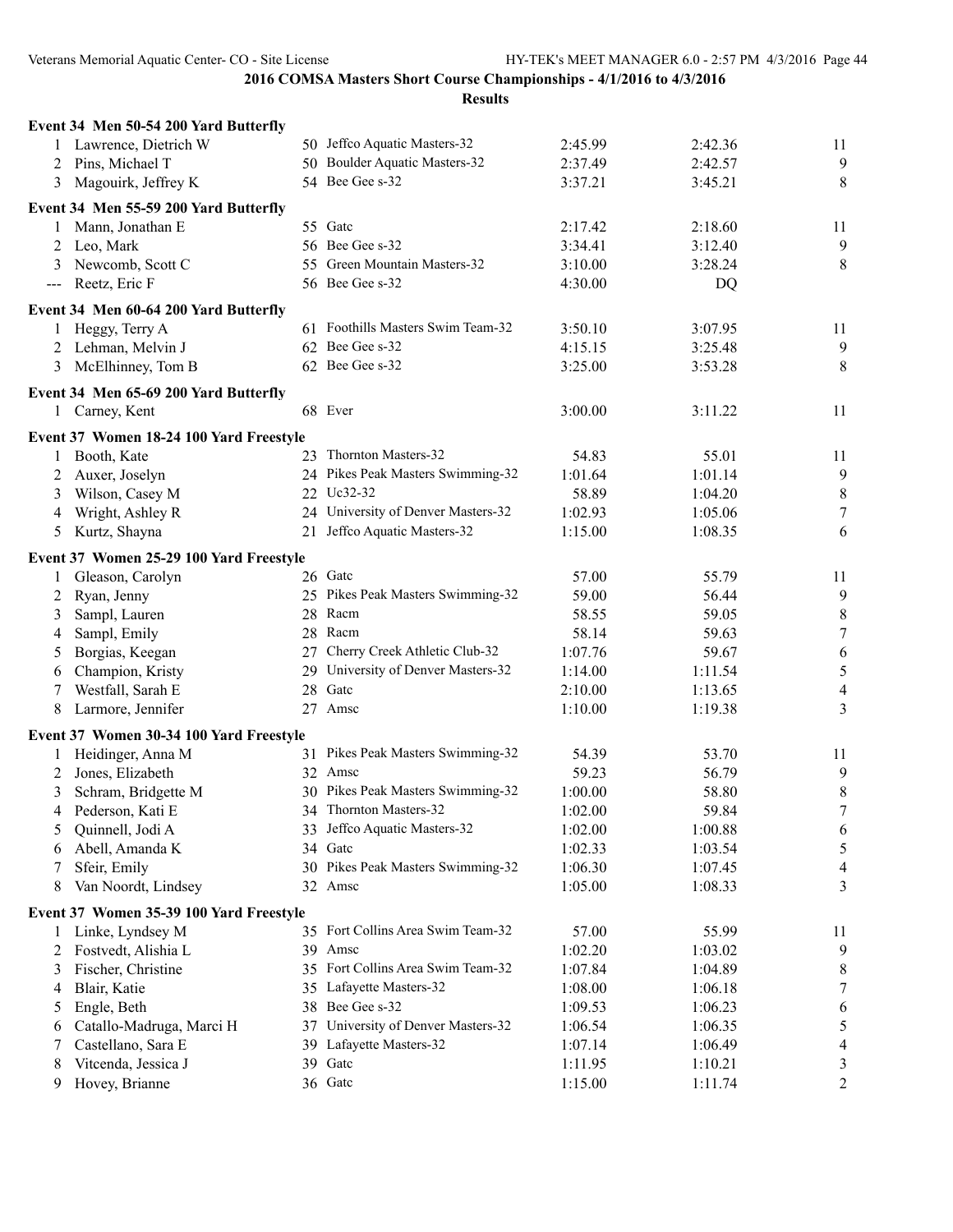| 10 Wouda, Ellie R<br>1:18.00<br>39 Colorado Masters Swimming-32<br>1:12.19<br>1<br>Event 37 Women 40-44 100 Yard Freestyle<br>43 Pikes Peak Masters Swimming-32<br>59.29<br>55.62<br>Wagner, Heather L<br>11<br>42 Lafayette Masters-32<br>59.21<br>9<br>Walkenhorst, Katie J<br>58.80<br>2<br>43 Colorado Masters Swimming-32<br>$\,8\,$<br>Dussliere, Julie F<br>1:04.94<br>1:01.92<br>3<br>Colorado Masters Swimming-32<br>$\tau$<br>Paul, Heather<br>1:02.54<br>1:03.17<br>41<br>4<br>Garland, Crystal<br>44 Gatc<br>1:02.50<br>1:03.23<br>6<br>5<br>Jeffco Aquatic Masters-32<br>5<br>O'Connell, Fontaine<br>1:08.00<br>1:06.61<br>41<br>6<br>South Suburban Finaddicts-32<br>$\overline{4}$<br>Jackson, Rebecca<br>1:07.59<br>1:03.00<br>40<br>7<br>40 Bee Gee s-32<br>$\mathfrak{Z}$<br>Haskett, Stephanie<br>1:20.00<br>1:11.17<br>8<br>$\sqrt{2}$<br>40 Rtc<br>Hayes, Laurie M<br>1:15.00<br>1:12.48<br>9<br>40 Fort Collins Area Swim Team-32<br>Martin, Barbara<br>$\mathbf{1}$<br>1:15.00<br>1:14.34<br>10<br>Kinnersley, Darcy A<br>Gatc<br>11<br>1:25.00<br>1:15.93<br>44<br>Gatc<br>12<br>Queenan, Katie<br>1:50.00<br>43<br>1:26.28<br>13<br>White, Crystal<br>42 Bee Gee s-32<br>1:29.80<br>1:27.68<br>Event 37 Women 45-49 100 Yard Freestyle<br>47 Gatc<br>58.69<br>Seavall, Kelly J<br>59.38<br>11<br>1<br>47 Fort Collins Area Swim Team-32<br>9<br>Richardson, Kim G<br>1:03.82<br>1:00.81<br>2<br>$\,8\,$<br>49 Fort Collins Area Swim Team-32<br>DeLong, Mary A<br>1:11.15<br>1:10.09<br>3<br>49 Bee Gee s-32<br>$\tau$<br>Early, Deborah<br>1:16.17<br>1:12.21<br>4<br>Colorado Athletic Club-32<br>Olczak, Suzanne F<br>1:25.00<br>1:20.20<br>6<br>47<br>5<br>Cherry Creek Athletic Club-32<br>$\sqrt{5}$<br>Wecksler, Michelle<br>1:35.11<br>1:28.20<br>49<br>6<br>Cherry Creek Athletic Club-32<br>1:48.81<br>1:36.09<br>$\overline{4}$<br>Bryant, Teddi<br>49<br>7<br>Event 37 Women 50-54 100 Yard Freestyle<br>1 Nowak, Elizabeth A<br>52 Gate<br>59.50<br>1:00.81<br>11<br>53 Pikes Peak Masters Swimming-32<br>9<br>MacLaren, Kathleen A<br>1:00.85<br>1:02.32<br>2<br>$\,8\,$<br>Butler, Debra L<br>52 Gate<br>1:07.17<br>1:04.35<br>3<br>Gatc<br>$\tau$<br>Hagadorn, Heather<br>1:05.25<br>51<br>1:06.62<br>4<br>50 Bee Gee s-32<br>Gardner, Micheline<br>6<br>1:06.19<br>1:06.30<br>5<br>$\mathfrak s$<br>Eldridge, Audrey L<br>53 Pikes Peak Masters Swimming-32<br>1:12.19<br>1:11.75<br>6<br>Amsc<br>Przekwas, Julie A<br>53<br>1:15.04<br>$\overline{4}$<br>1:16.51<br>7<br>54 Thornton Masters-32<br>1:28.00<br>3<br>8<br>Stokoe, Jeanne<br>1:24.19<br>Event 37 Women 55-59 100 Yard Freestyle<br>55 Colorado Athletic Club-32<br>Garnier, Kathy L<br>59.98<br>59.84<br>11<br>Cotton, Suzy L<br>1:01.11<br>1:03.01<br>$\mathbf{9}$<br>56 Hra<br>2<br>Maleike, Corinna M<br>55 Thornton Masters-32<br>1:11.11<br>1:06.50<br>8<br>3<br>55 Jeffco Aquatic Masters-32<br>$\tau$<br>Metzger, Anne M<br>1:06.32<br>1:06.82<br>4<br>59 Gatc<br>Kerr, Ann<br>1:12.03<br>1:09.51<br>6<br>5<br>$\sqrt{5}$<br>55 Fort Collins Area Swim Team-32<br>Hicks, Sandra J<br>1:20.00<br>1:15.60<br>6<br>Colorado Masters Swimming-32<br>Weihenmayer, Ellen<br>1:19.00<br>$\overline{4}$<br>57<br>1:17.38<br>7<br>Guidas, Claire M<br>Lafayette Masters-32<br>3<br>8<br>58<br>1:24.67<br>1:22.10<br>Thornton Masters-32<br>Townley, Antoinette<br>1:30.00<br>$\overline{c}$<br>55<br>1:23.48<br>9<br>56 Bee Gee s-32<br>Sortwell, Andrea<br>1<br>10<br>1:26.49<br>1:24.67<br>59 Gatc<br>Shaw, Lori D<br>1:35.82<br>11<br>1:37.21<br>56 Colorado Masters Swimming-32<br>12<br>Morrison, Mary E<br>1:37.15<br>1:41.52<br>Event 37 Women 60-64 100 Yard Freestyle<br>62 Fort Collins Area Swim Team-32<br>1:07.50<br>Rosener, Karen K<br>1:05.59<br>11<br>1<br>63 Pikes Peak Masters Swimming-32<br>Maxfield, Teresa A<br>1:20.00<br>9<br>2<br>1:15.69<br>62 Gate |   | (Event 37 Women 35-39 100 Yard Freestyle) |  |         |         |       |
|--------------------------------------------------------------------------------------------------------------------------------------------------------------------------------------------------------------------------------------------------------------------------------------------------------------------------------------------------------------------------------------------------------------------------------------------------------------------------------------------------------------------------------------------------------------------------------------------------------------------------------------------------------------------------------------------------------------------------------------------------------------------------------------------------------------------------------------------------------------------------------------------------------------------------------------------------------------------------------------------------------------------------------------------------------------------------------------------------------------------------------------------------------------------------------------------------------------------------------------------------------------------------------------------------------------------------------------------------------------------------------------------------------------------------------------------------------------------------------------------------------------------------------------------------------------------------------------------------------------------------------------------------------------------------------------------------------------------------------------------------------------------------------------------------------------------------------------------------------------------------------------------------------------------------------------------------------------------------------------------------------------------------------------------------------------------------------------------------------------------------------------------------------------------------------------------------------------------------------------------------------------------------------------------------------------------------------------------------------------------------------------------------------------------------------------------------------------------------------------------------------------------------------------------------------------------------------------------------------------------------------------------------------------------------------------------------------------------------------------------------------------------------------------------------------------------------------------------------------------------------------------------------------------------------------------------------------------------------------------------------------------------------------------------------------------------------------------------------------------------------------------------------------------------------------------------------------------------------------------------------------------------------------------------------------------------------------------------------------------------------------------------------------------------------------------------------------------------------------------------------------------------------------------------------------------------------------------------------------------------------------------------------------------------------------------------------------------------------------------------------------------------------------------------------------------------------------------------------------------------------------------|---|-------------------------------------------|--|---------|---------|-------|
|                                                                                                                                                                                                                                                                                                                                                                                                                                                                                                                                                                                                                                                                                                                                                                                                                                                                                                                                                                                                                                                                                                                                                                                                                                                                                                                                                                                                                                                                                                                                                                                                                                                                                                                                                                                                                                                                                                                                                                                                                                                                                                                                                                                                                                                                                                                                                                                                                                                                                                                                                                                                                                                                                                                                                                                                                                                                                                                                                                                                                                                                                                                                                                                                                                                                                                                                                                                                                                                                                                                                                                                                                                                                                                                                                                                                                                                                                      |   |                                           |  |         |         |       |
|                                                                                                                                                                                                                                                                                                                                                                                                                                                                                                                                                                                                                                                                                                                                                                                                                                                                                                                                                                                                                                                                                                                                                                                                                                                                                                                                                                                                                                                                                                                                                                                                                                                                                                                                                                                                                                                                                                                                                                                                                                                                                                                                                                                                                                                                                                                                                                                                                                                                                                                                                                                                                                                                                                                                                                                                                                                                                                                                                                                                                                                                                                                                                                                                                                                                                                                                                                                                                                                                                                                                                                                                                                                                                                                                                                                                                                                                                      |   |                                           |  |         |         |       |
|                                                                                                                                                                                                                                                                                                                                                                                                                                                                                                                                                                                                                                                                                                                                                                                                                                                                                                                                                                                                                                                                                                                                                                                                                                                                                                                                                                                                                                                                                                                                                                                                                                                                                                                                                                                                                                                                                                                                                                                                                                                                                                                                                                                                                                                                                                                                                                                                                                                                                                                                                                                                                                                                                                                                                                                                                                                                                                                                                                                                                                                                                                                                                                                                                                                                                                                                                                                                                                                                                                                                                                                                                                                                                                                                                                                                                                                                                      |   |                                           |  |         |         |       |
|                                                                                                                                                                                                                                                                                                                                                                                                                                                                                                                                                                                                                                                                                                                                                                                                                                                                                                                                                                                                                                                                                                                                                                                                                                                                                                                                                                                                                                                                                                                                                                                                                                                                                                                                                                                                                                                                                                                                                                                                                                                                                                                                                                                                                                                                                                                                                                                                                                                                                                                                                                                                                                                                                                                                                                                                                                                                                                                                                                                                                                                                                                                                                                                                                                                                                                                                                                                                                                                                                                                                                                                                                                                                                                                                                                                                                                                                                      |   |                                           |  |         |         |       |
|                                                                                                                                                                                                                                                                                                                                                                                                                                                                                                                                                                                                                                                                                                                                                                                                                                                                                                                                                                                                                                                                                                                                                                                                                                                                                                                                                                                                                                                                                                                                                                                                                                                                                                                                                                                                                                                                                                                                                                                                                                                                                                                                                                                                                                                                                                                                                                                                                                                                                                                                                                                                                                                                                                                                                                                                                                                                                                                                                                                                                                                                                                                                                                                                                                                                                                                                                                                                                                                                                                                                                                                                                                                                                                                                                                                                                                                                                      |   |                                           |  |         |         |       |
|                                                                                                                                                                                                                                                                                                                                                                                                                                                                                                                                                                                                                                                                                                                                                                                                                                                                                                                                                                                                                                                                                                                                                                                                                                                                                                                                                                                                                                                                                                                                                                                                                                                                                                                                                                                                                                                                                                                                                                                                                                                                                                                                                                                                                                                                                                                                                                                                                                                                                                                                                                                                                                                                                                                                                                                                                                                                                                                                                                                                                                                                                                                                                                                                                                                                                                                                                                                                                                                                                                                                                                                                                                                                                                                                                                                                                                                                                      |   |                                           |  |         |         |       |
|                                                                                                                                                                                                                                                                                                                                                                                                                                                                                                                                                                                                                                                                                                                                                                                                                                                                                                                                                                                                                                                                                                                                                                                                                                                                                                                                                                                                                                                                                                                                                                                                                                                                                                                                                                                                                                                                                                                                                                                                                                                                                                                                                                                                                                                                                                                                                                                                                                                                                                                                                                                                                                                                                                                                                                                                                                                                                                                                                                                                                                                                                                                                                                                                                                                                                                                                                                                                                                                                                                                                                                                                                                                                                                                                                                                                                                                                                      |   |                                           |  |         |         |       |
|                                                                                                                                                                                                                                                                                                                                                                                                                                                                                                                                                                                                                                                                                                                                                                                                                                                                                                                                                                                                                                                                                                                                                                                                                                                                                                                                                                                                                                                                                                                                                                                                                                                                                                                                                                                                                                                                                                                                                                                                                                                                                                                                                                                                                                                                                                                                                                                                                                                                                                                                                                                                                                                                                                                                                                                                                                                                                                                                                                                                                                                                                                                                                                                                                                                                                                                                                                                                                                                                                                                                                                                                                                                                                                                                                                                                                                                                                      |   |                                           |  |         |         |       |
|                                                                                                                                                                                                                                                                                                                                                                                                                                                                                                                                                                                                                                                                                                                                                                                                                                                                                                                                                                                                                                                                                                                                                                                                                                                                                                                                                                                                                                                                                                                                                                                                                                                                                                                                                                                                                                                                                                                                                                                                                                                                                                                                                                                                                                                                                                                                                                                                                                                                                                                                                                                                                                                                                                                                                                                                                                                                                                                                                                                                                                                                                                                                                                                                                                                                                                                                                                                                                                                                                                                                                                                                                                                                                                                                                                                                                                                                                      |   |                                           |  |         |         |       |
|                                                                                                                                                                                                                                                                                                                                                                                                                                                                                                                                                                                                                                                                                                                                                                                                                                                                                                                                                                                                                                                                                                                                                                                                                                                                                                                                                                                                                                                                                                                                                                                                                                                                                                                                                                                                                                                                                                                                                                                                                                                                                                                                                                                                                                                                                                                                                                                                                                                                                                                                                                                                                                                                                                                                                                                                                                                                                                                                                                                                                                                                                                                                                                                                                                                                                                                                                                                                                                                                                                                                                                                                                                                                                                                                                                                                                                                                                      |   |                                           |  |         |         |       |
|                                                                                                                                                                                                                                                                                                                                                                                                                                                                                                                                                                                                                                                                                                                                                                                                                                                                                                                                                                                                                                                                                                                                                                                                                                                                                                                                                                                                                                                                                                                                                                                                                                                                                                                                                                                                                                                                                                                                                                                                                                                                                                                                                                                                                                                                                                                                                                                                                                                                                                                                                                                                                                                                                                                                                                                                                                                                                                                                                                                                                                                                                                                                                                                                                                                                                                                                                                                                                                                                                                                                                                                                                                                                                                                                                                                                                                                                                      |   |                                           |  |         |         |       |
|                                                                                                                                                                                                                                                                                                                                                                                                                                                                                                                                                                                                                                                                                                                                                                                                                                                                                                                                                                                                                                                                                                                                                                                                                                                                                                                                                                                                                                                                                                                                                                                                                                                                                                                                                                                                                                                                                                                                                                                                                                                                                                                                                                                                                                                                                                                                                                                                                                                                                                                                                                                                                                                                                                                                                                                                                                                                                                                                                                                                                                                                                                                                                                                                                                                                                                                                                                                                                                                                                                                                                                                                                                                                                                                                                                                                                                                                                      |   |                                           |  |         |         |       |
|                                                                                                                                                                                                                                                                                                                                                                                                                                                                                                                                                                                                                                                                                                                                                                                                                                                                                                                                                                                                                                                                                                                                                                                                                                                                                                                                                                                                                                                                                                                                                                                                                                                                                                                                                                                                                                                                                                                                                                                                                                                                                                                                                                                                                                                                                                                                                                                                                                                                                                                                                                                                                                                                                                                                                                                                                                                                                                                                                                                                                                                                                                                                                                                                                                                                                                                                                                                                                                                                                                                                                                                                                                                                                                                                                                                                                                                                                      |   |                                           |  |         |         |       |
|                                                                                                                                                                                                                                                                                                                                                                                                                                                                                                                                                                                                                                                                                                                                                                                                                                                                                                                                                                                                                                                                                                                                                                                                                                                                                                                                                                                                                                                                                                                                                                                                                                                                                                                                                                                                                                                                                                                                                                                                                                                                                                                                                                                                                                                                                                                                                                                                                                                                                                                                                                                                                                                                                                                                                                                                                                                                                                                                                                                                                                                                                                                                                                                                                                                                                                                                                                                                                                                                                                                                                                                                                                                                                                                                                                                                                                                                                      |   |                                           |  |         |         |       |
|                                                                                                                                                                                                                                                                                                                                                                                                                                                                                                                                                                                                                                                                                                                                                                                                                                                                                                                                                                                                                                                                                                                                                                                                                                                                                                                                                                                                                                                                                                                                                                                                                                                                                                                                                                                                                                                                                                                                                                                                                                                                                                                                                                                                                                                                                                                                                                                                                                                                                                                                                                                                                                                                                                                                                                                                                                                                                                                                                                                                                                                                                                                                                                                                                                                                                                                                                                                                                                                                                                                                                                                                                                                                                                                                                                                                                                                                                      |   |                                           |  |         |         |       |
|                                                                                                                                                                                                                                                                                                                                                                                                                                                                                                                                                                                                                                                                                                                                                                                                                                                                                                                                                                                                                                                                                                                                                                                                                                                                                                                                                                                                                                                                                                                                                                                                                                                                                                                                                                                                                                                                                                                                                                                                                                                                                                                                                                                                                                                                                                                                                                                                                                                                                                                                                                                                                                                                                                                                                                                                                                                                                                                                                                                                                                                                                                                                                                                                                                                                                                                                                                                                                                                                                                                                                                                                                                                                                                                                                                                                                                                                                      |   |                                           |  |         |         |       |
|                                                                                                                                                                                                                                                                                                                                                                                                                                                                                                                                                                                                                                                                                                                                                                                                                                                                                                                                                                                                                                                                                                                                                                                                                                                                                                                                                                                                                                                                                                                                                                                                                                                                                                                                                                                                                                                                                                                                                                                                                                                                                                                                                                                                                                                                                                                                                                                                                                                                                                                                                                                                                                                                                                                                                                                                                                                                                                                                                                                                                                                                                                                                                                                                                                                                                                                                                                                                                                                                                                                                                                                                                                                                                                                                                                                                                                                                                      |   |                                           |  |         |         |       |
|                                                                                                                                                                                                                                                                                                                                                                                                                                                                                                                                                                                                                                                                                                                                                                                                                                                                                                                                                                                                                                                                                                                                                                                                                                                                                                                                                                                                                                                                                                                                                                                                                                                                                                                                                                                                                                                                                                                                                                                                                                                                                                                                                                                                                                                                                                                                                                                                                                                                                                                                                                                                                                                                                                                                                                                                                                                                                                                                                                                                                                                                                                                                                                                                                                                                                                                                                                                                                                                                                                                                                                                                                                                                                                                                                                                                                                                                                      |   |                                           |  |         |         |       |
|                                                                                                                                                                                                                                                                                                                                                                                                                                                                                                                                                                                                                                                                                                                                                                                                                                                                                                                                                                                                                                                                                                                                                                                                                                                                                                                                                                                                                                                                                                                                                                                                                                                                                                                                                                                                                                                                                                                                                                                                                                                                                                                                                                                                                                                                                                                                                                                                                                                                                                                                                                                                                                                                                                                                                                                                                                                                                                                                                                                                                                                                                                                                                                                                                                                                                                                                                                                                                                                                                                                                                                                                                                                                                                                                                                                                                                                                                      |   |                                           |  |         |         |       |
|                                                                                                                                                                                                                                                                                                                                                                                                                                                                                                                                                                                                                                                                                                                                                                                                                                                                                                                                                                                                                                                                                                                                                                                                                                                                                                                                                                                                                                                                                                                                                                                                                                                                                                                                                                                                                                                                                                                                                                                                                                                                                                                                                                                                                                                                                                                                                                                                                                                                                                                                                                                                                                                                                                                                                                                                                                                                                                                                                                                                                                                                                                                                                                                                                                                                                                                                                                                                                                                                                                                                                                                                                                                                                                                                                                                                                                                                                      |   |                                           |  |         |         |       |
|                                                                                                                                                                                                                                                                                                                                                                                                                                                                                                                                                                                                                                                                                                                                                                                                                                                                                                                                                                                                                                                                                                                                                                                                                                                                                                                                                                                                                                                                                                                                                                                                                                                                                                                                                                                                                                                                                                                                                                                                                                                                                                                                                                                                                                                                                                                                                                                                                                                                                                                                                                                                                                                                                                                                                                                                                                                                                                                                                                                                                                                                                                                                                                                                                                                                                                                                                                                                                                                                                                                                                                                                                                                                                                                                                                                                                                                                                      |   |                                           |  |         |         |       |
|                                                                                                                                                                                                                                                                                                                                                                                                                                                                                                                                                                                                                                                                                                                                                                                                                                                                                                                                                                                                                                                                                                                                                                                                                                                                                                                                                                                                                                                                                                                                                                                                                                                                                                                                                                                                                                                                                                                                                                                                                                                                                                                                                                                                                                                                                                                                                                                                                                                                                                                                                                                                                                                                                                                                                                                                                                                                                                                                                                                                                                                                                                                                                                                                                                                                                                                                                                                                                                                                                                                                                                                                                                                                                                                                                                                                                                                                                      |   |                                           |  |         |         |       |
|                                                                                                                                                                                                                                                                                                                                                                                                                                                                                                                                                                                                                                                                                                                                                                                                                                                                                                                                                                                                                                                                                                                                                                                                                                                                                                                                                                                                                                                                                                                                                                                                                                                                                                                                                                                                                                                                                                                                                                                                                                                                                                                                                                                                                                                                                                                                                                                                                                                                                                                                                                                                                                                                                                                                                                                                                                                                                                                                                                                                                                                                                                                                                                                                                                                                                                                                                                                                                                                                                                                                                                                                                                                                                                                                                                                                                                                                                      |   |                                           |  |         |         |       |
|                                                                                                                                                                                                                                                                                                                                                                                                                                                                                                                                                                                                                                                                                                                                                                                                                                                                                                                                                                                                                                                                                                                                                                                                                                                                                                                                                                                                                                                                                                                                                                                                                                                                                                                                                                                                                                                                                                                                                                                                                                                                                                                                                                                                                                                                                                                                                                                                                                                                                                                                                                                                                                                                                                                                                                                                                                                                                                                                                                                                                                                                                                                                                                                                                                                                                                                                                                                                                                                                                                                                                                                                                                                                                                                                                                                                                                                                                      |   |                                           |  |         |         |       |
|                                                                                                                                                                                                                                                                                                                                                                                                                                                                                                                                                                                                                                                                                                                                                                                                                                                                                                                                                                                                                                                                                                                                                                                                                                                                                                                                                                                                                                                                                                                                                                                                                                                                                                                                                                                                                                                                                                                                                                                                                                                                                                                                                                                                                                                                                                                                                                                                                                                                                                                                                                                                                                                                                                                                                                                                                                                                                                                                                                                                                                                                                                                                                                                                                                                                                                                                                                                                                                                                                                                                                                                                                                                                                                                                                                                                                                                                                      |   |                                           |  |         |         |       |
|                                                                                                                                                                                                                                                                                                                                                                                                                                                                                                                                                                                                                                                                                                                                                                                                                                                                                                                                                                                                                                                                                                                                                                                                                                                                                                                                                                                                                                                                                                                                                                                                                                                                                                                                                                                                                                                                                                                                                                                                                                                                                                                                                                                                                                                                                                                                                                                                                                                                                                                                                                                                                                                                                                                                                                                                                                                                                                                                                                                                                                                                                                                                                                                                                                                                                                                                                                                                                                                                                                                                                                                                                                                                                                                                                                                                                                                                                      |   |                                           |  |         |         |       |
|                                                                                                                                                                                                                                                                                                                                                                                                                                                                                                                                                                                                                                                                                                                                                                                                                                                                                                                                                                                                                                                                                                                                                                                                                                                                                                                                                                                                                                                                                                                                                                                                                                                                                                                                                                                                                                                                                                                                                                                                                                                                                                                                                                                                                                                                                                                                                                                                                                                                                                                                                                                                                                                                                                                                                                                                                                                                                                                                                                                                                                                                                                                                                                                                                                                                                                                                                                                                                                                                                                                                                                                                                                                                                                                                                                                                                                                                                      |   |                                           |  |         |         |       |
|                                                                                                                                                                                                                                                                                                                                                                                                                                                                                                                                                                                                                                                                                                                                                                                                                                                                                                                                                                                                                                                                                                                                                                                                                                                                                                                                                                                                                                                                                                                                                                                                                                                                                                                                                                                                                                                                                                                                                                                                                                                                                                                                                                                                                                                                                                                                                                                                                                                                                                                                                                                                                                                                                                                                                                                                                                                                                                                                                                                                                                                                                                                                                                                                                                                                                                                                                                                                                                                                                                                                                                                                                                                                                                                                                                                                                                                                                      |   |                                           |  |         |         |       |
|                                                                                                                                                                                                                                                                                                                                                                                                                                                                                                                                                                                                                                                                                                                                                                                                                                                                                                                                                                                                                                                                                                                                                                                                                                                                                                                                                                                                                                                                                                                                                                                                                                                                                                                                                                                                                                                                                                                                                                                                                                                                                                                                                                                                                                                                                                                                                                                                                                                                                                                                                                                                                                                                                                                                                                                                                                                                                                                                                                                                                                                                                                                                                                                                                                                                                                                                                                                                                                                                                                                                                                                                                                                                                                                                                                                                                                                                                      |   |                                           |  |         |         |       |
|                                                                                                                                                                                                                                                                                                                                                                                                                                                                                                                                                                                                                                                                                                                                                                                                                                                                                                                                                                                                                                                                                                                                                                                                                                                                                                                                                                                                                                                                                                                                                                                                                                                                                                                                                                                                                                                                                                                                                                                                                                                                                                                                                                                                                                                                                                                                                                                                                                                                                                                                                                                                                                                                                                                                                                                                                                                                                                                                                                                                                                                                                                                                                                                                                                                                                                                                                                                                                                                                                                                                                                                                                                                                                                                                                                                                                                                                                      |   |                                           |  |         |         |       |
|                                                                                                                                                                                                                                                                                                                                                                                                                                                                                                                                                                                                                                                                                                                                                                                                                                                                                                                                                                                                                                                                                                                                                                                                                                                                                                                                                                                                                                                                                                                                                                                                                                                                                                                                                                                                                                                                                                                                                                                                                                                                                                                                                                                                                                                                                                                                                                                                                                                                                                                                                                                                                                                                                                                                                                                                                                                                                                                                                                                                                                                                                                                                                                                                                                                                                                                                                                                                                                                                                                                                                                                                                                                                                                                                                                                                                                                                                      |   |                                           |  |         |         |       |
|                                                                                                                                                                                                                                                                                                                                                                                                                                                                                                                                                                                                                                                                                                                                                                                                                                                                                                                                                                                                                                                                                                                                                                                                                                                                                                                                                                                                                                                                                                                                                                                                                                                                                                                                                                                                                                                                                                                                                                                                                                                                                                                                                                                                                                                                                                                                                                                                                                                                                                                                                                                                                                                                                                                                                                                                                                                                                                                                                                                                                                                                                                                                                                                                                                                                                                                                                                                                                                                                                                                                                                                                                                                                                                                                                                                                                                                                                      |   |                                           |  |         |         |       |
|                                                                                                                                                                                                                                                                                                                                                                                                                                                                                                                                                                                                                                                                                                                                                                                                                                                                                                                                                                                                                                                                                                                                                                                                                                                                                                                                                                                                                                                                                                                                                                                                                                                                                                                                                                                                                                                                                                                                                                                                                                                                                                                                                                                                                                                                                                                                                                                                                                                                                                                                                                                                                                                                                                                                                                                                                                                                                                                                                                                                                                                                                                                                                                                                                                                                                                                                                                                                                                                                                                                                                                                                                                                                                                                                                                                                                                                                                      |   |                                           |  |         |         |       |
|                                                                                                                                                                                                                                                                                                                                                                                                                                                                                                                                                                                                                                                                                                                                                                                                                                                                                                                                                                                                                                                                                                                                                                                                                                                                                                                                                                                                                                                                                                                                                                                                                                                                                                                                                                                                                                                                                                                                                                                                                                                                                                                                                                                                                                                                                                                                                                                                                                                                                                                                                                                                                                                                                                                                                                                                                                                                                                                                                                                                                                                                                                                                                                                                                                                                                                                                                                                                                                                                                                                                                                                                                                                                                                                                                                                                                                                                                      |   |                                           |  |         |         |       |
|                                                                                                                                                                                                                                                                                                                                                                                                                                                                                                                                                                                                                                                                                                                                                                                                                                                                                                                                                                                                                                                                                                                                                                                                                                                                                                                                                                                                                                                                                                                                                                                                                                                                                                                                                                                                                                                                                                                                                                                                                                                                                                                                                                                                                                                                                                                                                                                                                                                                                                                                                                                                                                                                                                                                                                                                                                                                                                                                                                                                                                                                                                                                                                                                                                                                                                                                                                                                                                                                                                                                                                                                                                                                                                                                                                                                                                                                                      |   |                                           |  |         |         |       |
|                                                                                                                                                                                                                                                                                                                                                                                                                                                                                                                                                                                                                                                                                                                                                                                                                                                                                                                                                                                                                                                                                                                                                                                                                                                                                                                                                                                                                                                                                                                                                                                                                                                                                                                                                                                                                                                                                                                                                                                                                                                                                                                                                                                                                                                                                                                                                                                                                                                                                                                                                                                                                                                                                                                                                                                                                                                                                                                                                                                                                                                                                                                                                                                                                                                                                                                                                                                                                                                                                                                                                                                                                                                                                                                                                                                                                                                                                      |   |                                           |  |         |         |       |
|                                                                                                                                                                                                                                                                                                                                                                                                                                                                                                                                                                                                                                                                                                                                                                                                                                                                                                                                                                                                                                                                                                                                                                                                                                                                                                                                                                                                                                                                                                                                                                                                                                                                                                                                                                                                                                                                                                                                                                                                                                                                                                                                                                                                                                                                                                                                                                                                                                                                                                                                                                                                                                                                                                                                                                                                                                                                                                                                                                                                                                                                                                                                                                                                                                                                                                                                                                                                                                                                                                                                                                                                                                                                                                                                                                                                                                                                                      |   |                                           |  |         |         |       |
|                                                                                                                                                                                                                                                                                                                                                                                                                                                                                                                                                                                                                                                                                                                                                                                                                                                                                                                                                                                                                                                                                                                                                                                                                                                                                                                                                                                                                                                                                                                                                                                                                                                                                                                                                                                                                                                                                                                                                                                                                                                                                                                                                                                                                                                                                                                                                                                                                                                                                                                                                                                                                                                                                                                                                                                                                                                                                                                                                                                                                                                                                                                                                                                                                                                                                                                                                                                                                                                                                                                                                                                                                                                                                                                                                                                                                                                                                      |   |                                           |  |         |         |       |
|                                                                                                                                                                                                                                                                                                                                                                                                                                                                                                                                                                                                                                                                                                                                                                                                                                                                                                                                                                                                                                                                                                                                                                                                                                                                                                                                                                                                                                                                                                                                                                                                                                                                                                                                                                                                                                                                                                                                                                                                                                                                                                                                                                                                                                                                                                                                                                                                                                                                                                                                                                                                                                                                                                                                                                                                                                                                                                                                                                                                                                                                                                                                                                                                                                                                                                                                                                                                                                                                                                                                                                                                                                                                                                                                                                                                                                                                                      |   |                                           |  |         |         |       |
|                                                                                                                                                                                                                                                                                                                                                                                                                                                                                                                                                                                                                                                                                                                                                                                                                                                                                                                                                                                                                                                                                                                                                                                                                                                                                                                                                                                                                                                                                                                                                                                                                                                                                                                                                                                                                                                                                                                                                                                                                                                                                                                                                                                                                                                                                                                                                                                                                                                                                                                                                                                                                                                                                                                                                                                                                                                                                                                                                                                                                                                                                                                                                                                                                                                                                                                                                                                                                                                                                                                                                                                                                                                                                                                                                                                                                                                                                      |   |                                           |  |         |         |       |
|                                                                                                                                                                                                                                                                                                                                                                                                                                                                                                                                                                                                                                                                                                                                                                                                                                                                                                                                                                                                                                                                                                                                                                                                                                                                                                                                                                                                                                                                                                                                                                                                                                                                                                                                                                                                                                                                                                                                                                                                                                                                                                                                                                                                                                                                                                                                                                                                                                                                                                                                                                                                                                                                                                                                                                                                                                                                                                                                                                                                                                                                                                                                                                                                                                                                                                                                                                                                                                                                                                                                                                                                                                                                                                                                                                                                                                                                                      |   |                                           |  |         |         |       |
|                                                                                                                                                                                                                                                                                                                                                                                                                                                                                                                                                                                                                                                                                                                                                                                                                                                                                                                                                                                                                                                                                                                                                                                                                                                                                                                                                                                                                                                                                                                                                                                                                                                                                                                                                                                                                                                                                                                                                                                                                                                                                                                                                                                                                                                                                                                                                                                                                                                                                                                                                                                                                                                                                                                                                                                                                                                                                                                                                                                                                                                                                                                                                                                                                                                                                                                                                                                                                                                                                                                                                                                                                                                                                                                                                                                                                                                                                      |   |                                           |  |         |         |       |
|                                                                                                                                                                                                                                                                                                                                                                                                                                                                                                                                                                                                                                                                                                                                                                                                                                                                                                                                                                                                                                                                                                                                                                                                                                                                                                                                                                                                                                                                                                                                                                                                                                                                                                                                                                                                                                                                                                                                                                                                                                                                                                                                                                                                                                                                                                                                                                                                                                                                                                                                                                                                                                                                                                                                                                                                                                                                                                                                                                                                                                                                                                                                                                                                                                                                                                                                                                                                                                                                                                                                                                                                                                                                                                                                                                                                                                                                                      |   |                                           |  |         |         |       |
|                                                                                                                                                                                                                                                                                                                                                                                                                                                                                                                                                                                                                                                                                                                                                                                                                                                                                                                                                                                                                                                                                                                                                                                                                                                                                                                                                                                                                                                                                                                                                                                                                                                                                                                                                                                                                                                                                                                                                                                                                                                                                                                                                                                                                                                                                                                                                                                                                                                                                                                                                                                                                                                                                                                                                                                                                                                                                                                                                                                                                                                                                                                                                                                                                                                                                                                                                                                                                                                                                                                                                                                                                                                                                                                                                                                                                                                                                      |   |                                           |  |         |         |       |
|                                                                                                                                                                                                                                                                                                                                                                                                                                                                                                                                                                                                                                                                                                                                                                                                                                                                                                                                                                                                                                                                                                                                                                                                                                                                                                                                                                                                                                                                                                                                                                                                                                                                                                                                                                                                                                                                                                                                                                                                                                                                                                                                                                                                                                                                                                                                                                                                                                                                                                                                                                                                                                                                                                                                                                                                                                                                                                                                                                                                                                                                                                                                                                                                                                                                                                                                                                                                                                                                                                                                                                                                                                                                                                                                                                                                                                                                                      |   |                                           |  |         |         |       |
|                                                                                                                                                                                                                                                                                                                                                                                                                                                                                                                                                                                                                                                                                                                                                                                                                                                                                                                                                                                                                                                                                                                                                                                                                                                                                                                                                                                                                                                                                                                                                                                                                                                                                                                                                                                                                                                                                                                                                                                                                                                                                                                                                                                                                                                                                                                                                                                                                                                                                                                                                                                                                                                                                                                                                                                                                                                                                                                                                                                                                                                                                                                                                                                                                                                                                                                                                                                                                                                                                                                                                                                                                                                                                                                                                                                                                                                                                      |   |                                           |  |         |         |       |
|                                                                                                                                                                                                                                                                                                                                                                                                                                                                                                                                                                                                                                                                                                                                                                                                                                                                                                                                                                                                                                                                                                                                                                                                                                                                                                                                                                                                                                                                                                                                                                                                                                                                                                                                                                                                                                                                                                                                                                                                                                                                                                                                                                                                                                                                                                                                                                                                                                                                                                                                                                                                                                                                                                                                                                                                                                                                                                                                                                                                                                                                                                                                                                                                                                                                                                                                                                                                                                                                                                                                                                                                                                                                                                                                                                                                                                                                                      |   |                                           |  |         |         |       |
|                                                                                                                                                                                                                                                                                                                                                                                                                                                                                                                                                                                                                                                                                                                                                                                                                                                                                                                                                                                                                                                                                                                                                                                                                                                                                                                                                                                                                                                                                                                                                                                                                                                                                                                                                                                                                                                                                                                                                                                                                                                                                                                                                                                                                                                                                                                                                                                                                                                                                                                                                                                                                                                                                                                                                                                                                                                                                                                                                                                                                                                                                                                                                                                                                                                                                                                                                                                                                                                                                                                                                                                                                                                                                                                                                                                                                                                                                      |   |                                           |  |         |         |       |
|                                                                                                                                                                                                                                                                                                                                                                                                                                                                                                                                                                                                                                                                                                                                                                                                                                                                                                                                                                                                                                                                                                                                                                                                                                                                                                                                                                                                                                                                                                                                                                                                                                                                                                                                                                                                                                                                                                                                                                                                                                                                                                                                                                                                                                                                                                                                                                                                                                                                                                                                                                                                                                                                                                                                                                                                                                                                                                                                                                                                                                                                                                                                                                                                                                                                                                                                                                                                                                                                                                                                                                                                                                                                                                                                                                                                                                                                                      | 3 | Swan, Laurie                              |  | 1:26.00 | 1:19.14 | $8\,$ |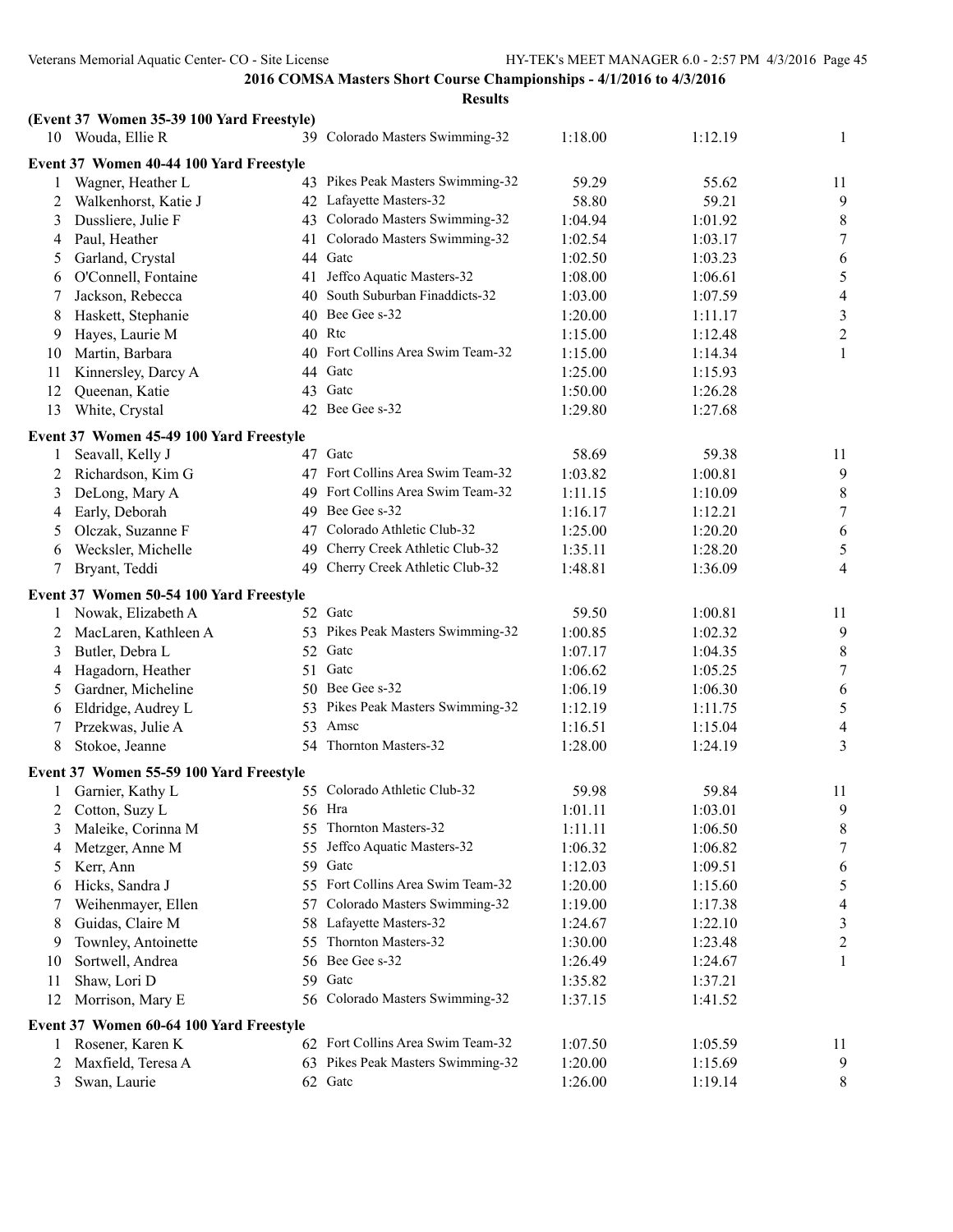| (Event 37 Women 60-64 100 Yard Freestyle) |    |                                    |         |         |                  |
|-------------------------------------------|----|------------------------------------|---------|---------|------------------|
| Rowe, Christine T<br>4                    |    | 64 Amsc                            | 1:32.20 | 1:25.21 | $\tau$           |
| Guerra, Denise<br>5                       |    | 62 Thornton Masters-32             | 1:22.75 | 1:26.38 | 6                |
| De Marie, Mary-Jeanne E<br>6              |    | 64 Amsc                            | 1:38.00 | 1:32.22 | 5                |
| Event 37 Women 65-69 100 Yard Freestyle   |    |                                    |         |         |                  |
| Young, Lydia L<br>1                       |    | 67 Brkm                            | 1:21.25 | 1:22.98 | 11               |
| Mullane, Rebecca M<br>2                   |    | 69 Pikes Peak Masters Swimming-32  | 1:28.00 | 1:24.21 | 9                |
| Noble, Ann<br>3                           | 68 | Cherry Creek Athletic Club-32      | 1:46.00 | 1:45.46 | 8                |
| Event 37 Women 70-74 100 Yard Freestyle   |    |                                    |         |         |                  |
| 1 Emmons, Sara                            |    | 73 Gatc                            | 2:11.53 | 1:51.20 | 11               |
| 2 Phelps, Reola                           | 71 | Cherry Creek Athletic Club-32      | 2:09.77 | 2:05.90 | 9                |
| Event 37 Women 75-79 100 Yard Freestyle   |    |                                    |         |         |                  |
| 1 Poirot, Elisabeth                       |    | 76 Amsc                            | 1:36.00 | 1:33.42 | 11               |
| Event 37 Women 80-84 100 Yard Freestyle   |    |                                    |         |         |                  |
| 1 Weigand, Jacqueline J                   |    | 81 Jeffco Aquatic Masters-32       | 2:11.30 | 2:16.82 | 11               |
|                                           |    |                                    |         |         |                  |
| Event 38 Men 18-24 100 Yard Freestyle     |    | 21 South Suburban Finaddicts-32    |         |         |                  |
| Mathys, Philip                            |    | 20 Gatc                            | 49.00   | 48.88   | 11               |
| Kahl, John F<br>2                         |    |                                    | 57.28   | 50.10   | 9                |
| Brown, Xavier A<br>3                      |    | 22 Swim Dogs-32                    | 53.75   | 50.59   | $\,8\,$          |
| Sargent, Matthew R<br>4                   |    | 20 Bee Gee s-32                    | 55.87   | 55.45   | $\boldsymbol{7}$ |
| Porras, Felipe<br>5                       | 20 | Foothills Masters Swim Team-32     | 57.00   | 56.53   | $\sqrt{6}$       |
| Wiles, Tyler A<br>6                       | 24 | Thornton Masters-32                | 1:00.00 | 56.96   | $\sqrt{5}$       |
| Hoyt, Gunnar K<br>7                       | 21 | Thornton Masters-32                | 1:05.00 | 1:00.50 | $\overline{4}$   |
| 8<br>Brito, Brandon E                     | 22 | Thornton Masters-32                | 1:07.00 | 1:08.93 | 3                |
| Event 38 Men 25-29 100 Yard Freestyle     |    |                                    |         |         |                  |
| Anderson, Brian M<br>1                    |    | 26 Boulder Aquatic Masters-32      | 45.00   | 45.37   | 11               |
| Grosser, Jacob<br>2                       |    | 27 Pikes Peak Masters Swimming-32  | 46.63   | 47.03   | 9                |
| Kingery, Robert K<br>3                    |    | 26 University of Denver Masters-32 | 49.00   | 50.40   | $\,8\,$          |
| Gibson, Madison M<br>4                    |    | 25 University of Denver Masters-32 | 53.00   | 51.23   | $\boldsymbol{7}$ |
| Deming, Ryan M<br>5                       |    | 27 Fort Collins Area Swim Team-32  | 56.00   | 55.45   | 6                |
| Smith, David J<br>6                       | 28 | University of Denver Masters-32    | 56.19   | 56.69   | 5                |
| Event 38 Men 30-34 100 Yard Freestyle     |    |                                    |         |         |                  |
| Elser, Bryce A                            |    | 30 Pikes Peak Masters Swimming-32  | 46.75   | 47.94   | 11               |
| Colvert, Brian<br>2                       |    | 32 Pikes Peak Masters Swimming-32  | 51.74   | 51.72   | 9                |
| 3 Cassella, Ryan                          |    | 34 Thornton Masters-32             | 54.00   | 52.44   | $\,$ $\,$        |
| Barbini, Matt G<br>4                      |    | 34 Pikes Peak Masters Swimming-32  | 54.00   | 54.75   | 7                |
| Clark, Steven J<br>5                      | 32 | Thornton Masters-32                | 57.64   | 56.33   | 6                |
| Smits, Dusty W<br>6                       |    | 32 Boulder Aquatic Masters-32      | 58.98   | 58.74   | 5                |
| Bergford, Brian<br>7                      |    | 34 Thornton Masters-32             | 1:01.00 | 59.72   | 4                |
| Event 38 Men 35-39 100 Yard Freestyle     |    |                                    |         |         |                  |
| Caswell, Ian<br>1                         | 37 | Bee Gee s-32                       | 57.00   | 52.00   | 11               |
| Robinson, Eric J<br>2                     | 39 | Uc32-32                            | 53.71   | 52.18   | 9                |
| Miller, James<br>3                        | 38 | Gatc                               | 52.75   | 53.90   | 8                |
| Olson, John<br>4                          | 35 | Foothills Masters Swim Team-32     | 1:00.55 | 56.03   | 7                |
| Cain, David P<br>5                        |    | 37 Lafayette Masters-32            | 1:02.00 | 1:01.00 | 6                |
| Event 38 Men 40-44 100 Yard Freestyle     |    |                                    |         |         |                  |
| 1 Eisenhuth, Matt S                       |    | 41 University of Denver Masters-32 | 49.10   | 48.16   | 11               |
|                                           |    |                                    |         |         |                  |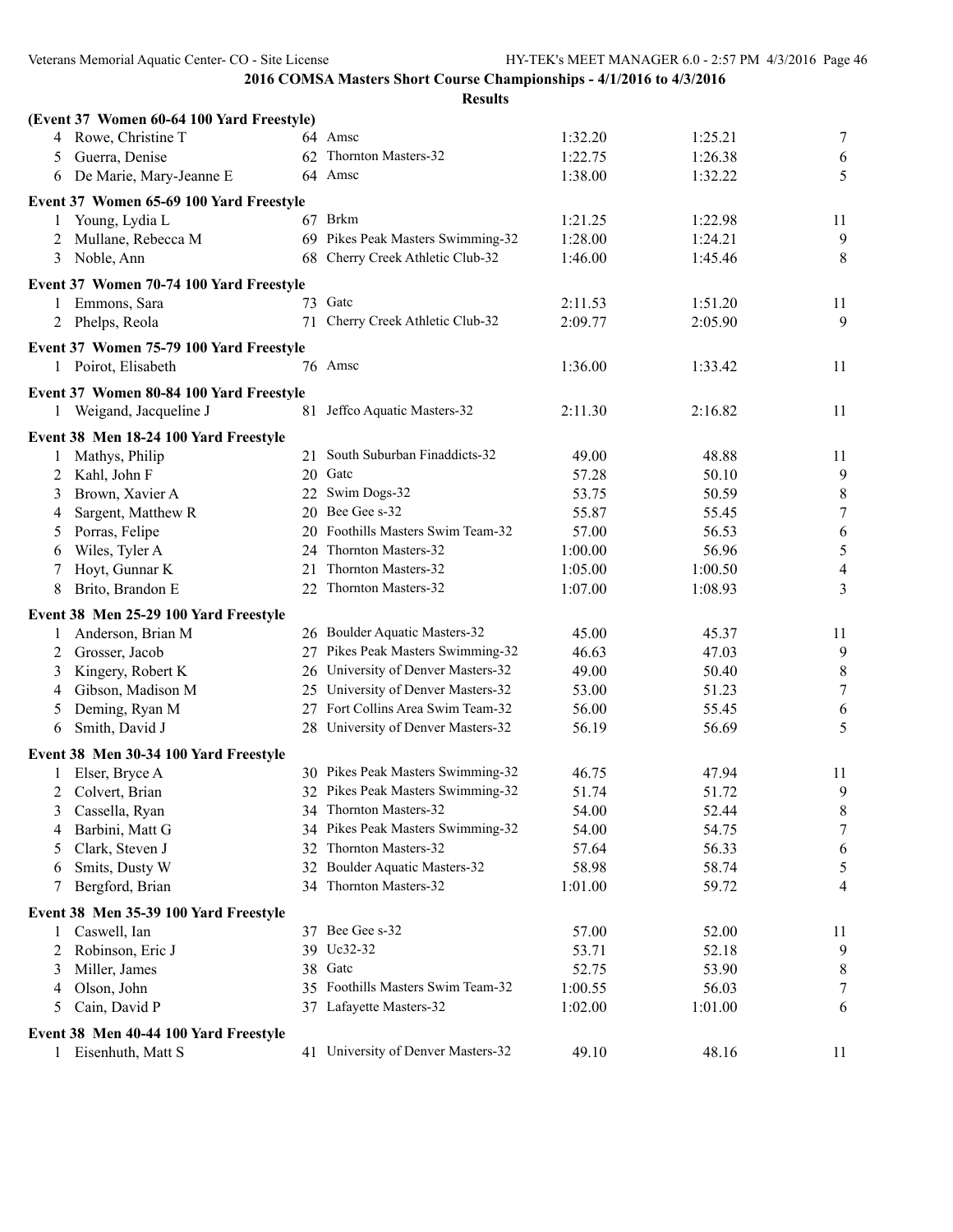|    | (Event 38 Men 40-44 100 Yard Freestyle) |    |                                      |         |         |                |
|----|-----------------------------------------|----|--------------------------------------|---------|---------|----------------|
| 2  | Ogilby, Kayo                            |    | 43 Team Sopris Masters-32            | 54.76   | 53.26   | 9              |
| 3  | Gotto, Tony                             |    | 44 Amsc                              | 55.00   | 53.68   | $\,$ $\,$      |
| 4  | Edwards, Dan                            | 42 | Colorado Masters Swimming-32         | 54.00   | 53.98   | $\tau$         |
| 5  | Zupancic, Joseph C                      | 40 | Fort Collins Area Swim Team-32       | 56.00   | 55.14   | 6              |
| 6  | Farley, Michael J                       | 42 | University of Denver Masters-32      | 59.00   | 55.19   | $\mathfrak s$  |
| 7  | Aten, Ken L                             | 43 | Thornton Masters-32                  | 1:05.00 | 1:01.40 | $\overline{4}$ |
| 8  | Cowan, Neil N                           |    | 44 Colorado Athletic Club-32         | 1:10.00 | 1:06.87 | $\mathfrak{Z}$ |
|    | Event 38 Men 45-49 100 Yard Freestyle   |    |                                      |         |         |                |
| 1  | Garland, Robert                         |    | 46 Gatc                              | 52.27   | 51.80   | 11             |
| 2  | Rosinski, Thomas J                      |    | 46 University of Denver Masters-32   | 1:00.00 | 54.76   | 9              |
| 3  | Torres, Mark                            |    | 46 North Carolina Masters Swimmin-13 | 55.00   | 55.02   | 8              |
| 4  | Weber, Brad                             |    | 46 Bee Gee s-32                      | 59.00   | 57.27   | $\tau$         |
| 5  | Holmes, Todd                            |    | 46 Amsc                              | 57.00   | 57.51   | 6              |
| 6  | Pazmino, Jorge E                        |    | 46 Amsc                              | 56.00   | 58.18   | $\mathfrak s$  |
| 7  | Borrett, Tad                            |    | 48 Uc32-32                           | 59.89   | 59.93   | $\overline{4}$ |
| 8  | Cusack, Clif                            |    | 46 Rocky Mountain Thunder Masters-32 | 1:05.00 | 1:01.38 | $\mathfrak{Z}$ |
| 9  | Gelin, Larry J                          | 45 | Rocky Mountain Thunder Masters-32    | 1:05.00 | 1:03.09 | $\overline{2}$ |
|    | Event 38 Men 50-54 100 Yard Freestyle   |    |                                      |         |         |                |
| 1  | Barringer, Rob                          |    | 50 University of Denver Masters-32   | 54.50   | 52.55   | 11             |
| 2  | Lawrence, Dietrich W                    |    | 50 Jeffco Aquatic Masters-32         | 54.00   | 54.71   | 9              |
| 3  | Kahl, Steven E                          | 53 | Gatc                                 | 58.33   | 55.04   | 8              |
| 4  | Boileau, Mike                           |    | 54 Rocky Mountain Thunder Masters-32 | 58.00   | 57.47   | $\tau$         |
| 5  | Bingham, Frank A                        | 50 | University of Denver Masters-32      | 1:00.00 | 59.70   | 6              |
| 6  | Neilsen, Eric E                         |    | 50 Fort Collins Area Swim Team-32    | 1:05.00 | 1:04.04 | $\mathfrak s$  |
| 7  | Toomey, Tom                             |    | 54 Uc32-32                           | 1:04.00 | 1:06.76 | $\overline{4}$ |
| 8  | Garcia, Doug A                          |    | 54 Fort Collins Area Swim Team-32    | 1:09.00 | 1:08.84 | 3              |
| 9  | Kelly, John F                           |    | 54 Bee Gee s-32                      | 1:14.00 | 1:11.63 | $\overline{c}$ |
|    | Event 38 Men 55-59 100 Yard Freestyle   |    |                                      |         |         |                |
| 1  | Anderson, Kirk H                        |    | 56 Gate                              | 52.00   | 51.65   | 11             |
| 2  | Petersen, Craig                         |    | 56 University of Denver Masters-32   | 56.00   | 52.93   | 9              |
| 3  | Orten, Frank T                          |    | 57 Pikes Peak Masters Swimming-32    | 55.00   | 54.04   | 8              |
| 4  | Cummins, Ron                            |    | 56 University of Denver Masters-32   | 55.20   | 55.57   | 7              |
| 5  | Nelson, Kurt D                          |    | 56 Gatc                              | 56.02   | 55.96   | 6              |
| 6  | Nolte, Christopher C                    | 59 | Colorado Athletic Club-32            | 1:08.50 | 59.53   | $\sqrt{5}$     |
| 7  | Pfenning, Paul D                        |    | 57 University of Denver Masters-32   | 1:02.50 | 1:03.37 | 4              |
| 8  | Will, Peter J                           |    | 59 Racm                              | 1:10.00 | 1:05.41 | 3              |
| 9  | Newcomb, Scott C                        | 55 | Green Mountain Masters-32            | 1:06.00 | 1:08.85 | $\overline{c}$ |
| 10 | Cattles, Steve                          |    | 56 Bee Gee s-32                      | 1:48.69 | 2:55.21 | 1              |
|    | Event 38 Men 60-64 100 Yard Freestyle   |    |                                      |         |         |                |
| 1  | Waterbury, Stuart S                     |    | 62 Boulder Aquatic Masters-32        | 58.70   | 55.59   | 11             |
| 2  | Tveitmoe, Bob N                         | 63 | Jeffco Aquatic Masters-32            | 59.66   | 58.99   | 9              |
| 3  | Shopes, Marty                           |    | 64 Gatc                              | 1:01.10 | 1:00.06 | 8              |
| 4  | Holum, Chuck F                          |    | 64 Denver Athletic Club-32           | 1:03.00 | 1:01.40 | 7              |
| 5  | Lehman, Melvin J                        |    | 62 Bee Gee s-32                      | 1:04.40 | 1:02.08 | 6              |
| 6  | Donahoo, Don                            |    | 61 Uc32-32                           | 1:05.00 | 1:02.38 | 5              |
| 7  | Harper, Larry T                         |    | 61 Gate                              | 1:00.00 | 1:03.29 | $\overline{4}$ |
| 8  | Morrison, Jeffrey W                     | 61 | Colorado Masters Swimming-32         | 1:04.08 | 1:07.51 | 3              |
| 9  | David, Brad G                           | 61 | Foothills Masters Swim Team-32       | 1:10.00 | 1:07.93 | $\overline{c}$ |
| 10 | Feely, Kevin                            |    | 63 Jeffco Aquatic Masters-32         | 1:15.00 | 1:11.06 | 1              |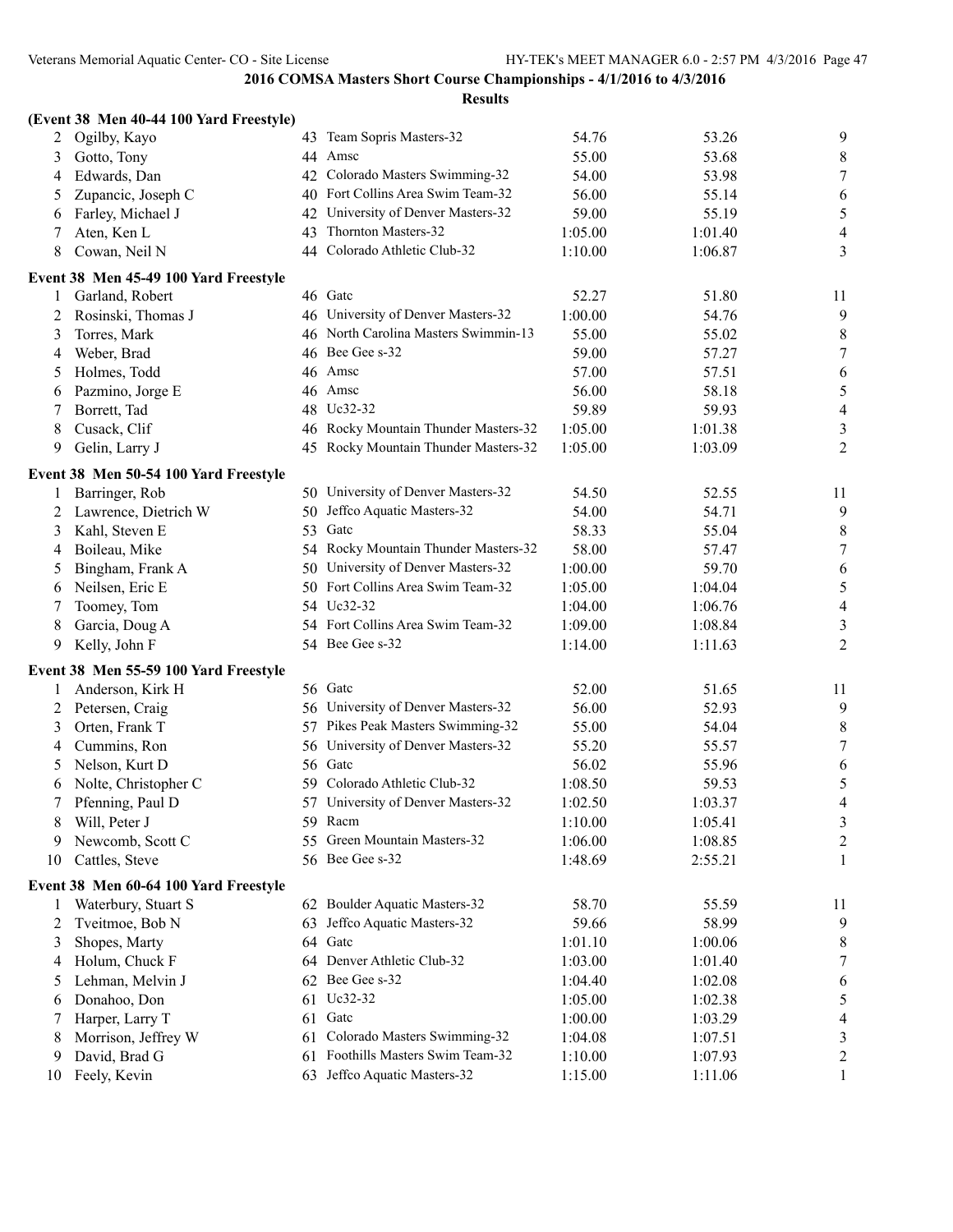| Results |  |
|---------|--|
|         |  |

|        | (Event 38 Men 60-64 100 Yard Freestyle) |    |                                    |         |         |                  |
|--------|-----------------------------------------|----|------------------------------------|---------|---------|------------------|
|        | 11 Ott, Bill A                          |    | 63 Jeffco Aquatic Masters-32       | 1:30.59 | 1:28.64 |                  |
|        | Event 38 Men 65-69 100 Yard Freestyle   |    |                                    |         |         |                  |
|        | Ferguson, Bruce                         |    | 65 South Suburban Finaddicts-32    | 1:08.00 | 1:08.16 | 11               |
| 2      | Vaughan, James M                        |    | 69 University of Denver Masters-32 | 1:09.20 | 1:11.94 | 9                |
| 3      | Blodgett, Bob H                         |    | 65 Colorado Athletic Club-32       | 1:15.00 | 1:17.36 | $\,8$            |
|        | Event 38 Men 70-74 100 Yard Freestyle   |    |                                    |         |         |                  |
| 1      | Kalstrom, Reynold G                     | 71 | Foothills Masters Swim Team-32     | 1:24.00 | 1:18.90 | 11               |
| 2      | Zaparanick, Robert R                    |    | 70 Cherry Creek Athletic Club-32   | 1:30.00 | 1:34.25 | 9                |
| 3      | McDanal, Steven                         |    | 72 Jeffco Aquatic Masters-32       | 1:49.01 | 1:38.50 | $\,8\,$          |
| 4      | Sherman, Larry W                        |    | 74 Cherry Creek Athletic Club-32   | 1:57.00 | 2:04.35 | 7                |
|        | Event 38 Men 75-79 100 Yard Freestyle   |    |                                    |         |         |                  |
| 1      | Plummer, Mark A                         |    | 79 University of Denver Masters-32 | 1:23.35 | 1:29.16 | 11               |
|        | 2 King, William E                       |    | 76 Green Mountain Masters-32       | 1:40.69 | 1:48.70 | 9                |
|        | Event 39 Women 18-24 200 Yard IM        |    |                                    |         |         |                  |
| 1      | Booth, Kate                             |    | 23 Thornton Masters-32             | 2:21.41 | 2:23.26 | 11               |
| 2      | Wright, Ashley R                        |    | 24 University of Denver Masters-32 | 3:00.00 | 2:45.03 | 9                |
|        | <b>Event 39 Women 25-29 200 Yard IM</b> |    |                                    |         |         |                  |
|        | Xu, Amy                                 |    | 26 University of Denver Masters-32 | 2:35.32 | 2:17.93 | 11               |
| 2      | Ryan, Jenny                             |    | 25 Pikes Peak Masters Swimming-32  | 2:30.00 | 2:20.35 | 9                |
| 3      | Fagan, Chelsea                          | 28 | Team Sopris Masters-32             | 2:48.00 | 2:42.08 | 8                |
| 4      | Atwood, Carolyn P                       |    | 29 Pikes Peak Masters Swimming-32  | 3:00.00 | 2:57.05 | 7                |
|        | Event 39 Women 30-34 200 Yard IM        |    |                                    |         |         |                  |
|        | Heidinger, Anna M                       |    | 31 Pikes Peak Masters Swimming-32  | 2:13.29 | 2:09.90 | 11               |
|        | Ryan, Julianna                          |    | 30 University of Denver Masters-32 | 2:23.00 | 2:25.92 | 9                |
| 2<br>3 | Pederson, Kati E                        |    | 34 Thornton Masters-32             | 2:36.13 | 2:29.73 | 8                |
| 4      | Woltman, Jillian K                      |    | 31 Lafayette Masters-32            | 2:44.20 | 2:45.49 | 7                |
|        |                                         |    |                                    |         |         |                  |
|        | Event 39 Women 35-39 200 Yard IM        |    |                                    |         |         |                  |
|        | Linke, Lyndsey M                        |    | 35 Fort Collins Area Swim Team-32  | 2:21.99 | 2:20.61 | 11               |
| 2      | Keiber, Casey M                         |    | 38 Pikes Peak Masters Swimming-32  | 2:39.99 | 2:26.12 | 9                |
| 3      | Hovey, Brianne                          |    | 36 Gate                            | 2:45.00 | 2:59.44 | 8                |
| 4      | Smith, Dana R                           |    | 36 Fort Collins Area Swim Team-32  | 2:50.50 | 2:59.95 | $\boldsymbol{7}$ |
| 5      | Ross, Karen Z                           |    | 35 Bee Gee s-32                    | 3:30.00 | 3:18.29 | 6                |
|        | Event 39 Women 40-44 200 Yard IM        |    |                                    |         |         |                  |
| 1      | Moss, Bonnie M                          |    | 44 Pikes Peak Masters Swimming-32  | 2:30.00 | 2:21.63 | 11               |
| 2      | Wagner, Heather L                       |    | 43 Pikes Peak Masters Swimming-32  | 2:28.00 | 2:22.99 | 9                |
| $*3$   | Ruppel, Laura M                         |    | 40 Fort Collins Area Swim Team-32  | 2:39.99 | 2:34.92 | 7.50             |
| $*3$   | Dussliere, Julie F                      | 43 | Colorado Masters Swimming-32       | 2:40.00 | 2:34.92 | 7.50             |
| 5      | Davis, Kelly R                          | 40 | Thornton Masters-32                | 2:48.25 | 2:48.37 | 6                |
| 6      | Paul, Heather                           | 41 | Colorado Masters Swimming-32       | 2:34.35 | 2:50.81 | 5                |
| 7      | Mitchell, Melanie                       | 44 | Cherry Creek Athletic Club-32      | 3:00.00 | 3:11.86 | 4                |
| 8      | Soto, Sandra M                          | 41 | Thornton Masters-32                | 4:20.00 | 3:40.10 | 3                |
|        | Event 39 Women 45-49 200 Yard IM        |    |                                    |         |         |                  |
|        | Batson, Maureen                         |    | 46 Gate                            | 2:41.81 | 2:35.31 | 11               |
| 2      | McAfee, Karolyn                         |    | 47 Colorado Athletic Club-32       | 3:30.00 | 2:57.80 | 9                |
| 3      | Kroeger-Weeks, Kim L                    |    | 46 Bee Gee s-32                    | 3:09.82 | 3:08.57 | 8                |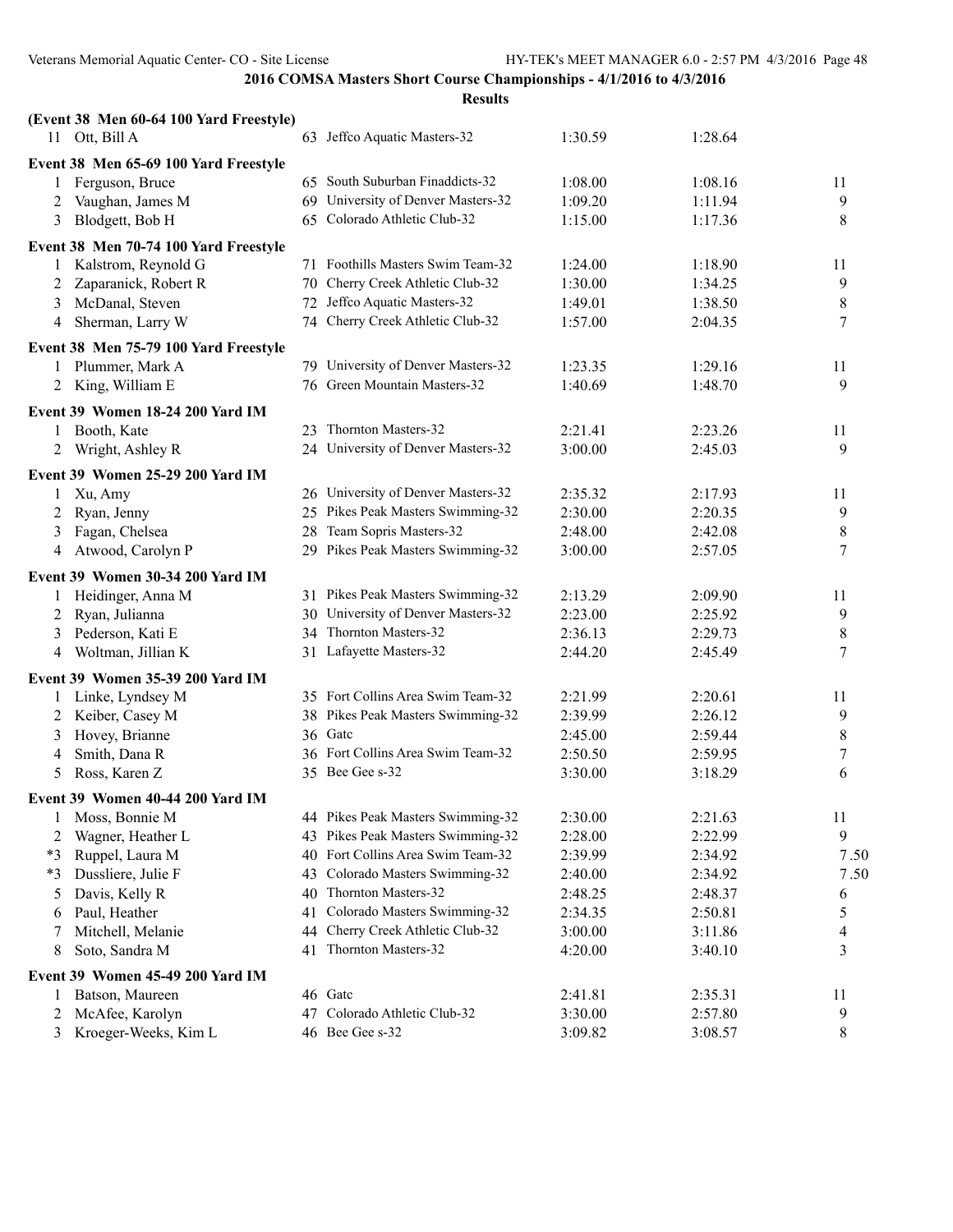| Event 39 Women 50-54 200 Yard IM      |                                                                 |         |         |                |
|---------------------------------------|-----------------------------------------------------------------|---------|---------|----------------|
| Vanderpoel, Nicole L                  | 51 Gate                                                         | 2:50.45 | 2:44.99 | 11             |
| Hecksel, Toni S<br>2                  | 50 Team Sopris Masters-32                                       | 2:54.12 | 2:47.25 | $\overline{9}$ |
| McDonald, Kae<br>3                    | 53 Team Sopris Masters-32                                       | 2:59.95 | 3:08.84 | $\,8\,$        |
| Bershok, Rhonda<br>4                  | Amsc<br>51                                                      | 4:00.00 | 3:33.14 | $\tau$         |
| Clendenen, Karen A<br>5               | 53 Cherry Creek Athletic Club-32                                | 4:38.22 | 4:56.95 | 6              |
| Event 39 Women 55-59 200 Yard IM      |                                                                 |         |         |                |
| 1 Nelson, Judy A                      | 55 Gate                                                         | 2:43.00 | 2:45.35 | 11             |
| Maleike, Corinna M<br>2               | 55 Thornton Masters-32                                          | 2:56.04 | 2:58.05 | $\overline{9}$ |
| Kerr, Ann<br>3                        | 59 Gate                                                         | 3:10.84 | 3:11.81 | $\,8\,$        |
| Guidas, Claire M<br>4                 | 58 Lafayette Masters-32                                         | 3:40.00 | 3:39.98 | $\tau$         |
| Event 39 Women 60-64 200 Yard IM      |                                                                 |         |         |                |
| Maxfield, Teresa A<br>1               | 63 Pikes Peak Masters Swimming-32                               | 3:30.00 | 3:26.39 | 11             |
| Swan, Laurie<br>2                     | 62 Gate                                                         | 3:45.00 | 3:29.06 | $\overline{9}$ |
| Guerra, Denise<br>3                   | 62 Thornton Masters-32                                          | 3:50.02 | 3:52.55 | $\,8\,$        |
| Event 39 Women 65-69 200 Yard IM      |                                                                 |         |         |                |
| Mullane, Rebecca M<br>1               | 69 Pikes Peak Masters Swimming-32                               | 3:50.00 | 3:28.03 | 11             |
| Young, Lydia L<br>2                   | 67 Brkm                                                         | 3:29.60 | 3:40.14 | 9              |
| Golanty, Deb<br>3                     | 65 Cherry Creek Athletic Club-32                                | 4:14.70 | 4:02.71 | $\,8\,$        |
| Todd, Bette E<br>4                    | 69 Gatc                                                         | 4:55.00 | 4:36.98 | $\tau$         |
| Noble, Ann<br>5                       | 68 Cherry Creek Athletic Club-32                                | 4:02.00 | 4:51.93 | 6              |
| Event 39 Women 70-74 200 Yard IM      |                                                                 |         |         |                |
| 1 Phelps, Reola                       | 71 Cherry Creek Athletic Club-32                                | 6:23.00 | 5:57.96 | 11             |
| Event 40 Men 18-24 200 Yard IM        |                                                                 |         |         |                |
| Porras, Felipe                        | 20 Foothills Masters Swim Team-32                               | 2:30.00 | 2:21.45 | 11             |
| Brito, Brandon E<br>2                 | 22 Thornton Masters-32                                          | 2:45.00 | 2:56.87 | 9              |
| Event 40 Men 25-29 200 Yard IM        |                                                                 |         |         |                |
| Gibson, Madison M<br>1                | 25 University of Denver Masters-32                              | 2:00.00 | 2:07.78 | 11             |
| Smith, David J<br>2                   | 28 University of Denver Masters-32                              | 2:18.16 | 2:16.40 | 9              |
| Ganiyev, Doston<br>3                  | 28 University of Denver Masters-32                              | 2:35.00 | 2:37.00 | 8              |
| Event 40 Men 30-34 200 Yard IM        |                                                                 |         |         |                |
| Gullett, Jeff D<br>1                  | 32 Amsc                                                         | 2:00.00 | 2:02.65 | 11             |
| Smits, Dusty W<br>2                   | 32 Boulder Aquatic Masters-32                                   | 2:28.98 | 2:24.62 | 9              |
| Event 40 Men 35-39 200 Yard IM        |                                                                 |         |         |                |
| Trinidad, RD D                        | 36 Pikes Peak Masters Swimming-32                               | 2:03.00 | 2:06.17 | 11             |
| $\perp$<br>Caswell, Ian<br>2          | 37 Bee Gee s-32                                                 | 2:15.12 | 2:16.92 | 9              |
| Batchelder, John R<br>3               | 35 Foothills Masters Swim Team-32                               | 2:19.23 | 2:20.47 | 8              |
| Olson, John                           | 35 Foothills Masters Swim Team-32                               | 2:25.69 | 2:20.53 | $\tau$         |
| 4<br>Cain, David P                    | 37 Lafayette Masters-32                                         | 2:37.75 | 2:39.83 | 6              |
| 5<br>Forrester, Scott G<br>6          | 38 Thornton Masters-32                                          | 3:08.51 | 3:03.25 | 5              |
|                                       |                                                                 |         |         |                |
| <b>Event 40 Men 40-44 200 Yard IM</b> |                                                                 |         |         |                |
| Doherty, Kevin J<br>1<br>Ogilby, Kayo | 42 University of Denver Masters-32<br>43 Team Sopris Masters-32 | 2:05.00 | 2:10.58 | 11<br>9        |
| 2                                     | 40 Bee Gee s-32                                                 | 2:22.46 | 2:17.85 |                |
| Jensen, Brian R<br>3                  |                                                                 | 2:40.00 | 2:41.99 | 8              |
| Event 40 Men 45-49 200 Yard IM        |                                                                 |         |         |                |
| Garland, Robert<br>1                  | 46 Gatc                                                         | 2:14.40 | 2:14.55 | 11             |
| Weber, Brad<br>2                      | 46 Bee Gee s-32                                                 | 2:23.50 | 2:28.93 | 9              |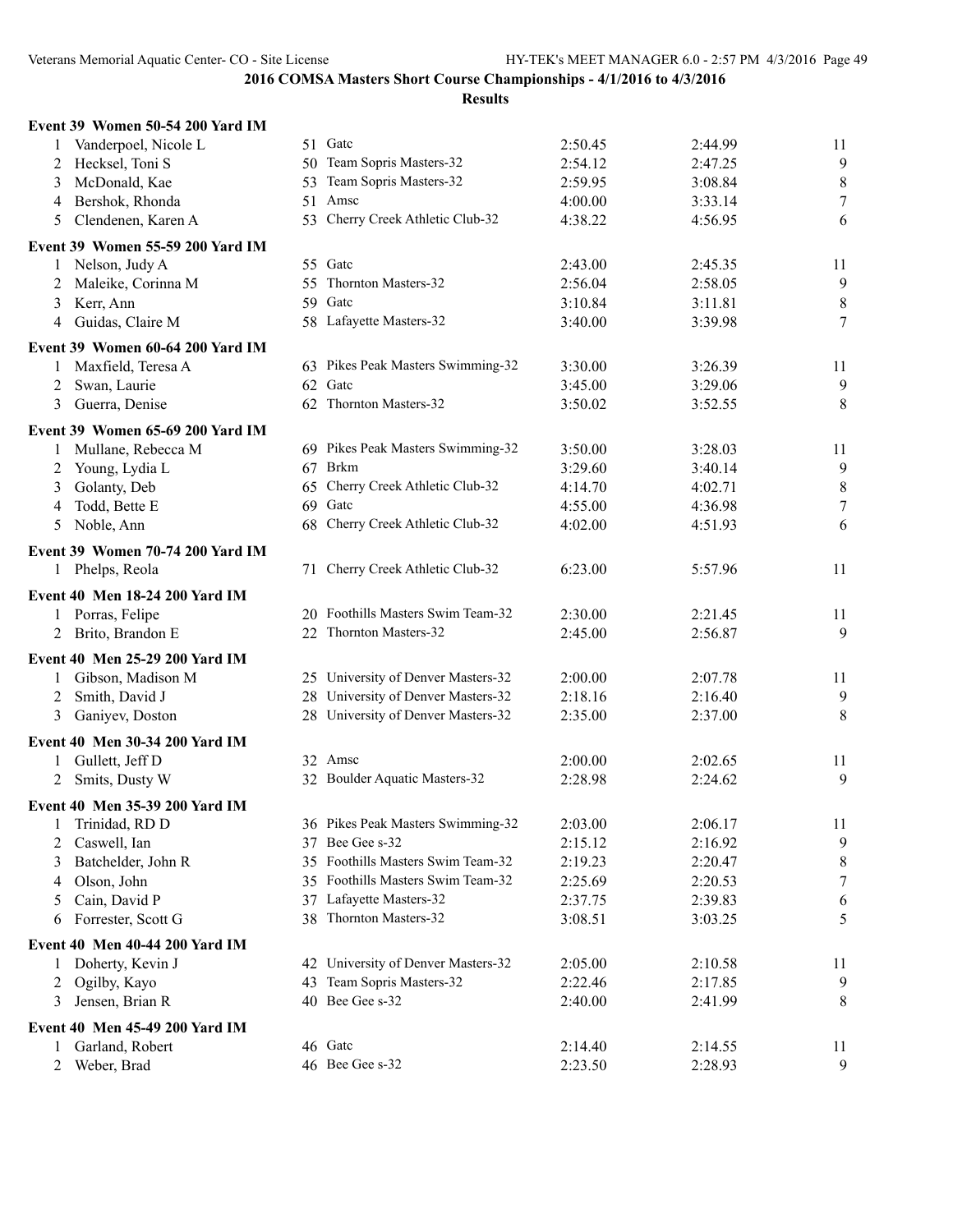| 8<br>3 Cruz, Eduardo<br>46 Thornton Masters-32<br>3:05.00<br>2:57.96<br>Event 40 Men 50-54 200 Yard IM<br>50 University of Denver Masters-32<br>Jimenez, Ignacio<br>2:07.00<br>2:08.26<br>11<br>1<br>$\overline{9}$<br>50 Jeffco Aquatic Masters-32<br>Lawrence, Dietrich W<br>2:15.99<br>2:22.07<br>2<br>54 Bee Gee s-32<br>$\,8\,$<br>Magouirk, Jeffrey K<br>2:50.00<br>2:51.25<br>3<br>$\tau$<br>54 Bee Gee s-32<br>Kelly, John F<br>3:10.00<br>3:09.77<br>4<br>54 Fort Collins Area Swim Team-32<br>6<br>Garcia, Doug A<br>3:09.00<br>3:15.14<br>5<br>Event 40 Men 55-59 200 Yard IM<br>56 Gatc<br>Scott, Greg C<br>2:12.34<br>2:14.99<br>11<br>$\mathbf{1}$<br>56 Gatc<br>Anderson, Kirk H<br>9<br>2:19.00<br>2:14.52<br>2<br>$\,8\,$<br>Orten, Frank T<br>57 Pikes Peak Masters Swimming-32<br>2:18.30<br>2:15.61<br>3<br>$\boldsymbol{7}$<br>55 Gate<br>Mann, Jonathan E<br>2:16.37<br>2:18.35<br>4<br>59 Csst Masters-32<br>6<br>Louie, Jamie<br>2:28.00<br>2:31.80<br>5<br>5<br>55 Green Mountain Masters-32<br>Newcomb, Scott C<br>2:43.00<br>2:43.26<br>6<br>56 Bee Gee s-32<br>$\overline{4}$<br>$\tau$<br>Leo, Mark<br>2:55.34<br>2:43.72<br>Event 40 Men 60-64 200 Yard IM<br>62 Fort Collins Area Swim Team-32<br>Stanback, John H<br>2:26.50<br>2:25.51<br>11<br>1<br>61 Foothills Masters Swim Team-32<br>9<br>Heggy, Terry A<br>3:10.50<br>2:49.89<br>2<br>61 University of Denver Masters-32<br>$\,8\,$<br>Krainik, Gregory M<br>3:20.00<br>3:05.31<br>3<br>$\boldsymbol{7}$<br>63 Jeffco Aquatic Masters-32<br>Feely, Kevin<br>3:00.00<br>3:06.94<br>4<br>McDonough, Jim<br>60 Colorado Masters Swimming-32<br>6<br>3:22.07<br>3:19.84<br>5<br>62 Bee Gee s-32<br>5<br>McElhinney, Tom B<br>3:25.15<br>3:30.97<br>6<br>Event 40 Men 65-69 200 Yard IM<br>Parkinson, Bruce A<br>65 Fort Collins Area Swim Team-32<br>2:55.30<br>2:52.12<br>11<br>1<br>69 Jeffco Aquatic Masters-32<br>2 Holcomb, Bill<br>3:50.00<br>3:25.08<br>9<br>Event 40 Men 70-74 200 Yard IM<br>71 Foothills Masters Swim Team-32<br>3:40.00<br>3:32.30<br>1 Kalstrom, Reynold G<br>11<br>Event 41 Women 18-24 50 Yard Butterfly<br>22 Uc32-32<br>Wilson, Casey M<br>27.96<br>27.73<br>11<br>1<br>23 Thornton Masters-32<br>9<br>Booth, Kate<br>27.63<br>27.98<br>2<br>24 Pikes Peak Masters Swimming-32<br>8<br>29.72<br>Auxer, Joselyn<br>29.46<br>3<br>$\tau$<br>24 Pikes Peak Masters Swimming-32<br>Weirich, Elizabeth R<br>30.24<br>30.69<br>4<br>24 University of Denver Masters-32<br>Wright, Ashley R<br>33.29<br>33.79<br>6<br>5<br>5<br>18 Bee Gee s-32<br>34.00<br>Sands, Autumn<br>34.47<br>6<br>21 Jeffco Aquatic Masters-32<br>Kurtz, Shayna<br>35.75<br>34.83<br>4<br>Kern, Jeran R<br>19 Bee Gee s-32<br>38.99<br>38.56<br>3<br>8<br>Event 41 Women 25-29 50 Yard Butterfly<br>25 Pikes Peak Masters Swimming-32<br>Ryan, Jenny<br>30.00<br>27.98<br>11<br>1<br>9<br>Anderson, Jill<br>26 Gate<br>35.00<br>30.74<br>2<br>25 Colorado Athletic Club-32<br>Sundberg, Melissa A<br>31.51<br>8<br>32.00<br>3<br>27 Cherry Creek Athletic Club-32<br>7<br>Borgias, Keegan<br>33.54<br>37.42<br>4<br>29 University of Denver Masters-32<br>Champion, Kristy<br>36.53<br>36.00<br>6<br>5<br>Amsc<br>Larmore, Jennifer<br>40.00<br>43.01<br>5<br>27<br>6<br>Event 41 Women 30-34 50 Yard Butterfly<br>31 Pikes Peak Masters Swimming-32<br>Heidinger, Anna M<br>28.40<br>27.16<br>11<br>33 University of Denver Masters-32<br>9<br>Zeigler, Charity<br>29.32<br>28.19<br>2 |   | (Event 40 Men 45-49 200 Yard IM) |                                   |       |       |   |
|------------------------------------------------------------------------------------------------------------------------------------------------------------------------------------------------------------------------------------------------------------------------------------------------------------------------------------------------------------------------------------------------------------------------------------------------------------------------------------------------------------------------------------------------------------------------------------------------------------------------------------------------------------------------------------------------------------------------------------------------------------------------------------------------------------------------------------------------------------------------------------------------------------------------------------------------------------------------------------------------------------------------------------------------------------------------------------------------------------------------------------------------------------------------------------------------------------------------------------------------------------------------------------------------------------------------------------------------------------------------------------------------------------------------------------------------------------------------------------------------------------------------------------------------------------------------------------------------------------------------------------------------------------------------------------------------------------------------------------------------------------------------------------------------------------------------------------------------------------------------------------------------------------------------------------------------------------------------------------------------------------------------------------------------------------------------------------------------------------------------------------------------------------------------------------------------------------------------------------------------------------------------------------------------------------------------------------------------------------------------------------------------------------------------------------------------------------------------------------------------------------------------------------------------------------------------------------------------------------------------------------------------------------------------------------------------------------------------------------------------------------------------------------------------------------------------------------------------------------------------------------------------------------------------------------------------------------------------------------------------------------------------------------------------------------------------------------------------------------------------------------------------------------------------------------------------------------------------------------------------------------------------------------------------------------------------------------------------------------------------------------------------------------------------------------------------------------------------------|---|----------------------------------|-----------------------------------|-------|-------|---|
|                                                                                                                                                                                                                                                                                                                                                                                                                                                                                                                                                                                                                                                                                                                                                                                                                                                                                                                                                                                                                                                                                                                                                                                                                                                                                                                                                                                                                                                                                                                                                                                                                                                                                                                                                                                                                                                                                                                                                                                                                                                                                                                                                                                                                                                                                                                                                                                                                                                                                                                                                                                                                                                                                                                                                                                                                                                                                                                                                                                                                                                                                                                                                                                                                                                                                                                                                                                                                                                                              |   |                                  |                                   |       |       |   |
|                                                                                                                                                                                                                                                                                                                                                                                                                                                                                                                                                                                                                                                                                                                                                                                                                                                                                                                                                                                                                                                                                                                                                                                                                                                                                                                                                                                                                                                                                                                                                                                                                                                                                                                                                                                                                                                                                                                                                                                                                                                                                                                                                                                                                                                                                                                                                                                                                                                                                                                                                                                                                                                                                                                                                                                                                                                                                                                                                                                                                                                                                                                                                                                                                                                                                                                                                                                                                                                                              |   |                                  |                                   |       |       |   |
|                                                                                                                                                                                                                                                                                                                                                                                                                                                                                                                                                                                                                                                                                                                                                                                                                                                                                                                                                                                                                                                                                                                                                                                                                                                                                                                                                                                                                                                                                                                                                                                                                                                                                                                                                                                                                                                                                                                                                                                                                                                                                                                                                                                                                                                                                                                                                                                                                                                                                                                                                                                                                                                                                                                                                                                                                                                                                                                                                                                                                                                                                                                                                                                                                                                                                                                                                                                                                                                                              |   |                                  |                                   |       |       |   |
|                                                                                                                                                                                                                                                                                                                                                                                                                                                                                                                                                                                                                                                                                                                                                                                                                                                                                                                                                                                                                                                                                                                                                                                                                                                                                                                                                                                                                                                                                                                                                                                                                                                                                                                                                                                                                                                                                                                                                                                                                                                                                                                                                                                                                                                                                                                                                                                                                                                                                                                                                                                                                                                                                                                                                                                                                                                                                                                                                                                                                                                                                                                                                                                                                                                                                                                                                                                                                                                                              |   |                                  |                                   |       |       |   |
|                                                                                                                                                                                                                                                                                                                                                                                                                                                                                                                                                                                                                                                                                                                                                                                                                                                                                                                                                                                                                                                                                                                                                                                                                                                                                                                                                                                                                                                                                                                                                                                                                                                                                                                                                                                                                                                                                                                                                                                                                                                                                                                                                                                                                                                                                                                                                                                                                                                                                                                                                                                                                                                                                                                                                                                                                                                                                                                                                                                                                                                                                                                                                                                                                                                                                                                                                                                                                                                                              |   |                                  |                                   |       |       |   |
|                                                                                                                                                                                                                                                                                                                                                                                                                                                                                                                                                                                                                                                                                                                                                                                                                                                                                                                                                                                                                                                                                                                                                                                                                                                                                                                                                                                                                                                                                                                                                                                                                                                                                                                                                                                                                                                                                                                                                                                                                                                                                                                                                                                                                                                                                                                                                                                                                                                                                                                                                                                                                                                                                                                                                                                                                                                                                                                                                                                                                                                                                                                                                                                                                                                                                                                                                                                                                                                                              |   |                                  |                                   |       |       |   |
|                                                                                                                                                                                                                                                                                                                                                                                                                                                                                                                                                                                                                                                                                                                                                                                                                                                                                                                                                                                                                                                                                                                                                                                                                                                                                                                                                                                                                                                                                                                                                                                                                                                                                                                                                                                                                                                                                                                                                                                                                                                                                                                                                                                                                                                                                                                                                                                                                                                                                                                                                                                                                                                                                                                                                                                                                                                                                                                                                                                                                                                                                                                                                                                                                                                                                                                                                                                                                                                                              |   |                                  |                                   |       |       |   |
|                                                                                                                                                                                                                                                                                                                                                                                                                                                                                                                                                                                                                                                                                                                                                                                                                                                                                                                                                                                                                                                                                                                                                                                                                                                                                                                                                                                                                                                                                                                                                                                                                                                                                                                                                                                                                                                                                                                                                                                                                                                                                                                                                                                                                                                                                                                                                                                                                                                                                                                                                                                                                                                                                                                                                                                                                                                                                                                                                                                                                                                                                                                                                                                                                                                                                                                                                                                                                                                                              |   |                                  |                                   |       |       |   |
|                                                                                                                                                                                                                                                                                                                                                                                                                                                                                                                                                                                                                                                                                                                                                                                                                                                                                                                                                                                                                                                                                                                                                                                                                                                                                                                                                                                                                                                                                                                                                                                                                                                                                                                                                                                                                                                                                                                                                                                                                                                                                                                                                                                                                                                                                                                                                                                                                                                                                                                                                                                                                                                                                                                                                                                                                                                                                                                                                                                                                                                                                                                                                                                                                                                                                                                                                                                                                                                                              |   |                                  |                                   |       |       |   |
|                                                                                                                                                                                                                                                                                                                                                                                                                                                                                                                                                                                                                                                                                                                                                                                                                                                                                                                                                                                                                                                                                                                                                                                                                                                                                                                                                                                                                                                                                                                                                                                                                                                                                                                                                                                                                                                                                                                                                                                                                                                                                                                                                                                                                                                                                                                                                                                                                                                                                                                                                                                                                                                                                                                                                                                                                                                                                                                                                                                                                                                                                                                                                                                                                                                                                                                                                                                                                                                                              |   |                                  |                                   |       |       |   |
|                                                                                                                                                                                                                                                                                                                                                                                                                                                                                                                                                                                                                                                                                                                                                                                                                                                                                                                                                                                                                                                                                                                                                                                                                                                                                                                                                                                                                                                                                                                                                                                                                                                                                                                                                                                                                                                                                                                                                                                                                                                                                                                                                                                                                                                                                                                                                                                                                                                                                                                                                                                                                                                                                                                                                                                                                                                                                                                                                                                                                                                                                                                                                                                                                                                                                                                                                                                                                                                                              |   |                                  |                                   |       |       |   |
|                                                                                                                                                                                                                                                                                                                                                                                                                                                                                                                                                                                                                                                                                                                                                                                                                                                                                                                                                                                                                                                                                                                                                                                                                                                                                                                                                                                                                                                                                                                                                                                                                                                                                                                                                                                                                                                                                                                                                                                                                                                                                                                                                                                                                                                                                                                                                                                                                                                                                                                                                                                                                                                                                                                                                                                                                                                                                                                                                                                                                                                                                                                                                                                                                                                                                                                                                                                                                                                                              |   |                                  |                                   |       |       |   |
|                                                                                                                                                                                                                                                                                                                                                                                                                                                                                                                                                                                                                                                                                                                                                                                                                                                                                                                                                                                                                                                                                                                                                                                                                                                                                                                                                                                                                                                                                                                                                                                                                                                                                                                                                                                                                                                                                                                                                                                                                                                                                                                                                                                                                                                                                                                                                                                                                                                                                                                                                                                                                                                                                                                                                                                                                                                                                                                                                                                                                                                                                                                                                                                                                                                                                                                                                                                                                                                                              |   |                                  |                                   |       |       |   |
|                                                                                                                                                                                                                                                                                                                                                                                                                                                                                                                                                                                                                                                                                                                                                                                                                                                                                                                                                                                                                                                                                                                                                                                                                                                                                                                                                                                                                                                                                                                                                                                                                                                                                                                                                                                                                                                                                                                                                                                                                                                                                                                                                                                                                                                                                                                                                                                                                                                                                                                                                                                                                                                                                                                                                                                                                                                                                                                                                                                                                                                                                                                                                                                                                                                                                                                                                                                                                                                                              |   |                                  |                                   |       |       |   |
|                                                                                                                                                                                                                                                                                                                                                                                                                                                                                                                                                                                                                                                                                                                                                                                                                                                                                                                                                                                                                                                                                                                                                                                                                                                                                                                                                                                                                                                                                                                                                                                                                                                                                                                                                                                                                                                                                                                                                                                                                                                                                                                                                                                                                                                                                                                                                                                                                                                                                                                                                                                                                                                                                                                                                                                                                                                                                                                                                                                                                                                                                                                                                                                                                                                                                                                                                                                                                                                                              |   |                                  |                                   |       |       |   |
|                                                                                                                                                                                                                                                                                                                                                                                                                                                                                                                                                                                                                                                                                                                                                                                                                                                                                                                                                                                                                                                                                                                                                                                                                                                                                                                                                                                                                                                                                                                                                                                                                                                                                                                                                                                                                                                                                                                                                                                                                                                                                                                                                                                                                                                                                                                                                                                                                                                                                                                                                                                                                                                                                                                                                                                                                                                                                                                                                                                                                                                                                                                                                                                                                                                                                                                                                                                                                                                                              |   |                                  |                                   |       |       |   |
|                                                                                                                                                                                                                                                                                                                                                                                                                                                                                                                                                                                                                                                                                                                                                                                                                                                                                                                                                                                                                                                                                                                                                                                                                                                                                                                                                                                                                                                                                                                                                                                                                                                                                                                                                                                                                                                                                                                                                                                                                                                                                                                                                                                                                                                                                                                                                                                                                                                                                                                                                                                                                                                                                                                                                                                                                                                                                                                                                                                                                                                                                                                                                                                                                                                                                                                                                                                                                                                                              |   |                                  |                                   |       |       |   |
|                                                                                                                                                                                                                                                                                                                                                                                                                                                                                                                                                                                                                                                                                                                                                                                                                                                                                                                                                                                                                                                                                                                                                                                                                                                                                                                                                                                                                                                                                                                                                                                                                                                                                                                                                                                                                                                                                                                                                                                                                                                                                                                                                                                                                                                                                                                                                                                                                                                                                                                                                                                                                                                                                                                                                                                                                                                                                                                                                                                                                                                                                                                                                                                                                                                                                                                                                                                                                                                                              |   |                                  |                                   |       |       |   |
|                                                                                                                                                                                                                                                                                                                                                                                                                                                                                                                                                                                                                                                                                                                                                                                                                                                                                                                                                                                                                                                                                                                                                                                                                                                                                                                                                                                                                                                                                                                                                                                                                                                                                                                                                                                                                                                                                                                                                                                                                                                                                                                                                                                                                                                                                                                                                                                                                                                                                                                                                                                                                                                                                                                                                                                                                                                                                                                                                                                                                                                                                                                                                                                                                                                                                                                                                                                                                                                                              |   |                                  |                                   |       |       |   |
|                                                                                                                                                                                                                                                                                                                                                                                                                                                                                                                                                                                                                                                                                                                                                                                                                                                                                                                                                                                                                                                                                                                                                                                                                                                                                                                                                                                                                                                                                                                                                                                                                                                                                                                                                                                                                                                                                                                                                                                                                                                                                                                                                                                                                                                                                                                                                                                                                                                                                                                                                                                                                                                                                                                                                                                                                                                                                                                                                                                                                                                                                                                                                                                                                                                                                                                                                                                                                                                                              |   |                                  |                                   |       |       |   |
|                                                                                                                                                                                                                                                                                                                                                                                                                                                                                                                                                                                                                                                                                                                                                                                                                                                                                                                                                                                                                                                                                                                                                                                                                                                                                                                                                                                                                                                                                                                                                                                                                                                                                                                                                                                                                                                                                                                                                                                                                                                                                                                                                                                                                                                                                                                                                                                                                                                                                                                                                                                                                                                                                                                                                                                                                                                                                                                                                                                                                                                                                                                                                                                                                                                                                                                                                                                                                                                                              |   |                                  |                                   |       |       |   |
|                                                                                                                                                                                                                                                                                                                                                                                                                                                                                                                                                                                                                                                                                                                                                                                                                                                                                                                                                                                                                                                                                                                                                                                                                                                                                                                                                                                                                                                                                                                                                                                                                                                                                                                                                                                                                                                                                                                                                                                                                                                                                                                                                                                                                                                                                                                                                                                                                                                                                                                                                                                                                                                                                                                                                                                                                                                                                                                                                                                                                                                                                                                                                                                                                                                                                                                                                                                                                                                                              |   |                                  |                                   |       |       |   |
|                                                                                                                                                                                                                                                                                                                                                                                                                                                                                                                                                                                                                                                                                                                                                                                                                                                                                                                                                                                                                                                                                                                                                                                                                                                                                                                                                                                                                                                                                                                                                                                                                                                                                                                                                                                                                                                                                                                                                                                                                                                                                                                                                                                                                                                                                                                                                                                                                                                                                                                                                                                                                                                                                                                                                                                                                                                                                                                                                                                                                                                                                                                                                                                                                                                                                                                                                                                                                                                                              |   |                                  |                                   |       |       |   |
|                                                                                                                                                                                                                                                                                                                                                                                                                                                                                                                                                                                                                                                                                                                                                                                                                                                                                                                                                                                                                                                                                                                                                                                                                                                                                                                                                                                                                                                                                                                                                                                                                                                                                                                                                                                                                                                                                                                                                                                                                                                                                                                                                                                                                                                                                                                                                                                                                                                                                                                                                                                                                                                                                                                                                                                                                                                                                                                                                                                                                                                                                                                                                                                                                                                                                                                                                                                                                                                                              |   |                                  |                                   |       |       |   |
|                                                                                                                                                                                                                                                                                                                                                                                                                                                                                                                                                                                                                                                                                                                                                                                                                                                                                                                                                                                                                                                                                                                                                                                                                                                                                                                                                                                                                                                                                                                                                                                                                                                                                                                                                                                                                                                                                                                                                                                                                                                                                                                                                                                                                                                                                                                                                                                                                                                                                                                                                                                                                                                                                                                                                                                                                                                                                                                                                                                                                                                                                                                                                                                                                                                                                                                                                                                                                                                                              |   |                                  |                                   |       |       |   |
|                                                                                                                                                                                                                                                                                                                                                                                                                                                                                                                                                                                                                                                                                                                                                                                                                                                                                                                                                                                                                                                                                                                                                                                                                                                                                                                                                                                                                                                                                                                                                                                                                                                                                                                                                                                                                                                                                                                                                                                                                                                                                                                                                                                                                                                                                                                                                                                                                                                                                                                                                                                                                                                                                                                                                                                                                                                                                                                                                                                                                                                                                                                                                                                                                                                                                                                                                                                                                                                                              |   |                                  |                                   |       |       |   |
|                                                                                                                                                                                                                                                                                                                                                                                                                                                                                                                                                                                                                                                                                                                                                                                                                                                                                                                                                                                                                                                                                                                                                                                                                                                                                                                                                                                                                                                                                                                                                                                                                                                                                                                                                                                                                                                                                                                                                                                                                                                                                                                                                                                                                                                                                                                                                                                                                                                                                                                                                                                                                                                                                                                                                                                                                                                                                                                                                                                                                                                                                                                                                                                                                                                                                                                                                                                                                                                                              |   |                                  |                                   |       |       |   |
|                                                                                                                                                                                                                                                                                                                                                                                                                                                                                                                                                                                                                                                                                                                                                                                                                                                                                                                                                                                                                                                                                                                                                                                                                                                                                                                                                                                                                                                                                                                                                                                                                                                                                                                                                                                                                                                                                                                                                                                                                                                                                                                                                                                                                                                                                                                                                                                                                                                                                                                                                                                                                                                                                                                                                                                                                                                                                                                                                                                                                                                                                                                                                                                                                                                                                                                                                                                                                                                                              |   |                                  |                                   |       |       |   |
|                                                                                                                                                                                                                                                                                                                                                                                                                                                                                                                                                                                                                                                                                                                                                                                                                                                                                                                                                                                                                                                                                                                                                                                                                                                                                                                                                                                                                                                                                                                                                                                                                                                                                                                                                                                                                                                                                                                                                                                                                                                                                                                                                                                                                                                                                                                                                                                                                                                                                                                                                                                                                                                                                                                                                                                                                                                                                                                                                                                                                                                                                                                                                                                                                                                                                                                                                                                                                                                                              |   |                                  |                                   |       |       |   |
|                                                                                                                                                                                                                                                                                                                                                                                                                                                                                                                                                                                                                                                                                                                                                                                                                                                                                                                                                                                                                                                                                                                                                                                                                                                                                                                                                                                                                                                                                                                                                                                                                                                                                                                                                                                                                                                                                                                                                                                                                                                                                                                                                                                                                                                                                                                                                                                                                                                                                                                                                                                                                                                                                                                                                                                                                                                                                                                                                                                                                                                                                                                                                                                                                                                                                                                                                                                                                                                                              |   |                                  |                                   |       |       |   |
|                                                                                                                                                                                                                                                                                                                                                                                                                                                                                                                                                                                                                                                                                                                                                                                                                                                                                                                                                                                                                                                                                                                                                                                                                                                                                                                                                                                                                                                                                                                                                                                                                                                                                                                                                                                                                                                                                                                                                                                                                                                                                                                                                                                                                                                                                                                                                                                                                                                                                                                                                                                                                                                                                                                                                                                                                                                                                                                                                                                                                                                                                                                                                                                                                                                                                                                                                                                                                                                                              |   |                                  |                                   |       |       |   |
|                                                                                                                                                                                                                                                                                                                                                                                                                                                                                                                                                                                                                                                                                                                                                                                                                                                                                                                                                                                                                                                                                                                                                                                                                                                                                                                                                                                                                                                                                                                                                                                                                                                                                                                                                                                                                                                                                                                                                                                                                                                                                                                                                                                                                                                                                                                                                                                                                                                                                                                                                                                                                                                                                                                                                                                                                                                                                                                                                                                                                                                                                                                                                                                                                                                                                                                                                                                                                                                                              |   |                                  |                                   |       |       |   |
|                                                                                                                                                                                                                                                                                                                                                                                                                                                                                                                                                                                                                                                                                                                                                                                                                                                                                                                                                                                                                                                                                                                                                                                                                                                                                                                                                                                                                                                                                                                                                                                                                                                                                                                                                                                                                                                                                                                                                                                                                                                                                                                                                                                                                                                                                                                                                                                                                                                                                                                                                                                                                                                                                                                                                                                                                                                                                                                                                                                                                                                                                                                                                                                                                                                                                                                                                                                                                                                                              |   |                                  |                                   |       |       |   |
|                                                                                                                                                                                                                                                                                                                                                                                                                                                                                                                                                                                                                                                                                                                                                                                                                                                                                                                                                                                                                                                                                                                                                                                                                                                                                                                                                                                                                                                                                                                                                                                                                                                                                                                                                                                                                                                                                                                                                                                                                                                                                                                                                                                                                                                                                                                                                                                                                                                                                                                                                                                                                                                                                                                                                                                                                                                                                                                                                                                                                                                                                                                                                                                                                                                                                                                                                                                                                                                                              |   |                                  |                                   |       |       |   |
|                                                                                                                                                                                                                                                                                                                                                                                                                                                                                                                                                                                                                                                                                                                                                                                                                                                                                                                                                                                                                                                                                                                                                                                                                                                                                                                                                                                                                                                                                                                                                                                                                                                                                                                                                                                                                                                                                                                                                                                                                                                                                                                                                                                                                                                                                                                                                                                                                                                                                                                                                                                                                                                                                                                                                                                                                                                                                                                                                                                                                                                                                                                                                                                                                                                                                                                                                                                                                                                                              |   |                                  |                                   |       |       |   |
|                                                                                                                                                                                                                                                                                                                                                                                                                                                                                                                                                                                                                                                                                                                                                                                                                                                                                                                                                                                                                                                                                                                                                                                                                                                                                                                                                                                                                                                                                                                                                                                                                                                                                                                                                                                                                                                                                                                                                                                                                                                                                                                                                                                                                                                                                                                                                                                                                                                                                                                                                                                                                                                                                                                                                                                                                                                                                                                                                                                                                                                                                                                                                                                                                                                                                                                                                                                                                                                                              |   |                                  |                                   |       |       |   |
|                                                                                                                                                                                                                                                                                                                                                                                                                                                                                                                                                                                                                                                                                                                                                                                                                                                                                                                                                                                                                                                                                                                                                                                                                                                                                                                                                                                                                                                                                                                                                                                                                                                                                                                                                                                                                                                                                                                                                                                                                                                                                                                                                                                                                                                                                                                                                                                                                                                                                                                                                                                                                                                                                                                                                                                                                                                                                                                                                                                                                                                                                                                                                                                                                                                                                                                                                                                                                                                                              |   |                                  |                                   |       |       |   |
|                                                                                                                                                                                                                                                                                                                                                                                                                                                                                                                                                                                                                                                                                                                                                                                                                                                                                                                                                                                                                                                                                                                                                                                                                                                                                                                                                                                                                                                                                                                                                                                                                                                                                                                                                                                                                                                                                                                                                                                                                                                                                                                                                                                                                                                                                                                                                                                                                                                                                                                                                                                                                                                                                                                                                                                                                                                                                                                                                                                                                                                                                                                                                                                                                                                                                                                                                                                                                                                                              |   |                                  |                                   |       |       |   |
|                                                                                                                                                                                                                                                                                                                                                                                                                                                                                                                                                                                                                                                                                                                                                                                                                                                                                                                                                                                                                                                                                                                                                                                                                                                                                                                                                                                                                                                                                                                                                                                                                                                                                                                                                                                                                                                                                                                                                                                                                                                                                                                                                                                                                                                                                                                                                                                                                                                                                                                                                                                                                                                                                                                                                                                                                                                                                                                                                                                                                                                                                                                                                                                                                                                                                                                                                                                                                                                                              |   |                                  |                                   |       |       |   |
|                                                                                                                                                                                                                                                                                                                                                                                                                                                                                                                                                                                                                                                                                                                                                                                                                                                                                                                                                                                                                                                                                                                                                                                                                                                                                                                                                                                                                                                                                                                                                                                                                                                                                                                                                                                                                                                                                                                                                                                                                                                                                                                                                                                                                                                                                                                                                                                                                                                                                                                                                                                                                                                                                                                                                                                                                                                                                                                                                                                                                                                                                                                                                                                                                                                                                                                                                                                                                                                                              |   |                                  |                                   |       |       |   |
|                                                                                                                                                                                                                                                                                                                                                                                                                                                                                                                                                                                                                                                                                                                                                                                                                                                                                                                                                                                                                                                                                                                                                                                                                                                                                                                                                                                                                                                                                                                                                                                                                                                                                                                                                                                                                                                                                                                                                                                                                                                                                                                                                                                                                                                                                                                                                                                                                                                                                                                                                                                                                                                                                                                                                                                                                                                                                                                                                                                                                                                                                                                                                                                                                                                                                                                                                                                                                                                                              |   |                                  |                                   |       |       |   |
|                                                                                                                                                                                                                                                                                                                                                                                                                                                                                                                                                                                                                                                                                                                                                                                                                                                                                                                                                                                                                                                                                                                                                                                                                                                                                                                                                                                                                                                                                                                                                                                                                                                                                                                                                                                                                                                                                                                                                                                                                                                                                                                                                                                                                                                                                                                                                                                                                                                                                                                                                                                                                                                                                                                                                                                                                                                                                                                                                                                                                                                                                                                                                                                                                                                                                                                                                                                                                                                                              |   |                                  |                                   |       |       |   |
|                                                                                                                                                                                                                                                                                                                                                                                                                                                                                                                                                                                                                                                                                                                                                                                                                                                                                                                                                                                                                                                                                                                                                                                                                                                                                                                                                                                                                                                                                                                                                                                                                                                                                                                                                                                                                                                                                                                                                                                                                                                                                                                                                                                                                                                                                                                                                                                                                                                                                                                                                                                                                                                                                                                                                                                                                                                                                                                                                                                                                                                                                                                                                                                                                                                                                                                                                                                                                                                                              |   |                                  |                                   |       |       |   |
|                                                                                                                                                                                                                                                                                                                                                                                                                                                                                                                                                                                                                                                                                                                                                                                                                                                                                                                                                                                                                                                                                                                                                                                                                                                                                                                                                                                                                                                                                                                                                                                                                                                                                                                                                                                                                                                                                                                                                                                                                                                                                                                                                                                                                                                                                                                                                                                                                                                                                                                                                                                                                                                                                                                                                                                                                                                                                                                                                                                                                                                                                                                                                                                                                                                                                                                                                                                                                                                                              |   |                                  |                                   |       |       |   |
|                                                                                                                                                                                                                                                                                                                                                                                                                                                                                                                                                                                                                                                                                                                                                                                                                                                                                                                                                                                                                                                                                                                                                                                                                                                                                                                                                                                                                                                                                                                                                                                                                                                                                                                                                                                                                                                                                                                                                                                                                                                                                                                                                                                                                                                                                                                                                                                                                                                                                                                                                                                                                                                                                                                                                                                                                                                                                                                                                                                                                                                                                                                                                                                                                                                                                                                                                                                                                                                                              |   |                                  |                                   |       |       |   |
|                                                                                                                                                                                                                                                                                                                                                                                                                                                                                                                                                                                                                                                                                                                                                                                                                                                                                                                                                                                                                                                                                                                                                                                                                                                                                                                                                                                                                                                                                                                                                                                                                                                                                                                                                                                                                                                                                                                                                                                                                                                                                                                                                                                                                                                                                                                                                                                                                                                                                                                                                                                                                                                                                                                                                                                                                                                                                                                                                                                                                                                                                                                                                                                                                                                                                                                                                                                                                                                                              |   |                                  |                                   |       |       |   |
|                                                                                                                                                                                                                                                                                                                                                                                                                                                                                                                                                                                                                                                                                                                                                                                                                                                                                                                                                                                                                                                                                                                                                                                                                                                                                                                                                                                                                                                                                                                                                                                                                                                                                                                                                                                                                                                                                                                                                                                                                                                                                                                                                                                                                                                                                                                                                                                                                                                                                                                                                                                                                                                                                                                                                                                                                                                                                                                                                                                                                                                                                                                                                                                                                                                                                                                                                                                                                                                                              |   |                                  |                                   |       |       |   |
|                                                                                                                                                                                                                                                                                                                                                                                                                                                                                                                                                                                                                                                                                                                                                                                                                                                                                                                                                                                                                                                                                                                                                                                                                                                                                                                                                                                                                                                                                                                                                                                                                                                                                                                                                                                                                                                                                                                                                                                                                                                                                                                                                                                                                                                                                                                                                                                                                                                                                                                                                                                                                                                                                                                                                                                                                                                                                                                                                                                                                                                                                                                                                                                                                                                                                                                                                                                                                                                                              |   |                                  |                                   |       |       |   |
|                                                                                                                                                                                                                                                                                                                                                                                                                                                                                                                                                                                                                                                                                                                                                                                                                                                                                                                                                                                                                                                                                                                                                                                                                                                                                                                                                                                                                                                                                                                                                                                                                                                                                                                                                                                                                                                                                                                                                                                                                                                                                                                                                                                                                                                                                                                                                                                                                                                                                                                                                                                                                                                                                                                                                                                                                                                                                                                                                                                                                                                                                                                                                                                                                                                                                                                                                                                                                                                                              | 3 | Schram, Bridgette M              | 30 Pikes Peak Masters Swimming-32 | 32.00 | 29.05 | 8 |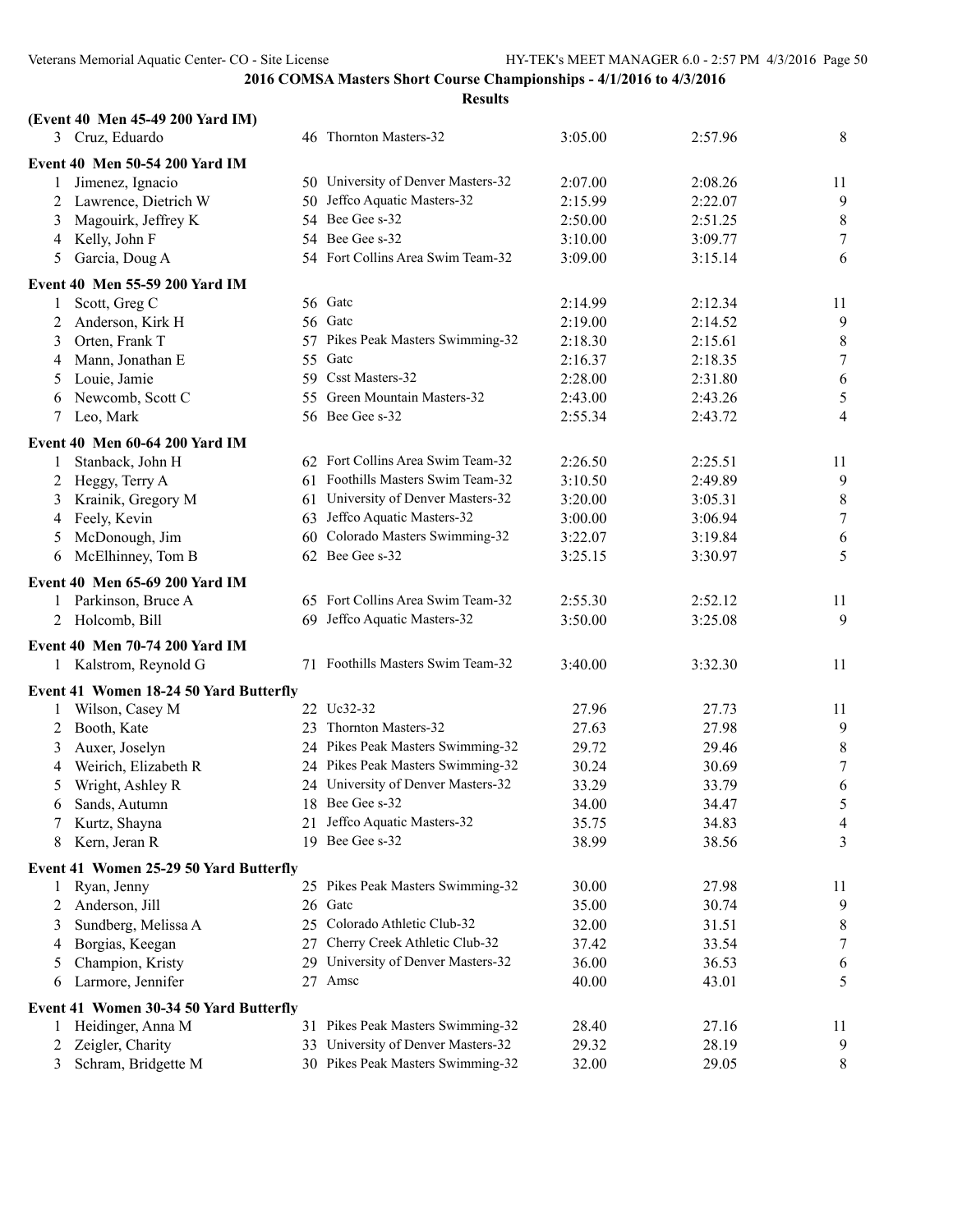|    | (Event 41 Women 30-34 50 Yard Butterfly) |     |                                   |         |       |                  |
|----|------------------------------------------|-----|-----------------------------------|---------|-------|------------------|
| 4  | Pederson, Kati E                         |     | 34 Thornton Masters-32            | 30.07   | 29.25 | 7                |
| 5  | Jones, Elizabeth                         |     | 32 Amsc                           | 30.60   | 29.70 | 6                |
| 6  | Woltman, Jillian K                       |     | 31 Lafayette Masters-32           | 32.69   | 33.03 | $\sqrt{5}$       |
| 7  | Abell, Amanda K                          | 34  | Gatc                              | 31.82   | 33.29 | $\overline{4}$   |
| 8  | Lincoln, Laura Beth                      |     | 32 Bee Gee s-32                   | 34.48   | 33.89 | $\mathfrak{Z}$   |
| 9  | Sfeir, Emily                             | 30  | Pikes Peak Masters Swimming-32    | 37.23   | 34.94 | $\sqrt{2}$       |
| 10 | Van Noordt, Lindsey                      |     | 32 Amsc                           | 35.00   | 36.97 | $\mathbf{1}$     |
| 11 | Stafford, Hope                           | 33  | Colorado Athletic Club-32         | 43.00   | 47.23 |                  |
|    | Event 41 Women 35-39 50 Yard Butterfly   |     |                                   |         |       |                  |
| 1  | Linke, Lyndsey M                         |     | 35 Fort Collins Area Swim Team-32 | 27.77   | 23.91 | 11               |
| 2  | Keiber, Casey M                          |     | 38 Pikes Peak Masters Swimming-32 | 32.00   | 28.33 | 9                |
| 3  | Fostvedt, Alishia L                      | 39. | Amsc                              | 31.50   | 32.62 | $\,8\,$          |
| 4  | Smith, Dana R                            |     | 36 Fort Collins Area Swim Team-32 | 35.13   | 35.50 | $\tau$           |
| 5  | Fischer, Christine                       |     | 35 Fort Collins Area Swim Team-32 | 38.31   | 36.38 | 6                |
| 6  | Vitcenda, Jessica J                      |     | 39 Gatc                           | 39.42   | 37.43 | 5                |
|    | Event 41 Women 40-44 50 Yard Butterfly   |     |                                   |         |       |                  |
| 1  | Wagner, Heather L                        |     | 43 Pikes Peak Masters Swimming-32 | 30.99   | 28.61 | 11               |
| 2  | Moss, Bonnie M                           |     | 44 Pikes Peak Masters Swimming-32 | 30.00   | 28.69 | 9                |
| 3  | Walkenhorst, Katie J                     | 42  | Lafayette Masters-32              | 28.70   | 29.38 | $\,8\,$          |
| 4  | Garland, Crystal                         |     | 44 Gatc                           | 31.69   | 31.66 | $\tau$           |
| 5  | Adams, Danielle                          | 44  | Pikes Peak Masters Swimming-32    | 33.20   | 32.18 | 6                |
| 6  | Gryboski, Katy                           | 41  | Bee Gee s-32                      | 34.00   | 33.76 | $\sqrt{5}$       |
| 7  | Davis, Kelly R                           | 40  | Thornton Masters-32               | 36.78   | 34.30 | $\overline{4}$   |
| 8  | Kinnersley, Darcy A                      | 44  | Gatc                              | 42.21   | 39.87 | $\mathfrak z$    |
| 9  | Henault, Kerry F                         | 44  | Thornton Masters-32               | 41.30   | 41.55 | $\boldsymbol{2}$ |
| 10 | Soto, Sandra M                           |     | 41 Thornton Masters-32            | 1:00.00 | 51.65 | $\mathbf{1}$     |
|    | Event 41 Women 45-49 50 Yard Butterfly   |     |                                   |         |       |                  |
| 1  | Seavall, Kelly J                         |     | 47 Gatc                           | 30.29   | 30.35 | 11               |
| 2  | Richardson, Kim G                        |     | 47 Fort Collins Area Swim Team-32 | 34.68   | 33.89 | 9                |
| 3  | Broncucia, Stacy L                       | 47  | Thornton Masters-32               | 40.00   | 35.93 | $\,8\,$          |
| 4  | DeLong, Mary A                           | 49  | Fort Collins Area Swim Team-32    | 39.00   | 36.54 | $\tau$           |
| 5  | Sands, Amy L                             |     | 45 Bee Gee s-32                   | 37.17   | 37.53 | 6                |
| 6  | Olczak, Suzanne F                        |     | 47 Colorado Athletic Club-32      | 40.50   | 42.89 | $\sqrt{5}$       |
| 7  | Bryant, Teddi                            | 49  | Cherry Creek Athletic Club-32     | 53.15   | 52.69 | $\overline{4}$   |
|    | Event 41 Women 50-54 50 Yard Butterfly   |     |                                   |         |       |                  |
| 1  | MacLaren, Kathleen A                     |     | 53 Pikes Peak Masters Swimming-32 | 30.61   | 31.70 | 11               |
| 2  | Gardner, Micheline                       | 50  | Bee Gee s-32                      | 36.92   | 33.86 | 9                |
| 3  | Boileau, Ute C                           | 53  | Rocky Mountain Thunder Masters-32 | 38.59   | 39.18 | 8                |
| 4  | McDonald, Kae                            | 53  | Team Sopris Masters-32            | 37.47   | 39.53 | 7                |
| 5  | Butler, Debra L                          | 52  | Gatc                              | 45.32   | 41.21 | 6                |
| 6  | Przekwas, Julie A                        | 53  | Amsc                              | 57.20   | 45.62 | 5                |
|    | Event 41 Women 55-59 50 Yard Butterfly   |     |                                   |         |       |                  |
| 1  | Metzger, Anne M                          |     | 55 Jeffco Aquatic Masters-32      | 32.70   | 32.89 | 11               |
| 2  | Nelson, Judy A                           |     | 55 Gate                           | 31.98   | 32.90 | 9                |
| 3  | Maleike, Corinna M                       | 55  | Thornton Masters-32               | 35.85   | 35.50 | 8                |
| 4  | Garnier, Kathy L                         | 55  | Colorado Athletic Club-32         | 38.00   | 35.89 | 7                |
| 5  | Kerr, Ann                                | 59  | Gatc                              | 37.65   | 36.41 | 6                |
| 6  | Anderson, Jeanette B                     | 57  | Gatc                              | 40.00   | 36.89 | 5                |
|    | Weihenmayer, Ellen                       | 57  | Colorado Masters Swimming-32      | 40.00   | 41.05 | 4                |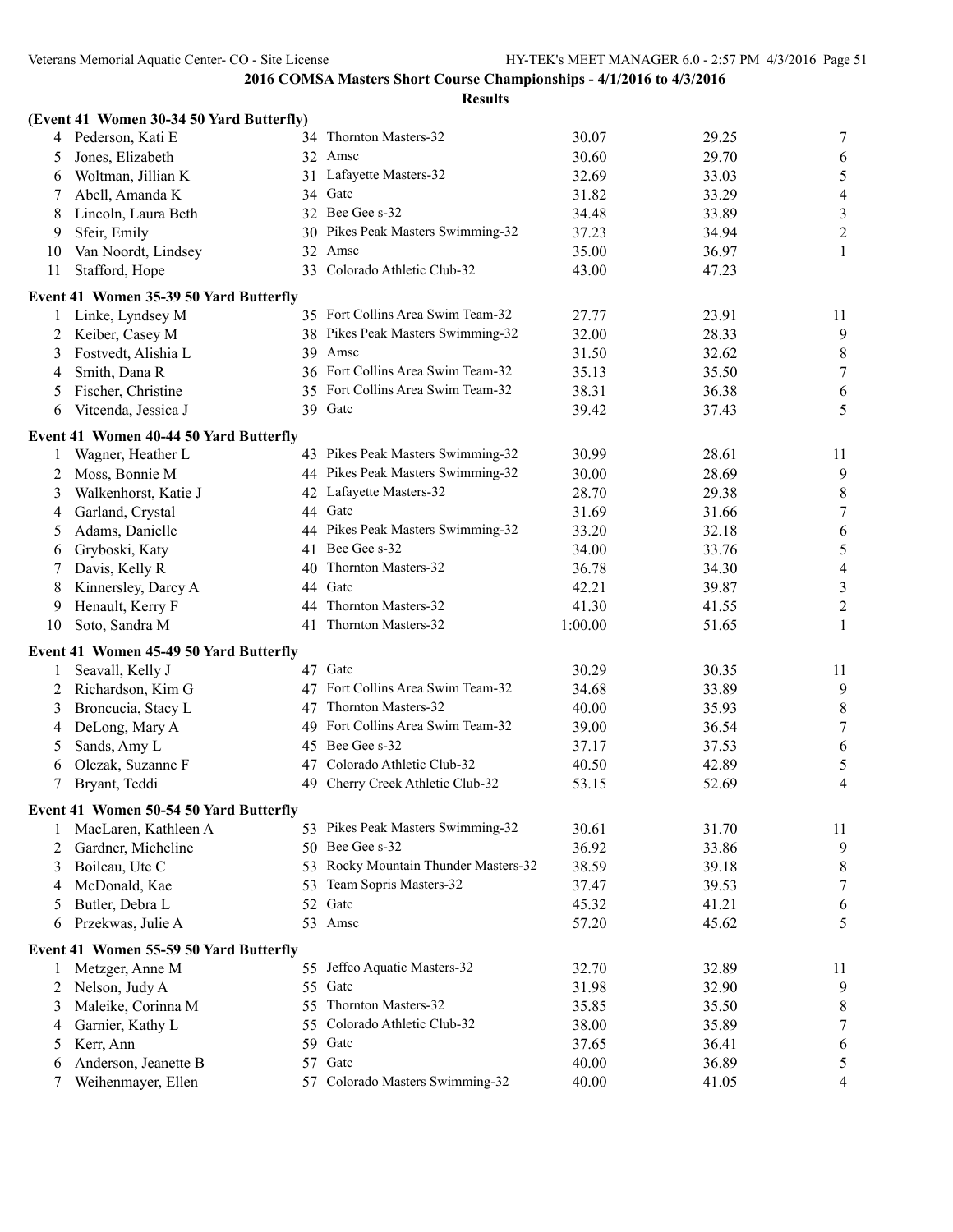|     | (Event 41 Women 55-59 50 Yard Butterfly) |    |                                    |         |         |                          |
|-----|------------------------------------------|----|------------------------------------|---------|---------|--------------------------|
| 8   | Kugelman, Amy                            |    | 59 Fort Collins Area Swim Team-32  | 45.00   | 41.78   | 3                        |
| 9   | Guidas, Claire M                         |    | 58 Lafayette Masters-32            | 49.00   | 45.38   | $\overline{2}$           |
| 10  | Townley, Antoinette                      |    | 55 Thornton Masters-32             | 1:00.00 | 48.84   | $\mathbf{1}$             |
| 11  | Morrison, Mary E                         |    | 56 Colorado Masters Swimming-32    | 59.00   | 55.17   |                          |
|     | Event 41 Women 60-64 50 Yard Butterfly   |    |                                    |         |         |                          |
| 1   | Rosener, Karen K                         |    | 62 Fort Collins Area Swim Team-32  | 33.99   | 33.06   | 11                       |
| 2   | Maxfield, Teresa A                       |    | 63 Pikes Peak Masters Swimming-32  | 43.00   | 42.79   | 9                        |
| 3   | Guerra, Denise                           |    | 62 Thornton Masters-32             | 45.15   | 48.01   | 8                        |
|     | Event 41 Women 65-69 50 Yard Butterfly   |    |                                    |         |         |                          |
| 1   | Mullane, Rebecca M                       |    | 69 Pikes Peak Masters Swimming-32  | 42.00   | 41.33   | 11                       |
| 2   | Young, Lydia L                           |    | 67 Brkm                            | 42.77   | 45.25   | 9                        |
| 3   | Golanty, Deb                             | 65 | Cherry Creek Athletic Club-32      | 52.36   | 46.26   | $\,8\,$                  |
| 4   | Hashimoto, Christine L                   |    | 68 Colorado Athletic Club-32       | 55.00   | 50.03   | $\tau$                   |
| 5   | Noble, Ann                               |    | 68 Cherry Creek Athletic Club-32   | 1:06.00 | 1:05.20 | 6                        |
| 6   | Todd, Bette E                            |    | 69 Gatc                            | 1:02.34 | 1:10.38 | 5                        |
|     | Event 41 Women 70-74 50 Yard Butterfly   |    |                                    |         |         |                          |
|     | 1 McKim, Penny A                         |    | 71 Cherry Creek Athletic Club-32   | 59.00   | 1:00.82 | 11                       |
|     |                                          |    |                                    |         |         |                          |
|     | Event 41 Women 75-79 50 Yard Butterfly   |    |                                    |         |         |                          |
|     | 1 Poirot, Elisabeth                      |    | 76 Amsc                            | 58.50   | 55.77   | 11                       |
|     | Event 42 Men 18-24 50 Yard Butterfly     |    |                                    |         |         |                          |
|     | Mathys, Philip                           | 21 | South Suburban Finaddicts-32       | 28.00   | 24.96   | 11                       |
| 2   | Kahl, John F                             | 20 | Gatc                               | 28.55   | 26.61   | $\overline{9}$           |
| 3   | Anderson, Jake                           |    | 21 Gate                            | 27.50   | 26.98   | $\,8\,$                  |
| 4   | Wiles, Tyler A                           |    | 24 Thornton Masters-32             | 30.00   | 27.37   | $\boldsymbol{7}$         |
| 5   | Sargent, Matthew R                       |    | 20 Bee Gee s-32                    | 32.77   | 27.86   | 6                        |
| 6   | Anderson, Tiger B                        |    | 19 Gate                            | 35.00   | 28.31   | $\sqrt{5}$               |
| 7   | Hoyt, Gunnar K                           |    | 21 Thornton Masters-32             | 32.00   | 30.27   | $\overline{4}$           |
| 8   | Brito, Brandon E                         |    | 22 Thornton Masters-32             | 30.00   | 33.18   | 3                        |
|     | Event 42 Men 25-29 50 Yard Butterfly     |    |                                    |         |         |                          |
|     | Grosser, Jacob                           |    | 27 Pikes Peak Masters Swimming-32  | 22.68   | 22.41   | 11                       |
| 2   | Anderson, Brian M                        |    | 26 Boulder Aquatic Masters-32      | 25.00   | 22.76   | 9                        |
| 3   | Gibson, Madison M                        |    | 25 University of Denver Masters-32 | 23.00   | 23.85   | $\,8\,$                  |
| 4   | Madera, Daniel P                         |    | 26 University of Denver Masters-32 | 27.69   | 27.34   | $\boldsymbol{7}$         |
| 5   | Ganiyev, Doston                          |    | 28 University of Denver Masters-32 | 28.00   | 27.59   | 6                        |
|     | 6 Deming, Ryan M                         |    | 27 Fort Collins Area Swim Team-32  | 28.35   | 28.67   | 5                        |
|     | Event 42 Men 30-34 50 Yard Butterfly     |    |                                    |         |         |                          |
| 1   | Elser, Bryce A                           |    | 30 Pikes Peak Masters Swimming-32  | 22.49   | 23.13   | 11                       |
| 2   | Gullett, Jeff D                          |    | 32 Amsc                            | 25.00   | 24.50   | 9                        |
| 3   | Colvert, Brian                           |    | 32 Pikes Peak Masters Swimming-32  | 24.80   | 24.59   | $\,$ $\,$                |
| 4   | Cassella, Ryan                           |    | 34 Thornton Masters-32             | 26.50   | 26.56   | 7                        |
| C   | Lang, Elliot E                           | 33 | University of Denver Masters-32    | 29.32   | 27.88   | 6                        |
| 6   | Barbini, Matt G                          |    | 34 Pikes Peak Masters Swimming-32  | 28.00   | 28.81   | $\sqrt{5}$               |
|     | Clark, Steven J                          | 32 | Thornton Masters-32                | 28.61   | 29.19   | $\overline{\mathcal{A}}$ |
|     | Bergford, Brian                          | 34 | Thornton Masters-32                | 30.00   | 29.38   | 3                        |
| --- | Smits, Dusty W                           |    | 32 Boulder Aquatic Masters-32      | 30.00   | DQ      |                          |
|     | Event 42 Men 35-39 50 Yard Butterfly     |    |                                    |         |         |                          |
|     | Addadi, Mehdi                            |    | 38 University of Denver Masters-32 | 24.09   | 23.92   | 11                       |
|     |                                          |    |                                    |         |         |                          |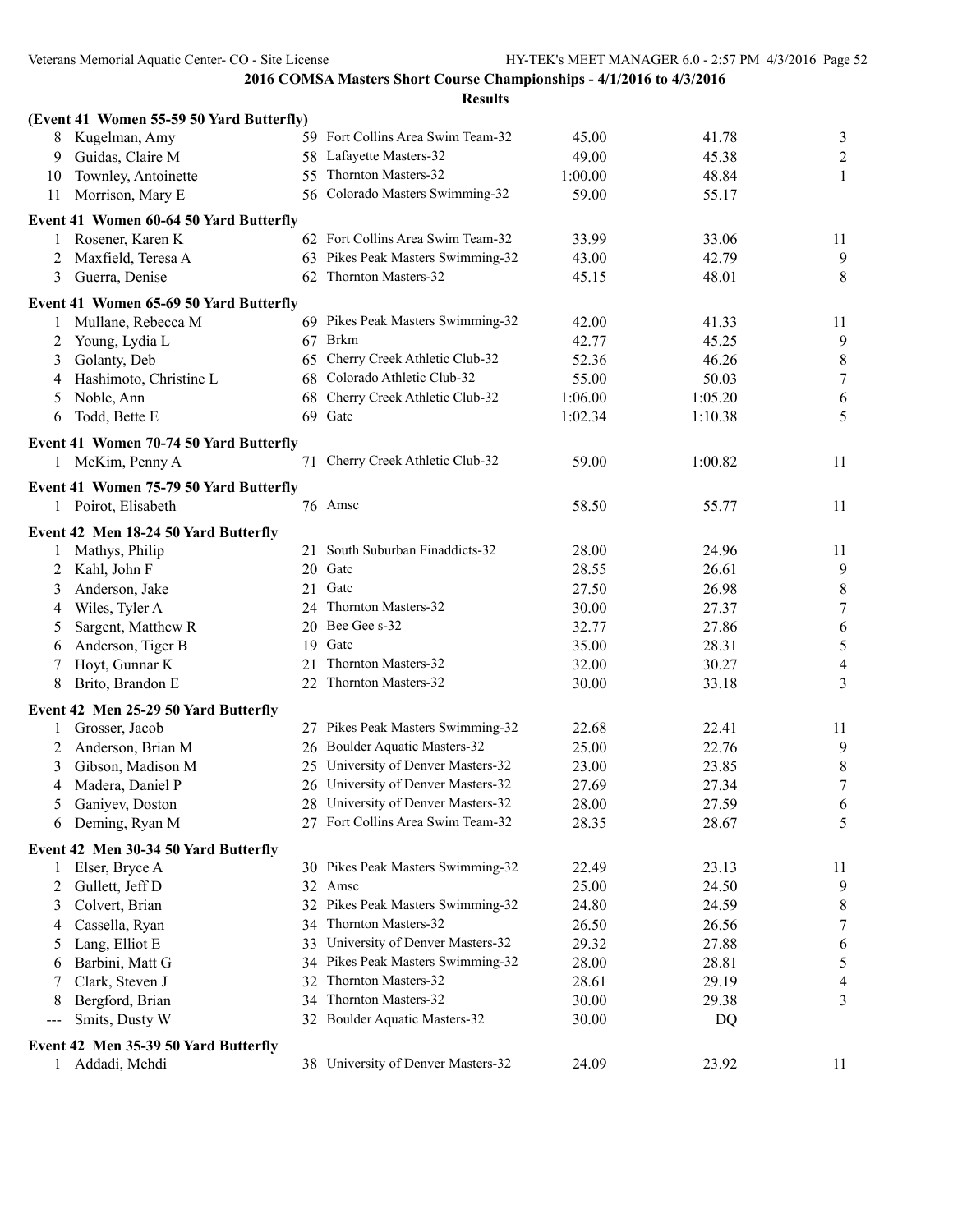|     | (Event 42 Men 35-39 50 Yard Butterfly) |    |                                      |         |       |                  |
|-----|----------------------------------------|----|--------------------------------------|---------|-------|------------------|
| 2   | Robinson, Eric J                       |    | 39 Uc32-32                           | 25.61   | 24.80 | 9                |
| 3   | Caswell, Ian                           |    | 37 Bee Gee s-32                      | 24.93   | 25.23 | $\,8\,$          |
| 4   | Olson, John                            | 35 | Foothills Masters Swim Team-32       | 29.10   | 27.36 | $\tau$           |
| 5   | Miller, James                          | 38 | Gatc                                 | 27.95   | 27.81 | 6                |
| 6   | Cain, David P                          |    | 37 Lafayette Masters-32              | 33.00   | 31.48 | 5                |
|     | Event 42 Men 40-44 50 Yard Butterfly   |    |                                      |         |       |                  |
| 1   | Eisenhuth, Matt S                      | 41 | University of Denver Masters-32      | 24.10   | 23.96 | 11               |
| 2   | O'Sullivan, Chris                      | 41 | University of Denver Masters-32      | 23.50   | 24.02 | $\overline{9}$   |
| 3   | Zupancic, Joseph C                     | 40 | Fort Collins Area Swim Team-32       | 26.00   | 26.53 | $\,8\,$          |
| 4   | Gotto, Tony                            | 44 | Amsc                                 | 27.00   | 26.75 | $\tau$           |
| 5   | Aten, Ken L                            | 43 | Thornton Masters-32                  | 37.00   | 31.04 | 6                |
|     | Event 42 Men 45-49 50 Yard Butterfly   |    |                                      |         |       |                  |
| 1   | Torres, Mark                           |    | 46 North Carolina Masters Swimmin-13 | 26.50   | 26.38 | 11               |
| 2   | Sampson, Laurence K                    | 49 | Gatc                                 | 29.00   | 28.92 | 9                |
| 3   | Cusack, Clif                           | 46 | Rocky Mountain Thunder Masters-32    | 29.44   | 29.06 | $\,8\,$          |
| 4   | Hoyt, Brian K                          | 49 | Thornton Masters-32                  | 30.13   | 29.34 | $\tau$           |
| 5   | Holmes, Todd                           | 46 | Amsc                                 | 29.00   | 29.55 | 6                |
| 6   | Pazmino, Jorge E                       | 46 | Amsc                                 | 30.00   | 30.29 | $\sqrt{5}$       |
| 7   | White, Brad                            | 46 | Bee Gee s-32                         | 31.00   | 31.11 | $\overline{4}$   |
| 8   | Gelin, Larry J                         | 45 | Rocky Mountain Thunder Masters-32    | 32.75   | 32.46 | $\mathfrak{Z}$   |
| 9   | Bennett, Dean W                        | 49 | South Suburban Finaddicts-32         | 43.52   | 40.46 | $\overline{2}$   |
|     | Event 42 Men 50-54 50 Yard Butterfly   |    |                                      |         |       |                  |
| 1   | Barringer, Rob                         |    | 50 University of Denver Masters-32   | 27.50   | 26.45 | 11               |
| 2   | Lawrence, Dietrich W                   | 50 | Jeffco Aquatic Masters-32            | 30.00   | 27.08 | 9                |
| 3   | Kahl, Steven E                         | 53 | Gatc                                 | 30.12   | 27.70 | $\,8\,$          |
| 4   | Boileau, Mike                          | 54 | Rocky Mountain Thunder Masters-32    | 29.00   | 28.09 | $\tau$           |
| 5   | Le Vasseur, Andrew P                   | 52 | University of Denver Masters-32      | 29.58   | 28.55 | 6                |
| 6   | Pins, Michael T                        | 50 | Boulder Aquatic Masters-32           | 28.39   | 28.60 | $\sqrt{5}$       |
| 7   | Fomenko, Alex M                        | 51 | Boulder Aquatic Masters-32           | 29.00   | 28.96 | $\overline{4}$   |
| 8   | Severance, David A                     | 53 | University of Denver Masters-32      | 30.00   | 28.98 | $\mathfrak{Z}$   |
| 9   | Neilsen, Eric E                        |    | 50 Fort Collins Area Swim Team-32    | 31.00   | 31.49 | $\sqrt{2}$       |
| 10  | Bingham, Frank A                       | 50 | University of Denver Masters-32      | 32.00   | 32.32 | $\mathbf{1}$     |
| 11  | Ramirez, Alfonso                       | 54 | Bee Gee s-32                         | 37.11   | 38.20 |                  |
| 12  | Kelly, John F                          | 54 | Bee Gee s-32                         | 43.00   | 40.03 |                  |
| 13  | Ewer, Michael J                        |    | 52 Fort Collins Area Swim Team-32    | 50.00   | 47.50 |                  |
|     | Event 42 Men 55-59 50 Yard Butterfly   |    |                                      |         |       |                  |
| 1   | Orten, Frank T                         |    | 57 Pikes Peak Masters Swimming-32    | 27.10   | 27.12 | 11               |
| 2   | Nelson, Kurt D                         |    | 56 Gatc                              | 28.05   | 27.70 | 9                |
| 3   | Nolte, Christopher C                   |    | 59 Colorado Athletic Club-32         | 31.90   | 29.71 | $\,8\,$          |
| 4   | Cording, Paul E                        |    | 55 Pikes Peak Masters Swimming-32    | 30.00   | 30.02 | $\boldsymbol{7}$ |
| 5   | Leo, Mark                              |    | 56 Bee Gee s-32                      | 32.11   | 31.05 | $\sqrt{6}$       |
| 6   | Huggins, David A                       |    | 56 Bee Gee s-32                      | 32.90   | 32.68 | $\mathfrak s$    |
| 7   | Pfenning, Paul D                       | 57 | University of Denver Masters-32      | 32.80   | 32.88 | $\overline{4}$   |
| 8   | Reetz, Eric F                          | 56 | Bee Gee s-32                         | 42.50   | 37.62 | $\mathfrak{Z}$   |
| 9   | Estle, Steven C                        |    | 56 Lafayette Masters-32              | 45.00   | 41.33 | $\overline{2}$   |
| --- | Cattles, Steve                         |    | 56 Bee Gee s-32                      | 1:06.00 | DQ    |                  |
|     | Event 42 Men 60-64 50 Yard Butterfly   |    |                                      |         |       |                  |
| 1   | Hess, Richard                          |    | 61 Bee Gee s-32                      | 28.30   | 28.64 | 11               |
|     | Stanback, John H                       |    | 62 Fort Collins Area Swim Team-32    | 29.80   | 29.50 | 9                |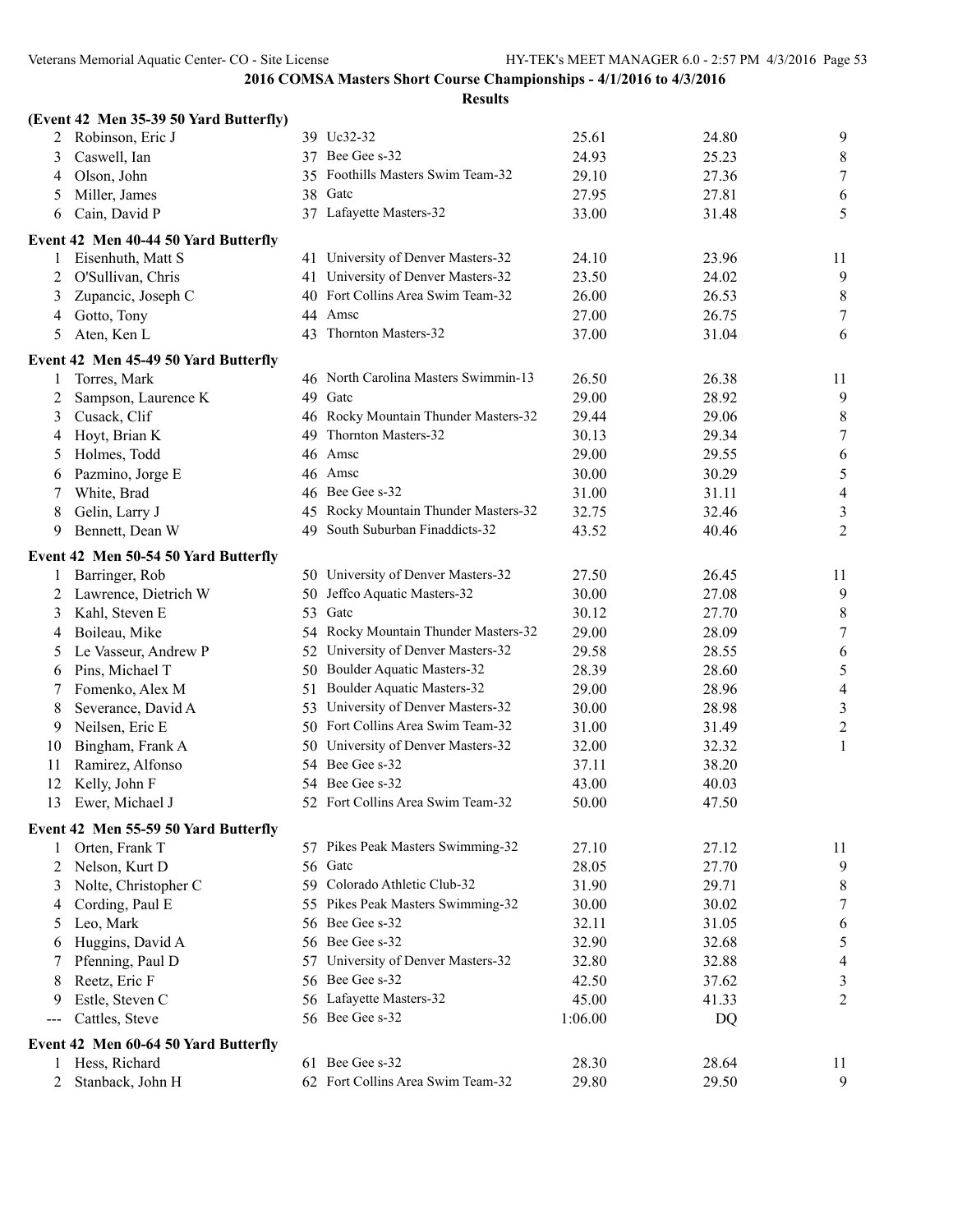|              | (Event 42 Men 60-64 50 Yard Butterfly)                    |                                    |         |         |                  |
|--------------|-----------------------------------------------------------|------------------------------------|---------|---------|------------------|
| 3            | Shopes, Marty                                             | 64 Gate                            | 30.50   | 29.88   | 8                |
| 4            | Krainik, Gregory M                                        | 61 University of Denver Masters-32 | 40.00   | 33.20   | $\tau$           |
| 5            | Hice, Randy C                                             | 61 Uc32-32                         | 35.00   | 33.42   | 6                |
| 6            | David, Brad G                                             | 61 Foothills Masters Swim Team-32  | 35.00   | 34.92   | 5                |
| 7            | Morrison, Jeffrey W                                       | 61 Colorado Masters Swimming-32    | 35.60   | 37.85   | $\overline{4}$   |
| 8            | McElhinney, Tom B                                         | 62 Bee Gee s-32                    | 35.10   | 40.55   | $\mathfrak{Z}$   |
| 9            | McDonough, Jim                                            | 60 Colorado Masters Swimming-32    | 43.03   | 43.26   | $\overline{2}$   |
|              | Event 42 Men 70-74 50 Yard Butterfly                      |                                    |         |         |                  |
| 1            | Ogilby, Chuck                                             | 72 Team Sopris Masters-32          | 42.00   | 35.50   | 11               |
| 2            | Tobin, John C                                             | 73 Ever                            | 45.00   | 53.31   | 9                |
|              |                                                           |                                    |         |         |                  |
|              | Event 42 Men 75-79 50 Yard Butterfly<br>1 Plummer, Mark A | 79 University of Denver Masters-32 | 57.19   | 57.21   | 11               |
|              |                                                           |                                    |         |         |                  |
|              | Event 43 Women 25-29 200 Yard Breaststroke                |                                    |         |         |                  |
| $\mathbf{1}$ | Sampl, Emily                                              | 28 Racm                            | 2:36.74 | 2:34.64 | 11               |
| 2            | Perizzolo, Annie L                                        | 26 University of Denver Masters-32 | 2:37.18 | 2:35.80 | 9                |
| 3            | Sampl, Lauren                                             | 28 Racm                            | 2:37.44 | 2:37.87 | $\,8\,$          |
| 4            | Xu, Amy                                                   | 26 University of Denver Masters-32 | 3:00.32 | 2:42.02 | $\boldsymbol{7}$ |
| 5            | Atwood, Carolyn P                                         | 29 Pikes Peak Masters Swimming-32  | 3:15.00 | 3:07.13 | 6                |
| 6            | Larmore, Jennifer                                         | 27 Amsc                            | 3:07.00 | 3:33.48 | 5                |
|              | Event 43 Women 30-34 200 Yard Breaststroke                |                                    |         |         |                  |
| $\mathbf{1}$ | Ryan, Julianna                                            | 30 University of Denver Masters-32 | 2:31.00 | 2:38.72 | 11               |
|              | 2 Pederson, Kati E                                        | 34 Thornton Masters-32             | 3:00.00 | 2:50.06 | 9                |
| 3            | Zeigler, Charity                                          | 33 University of Denver Masters-32 | 3:15.32 | 2:50.11 | $\,8\,$          |
| 4            | Gibbons, Chelsea M                                        | 32 Jeffco Aquatic Masters-32       | 2:55.00 | 2:53.32 | $\overline{7}$   |
| 5            | Lincoln, Laura Beth                                       | 32 Bee Gee s-32                    | 3:15.55 | 3:16.07 | 6                |
|              | Event 43 Women 35-39 200 Yard Breaststroke                |                                    |         |         |                  |
|              | 1 Keiber, Casey M                                         | 38 Pikes Peak Masters Swimming-32  | 2:45.00 | 2:42.46 | 11               |
| 2            | Vitcenda, Jessica J                                       | 39 Gate                            | 3:10.00 | 3:13.69 | 9                |
| 3            | Hovey, Brianne                                            | 36 Gatc                            | 3:15.00 | 3:14.68 | 8                |
|              |                                                           |                                    |         |         |                  |
|              | Event 43 Women 40-44 200 Yard Breaststroke                |                                    |         |         |                  |
|              | Ruppel, Laura M                                           | 40 Fort Collins Area Swim Team-32  | 2:57.44 | 2:54.37 | 11               |
| 2            | Queenan, Katie                                            | 43 Gate                            | 4:20.00 | 3:45.13 | 9                |
|              | 3 White, Crystal                                          | 42 Bee Gee s-32                    | 4:05.79 | 4:15.45 | 8                |
|              | Event 43 Women 45-49 200 Yard Breaststroke                |                                    |         |         |                  |
| 1            | Kroeger-Weeks, Kim L                                      | 46 Bee Gee s-32                    | 3:16.70 | 3:18.28 | 11               |
| 2            | Early, Deborah                                            | 49 Bee Gee s-32                    | 3:42.00 | 3:33.57 | 9                |
| 3            | Wecksler, Michelle                                        | 49 Cherry Creek Athletic Club-32   | 4:24.32 | 4:07.22 | 8                |
| 4            | Bryant, Teddi                                             | 49 Cherry Creek Athletic Club-32   | 4:10.92 | 4:12.51 | $\tau$           |
|              | Event 43 Women 50-54 200 Yard Breaststroke                |                                    |         |         |                  |
| 1            | Campbell, Ellen A                                         | 53 Colorado Athletic Club-32       | 3:04.24 | 2:56.14 | 11               |
| 2            | Hecksel, Toni S                                           | 50 Team Sopris Masters-32          | 3:20.89 | 3:05.90 | 9                |
| 3            | Eldridge, Audrey L                                        | 53 Pikes Peak Masters Swimming-32  | 3:28.00 | 3:22.28 | 8                |
| 4            | Bershok, Rhonda                                           | 51 Amsc                            | 3:38.00 | 3:39.70 | 7                |
| 5            | Clendenen, Karen A                                        | 53 Cherry Creek Athletic Club-32   | 4:54.79 | 5:26.76 | 6                |
|              | Event 43 Women 55-59 200 Yard Breaststroke                |                                    |         |         |                  |
|              | 1 Nolte, Susan D                                          | 55 Colorado Athletic Club-32       | 3:32.00 | 3:41.40 | 11               |
|              |                                                           |                                    |         |         |                  |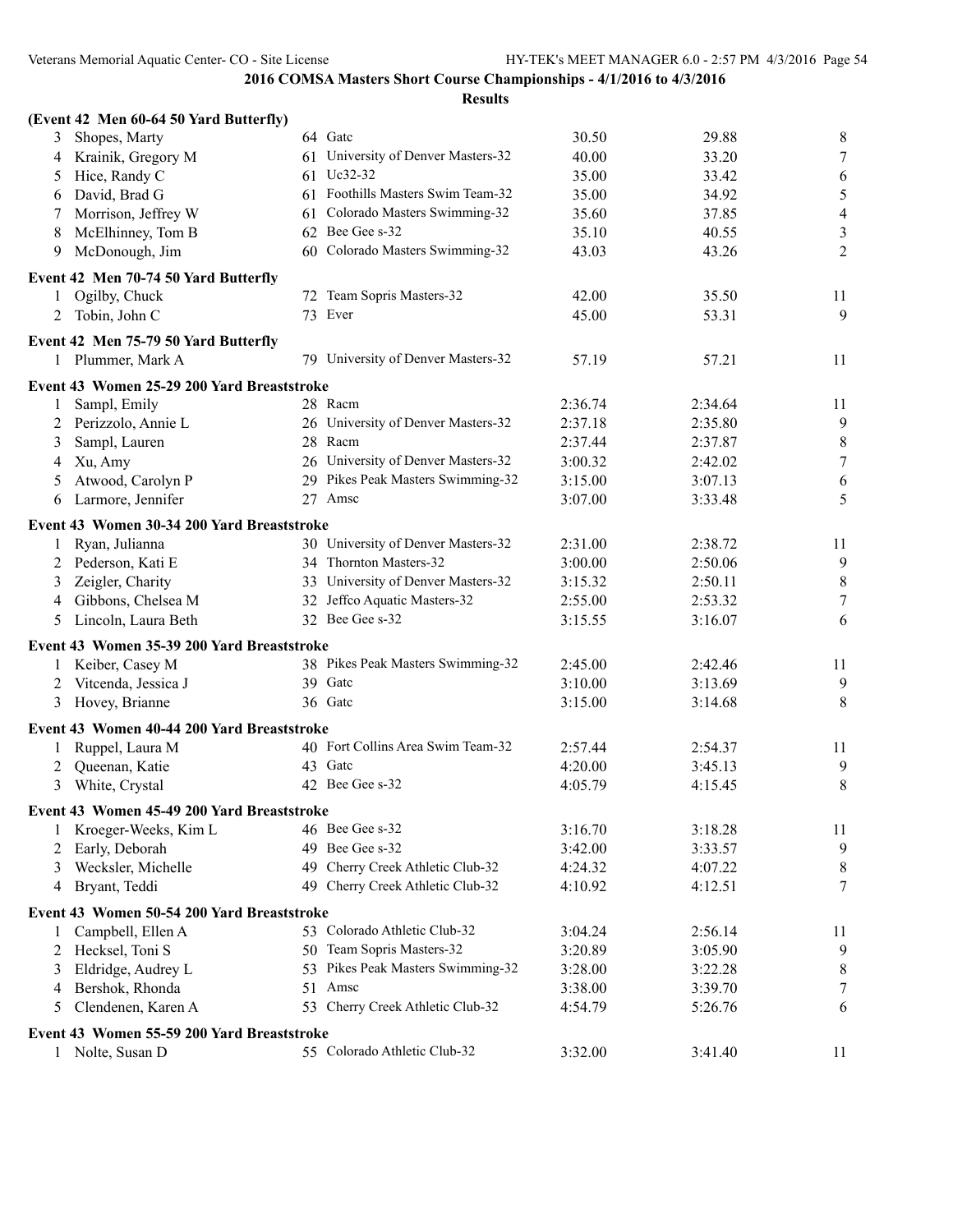| Veterans Memorial Aquatic Center-CO - Site License |                                                                      |         | HY-TEK's MEET MANAGER 6.0 - 2:57 PM 4/3/2016 Page 55 |         |
|----------------------------------------------------|----------------------------------------------------------------------|---------|------------------------------------------------------|---------|
|                                                    | 2016 COMSA Masters Short Course Championships - 4/1/2016 to 4/3/2016 |         |                                                      |         |
|                                                    | <b>Results</b>                                                       |         |                                                      |         |
| (Event 43 Women 55-59 200 Yard Breaststroke)       |                                                                      |         |                                                      |         |
| 2 Whitman-Zai, Julie                               | 56 Rtc                                                               | 3:51.85 | 3:57.94                                              | 9       |
| Shaw, Lori D<br>3                                  | 59 Gate                                                              | 4:10.00 | 4:20.12                                              | 8       |
| Event 43 Women 60-64 200 Yard Breaststroke         |                                                                      |         |                                                      |         |
| 1 De Marie, Mary-Jeanne E                          | 64 Amsc                                                              | 3:54.00 | 4:18.42                                              | 11      |
| Event 43 Women 65-69 200 Yard Breaststroke         |                                                                      |         |                                                      |         |
| 1 Todd, Bette E                                    | 69 Gate                                                              | 5:12.80 | 5:11.74                                              | 11      |
| Event 43 Women 70-74 200 Yard Breaststroke         |                                                                      |         |                                                      |         |
| 1 McKim, Penny A                                   | 71 Cherry Creek Athletic Club-32                                     | 4:29.00 | 4:39.26                                              | 11      |
| 2 Phelps, Reola                                    | 71 Cherry Creek Athletic Club-32                                     | 5:56.21 | 6:04.55                                              | 9       |
| Event 44 Men 25-29 200 Yard Breaststroke           |                                                                      |         |                                                      |         |
| 1 Ganiyev, Doston                                  | 28 University of Denver Masters-32                                   | 2:59.00 | 2:43.93                                              | 11      |
| Event 44 Men 35-39 200 Yard Breaststroke           |                                                                      |         |                                                      |         |
| Trinidad, RD D<br>$\mathbf{1}$                     | 36 Pikes Peak Masters Swimming-32                                    | 2:09.84 | 2:12.18                                              | 11      |
| 2 Batchelder, John R                               | 35 Foothills Masters Swim Team-32                                    | 2:44.64 | 2:44.26                                              | 9       |
|                                                    |                                                                      |         |                                                      |         |
| Event 44 Men 40-44 200 Yard Breaststroke           |                                                                      |         |                                                      |         |
| 1 Doherty, Kevin J                                 | 42 University of Denver Masters-32<br>40 Bee Gee s-32                | 2:20.00 | 2:29.38                                              | 11      |
| Jensen, Brian R<br>2<br>3 Cowan, Neil N            | 44 Colorado Athletic Club-32                                         | 2:50.00 | 2:51.08                                              | 9       |
|                                                    |                                                                      | 3:10.00 | 3:22.77                                              | 8       |
| Event 44 Men 45-49 200 Yard Breaststroke           |                                                                      |         |                                                      |         |
| 1 Cruz, Eduardo                                    | 46 Thornton Masters-32                                               | 3:00.00 | 2:52.70                                              | 11      |
| Rosinski, Thomas J<br>2                            | 46 University of Denver Masters-32                                   | 3:00.00 | 3:14.46                                              | 9       |
| 3 Bennett, Dean W                                  | 49 South Suburban Finaddicts-32                                      | 3:36.08 | 3:35.67                                              | 8       |
| Event 44 Men 50-54 200 Yard Breaststroke           |                                                                      |         |                                                      |         |
| 1 Coveney, Christopher M                           | 53 Lafayette Masters-32                                              | 2:14.43 | 2:15.56                                              | 11      |
| Jimenez, Ignacio<br>2                              | 50 University of Denver Masters-32                                   | 2:23.49 | 2:23.54                                              | 9       |
| Brostuen, David A<br>3                             | 51 University of Denver Masters-32                                   | 2:37.91 | 2:39.86                                              | $\,8\,$ |
| Magouirk, Jeffrey K<br>4                           | 54 Bee Gee s-32                                                      | 3:00.00 | 3:15.84                                              | 7       |
| Ewer, Michael J<br>5                               | 52 Fort Collins Area Swim Team-32                                    | 3:28.43 | 3:20.16                                              | 6       |
| Event 44 Men 55-59 200 Yard Breaststroke           |                                                                      |         |                                                      |         |
| Scott, Greg C<br>$\mathbf{1}$                      | 56 Gate                                                              | 2:29.99 | 2:24.70                                              | 11      |
| 2 Louie, Jamie                                     | 59 Csst Masters-32                                                   | 2:44.00 | 2:43.66                                              | 9       |
| 3 Newcomb, Scott C                                 | 55 Green Mountain Masters-32                                         | 3:04.00 | 3:02.74                                              | $\,8\,$ |
| 4 Huggins, David A                                 | 56 Bee Gee s-32                                                      | NT      | 3:16.35                                              | $\tau$  |
| Event 44 Men 60-64 200 Yard Breaststroke           |                                                                      |         |                                                      |         |

**Event 44 Men 60-64 200 Yard Breaststroke** Waterbury, Stuart S 62 Boulder Aquatic Masters-32 2:38.00 2:31.65 11 2 Heggy, Terry A 61 Foothills Masters Swim Team-32 3:25.25 3:07.85 9 Krainik, Gregory M 61 University of Denver Masters-32 3:40.00 3:48.63 8 **Event 44 Men 65-69 200 Yard Breaststroke** 1 Carney, Kent 68 Ever 2:56.48 2:55.05 11 Parkinson, Bruce A 65 Fort Collins Area Swim Team-32 3:05.70 3:05.23 9 3 Blodgett, Bob H 65 Colorado Athletic Club-32 3:55.00 4:02.46 8 Linn, Michael J 66 Bee Gee s-32 6:00.00 4:39.86 7 **Event 44 Men 70-74 200 Yard Breaststroke** Zaparanick, Robert R 70 Cherry Creek Athletic Club-32 4:10.00 4:03.53 11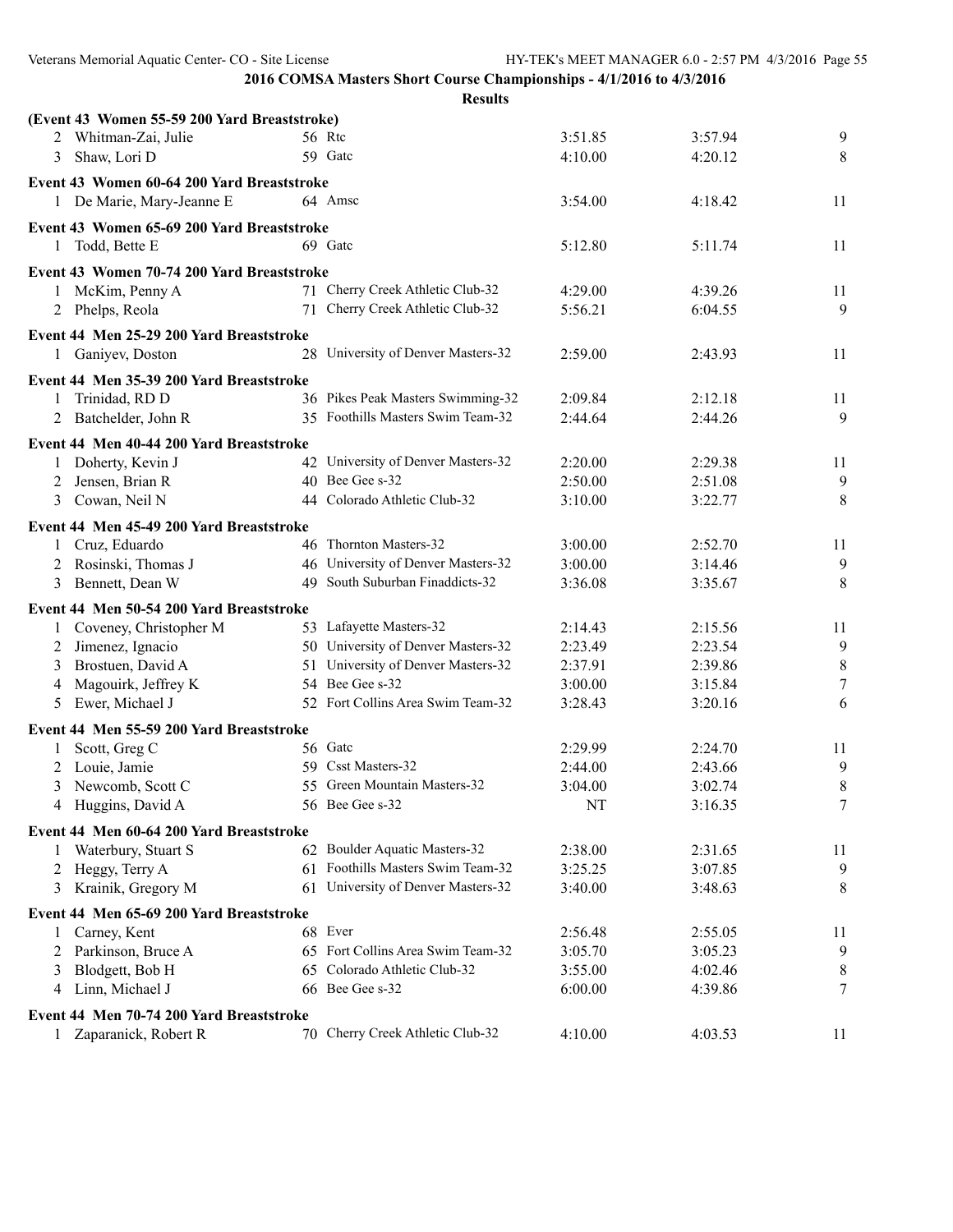|    | Event 44 Men 75-79 200 Yard Breaststroke   |                              |                                |                               |                |
|----|--------------------------------------------|------------------------------|--------------------------------|-------------------------------|----------------|
|    | 1 King, William E                          | 76 Green Mountain Masters-32 | 4:19.91                        | 4:36.43                       | 11             |
|    | Event 45 Mixed 18+200 Yard Freestyle Relay |                              |                                |                               |                |
| 1  | Thornton Masters-32                        | A                            | 1:42.00                        | 1:40.19                       | 22             |
|    | 1) Booth, Kate W23                         | 2) Pederson, Kati E W34      | 3) Cassella, Ryan M34          | 4) Wiles, Tyler A M24         |                |
|    | 2 University of Denver Masters-32          | A                            | 1:38.00                        | 1:40.41                       | 18             |
|    | 1) Eisenhuth, Matt S M41                   | 2) Wright, Ashley R W24      | 3) Zeigler, Charity W33        | 4) O'Sullivan, Chris M41      |                |
| 3  | Gatc                                       | A                            | 1:47.00                        | 1:45.01                       | 16             |
|    | 1) Anderson, Tiger B M19                   | 2) Anderson, Jake M21        | 3) Anderson, Jill W26          | 4) Anderson, Jeanette B W57   |                |
|    | Thornton Masters-32                        | B                            | 2:05.00                        | 2:03.61                       | 14             |
|    | 1) Hoyt, Gunnar K M21                      | 2) Hoyt, Brian K M49         | 3) Broncucia, Stacy L W47      | 4) Stokoe, Jeanne W54         |                |
| 5  | Bee Gee s-32                               | A                            | 2:25.00                        | 2:08.35                       | 12             |
|    | 1) Huggins, David A M56                    | 2) Ross, Karen Z W35         | 3) Kelly, John F M54           | 4) Sands, Autumn W18          |                |
|    | 6 Bee Gee s-32                             | B                            | 2:25.00                        | 2:15.65                       | 10             |
|    | 1) Willey, Briana D W32                    | 2) Reetz, Eric F M56         | 3) McElhinney, Tom B M62       | 4) Kern, Jeran R W19          |                |
|    | Bee Gee s-32                               | G                            | 2:20.00                        | 2:26.91                       | 8              |
|    | 1) Cattles, Steve M56                      | 2) Haskett, Stephanie W40    | 3) Sargent, Matthew R M20      | 4) Sortwell, Andrea W56       |                |
|    |                                            |                              |                                |                               |                |
|    | Event 45 Mixed 25+200 Yard Freestyle Relay |                              |                                |                               |                |
|    | 1 Pikes Peak Masters Swimming-32           | A                            | 1:34.50                        | 1:31.68                       | 22             |
|    | 1) Elser, Bryce A M30                      | 2) Schram, Bridgette M W30   | 3) Heidinger, Anna M W31       | 4) Grosser, Jacob M27         |                |
|    | 2 University of Denver Masters-32          | A                            | 1:42.00                        | 1:37.73                       | 18             |
|    | 1) Gibson, Madison M M25                   | 2) Xu, Amy W26               | 3) Ryan, Julianna W30          | 4) Addadi, Mehdi M38          |                |
|    | 3 Pikes Peak Masters Swimming-32           | B                            | 1:40.05                        | 1:38.54                       | 16             |
|    | 1) Colvert, Brian M32                      | 2) Wagner, Heather L W43     | 3) Keiber, Casey M W38         | 4) Trinidad, RD D M36         |                |
|    | 4 Amsc                                     | A                            | 1:41.00                        | 1:38.61                       | 14             |
|    | 1) Gotto, Tony M44                         | 2) Fostvedt, Alishia L W39   | 3) Jones, Elizabeth W32        | 4) Gullett, Jeff D M32        |                |
|    | 5 Fort Collins Area Swim Team-32           | $\overline{A}$               | 1:45.99                        | 1:42.99                       | 12             |
|    | 1) Zupancic, Joseph C M40                  | 2) Deming, Ryan M M27        | 3) Richardson, Kim G W47       | 4) Linke, Lyndsey M W35       |                |
|    | 6 Gatc                                     | A                            | 2:00.00                        | 1:50.29                       | 10             |
|    | 1) Abell, Amanda K W34                     | 2) Gleason, Carolyn W26      | 3) Harper, Larry T M61         | 4) Sampson, Laurence K M49    |                |
|    | University of Denver Masters-32            | B                            | 1:54.00                        | 1:51.57                       | 8              |
|    | 1) Kingery, Robert K M26                   | 2) Champion, Kristy W29      | 3) Perizzolo, Annie L W26      | 4) Severance, David A M53     |                |
| 8  | Amsc                                       | B                            | 1:56.00                        | 1:56.44                       | 6              |
|    | 1) Pazmino, Jorge E M46                    | 2) Van Noordt, Lindsey W32   | 3) Larmore, Jennifer W27       | 4) Holmes, Todd M46           |                |
| 9. | Bee Gee s-32                               | A                            | 2:10.00                        | 2:01.45                       | $\overline{4}$ |
|    | 1) Lehman, Melvin J M62                    | 2) Sands, Amy L W45          | 3) Leo, Mark M56               | 4) Lincoln, Laura Beth W32    |                |
|    | 10 Thornton Masters-32                     | A                            | 2:08.00                        | 2:05.67                       | 2              |
|    | 1) Clark, Steven J M32                     | 2) Bergford, Brian M34       | 3) Soto, Sandra M W41          | 4) Townley, Antoinette W55    |                |
|    | Event 45 Mixed 35+200 Yard Freestyle Relay |                              |                                |                               |                |
|    | 1 Pikes Peak Masters Swimming-32           | A                            | 1:49.50                        | 1:44.48                       | 22             |
|    | 1) Cording, Paul E M55                     | 2) Eldridge, Audrey L W53    | 3) Adams, Danielle W44         | 4) Orten, Frank T M57         |                |
|    | 2 Gate                                     | A                            | 1:45.00                        | 1:46.88                       | 18             |
|    | 1) Anderson, Kirk H M56                    | 2) Miller, James M38         | 3) Butler, Debra L W52         | 4) Garland, Crystal W44       |                |
|    | 3 Lafayette Masters-32                     | A                            | 1:48.00                        | 1:47.78                       | 16             |
|    | 1) Walkenhorst, Katie J W42                | 2) Cain, David P M37         | 3) Castellano, Sara E W39      | 4) Coveney, Christopher M M53 |                |
| 4  | Bee Gee s-32                               | C                            | 2:00.00                        | 1:49.46                       | 14             |
|    | 1) Jensen, Brian R M40                     | 2) Engle, Beth W38           |                                | 4) Gryboski, Katy W41         |                |
|    | Fort Collins Area Swim Team-32             | A                            | 3) Caswell, Ian M37<br>1:59.99 | 1:58.47                       | 12             |
| 5  | 1) Neilsen, Eric E M50                     | 2) Fischer, Christine W35    | 3) Garcia, Doug A M54          | 4) Rosener, Karen K W62       |                |
|    | Colorado Athletic Club-32                  | A                            | 1:57.00                        | 2:00.03                       | 10             |
| 6  | 1) Cowan, Neil N M44                       | 2) Nolte, Christopher C M59  | 3) Garnier, Kathy L W55        | 4) Olczak, Suzanne F W47      |                |
|    | Thornton Masters-32                        | A                            | 1:59.00                        | 2:00.25                       | 8              |
| 7  | 1) Maleike, Corinna M W55                  | 2) Henault, Kerry F W44      | 3) Aten, Ken L M43             | 4) Cruz, Eduardo M46          |                |
|    |                                            |                              |                                |                               |                |